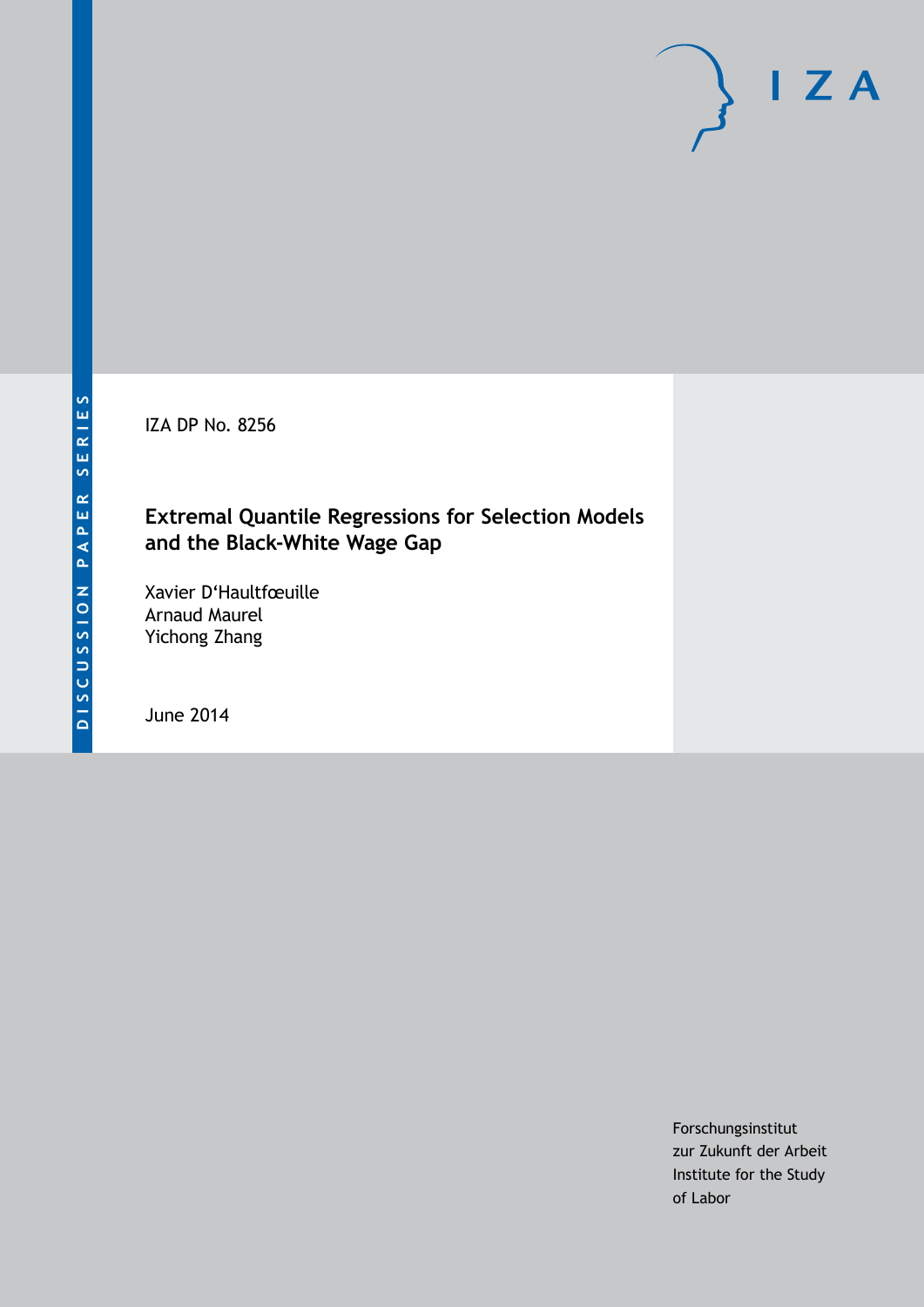# **Extremal Quantile Regressions for Selection Models and the Black-White Wage Gap**

## **Xavier D'Haultfœuille**

*CREST*

## **Arnaud Maurel**

*Duke University, NBER and IZA*

## **Yichong Zhang**

*Duke University*

Discussion Paper No. 8256 June 2014

IZA

P.O. Box 7240 53072 Bonn **Germany** 

Phone: +49-228-3894-0 Fax: +49-228-3894-180 E-mail: [iza@iza.org](mailto:iza@iza.org)

Any opinions expressed here are those of the author(s) and not those of IZA. Research published in this series may include views on policy, but the institute itself takes no institutional policy positions. The IZA research network is committed to the IZA Guiding Principles of Research Integrity.

The Institute for the Study of Labor (IZA) in Bonn is a local and virtual international research center and a place of communication between science, politics and business. IZA is an independent nonprofit organization supported by Deutsche Post Foundation. The center is associated with the University of Bonn and offers a stimulating research environment through its international network, workshops and conferences, data service, project support, research visits and doctoral program. IZA engages in (i) original and internationally competitive research in all fields of labor economics, (ii) development of policy concepts, and (iii) dissemination of research results and concepts to the interested public.

IZA Discussion Papers often represent preliminary work and are circulated to encourage discussion. Citation of such a paper should account for its provisional character. A revised version may be available directly from the author.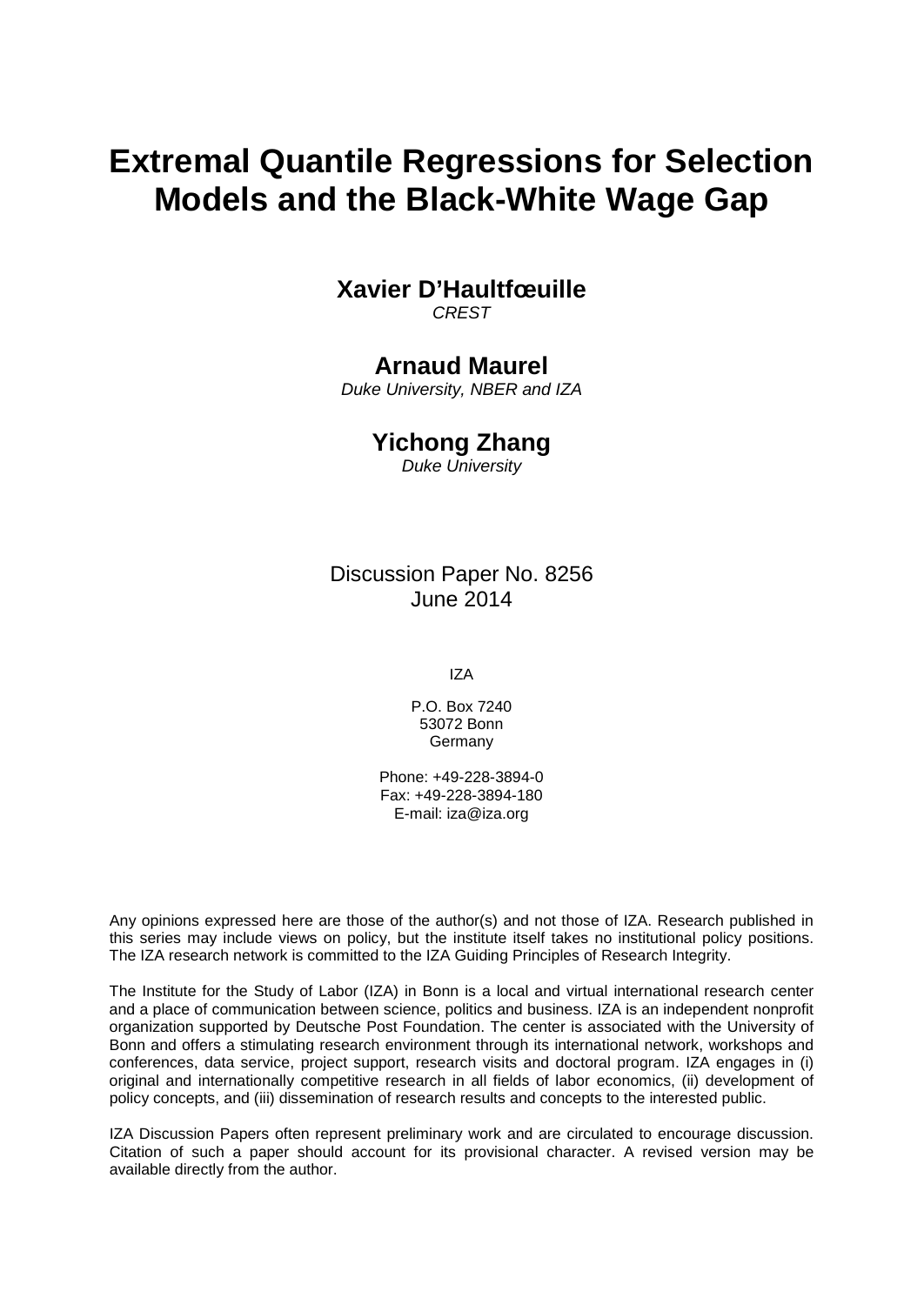IZA Discussion Paper No. 8256 June 2014

# **ABSTRACT**

# **Extremal Quantile Regressions for Selection Models and the Black-White Wage Gap[\\*](#page-2-0)**

We consider the estimation of a semiparametric location-scale model subject to endogenous selection, in the absence of an instrument or a large support regressor. Identification relies on the independence between the covariates and selection, for arbitrarily large values of the outcome. In this context, we propose a simple estimator, which combines extremal quantile regressions with minimum distance. We establish the asymptotic normality of this estimator by extending previous results on extremal quantile regressions to allow for selection. Finally, we apply our method to estimate the black-white wage gap among males from the NLSY79 and NLSY97. We find that premarket factors such as AFQT and family background characteristics play a key role in explaining the level and evolution of the black-white wage gap.

JEL Classification: C21, C24, J31

Keywords: sample selection models, extremal quantile regressions, black-white wage gap

Corresponding author:

Arnaud Maurel Duke University Department of Economics 213 Social Sciences Durham, NC 27708-0097 USA E-mail: [apm16@duke.edu](mailto:apm16@duke.edu)

<span id="page-2-0"></span>We are grateful to Derek Neal for useful suggestions and providing us with the sample used in his 1996 *JPE* article. We also thank Peter Arcidiacono, Victor Chernozhukov, Ivan Fernandez-Val, Shakeeb Khan, Pat Kline, Adam Rosen, Lowell Taylor, Ed Vytlacil, and participants at various seminars and conferences for useful comments and suggestions.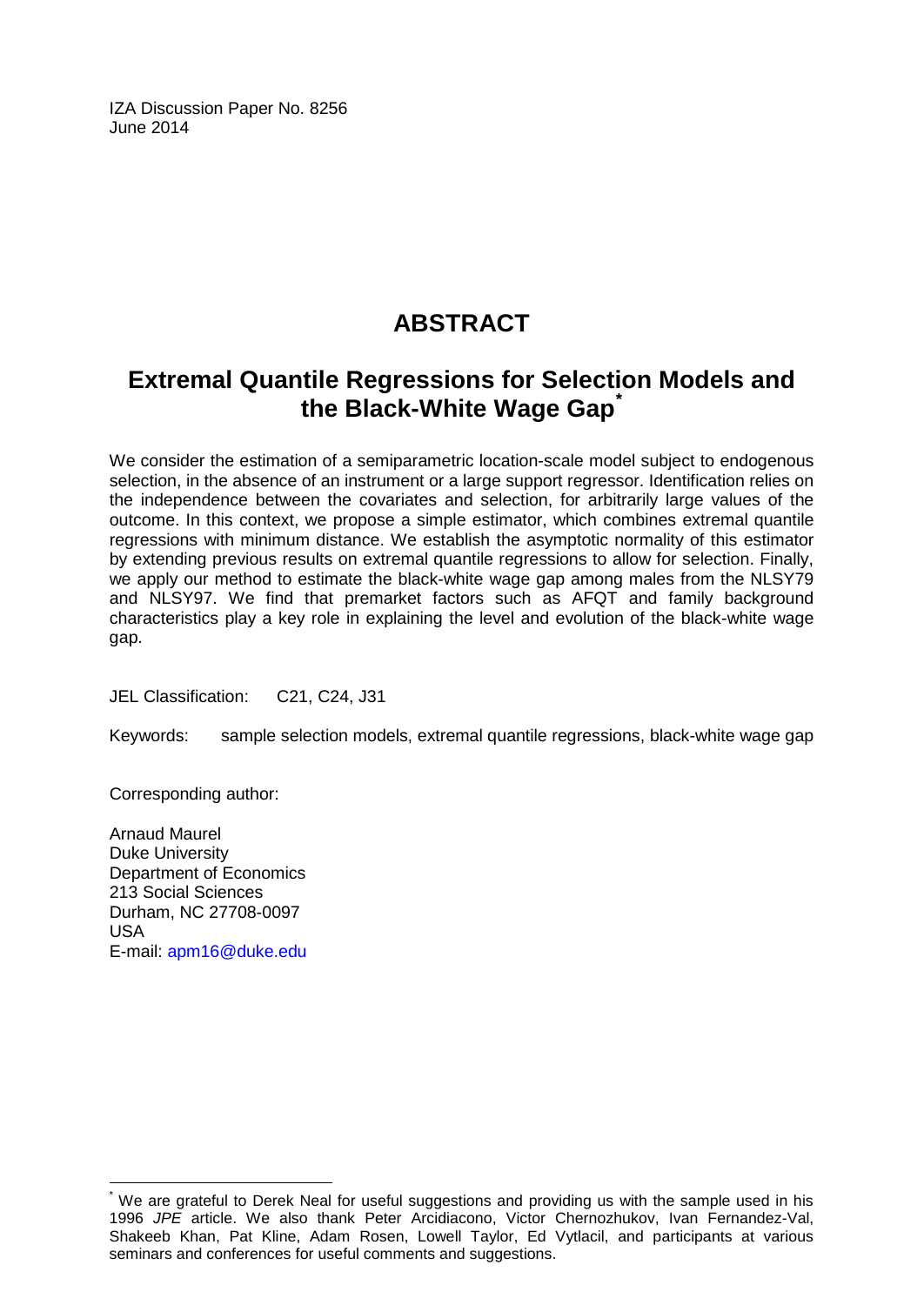## 1 Introduction

Endogenous selection has been recognized as one of the key methodological issues arising in the analysis of microeconomic data since the seminal articles of [Gronau \(1974\)](#page-36-0) and [Heckman](#page-36-1) [\(1974\)](#page-36-1). The most common strategy to deal with selection is to rely on instruments that determine selection but not the potential outcome (see, among many others, [Heckman,](#page-36-2) [1974,](#page-36-1) [1979,](#page-36-3) [1990,](#page-36-2) [Ahn & Powell, 1993,](#page-34-0) Das *[et al.](#page-35-0)*, [2003,](#page-35-0) and [Vella, 1998](#page-37-0) for a survey). However, in practice, valid instruments are generally difficult to find. Identification at infinity has been proposed in the literature as an alternative solution to the endogenous selection problem, in situations where one is primarily interested in estimating the effects of some covariates on a potential outcome. In particular, [Chamberlain \(1986\)](#page-35-1) showed that if some individuals face an arbitrarily large probability of selection and the outcome equation is linear, then one can use these individuals to identify the effects of the covariates on the outcome of interest. [Lewbel](#page-36-4) [\(2007\)](#page-36-4) generalized this result by proving that identification can be achieved in the context of moment equality models, provided that a special regressor has a support which includes that of the error term from the selection equation (see [Lewbel, 2014,](#page-36-5) for an overview of the special regressor method). Again, in many applications, such a regressor is hard to come by. In a recent article, [D'Haultfoeuille & Maurel \(2013a\)](#page-35-2) have shown that identification in the absence of an instrument is in fact possible without such a covariate. The starting intuition is that, if selection is truly endogenous, then one can expect the effect of the outcome on selection to dominate those of the covariates for sufficiently large values of the outcome. Following this idea, they proved identification under the key condition that selection becomes independent of the covariates at the limit, i.e., when the outcome tends to the upper bound of its support.

This paper builds on this insight and develops a novel inference method for a class of semiparametric location-scale models subject to endogenous selection. Unlike prior estimation methods for sample selection models, we propose a distribution-free estimator that does not require an instrument for selection or a large support regressor. While [D'Haultfoeuille & Mau](#page-35-2)[rel \(2013a\)](#page-35-2) prove identification for a nonparametric location-scale outcome equation, we rely instead on a semiparametric specification in order to obtain faster convergence rates. This is crucial for the practical usefulness of our method. Importantly, the model is left unrestricted otherwise. In particular, we do not restrict the selection process, apart from the independence at the limit condition mentioned above. In this paper, we interpret this condition in the context of standard selection models, and show that it translates into a restriction on the copula between the error terms of the outcome and selection equation. This restriction is mild provided that selection is endogenous, and holds in particular for all Gaussian copulas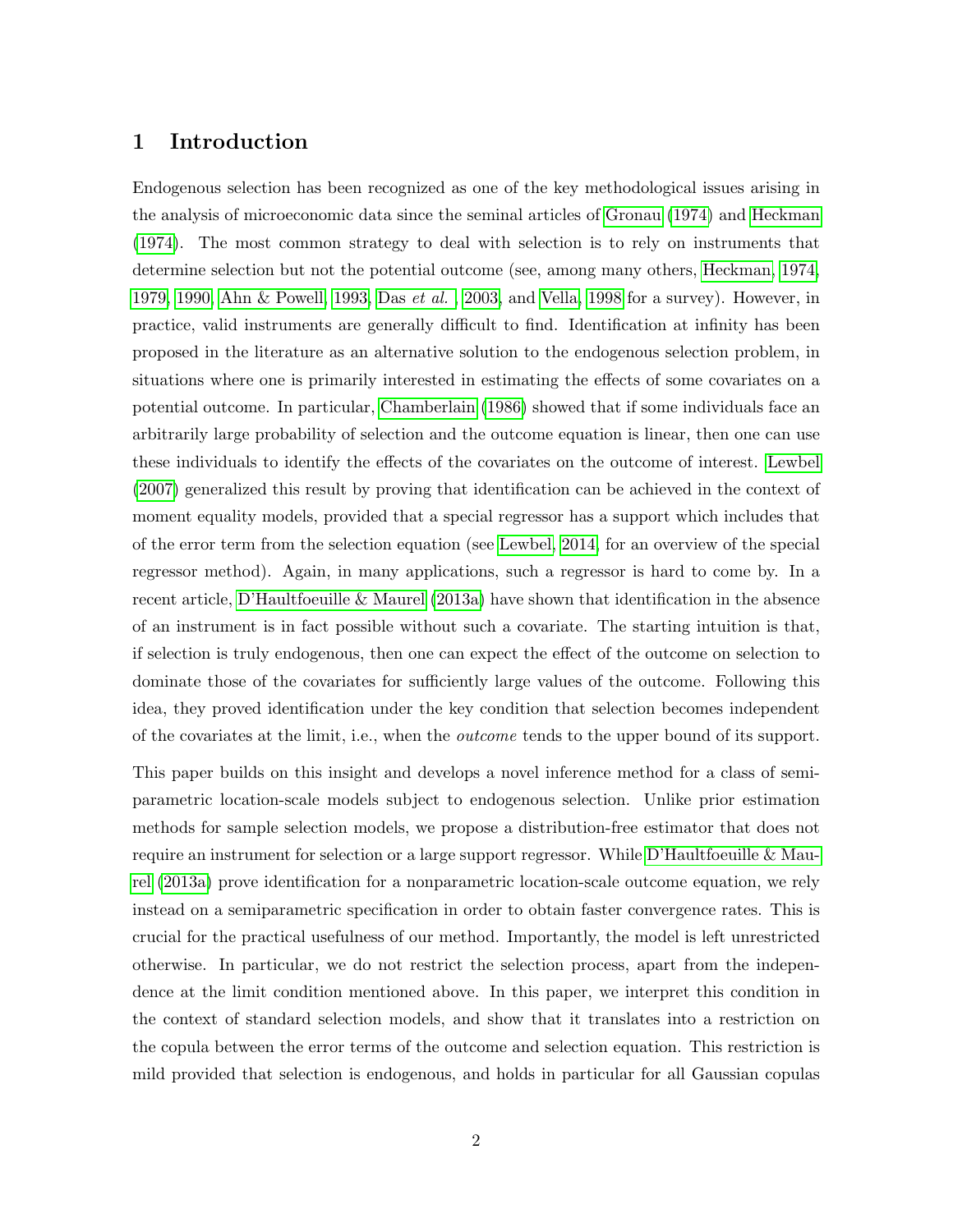with positive dependence. In this context, we show that linear quantile regressions, for large values of the quantile indices, allow us to recover some linear combinations of the covariates effects on the location and scale of the outcome. Those parameters can then be estimated in a second step by a simple minimum distance estimator, which combines the previous estimators for a range of quantile indices. This insight is important for at least two reasons. First, our estimator is simple to implement. In particular, unlike most of the existing semiparametric estimators for sample selection models, our estimator is not based on a nonparametric first step. Second, the asymptotic properties of extremal quantile regressions, that is quantile regressions applied to the tails, have been thoroughly studied in the case without selection in an important paper by Chernozhukov  $(2005)^{1}$ . This provides a very natural starting point to develop asymptotic inference in our setting. The estimators of the location and scale parameters can then be used to construct bounds on the quantile effects. We characterize the sharp bounds and further derive simpler outer bounds on which one can conduct inference using the methodology developed by [Chernozhukov](#page-35-4) *et al.*  $(2013)$ . It is worth noting that, while we use quantile regressions as a tool to circumvent the selection issue, we assume a linear location-scale specification for the potential outcome. This is dfferent in spirit from the methods proposed in the literature to estimate quantile regression models in the presence of sample selection (see notably [Buchinsky, 1998,](#page-34-1) and [Arellano & Bonhomme, 2011\)](#page-34-2).

The main difficulty in establishing the asymptotic properties of our estimator is that because of selection, extremal conditional quantiles are not exactly linear here, but only equivalent to a linear form as the quantile index  $\tau_n$  tends to zero. Hence, we face a bias-variance trade-off that is typical in non- or semiparametric analysis. Choosing a moderately small quantile index decreases the variance of the estimator, but this comes at the price of a higher bias. Conversely, choosing a very small quantile index mitigates the bias, but increases the variance. In the paper, we provide sufficient conditions under which both bias and variance vanish asymptotically, resulting in asymptotically normal and unbiased estimators. As in the case without selection examined by [Chernozhukov \(2005\)](#page-35-3), the convergence rates are not standard, and depend on the tail behavior of the error term from the outcome equation. This is broadly similar to the convergence rates discussed in [Andrews & Schafgans \(1998\)](#page-34-3), [Schafgans & Zinde-Walsh \(2002\)](#page-37-1) and [Khan & Tamer \(2010\)](#page-36-6), the main difference being that

<sup>&</sup>lt;sup>1</sup>Formally, denoting by n the sample size and  $\tau_n$  the quantile index, extremal quantile regressions correspond to  $\tau_n$ -quantile regressions where  $\tau_n$  tends to zero as the sample size n grows to infinity. In this paper, we focus on the intermediate order case, which corresponds to situations where  $\tau_n \times n$  tends to infinity. See [Chernozhukov](#page-35-5) [& Du](#page-35-5) [\(2008\)](#page-34-4) for a review of extremal quantile regressions. See also related work by [Altonji](#page-34-4) et al. (2008), who derive the asymptotic properties of a nonparametric extremal quantile regression estimator. While their framework is very general, it cannot be readily extended to the case where the outcome is subject to sample selection.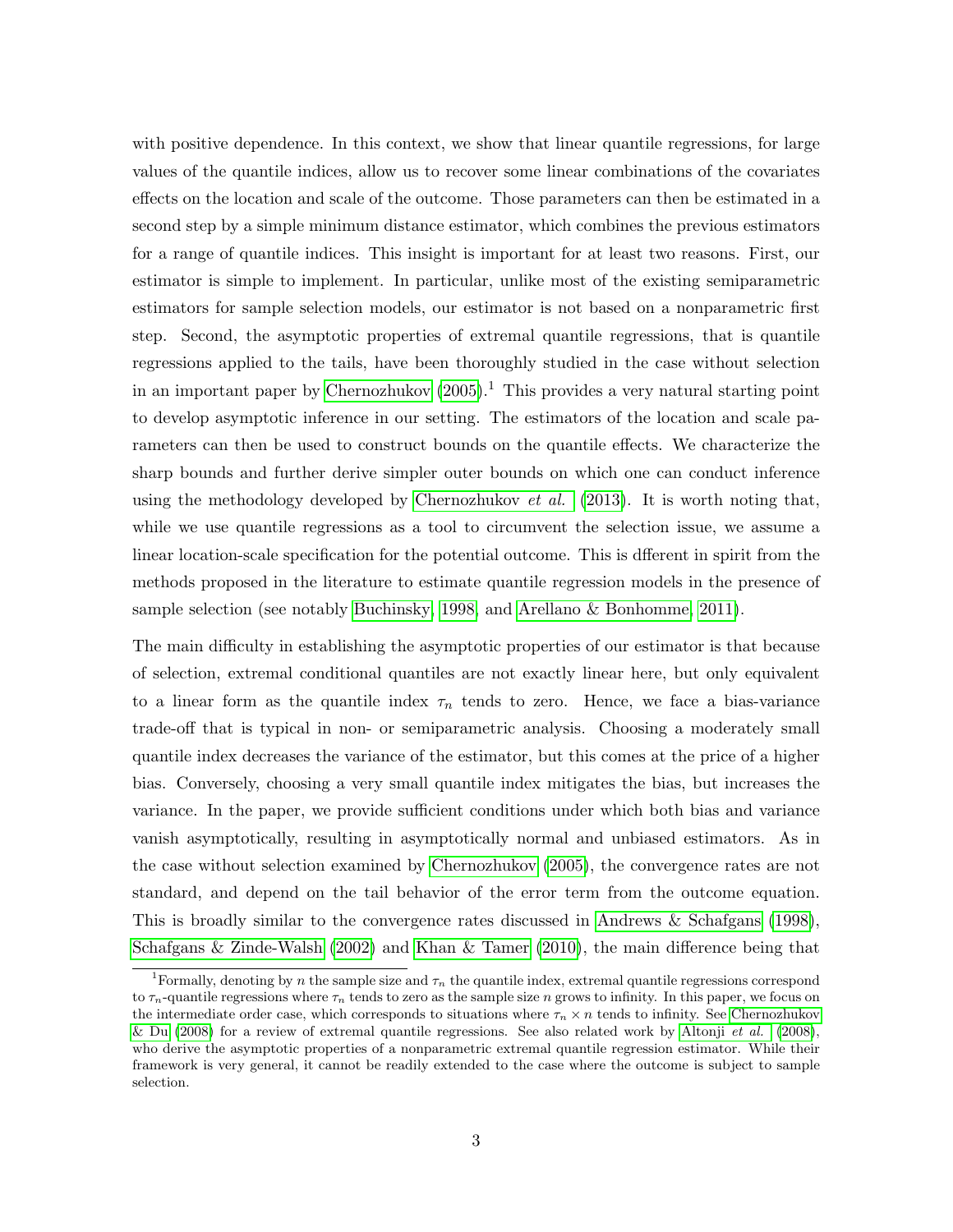the tail behavior of the outcome is going to play a key role here, rather than that of the covariates. Importantly, though, our asymptotic results suggest a rate-adaptive approach for inference, as in [Khan & Tamer \(2010\)](#page-36-6) and [Chernozhukov & Fernandez-Val \(2011\)](#page-35-6).

Asymptotic normality and unbiasedness of our estimators requires an appropriate choice of the quantile index, similarly to nonparametric kernel regressions that require an appropriate bandwidth choice. But contrary to the latter case, admissible rates of convergence towards zero for the quantile index depend in a complicated way on the data-generating process. An analogous issue arises in the estimation at infinity of the intercept of sample selection models (see [Andrews & Schafgans, 1998](#page-34-3) and [Schafgans & Zinde-Walsh, 2002\)](#page-37-1), as well as in the estimation of extreme value indices (see [Drees & Kaufmann, 1998](#page-35-7) and [Danielsson](#page-35-8) *et al.*, [2001\)](#page-35-8). This is a difficult problem. In the paper, we propose a heuristic data-driven procedure that selects the quantile index minimizing a criterion function capturing the trade-off between bias and variance. In particular, we use subsampling combined with a minimum distance estimator to proxy the bias term, which, in this setting, cannot be simply estimated. Monte Carlo simulation results show that the sampling distributions of our estimators are fairly well approximated by the asymptotic normal distributions, suggesting that our procedure performs well in practice.

Finally, we apply our method to the estimation of the black-white wage gap among males from the 1979 and 1997 cohorts of the National Longitudinal Survey of Youth (NLSY79 and NLSY97). Following [Neal & Johnson \(1996\)](#page-37-2), we focus on the residual portion of the wage gap that remains after controlling for premarket factors. To the extent that black males are more likely to dropout from the labor market than white males, as was first pointed out in the influential work of [Butler & Heckman \(1977\)](#page-34-5), correcting for selection is crucial for consistently estimating the black-white differential in terms of potential wages. Besides, evidence that the black-white employment gap has substantially widened over time (see, e.g., [Juhn, 2003](#page-36-7) and [Neal & Rick, 2014\)](#page-37-3) stresses the importance of dealing with selection in order to draw valid conclusions regarding the across-cohort evolution of the black-white wage gap. In this context, finding a valid instrument that affects selection but not potential wages is particularly challenging, making it desirable to use an estimation method that does not require such an instrument. For the NLSY79 cohort, we find a smaller residual wage gap (10.1%) than the one obtained using the imputation method of [Neal & Johnson \(1996\)](#page-37-2) and [Johnson](#page-36-8) [et al.](#page-36-8) [\(2000\)](#page-36-8), which is consistent with our approach being based on a weaker identifying restriction.<sup>2</sup> Overall, our estimates strengthen the key takeaway of [Neal & Johnson \(1996\)](#page-37-2) by

<sup>2</sup>Other noteworthy papers analyzing the black-white wage gap while using imputation methods to correct for selection into the workforce include [Brown](#page-34-6) [\(1984\)](#page-34-6), [Smith & Welch](#page-37-4) [\(1989\)](#page-37-4), [Juhn](#page-36-7) [\(2003\)](#page-36-7), [Neal](#page-36-9) [\(2004\)](#page-36-9), [Neal](#page-36-10)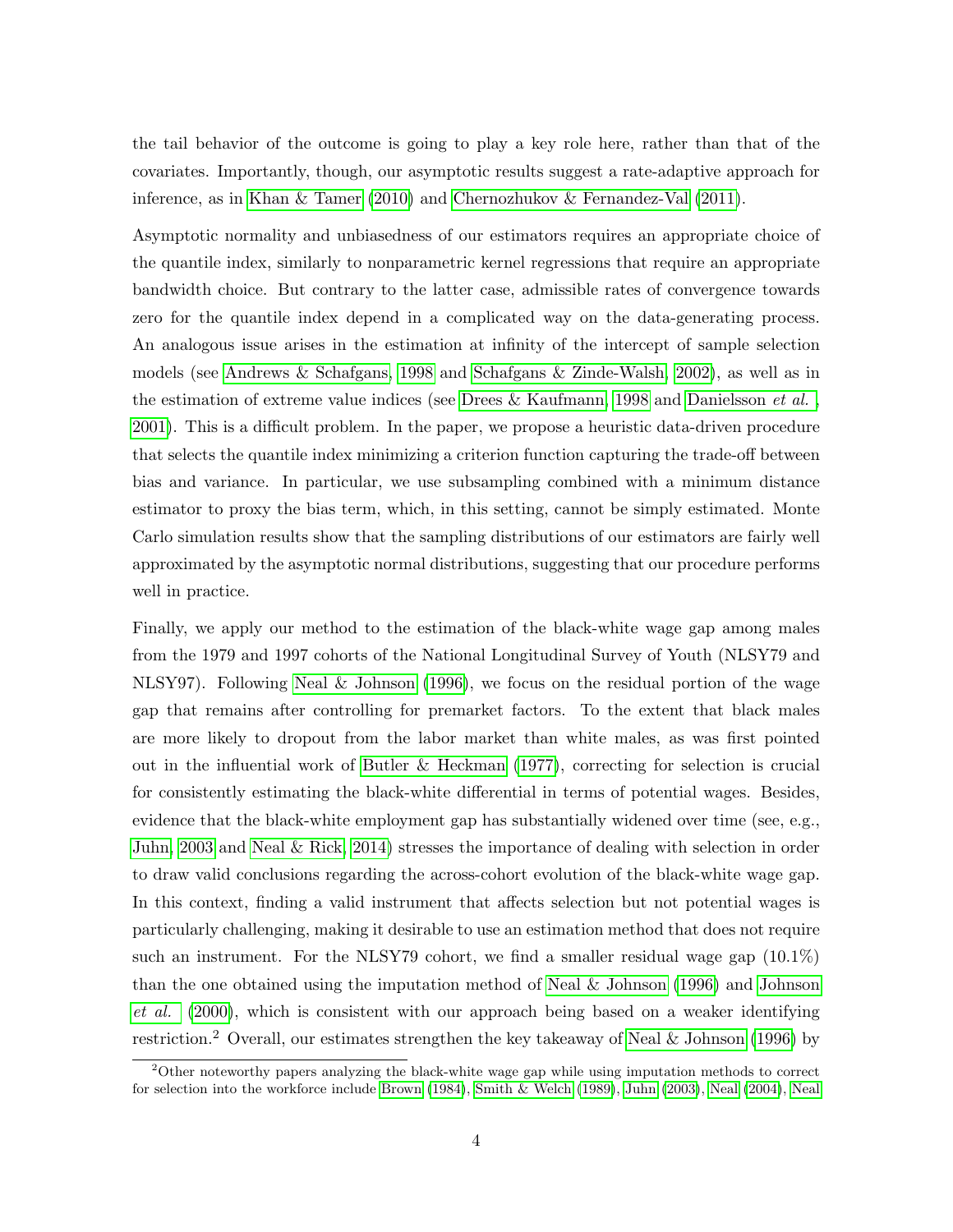providing evidence of an even more important role played by the black-white AFQT gap.

Turning to the evolution across the 1979 and 1997 cohorts, we find that there has been a slow convergence in the raw male black-white wage gap between 1990 and 2007 (-4.6 pp), and an even slower convergence in the residual portion of the wage gap that remains after controlling for premarket factors such as AFQT and family background (-1.2 pp). Interestingly, this provides evidence that premarket skills are a key component of the level as well as the evolution of the black-white wage gap. Besides, the fact that the wage gap which remains after accounting for differences in premarket factors is essentially stable after almost 20 years suggests that this residual portion of the wage gap is an important factor behind the slow convergence of the wages of blacks and whites.

The remainder of the paper is organized as follows. Section 2 presents the set-up and discusses the identification results. Section 3 defines the estimators and establishes the main asymptotic normality results. Section 4 discusses some Monte Carlo simulation results. Section 5 applies our method to the estimation of the black-white wage gap among males. Finally, Section 6 concludes. Additional details on the estimation procedure and the data, along with the proofs, are collected in the appendix.

## 2 The set-up and identification

#### 2.1 Model and main result

Before presenting the model, let us introduce some notations and definitions. For any random variable U, we denote by  $F_U$  and  $S_U$  its cumulative distribution function (cdf.) and survival function, while  $Q_U$  denotes its quantile function,  $Q_U(u) = \inf\{u : F_U(u) \geq \tau\}$ . For more general increasing functions G, we let  $G^{\leftarrow}(u) = \inf \{v : G(v) \geq u\}$ , with the convention that inf  $\emptyset = +\infty$ , denote its generalized inverse. Finally, we use in the following some notions from extreme value theory. A function F is regularly varying at  $x \in \{0, +\infty\}$  with index  $\alpha \in [-\infty, +\infty]$ , and we write  $F \in RV_{\alpha}(x)$ , if for any  $t > 0$ ,  $\lim_{u \to x} F(tu)/F(u) = t^{\alpha}$ , with the understanding that  $t^{\infty} = \infty$  if  $t > 1$  and  $= 0$  if  $1 > t > 0$  (and similarly for  $\alpha = -\infty$ ). F is slowly varying at x if  $F \in RV_0(x)$ . We also say that a given cdf. F belongs to the domain of attraction of generalized extreme value distributions if there exists sequences  $(a_n)_{n\in\mathbb{N}}$  and  $(b_n)_{n\in\mathbb{N}}$  and a cdf. G such that for any independent draws  $(U_1, ..., U_n)$  from F,  $b_n^{-1}(\max(U_1,...,U_n)-a_n)$  converges in distribution to G. In such a case, G belongs to the family of generalized extreme value distributions.

[<sup>\(2006\)</sup>](#page-36-10) and [Neal & Rick](#page-37-3) [\(2014\)](#page-37-3).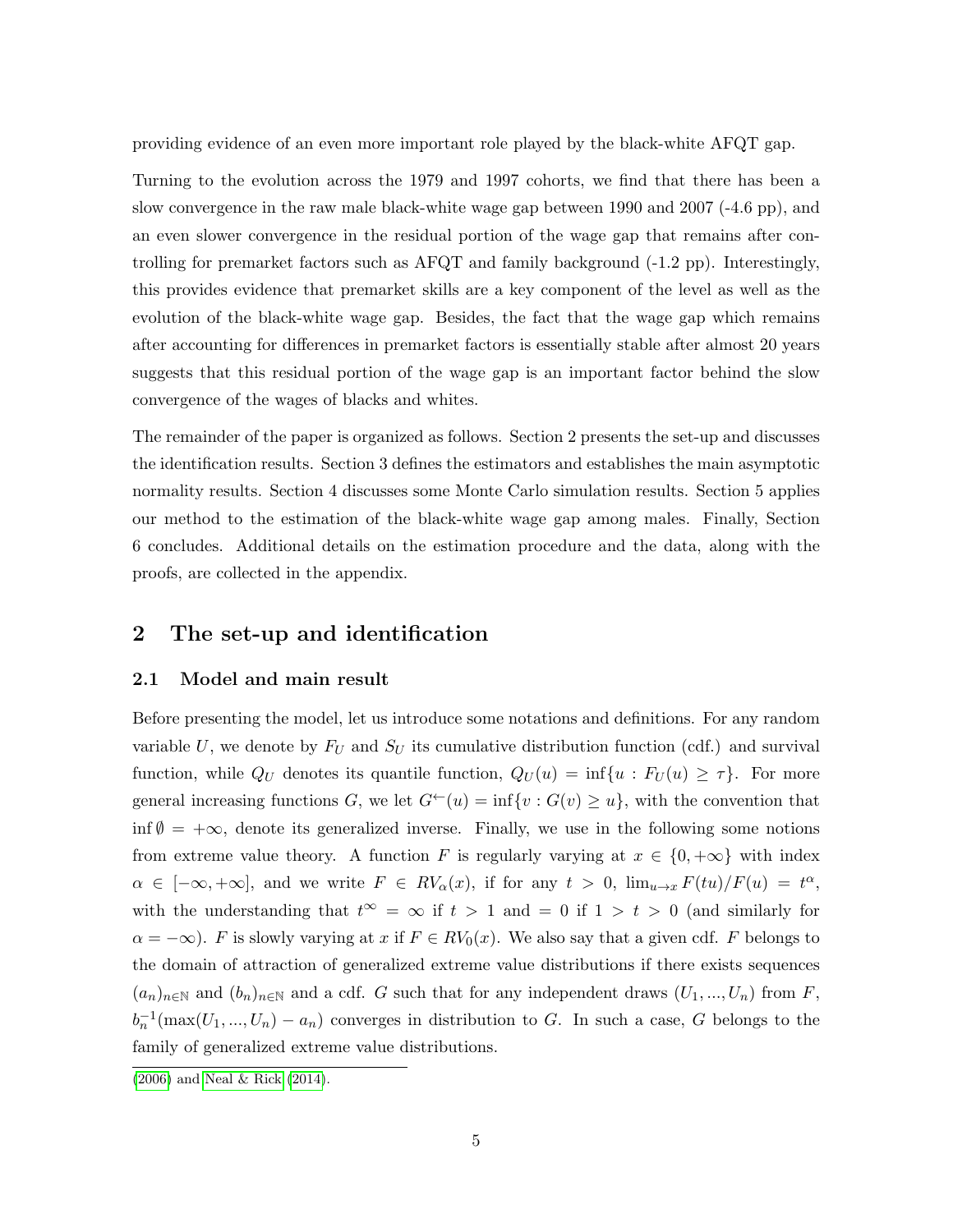Let  $Y^*$  denote the outcome of interest and  $X \in \mathbb{R}^d$  denote a vector of covariates, excluding the constant. We suppose that  $Y^*$  and  $X$  are related through the location-scale model

$$
Y^* = X'\beta + (1 + X'\delta)\varepsilon,\tag{2.1}
$$

where we suppose, without loss of generality, that  $1 + X' \delta > 0$ . Because we do not standardize  $\varepsilon$ , we can always suppose that there is no intercept and fix the constant in the multiplier of ε to one. Our focus throughout the paper is on the parameters β, δ, along with the quantile effects of  $X_j$  on  $Y^*$ . These quantile effects correspond to the effect on  $Y^*$  of an exogenous, infinitesimal, change of  $X_j$ , or a change from  $X_j = 0$  to  $X_j = 1$  if  $X_j$  is binary, for individuals at a given conditional quantile of  $Y^*$ . We do not seek to recover the distribution of  $\varepsilon$ , and in particular the intercept  $E(\varepsilon)$ , though this distribution will play an important role in our analysis.

We face a sample selection issue here as we only observe  $(D, Y = DY^*, X)$ , where D denotes the selection dummy. Importantly, we do not assume to have access to an instrument affecting D but not  $Y^*$ , nor do we require one of the covariates to have a large support. Instead, identification is achieved under the following conditions.

<span id="page-7-0"></span>Assumption 1. (Exogeneity)  $X \perp\!\!\!\perp \varepsilon$ .

<span id="page-7-1"></span>**Assumption 2.** (Covariates) X has a compact support Supp(X). Let  $\overline{X} = [1, X']'$ ,  $\mathcal{Q}_X =$  $E(\overline{XX}')$  is full rank.

<span id="page-7-2"></span>**Assumption 3.** (Tail and regularity of the residual) (i)  $\text{sup}(Supp(\varepsilon)) = \infty$ , (ii)  $S_{\text{exp}(\varepsilon)}$  is not slowly varying at infinity, (iii)  $S_{\varepsilon}$  is in the domain of attraction of generalized extreme value distributions and (iv) the distribution of  $(X, \varepsilon)$  conditional on  $D = 1$  is dominated by a product measure. We denote by  $f_{\varepsilon|D=1,X}$  and  $f_{Y|D=1,X}$  the corresponding conditional densities.

<span id="page-7-3"></span>**Assumption 4.** (Independence at infinity) There exists  $h > 0$  such that for all  $x \in Supp(X)$ ,

$$
\lim_{y \to \infty} P(D = 1 | X = x, Y^* = y) = h.
$$

Assumption [1](#page-7-0) is restrictive but commonly made in the context of selection models.<sup>3</sup> It is also weaker than the exogeneity assumption imposed, for instance, by [Chamberlain \(1986\)](#page-35-1) or [Ahn](#page-34-0)

<sup>&</sup>lt;sup>3</sup>Notable exceptions include Das *[et al.](#page-35-0)* [\(2003\) and Lewbel \(2007\), who allow for endogenous regressors.](#page-34-0) [However, the estimators proposed in these papers require an instrument for selection or a special regressor,](#page-34-0) [respectively.](#page-34-0)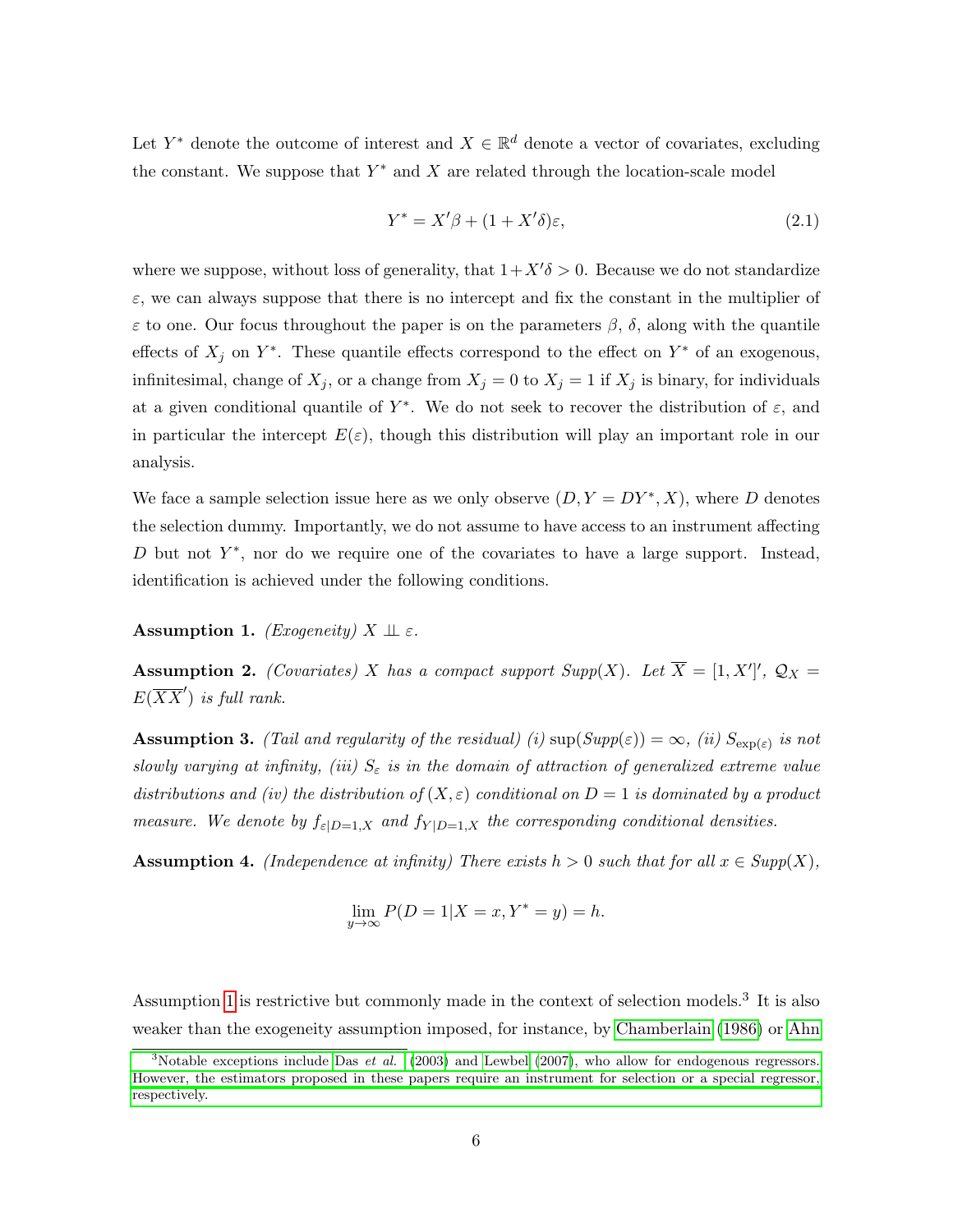[& Powell \(1993\)](#page-34-0), since we allow for heteroskedasticity here. The compact support condition in Assumption [2](#page-7-1) is not required for identification but will be needed when using extremal quantile regression techniques. We maintain this assumption here for simplicity. Assumption [3-](#page-7-2)(ii) is satisfied if, for instance,  $E(\exp(b\varepsilon)) < \infty$  for some  $b > 0$ . Note that this tail condition is fairly mild. For example, in the context of a wage equation where  $Y^*$  corresponds to the logarithm of the wage w, it is satisfied as long as  $E(w^b) < \infty$  for a given  $b > 0$ . It follows that this condition holds even if wages exhibit very fat tails, for instance Pareto-like. Conditions (i) and (iii) are not necessary for identification but will be used subsequently. Condition (iii) is mild and satisfied by most of the standard continuous cdf., including the normal one. Condition (iv), which is very mild, is not needed for the identification of  $\beta$  and  $\delta$ . It is only required to define the bounds on the quantile effects. Finally, Assumption [4](#page-7-3) is our key identifying condition. We require selection to become independent of the covariates at infinity, that is conditional on having arbitrarily large outcomes. The underlying intuition is that, if selection is indeed endogenous, then one can expect the effect of the outcome on selection to dominate those of the covariates for sufficiently large values of the outcome. We come back to this condition in the following section, by discussing in detail several examples where this condition holds.

The first part of Theorem [2.1](#page-9-0) below follows from Theorem 2.1 in [D'Haultfoeuille & Maurel](#page-35-2) [\(2013a\)](#page-35-2). They proved, in a nonparametric framework where  $X'\beta$  and  $X'\delta$  are replaced by two unrestricted functions  $\psi(X)$  and  $\sigma(X)$ , that these functions are identified. Assumption [2](#page-7-1) then ensures that  $\beta$  and  $\delta$  are identified. The second part of Theorem [2.1](#page-9-0) provides the sharp bounds on the quantile effects, which were not considered in [D'Haultfoeuille & Maurel](#page-35-2) [\(2013a\)](#page-35-2).

**Theorem 2.1.** Under Assumptions [1](#page-7-0)[-4,](#page-7-3)  $\beta$  and  $\delta$  are identified. Moreover, the quantile effect  $\Delta_{j\tau} = \partial Q_{Y^*|X}/\partial X_j(\tau|X)^4$  satisfies  $\Delta_{j\tau} \in [\underline{\Delta}_{j\tau}, \overline{\Delta}_{j\tau}]$ , with

$$
\begin{array}{rcl}\n\Delta_{j\tau} & = & \beta_j + \delta_j \underline{F}_{\varepsilon}^{\leftarrow} \left[ \tau - \mathbb{1} \{ \delta_j > 0 \} (1 - \underline{F}_{\varepsilon} + \infty) \right] \right], \\
\overline{\Delta}_{j\tau} & = & \beta_j + \delta_j \underline{F}_{\varepsilon}^{\leftarrow} \left[ \tau - \mathbb{1} \{ \delta_j < 0 \} (1 - \underline{F}_{\varepsilon} + \infty) \right] \right],\n\end{array}
$$

and where

$$
\underline{F}_{\varepsilon}(v) = \int_{-\infty}^{v} \sup_{x \in Supp(X)} \left[ P(D=1|X=x)(1+x'\delta) f_{Y|D=1,X}(x'\beta + (1+x'\delta)u|x) \right] du.
$$

<sup>&</sup>lt;sup>4</sup>When  $X_j$  is binary,  $\Delta_{j\tau}$  should rather be defined by  $\Delta_{j\tau} = Q_{Y^*|X_{-j},X_j=1} - Q_{Y^*|X_{-j},X_j=0}$ , where  $X_{-j}$ denotes all components of X except  $X_j$ . Under Assumption [1,](#page-7-0) both definitions coincide and are equal to  $\beta_j + \delta_j Q_{\varepsilon}(\tau)$ .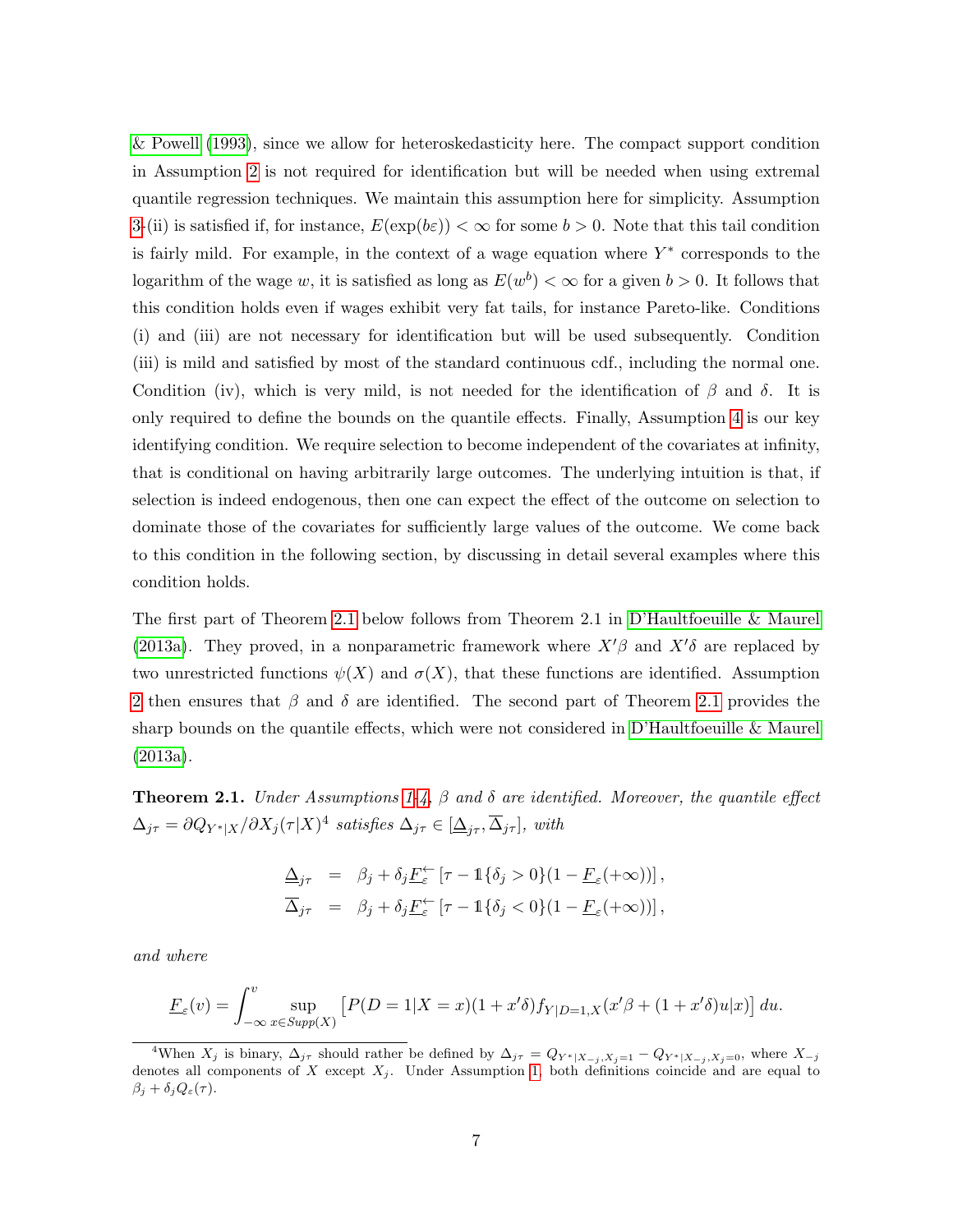Finally, suppose that there exists  $K > 0$  such that for all  $(x, x') \in Supp(X)^2$  and all y large enough,

<span id="page-9-0"></span>
$$
|P(D = 1|X = x, Y^* = y) - P(D = 1|X = x', Y^* = y)| \le K||x - x'||,
$$
\n(2.2)

where  $||x||$  denotes the euclidian norm of x. Then the bounds  $\Delta_{j\tau}$  and  $\overline{\Delta}_{j\tau}$  are sharp.

The underlying intuition of the identification result for  $(\beta, \delta)$  is that under Assumption [4,](#page-7-3) the right tail of Y and  $Y^*$  are equivalent up to a multiplicative constant. It follows that we can use the conditional survival function of  $Y$  given  $X$  to uniquely recover the location and scale parameter, provided the tail of the residual is not too fat (Assumption [3-](#page-7-2)(ii)). Point identification of  $\beta$  and  $\delta$  does not necessarily entail point identification of the quantile effects  $\Delta_{j\tau}$ , because of potential heteroskedasticity. Specifically,  $\Delta_{j\tau}$  is point identified under partial homoskedasticity  $(\delta_j = 0)$ , but only partially identified otherwise. This is due to the fact that  $\Delta_{j\tau} = \beta_j + \delta_j Q_{\varepsilon}(\tau)$ . Because of the missing data issue, the quantile  $Q_{\varepsilon}(\tau)$  cannot be point identified in general.

An important limitation of the sharp bounds is that, to the best of our knowledge, no existing method can be readily used to conduct inference on them. [Kitagawa \(2010\)](#page-36-11) provides some useful results, but in a simpler framework where  $X$  is discrete and without the need to estimate  $\beta$  and  $\delta$  in a first step. On the other hand, we derive in Appendix [C.2](#page-48-0) the following outer bounds on  $\Delta_{i\tau}$ :

<span id="page-9-1"></span>
$$
\underline{\Delta}_{j\tau}^o = \beta_j + \delta_j \left[ \mathbb{1}\{\delta_j > 0\} \underline{Q}_{\varepsilon}^o(\tau) + \mathbb{1}\{\delta_j < 0\} \overline{Q}_{\varepsilon}^o(\tau) \right] \n\overline{\Delta}_{j\tau}^o = \beta_j + \delta_j \left[ \mathbb{1}\{\delta_j > 0\} \overline{Q}_{\varepsilon}^o(\tau) + \mathbb{1}\{\delta_j < 0\} \underline{Q}_{\varepsilon}^o(\tau) \right],
$$
\n(2.3)

with

$$
Q_{\varepsilon}^{o}(\tau) = \sup_{x \in \text{Supp}(X)} \frac{Q_{Y|D=1, X=x} \left( \frac{\tau - P(D=0|X=x)}{P(D=1|X=x)} \right) - x'\beta}{1 + x'\delta},
$$

$$
\overline{Q}_{\varepsilon}^{o}(\tau) = \inf_{x \in \text{Supp}(X)} \frac{Q_{Y|D=1, X=x} \left( \frac{\tau}{P(D=1|X=x)} \right) - x'\beta}{1 + x'\delta}.
$$

The outer bounds take a more convenient form for inference than the sharp bounds. Besides, they actually coincide with these sharp bounds when the family of functions  $e \mapsto P(D =$  $1|X=x(1+x'\delta)f_{Y|D=1,X}(x'\beta+(1+x'\delta)e|x)$  indexed by x do not intersect.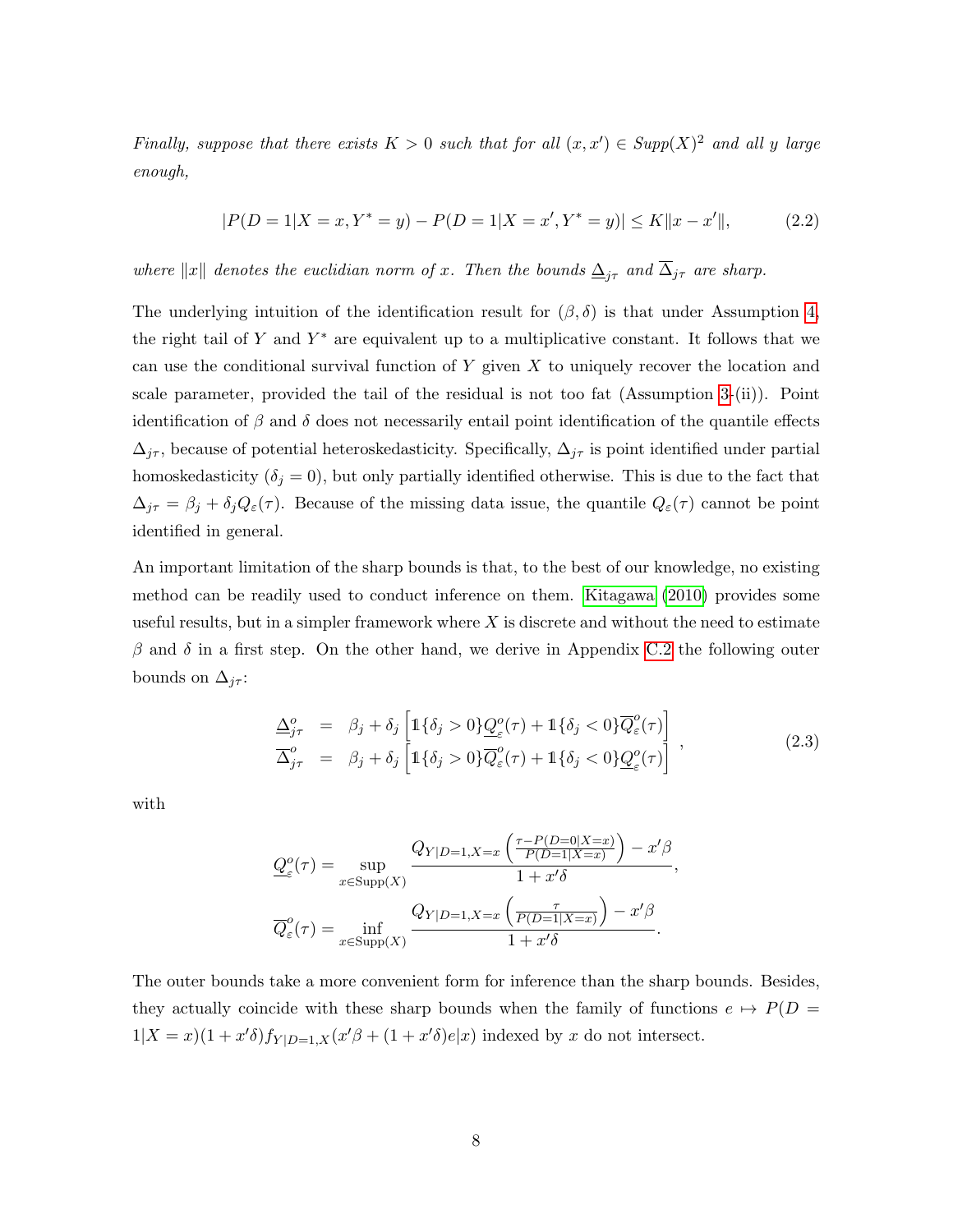#### 2.2 The independence at infinity condition

Point identification of  $\beta$  and  $\delta$  relies mostly on the independence at infinity assumption. To get a better sense of this condition, we discuss it below in the context of two common selection models. The first one is a threshold crossing model described in Assumption [5.](#page-10-0)

<span id="page-10-0"></span>Assumption 5. (i)  $D = \mathbb{1}\{\phi(X) - \eta \geq 0\}$  with  $(\varepsilon, \eta) \perp X$ , (ii)  $\inf_{x \in Supp(X)} F_{\eta}(\phi(x)) =$  $\underline{v} > 0$ , (iii)  $F_{\varepsilon}$  and  $F_{\eta}$  are continuous and strictly increasing and the copula C of  $(-\varepsilon, \eta)$  is differentiable with respect to its first argument.

The first condition defines the selection model as a standard threshold crossing model. Importantly however, we do not add any instrument in this selection equation. The second condition ensures that  $x \mapsto P(D = 1|X = x)$  is bounded below by a positive number. Note that this condition will typically hold if none of the covariates has a large support, which is precisely the type of situation we are interested in. In this context, Proposition [2.1](#page-10-1) provides a restriction on C ensuring that Assumption [4](#page-7-3) is satisfied. Hereafter, let  $f_C(\tau) = \sup_{u \leq \tau, v \in [v,1]} |\partial_1 C(u,v) - 1|$ , where  $\partial_1 C$  denotes the partial derivative of C with respect to its first argument.

<span id="page-10-1"></span>Proposition 2.1. Suppose that Assumptions [2,](#page-7-1) [3](#page-7-2) and [5](#page-10-0) hold, and

<span id="page-10-2"></span>
$$
\lim_{\tau \to 0} f_C(\tau) = 0. \tag{2.4}
$$

Then Assumption [4](#page-7-3) is satisfied, and therefore  $\beta$  and  $\delta$  are identified.

The key idea is that selection becomes independent of the covariates for large values of the outcome if selection is endogenous enough, in the sense that  $(-\varepsilon, \eta)$  satisfies [\(2.4\)](#page-10-2). To understand this condition better, it is useful to consider two extreme cases. In the perfect dependence case such that  $\eta = -\varepsilon$ , then  $\partial_1 C(u, v) = 1$  for all  $u < v$ , so that [\(2.4\)](#page-10-2) actually holds exactly for small values of  $\tau$ . On the other hand, when  $\eta$  and  $-\varepsilon$  are independent,  $\partial_1 C(u, v) = v$ , and  $f_C(\tau) = 1 - \underline{v}$ , which is positive except in the degenerate case where  $D = 1$  almost surely. In between these two extreme cases, Table [1](#page-11-0) provides examples of copulas that satisfy this  $\alpha$  constraint. Importantly, it holds for all Gaussian copulas with positive dependence.<sup>5</sup> It also holds for Archimedean copulas under a restriction on the behavior of the generator Ψ around 0. This restriction holds for instance for the Clayton copula, for which  $\Psi(u) = (u^{-\theta} - 1)/\theta$ , provided that  $\theta > 0$ . The Gumbel family is another popular Archimedean family of copulas that does not satisfy the restriction on  $\Psi$ , since  $\Psi$  is slowly varying at 0. However, Condition [\(2.4\)](#page-10-2) still holds for some parameters of this family.

<sup>&</sup>lt;sup>5</sup>Note that what is important here is the strength, but not the sign, of the dependence between  $\eta$  and  $-\varepsilon$ . The case of negative dependence could be addressed by replacing D by  $1 - D$  (see [D'Haultfoeuille & Maurel,](#page-35-2) [2013a](#page-35-2) for a discussion on this point).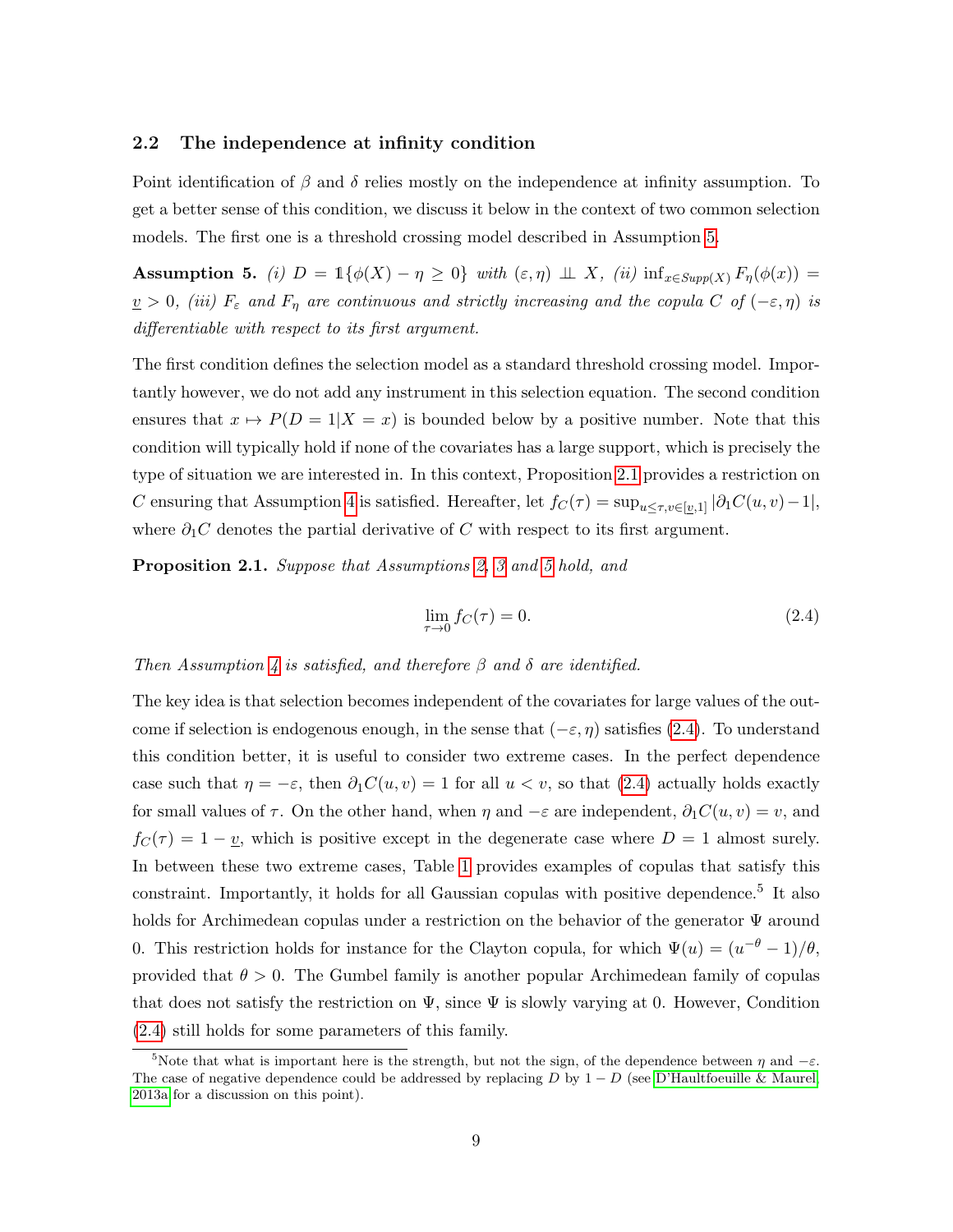<span id="page-11-0"></span>

| Copula family                                              | Restriction<br>ensuring $(2.4)$                                   |
|------------------------------------------------------------|-------------------------------------------------------------------|
| Gaussian $C(u, v; \rho)$                                   | $\rho > 0$                                                        |
| Archimedean $C(u, v; \Psi) = \Psi^{-1}(\Psi(u) + \Psi(v))$ | $\lim_{u\to 0}\Psi(u)=+\infty$                                    |
|                                                            | $\Psi$ is $C^1$ and $RV_\alpha(0)$ with $\alpha \in (0, +\infty]$ |
| Gumbel $\Psi(u; \theta) = (-\log(u))^\theta$               | $\theta > 1$                                                      |

Table 1: Examples of copulas satisfying [\(2.4\)](#page-10-2).

Proposition [2.1](#page-10-1) suggests that our identification strategy is natural in the context of Roy's model of self-selection. Following-up on this idea, we consider a generalized Roy model (see [Heckman & Vytlacil, 2007,](#page-36-12) [Eisenhauer](#page-36-13) *et al.*, [2013\)](#page-36-13) with two or more sectors. Let  $Y^*_s$  denote the potential outcome corresponding to sector  $s \in \{1, ..., S\}$ , we suppose that

<span id="page-11-2"></span>
$$
Y_s^* = X'\beta_s + (1 + X'\delta_s)\varepsilon_s. \tag{2.5}
$$

The utility  $\mathcal{U}_s$  associated with sector s is supposed to satisfy

$$
\mathcal{U}_s = Y_s^* + G_s(X) + \eta_s. \tag{2.6}
$$

The pure Roy model would correspond to  $G_s(X) = \eta_s = 0$ . Here we also allow for the deterministic and random factors  $G_s(X)$  and  $\eta_s$  to affect  $\mathcal{U}_s$ . Individuals choose the sector that maximizes their utility,

<span id="page-11-3"></span>
$$
D = \arg\max_{s \in \{1,\dots,S\}} \mathcal{U}_s. \tag{2.7}
$$

<span id="page-11-4"></span>We further assume a factor structure for the unobservables  $\varepsilon_s$  and  $\eta_s$ .

**Assumption 6.** (i)  $\varepsilon_s = \lambda'_{s,1}\pi + \nu_{s,1}$  and  $\eta_s = \lambda'_{s,2}\pi + \nu_{s,2}$ , where  $\pi$  is a vector of common factors, (ii)  $\pi$  has a compact support, (iii)  $(X, \pi, \nu_{1,1}, ..., \nu_{S,2})$  are mutually independent, (iv)  $\nu_s = \sup_{x \in Supp(X)} \max_{i \neq s} ((1 + x'\delta_i)\nu_{i,1} + \nu_{i,2} - \nu_{s,2})$  satisfies the condition of Assumption [3,](#page-7-2) and (v)  $G_s(X)$  has compact support.

The assumption of a linear factor model on the error terms is quite common in the context of generalized Roy models, see e.g. [Carneiro](#page-35-9) et al. [\(2003\)](#page-35-9) or [Cunha & Heckman \(2007\)](#page-35-10). Proposition [2.2](#page-11-1) below shows that, under these conditions, our identification strategy can be used to identify  $(\beta_s, \delta_s)$  without any exclusion restriction or large support regressor.<sup>6</sup>

<span id="page-11-1"></span> ${}^{6}D'$ Haultfoeuille & Maurel [\(2013a,](#page-35-2) [2013b\)](#page-35-11) derived related results, but for a different class of Roy models with only two sectors and in the absence of heteroskedasticity in the outcome equation.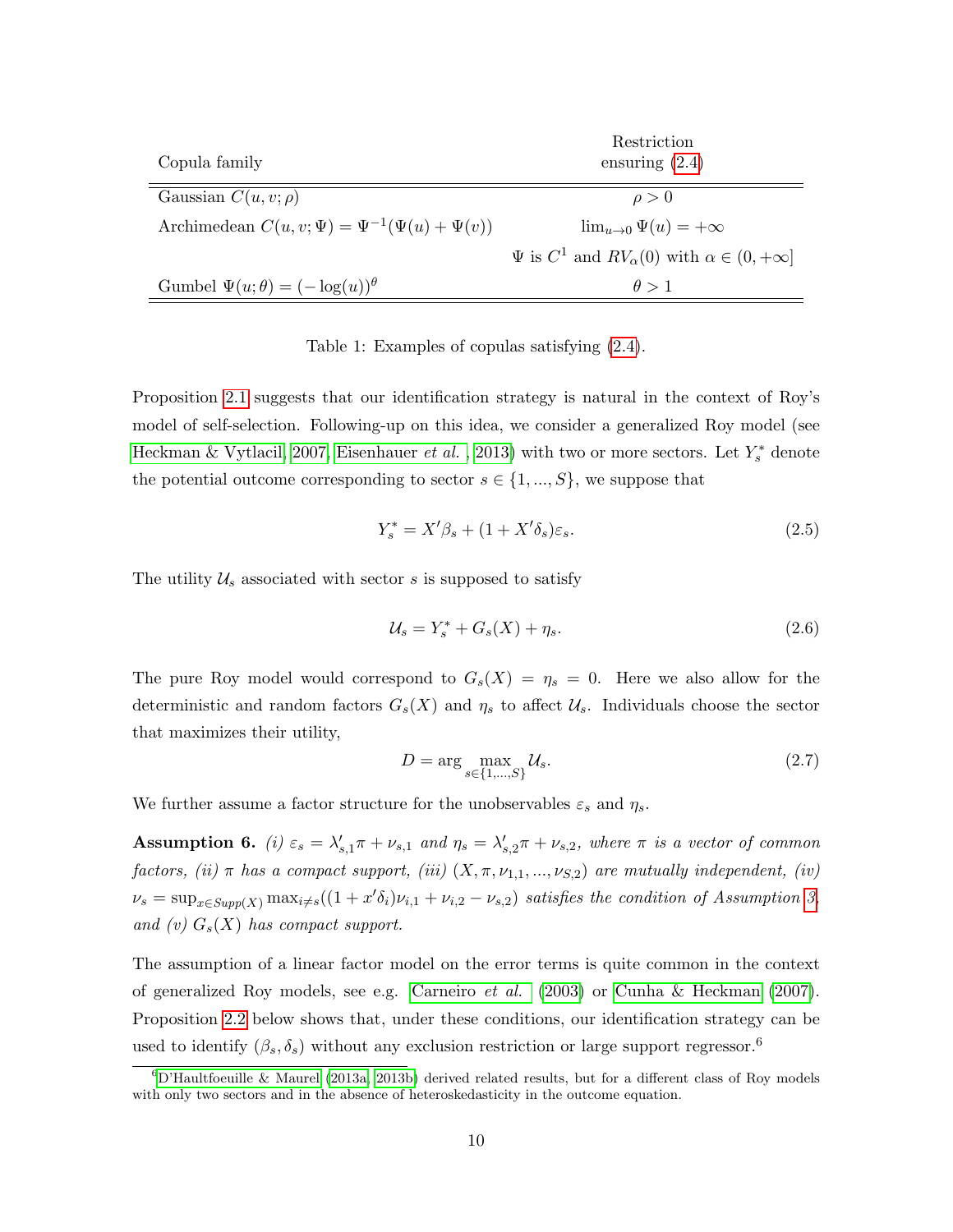**Proposition [2](#page-7-1).2.** Suppose that Equations  $(2.5)-(2.7)$  $(2.5)-(2.7)$  $(2.5)-(2.7)$  and Assumptions 2 and [6](#page-11-4) hold. Then for all  $s \in \{1, ..., S\}$ ,  $D_s = \mathbb{1}{D = s}$  satisfies Assumption [4,](#page-7-3) and  $(\beta_s, \delta_s)$  are identified.

## 3 Estimation

#### 3.1 Definition of the estimators

We start by defining our estimators before establishing their asymptotic properties in the next subsection. Suppose we have a sample  $(D_i, Y_i, X_i)_{i=1...n}$  of n i.i.d. random variables distributed as  $(D, Y, X)$ . The starting point for identification is that under Assumptions [1](#page-7-0) and [4,](#page-7-3) we have, as  $y \to -\infty$ ,

<span id="page-12-1"></span>
$$
F_{-Y|X}(y|x) \sim h \ F_{-\varepsilon}((y+x'\beta)/(1+x'\delta)) \tag{3.1}
$$

Now, the key insight for estimating  $(\beta, \delta)$  is that if one also imposes Assumption [3,](#page-7-2) then it is possible to invert both sides and maintain the equivalence. It follows that the quantile regression of  $-Y$  on X is asymptotically linear. This result is going to play an important role in our estimation procedure.

**Lemma 3.1.** Under Assumptions [1](#page-7-0)[-4,](#page-7-3) as  $\tau \to 0$ ,

<span id="page-12-0"></span>
$$
Q_{-Y|X}(\tau|x) \sim \gamma(\tau) + x'\beta(\tau) \tag{3.2}
$$

where  $\gamma(\tau) = Q_{-\varepsilon}(\tau/h)$  and  $\beta(\tau) = -\beta + \gamma(\tau)\delta$ .

Lemma [3.1](#page-12-0) provides the intuition that it might be possible to use quantile regressions in the tails to consistently estimate  $(\gamma(\tau), \beta(\tau))$ , for small values of the quantile index  $\tau$ . The main difficulty in formalizing this intuition though, comes from the fact that [\(3.2\)](#page-12-0) is an equivalence and not an equality, which gives rise to a bias term that needs to be controlled. We define

$$
(\widehat{\gamma}(\tau), \widehat{\beta}(\tau)) = \arg\min_{\gamma, \beta} \sum_{i=1}^{n} \rho_{\tau}(-Y_i - \gamma - X_i'\beta),
$$

where  $\rho_{\tau}(u) = (\tau - \mathbb{1}\{u < 0\})u$  is the check function used in quantile regressions. Then one can simply use the following relationships to estimate the parameters of interest  $\beta$  and  $\delta$ :

$$
\delta = \frac{\beta(l\tau) - \beta(\tau)}{\gamma(l\tau) - \gamma(\tau)},
$$
  

$$
\beta = -\beta(\tau) + \gamma(\tau)\delta,
$$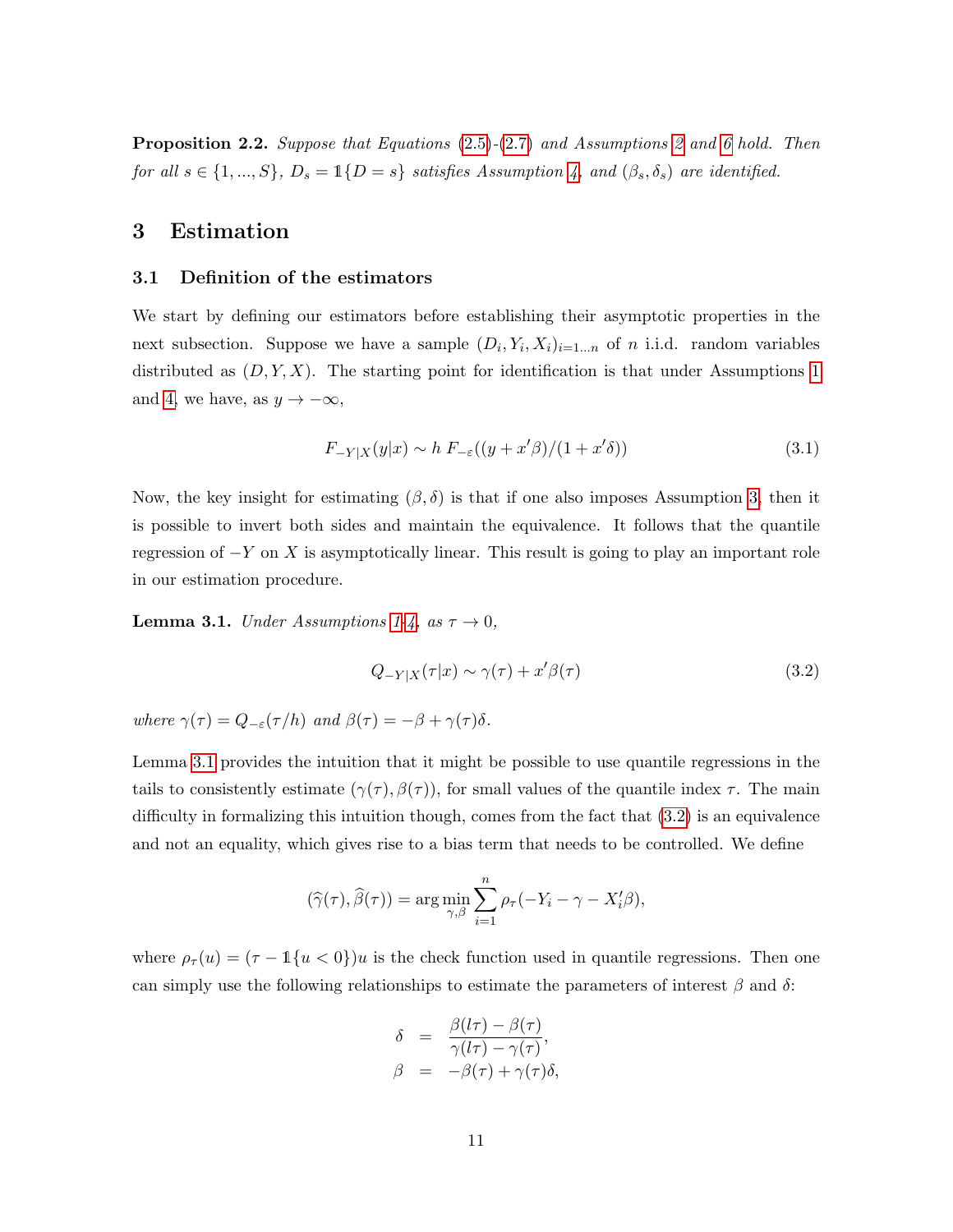where the first equality holds provided that  $\gamma(l\tau) - \gamma(\tau) \neq 0$ .<sup>7</sup> We basically follow this route in the paper, except that for an efficiency matter we estimate  $\delta$  using J reduced form estimators  $(\beta(l_1\tau), ..., \beta(l_J\tau))$  rather than just two, where  $(l_1, ..., l_J)$  is a vector of positive spacing parameters such that  $l_j \neq 1$  for all  $j \in \{1, \ldots, J\}$ . Let us consider

$$
g_n(\delta) = \begin{pmatrix} \widehat{\beta}(l_1\tau) - \widehat{\beta}(\tau) - (\widehat{\gamma}(l_1\tau) - \widehat{\gamma}(\tau))\delta \\ \vdots \\ \widehat{\beta}(l_J\tau) - \widehat{\beta}(\tau) - (\widehat{\gamma}(l_J\tau) - \widehat{\gamma}(\tau))\delta \end{pmatrix}
$$

and let  $W_n$  be a  $Jd \times Jd$  positive definite symmetric matrix. We estimate  $\delta$  using a minimum distance procedure:

<span id="page-13-0"></span>
$$
\widehat{\delta} = \arg\min_{\delta} g_n(\delta)' W_n g_n(\delta). \tag{3.3}
$$

Finally, we estimate  $\beta$  by averaging across the quantile indices:

$$
\widehat{\beta} = \frac{1}{J+1} \sum_{j=0}^{J} -\widehat{\beta}(l_j \tau) + \widehat{\gamma}(l_j \tau) \widehat{\delta},
$$

with  $l_0 = 1$ . We do not simultaneously estimate  $\beta$  and  $\delta$  since the corresponding estimators of  $β$  and  $δ$  would have different rates of convergence, thus implying that the standard asymptotic theory of minimum distance estimators would not apply in this context. In particular, this framework would lead to a singular optimal weighting matrix. Intuitively, only the terms with the slowest rate of convergence would be weighted positively, since the other terms would not matter asymptotically. We would then lose consistency of the estimators.

Our estimators depend on a choice of  $\tau$ ,  $(l_1, ..., l_J)$  and  $W_n$ . We derive in the following section the optimal weighting matrix, which can be consistently estimated. Regarding the quantile indices, while the choice of the constants  $(l_1, ..., l_J)$  does not appear to matter much in practice, an appropriate choice of  $\tau$  is crucial to balance bias and variance in such a way that guarantees our estimators to be asymptotically normal with zero mean. We propose a data-driven procedure for that purpose in Section [3.3.](#page-19-0)

We now turn to the estimation of the quantile effects.  $\Delta_{j\tau}$  is point identified when  $\delta_j = 0$  and partially identified otherwise. Moreover, as shown in Section [3.2,](#page-14-0) it is possible to estimate  $\beta_j$ more precisely in the case where  $\delta_j = 0$ . We consider these two cases separately, noting that the restriction  $\delta_j = 0$  can be tested using the asymptotic distribution of  $\hat{\delta}_j$  provided in the following section.

<sup>&</sup>lt;sup>7</sup>Assumptions [3-](#page-7-2)(i) and [8](#page-15-0) below ensure that the latter condition is satisfied for any  $l \neq 1$  and  $\tau$  small enough.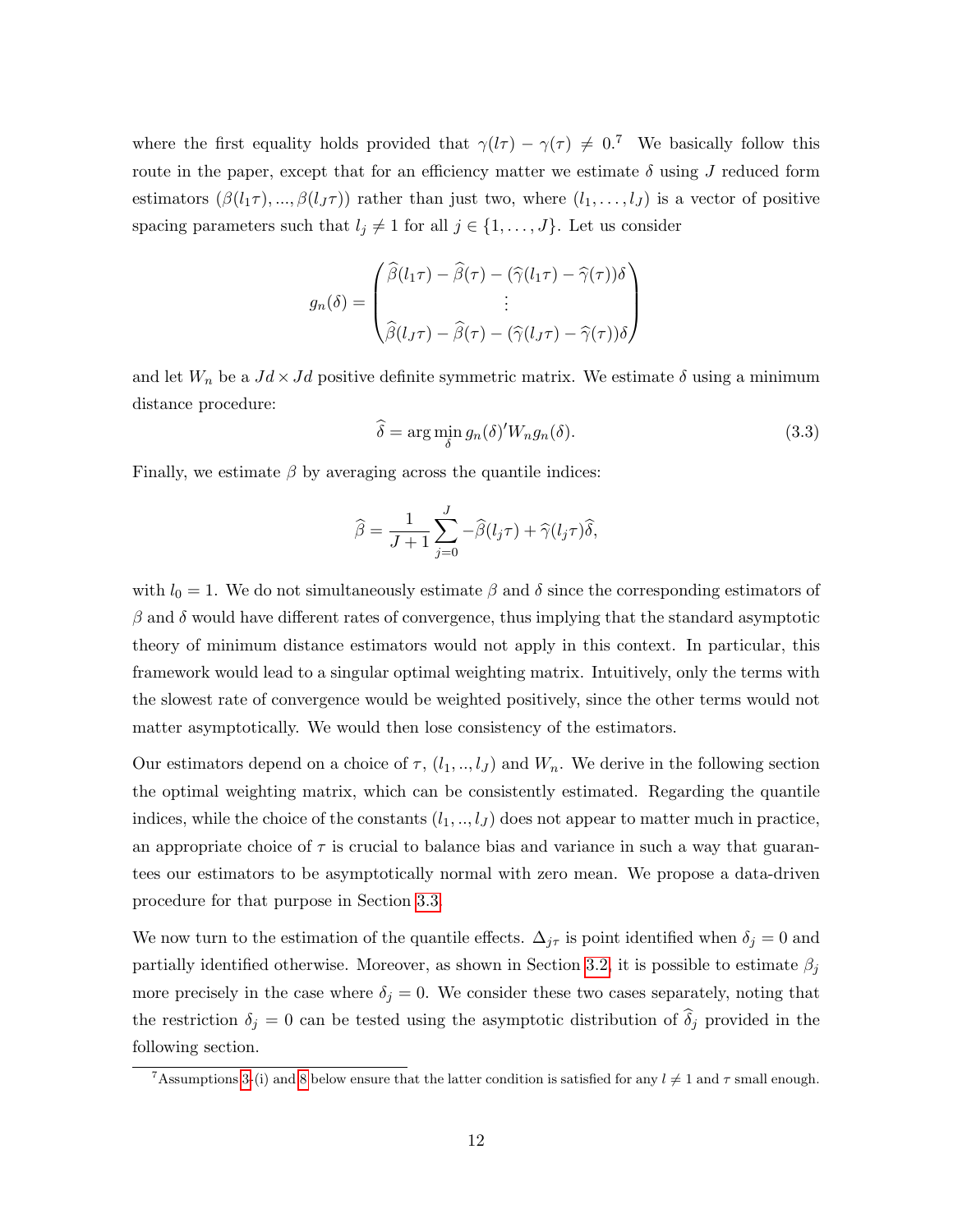Suppose first that the model is partially homoskedastic, in the sense that  $\{\delta_{j_k}\}_{k=1}^{d_\beta}$  are equal to zero for some  $d \geq d_{\beta} \geq 1$  and  $\{j_1, ..., j_{d_{\beta}}\} \subset \{1, ..., d\}$ . Then the quantile effects of  $\{X_{j_k}\}_{k=1}^{d_{\beta}}$  $_{k=1}$ correspond to the average effects of the corresponding covariates, which are identified and equal to  $\{\beta_{j_k}\}_{k=1}^{d_{\beta}}$ . Let  $\Psi$  be a  $d_{\beta} \times d$  matrix that picks out the corresponding subvector of  $\beta$ , i.e.  $\beta^1 = \Psi \beta$  and let us consider

$$
g_{1n}(\beta^1) = \left(\Psi\widehat{\beta}(\tau) - \beta^1, \Psi\widehat{\beta}(l_1\tau) - \beta^1, ..., \Psi\widehat{\beta}(l_J\tau) - \beta^1\right)'.
$$

We then propose to estimate  $\beta^1$  by

$$
\widehat{\beta}^1 = \arg\min_{\beta} g_{1n}(\beta^1)' W_{1n} g_{1n}(\beta^1),
$$

for some positive definite matrix  $W_{1n}$ . We also estimate the subvector  $\delta^1$  of nonzero components of  $\delta$ . Letting  $\tilde{\Psi}$  denote the matrix such that  $\delta^1 = \tilde{\Psi}\delta$  and

$$
g_{2n}(\delta^1) = \left(\widetilde{\Psi}\left[\widehat{\beta}(l_1\tau) - \widehat{\beta}(\tau)\right] - \left[\widehat{\gamma}(l_1\tau) - \widehat{\gamma}(\tau)\right]\delta^1, ..., \widetilde{\Psi}\left[\widehat{\beta}(l_J\tau) - \widehat{\beta}(\tau)\right] - \left[\widehat{\gamma}(l_J\tau) - \widehat{\gamma}(\tau)\right]\delta^1\right)',
$$

we estimate  $\delta^1$  by

$$
\widehat{\delta}^1 = \arg\min_{\delta} g_{2n}(\delta^1)' W_{2n} g_{2n}(\delta^1),
$$

for some positive definite matrix  $W_{2n}$ .

Finally, if we reject partial homoskedasticity so that the quantile effects are only partially identified, one possibility would be to estimate the sharp bounds given in Theorem [2.1.](#page-9-0) As mentioned previously, however, to the best of our knowledge one cannot conduct inference on these bounds using available methods. Instead, we propose to use the simpler outer bounds given by [\(2.3\)](#page-9-1). These bounds can be consistently estimated using plug-in estimators, replacing  $(\beta, \delta)$  by their estimators  $(\widehat{\beta}, \widehat{\delta})$  and  $(P(D = 1 | X = x), Q_{Y|D=1,X=x})$  by any given consistent nonparametric estimator, e.g., kernel or local polynomial estimators.

#### <span id="page-14-0"></span>3.2 Asymptotic properties

We now turn to the asymptotic properties of  $(\widehat{\beta}, \widehat{\delta})$ . We rely for that purpose on the asymptotic properties of extremal quantile regressions, established by [Chernozhukov \(2005\)](#page-35-3). As already discussed, an important difference is that [\(3.2\)](#page-12-0) is an equivalence rather than an equality. This implies that a bias term comes into play, which needs to be controlled for.

In addition to the previous Assumptions [1-](#page-7-0)[4,](#page-7-3) our asymptotic analysis relies on the three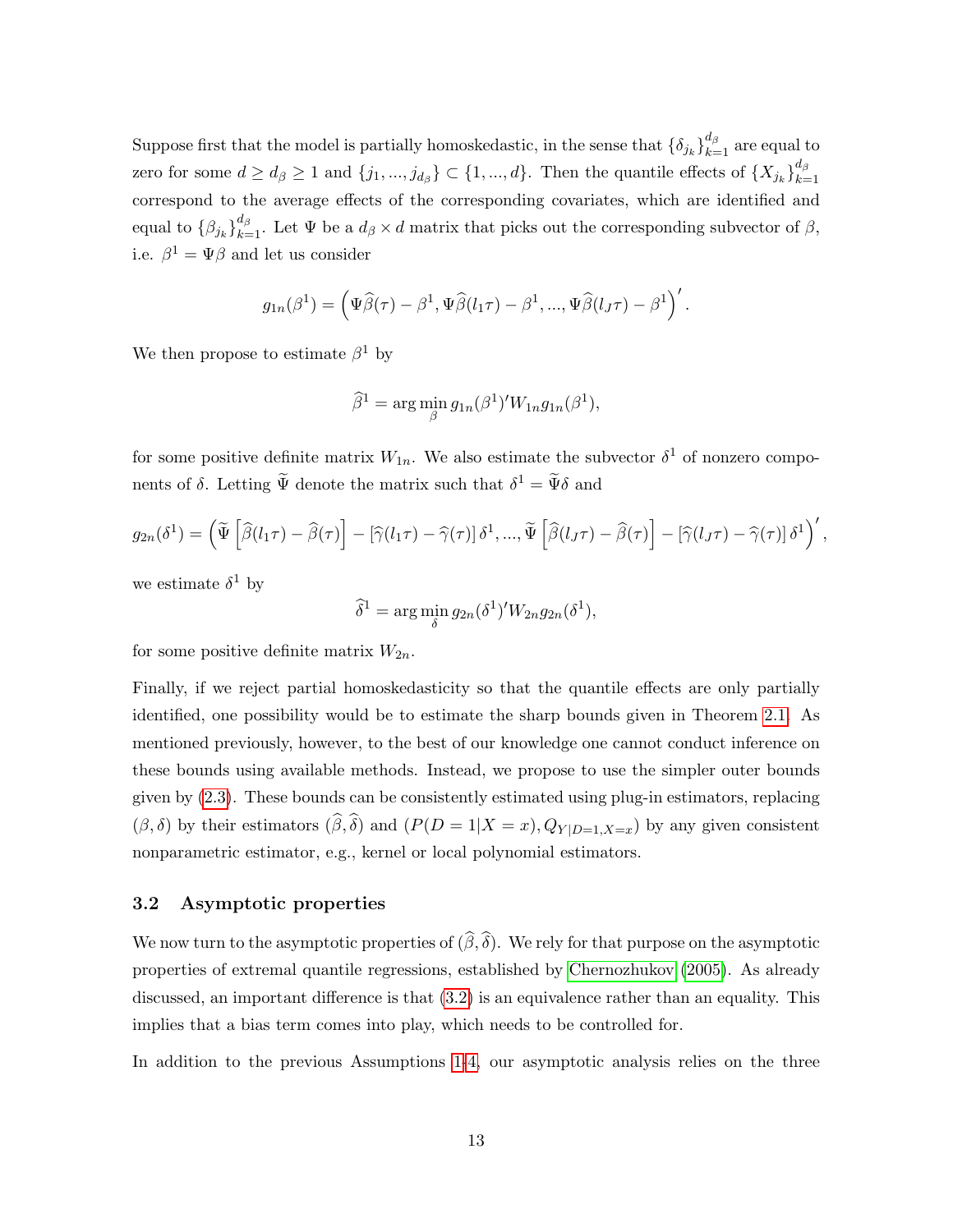conditions discussed below. In the following, we let

$$
f(\gamma) = E\left[\sup_{u \le \gamma} |h - P(D = 1|X, -\varepsilon = u)| \times ||\overline{X}||\right].
$$

<span id="page-15-2"></span>**Assumption 7.** (i.i.d. sampling)  $(D_i, Y_i, X_i)_{i=1...n}$  are independent, with the same distribution as  $(D, Y, X)$ .

<span id="page-15-0"></span>**Assumption 8.** (Monotone densities) There exists  $A < 0$  such that almost surely,  $F_{-\varepsilon}$  and  $F_{-\varepsilon|D=1,X}$  are differentiable with increasing derivatives on  $(-\infty, A)$ .

<span id="page-15-1"></span>**Assumption 9.** (Rate of convergence of the quantile index)  $\tau_n$  satisfies, as  $n \to \infty$ , (i)  $\tau_n \to 0$ , (ii)  $\tau_n n \to \infty$  and (iii)  $\sqrt{\tau_n n} f(\gamma(\tau_n)) \to 0$ , where  $\gamma(\tau_n) = Q_{-\varepsilon}(\tau_n/h)$ .

Assumption [8](#page-15-0) rules out erratic behavior of the densities in the tail. It is very mild and satisfied by all standard distributions. Assumption [9](#page-15-1) is an important condition that restricts the rate of convergence of the tail index  $\tau_n$ . Conditions (i) and (ii) basically ensure that the number of observations that are useful for inference, which is proportional to  $\tau_n n$ , tends to infinity, but at a slower rate than the sample size. Thus, following the standard terminology in order statistics theory, our estimators are based on quantile regressions where  $\tau_n$  is an intermediate order sequence, which we will refer to as intermediate order quantile regressions. The reason why we use intermediate order instead of extreme order sequences, where  $\tau_n n$  tends to a nonzero constant, is that in the latter case,  $\widehat{\delta}$ , and thus  $\widehat{\beta}$ , are not consistent. Intuitively, this is due to the fact that only a finite number of observations are useful in the extreme order case. Intermediate order quantile theory also has the nice feature that it guarantees asymptotic normality rather than convergence towards a non-standard, data-dependent, distribution (see [Chernozhukov, 2005](#page-35-3) and [Chernozhukov & Fernandez-Val, 2011,](#page-35-6) in the absence of sample selection). Finally, Condition (iii) is specific to our context. This is an undersmoothing condition, which ensures that the bias arising because [\(3.2\)](#page-12-0) is an equivalence rather than an equality vanishes quickly enough.

Importantly, under Assumption [4,](#page-7-3) there always exists a  $\tau_n$  satisfying Assumption [9.](#page-15-1) Specifically, for any  $\alpha \in (0,1)$  define  $G(\gamma) = F_{-\varepsilon}(\gamma) f(\gamma)^{2(1-\alpha)}$ , where  $f(.)$  was introduced at the beginning of the section. By construction, f is increasing. Because  $F_{-\varepsilon}$  is strictly increasing on  $(-\infty, A)$  by Assumption [8,](#page-15-0) G is also strictly increasing on  $(-\infty, A)$ . Then define, for n large enough,

<span id="page-15-3"></span>
$$
\tau_n^* = hF_{-\varepsilon} \circ G^{-1}(1/n). \tag{3.4}
$$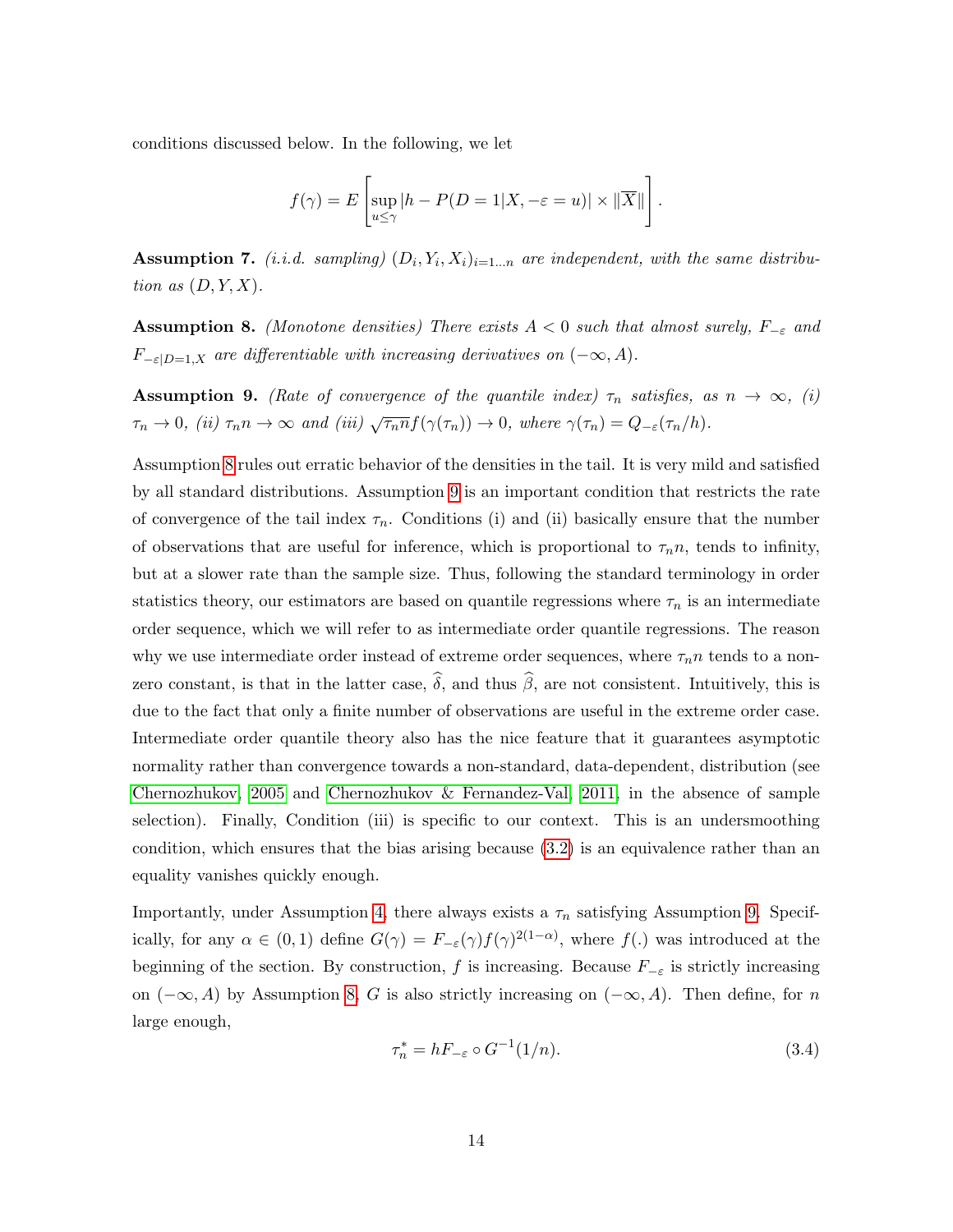Under Assumption [4,](#page-7-3)  $\lim_{\gamma \to -\infty} f(\gamma) = 0$ .<sup>8</sup> Thus,  $\lim_{\gamma \to -\infty} G(\gamma) = 0$ . This implies that  $\lim_{n\to\infty} G^{-1}(1/n) = -\infty$ , ensuring that  $\tau_n^*$  satisfies Condition (i). Moreover, it follows from the equality  $F_{-\varepsilon}(\gamma) = \frac{G(\gamma)}{f^{2(1-\alpha)}(\gamma)}$  that

$$
\tau_n^* = \frac{h/n}{f^{2(1-\alpha)} \circ G^{-1}(1/n)},
$$

which implies that Condition (ii) holds as well. Finally, by using this expression again and noting that  $\gamma(\tau_n^*) = G^{-1}(1/n)$ , we get

$$
\sqrt{n \tau_n^*} f(\gamma(\tau_n^*)) = \frac{\sqrt{h} \times f \circ G^{-1}(1/n)}{f^{(1-\alpha)} \circ G^{-1}(1/n)} = \sqrt{h} f^{\alpha} \circ G^{-1}(1/n),
$$

so that Condition (iii) is also satisfied. An obvious issue is that such a  $\tau_n^*$  depends on  $F_{-\varepsilon}$ and  $f$ , both of which are unknown to the researcher. We shall come back to the issue of the practical choice of  $\tau_n$  in Section [3.3.](#page-19-0)

The main result of this section is stated in Theorem [3.1](#page-16-0) below, which shows that the estimators of  $\beta$  and  $\delta$  are consistent and asymptotically normal, and characterizes their asymptotic variances. We first need to introduce several matrices. First, let  $L$  be the matrix of typical term  $L_{i,j} = \frac{l_{i-1} \wedge l_{j-1}}{l_{i-1}l_{i-1}}$  $\frac{1-\lambda\lambda_{j-1}}{l_{i-1}l_{j-1}}$  for  $(i, j) \in \{1, ..., J+1\}^2$ . Second, let  $\Delta = [-\delta, I_d]$ , where  $I_d$  denotes the identity matrix of size d. Define  $\Gamma = [-\iota_J, \text{ diag}(1/\sqrt{2})]$ √  $\overline{l_{1}},...,1/$ √  $\overline{l_J})] \otimes I_{d+1}$ , where  $\iota_J$  denotes the column vector of ones of size  $J$  and, for any vector  $v$ , diag( $v$ ) denotes the diagonal matrix with diagonal v. Finally, let  $G = (\log(l_1), ..., \log(l_J))' \otimes I_d$ ,  $\mathcal{Q}_H = E\left[\overline{X_i X_i}'/(1 + X_i' \delta)\right]$  and  $\Omega_0 = \mathcal{Q}_H^{-1} \mathcal{Q}_X \mathcal{Q}_H^{-1}.$ 

<span id="page-16-0"></span>**Theorem 3.1.** Under Assumptions [1-](#page-7-0)[4](#page-7-3) and [7-](#page-15-2)[9,](#page-15-1) and if  $W_n \stackrel{p}{\longrightarrow} W$  symmetric positive definite and nonstochastic,

$$
\frac{\sqrt{\tau_n n}}{\sqrt{\tau_n n}}(\widehat{\delta} - \delta) \xrightarrow{d} \mathcal{N}(0, \Omega_{\delta})
$$
  

$$
\frac{\sqrt{\tau_n n}}{\widehat{\gamma}(\tau_n)}(\widehat{\beta} - \beta) \xrightarrow{d} \mathcal{N}(0, \Omega_{\delta})
$$

where  $\Omega_{\delta} = (G'WG)^{-1}G'W(I_J \otimes \Delta)\Gamma(L \otimes \Omega_0)\Gamma'(I_J \otimes \Delta')WG(G'WG)^{-1}$ . The optimal weighting matrix is  $W^*_{\delta} = ((I_J \otimes \Delta) \Gamma(L \otimes \Omega_0) \Gamma'(I_J \otimes \Delta'))^{-1}$  and the corresponding asymptotic variance is  $\Omega_{\delta}^* = (G'W_{\delta}^*G)^{-1}$ . Finally, there exists  $\tau_n'$  satisfying Assumption [9](#page-15-1) such that -  $\widehat{\beta}$  is consistent if, for some  $a > 1$ ,  $f(u) = o(|u|^{-a})$  as  $u \to -\infty$ .

- The rates of convergence of  $\widehat{\delta}$  and  $\widehat{\beta}$  are polynomial if for some  $a > 0$ ,  $f(u) = o(F_{-\varepsilon}(u)^a)$ 

<sup>&</sup>lt;sup>8</sup>To see this, note that for any x,  $\sup_{u \le \gamma} |h - P(D = 1|X = x, -\varepsilon = u)|$  tends to zero by Assumption [4.](#page-7-3) Because this term is bounded by  $2, f$  tends to zero by the dominated convergence theorem.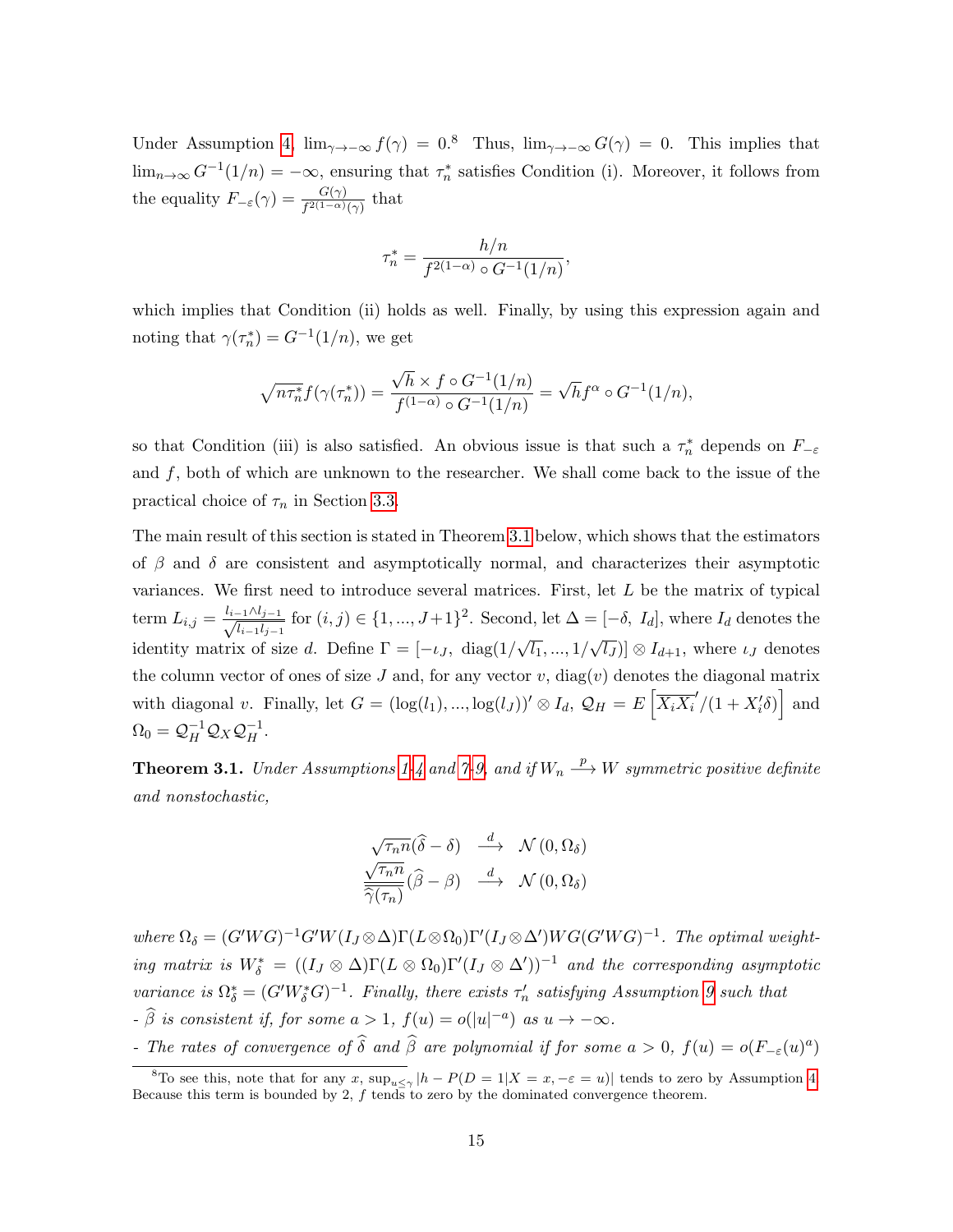as  $u \to -\infty$ .<sup>9</sup>

A consistent estimator of the asymptotic variance  $\Omega_{\delta}$  can be obtained by replacing W by  $W_n$ ,  $\Delta$  by  $\widehat{\Delta} = [-\widehat{\delta}, I_d]$  and  $\Omega_0$  by  $\widehat{\Omega}_0 = \widehat{\mathcal{Q}}_H^{-1} \widehat{\mathcal{Q}}_X \widehat{\mathcal{Q}}_H^{-1}$ , with

$$
\widehat{Q}_X = \frac{1}{n} \sum_{i=1}^n \overline{X_i} \overline{X_i}', \quad \widehat{Q}_H = \frac{1}{n} \sum_{i=1}^n \overline{X_i} \overline{X_i}' / (1 + X_i'\widehat{\delta}).
$$

Similarly, one can consistently estimate  $W^*_{\delta}$ , and thus obtain a two-step estimator that is optimal in the class of estimators considered here.

Theorem [3.1](#page-16-0) shows that  $\hat{\delta}$  converges more quickly than  $\hat{\beta}$  towards the true value, since  $|\gamma(\tau_n)| \to \infty$  as  $\tau_n \to 0$ . Actually, even though one can always construct asymptotically valid confidence intervals on  $\beta$ ,  $\widehat{\beta}$  may not be consistent. Consistency is secured, however, if f decreases to zero quickly enough. To understand what this condition means, it is useful to discuss it in the context of the sample selection model defined by Assumption [5.](#page-10-0) In such a case, letting  $\bar{x} = [1, x']'$ , we have

$$
f(\gamma(\tau)) \le \sup_{\overline{x} \in \text{Supp}(X)} ||\overline{x}|| \sup_{x \in \text{Supp}(X), u \le \gamma(\tau)} |P(D = 1|X = x, -\varepsilon = u) - 1|
$$
  
\n
$$
= \sup_{\overline{x} \in \text{Supp}(\overline{X})} ||\overline{x}|| \sup_{x \in \text{Supp}(X), u \le \gamma(\tau)} |P(\eta \le \phi(x)| - \varepsilon = u) - 1|
$$
  
\n
$$
= \sup_{\overline{x} \in \text{Supp}(\overline{X})} ||\overline{x}|| \sup_{x \in \text{Supp}(X), u \le \gamma(\tau)} |P(F_{\eta}(\eta) \le F_{\eta}(\phi(x))|F_{-\varepsilon}(-\varepsilon) = F_{-\varepsilon}(u)) - 1|
$$
  
\n
$$
\le \sup_{\overline{x} \in \text{Supp}(\overline{X})} ||\overline{x}|| f_C(\tau),
$$

where the second inequality follows from  $f_C(\tau) = \sup_{u \leq \tau, v \in [v,1]} |\partial_1 C(u, v) - 1|$ . Hence, consistency of  $\widehat{\beta}$  is achieved if  $f_C(\tau) = o(|\gamma(\tau)|^{-a})$  for some  $a > 1$ . Similarly, if, for some  $b > 0$ ,

<span id="page-17-0"></span>
$$
f_C(\tau) = o(\tau^b),\tag{3.5}
$$

then a polynomial rate of convergence, faster than  $n^{(b-\zeta)/(2b+1)}$  for any  $b > \zeta > 0$ , is possible. Table [2](#page-18-0) below provides examples of copulas of  $(\eta, -\varepsilon)$  satisfying the latter condition (see Ap-pendix [C.7](#page-56-0) for its verification in each case), and therefore copulas for which  $\widehat{\beta}$  is consistent.<sup>10</sup> It is worth noting that for the last two copulas considered in the table, we actually establish that  $f_C(\tau)$  tends to zero exponentially fast in  $\tau$ . In such situations, [\(3.5\)](#page-17-0) holds for all b, and

<sup>&</sup>lt;sup>9</sup>Assumption [3](#page-7-2) implies that for all  $a > 0$ ,  $F_{-\varepsilon}(u) = o(|u|^{-a})$ . Thus, the condition  $f(u) = o(F_{-\varepsilon}(u)^a)$  is stronger than the one ensuring consistency of  $\widehat{\beta}$ , as expected.

<sup>10</sup>See, e.g., [Nelsen](#page-37-5) [\(2006\)](#page-37-5) for a detailed review of copulas and their properties.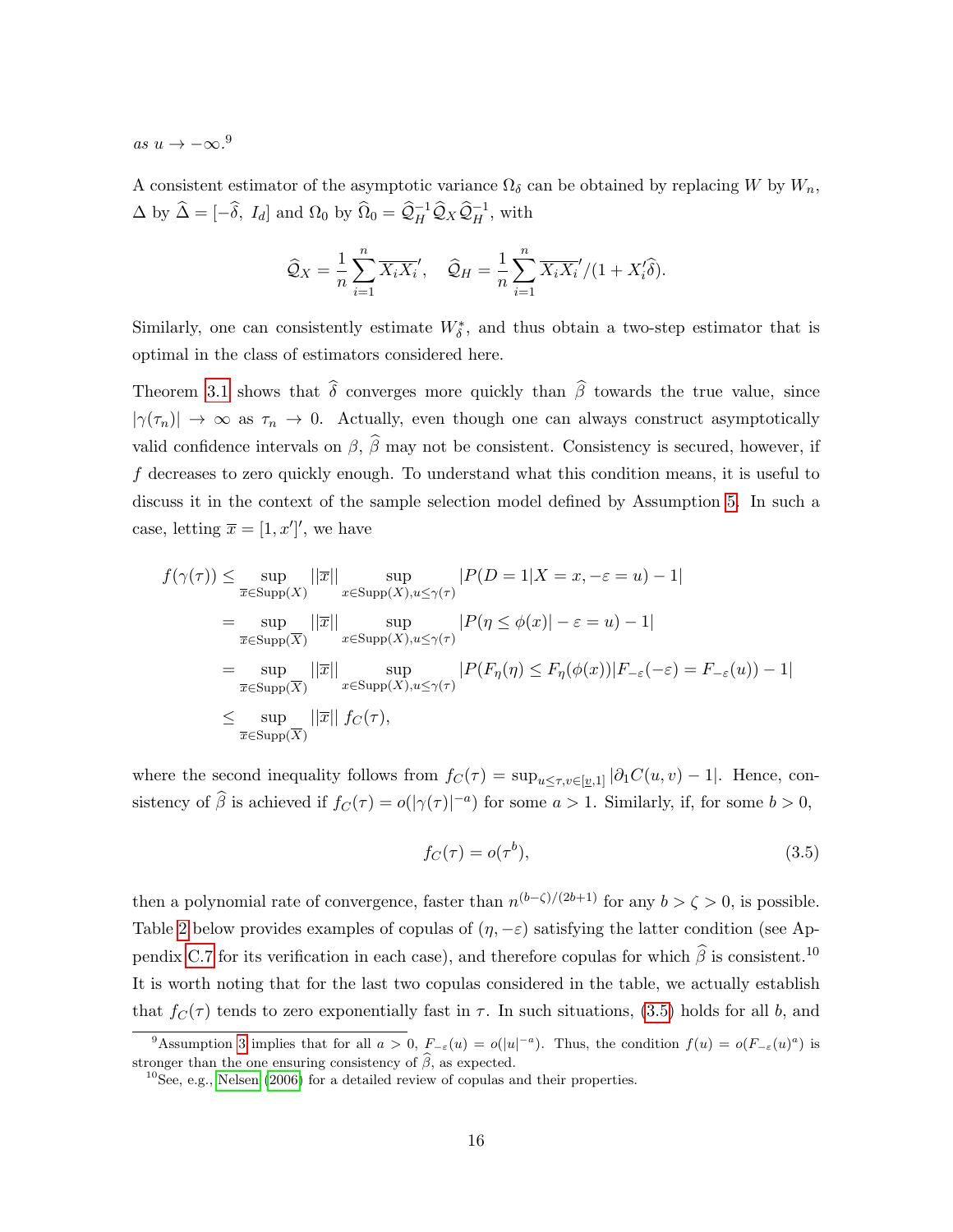it is possible to achieve a rate of convergence for  $\hat{\delta}$  and  $\hat{\beta}$  that is faster than  $n^{1/2-\zeta}$  for any  $\zeta > 0$ . In other words, an adequate choice of  $\tau_n$  can make the rate of convergence arbitrarily close to the standard parametric root-n rate.

<span id="page-18-0"></span>

| Copula family                                                                                                | Restriction<br>ensuring $(3.5)$ |
|--------------------------------------------------------------------------------------------------------------|---------------------------------|
| Gaussian $C(u, v; \rho)$                                                                                     | $\rho > 0$                      |
| Clayton $C(u, v; \theta) = \max([u^{-\theta} + v^{-\theta} - 1]^{-1/\theta}, 0)$                             | $\theta > 0$                    |
| Rotated Gumbel-Barnett $C(u, v; \theta) = u - u(1 - v) \exp(-\theta \log(u) \log(1 - v))$                    | $\theta \in (0,1]$              |
| $C(u, v; \theta) = (1 + [(u^{-1} - 1)^{\theta} + (v^{-1} - 1)^{\theta}]^{1/\theta})^{-1}$                    | $\theta > 1$                    |
| $C(u, v; \theta) = (1 + [(u^{-1/\theta} - 1)^{\theta} + (v^{-1/\theta} - 1)^{\theta}]^{1/\theta})^{-\theta}$ | $\theta > 1$                    |
| $C(u, v; \theta) = \theta / \log(\exp(\theta/u) + \exp(\theta/v) - \exp(\theta))$                            | $\theta > 0$                    |
| $C(u, v; \theta) = [\log(\exp(u^{-\theta}) + \exp(v^{-\theta}) - e)]^{-1/\theta}$                            | $\theta > 0$                    |
|                                                                                                              |                                 |

Table 2: Examples of copulas leading to a polynomial rate of convergence.

In order to conduct inference on the quantile effects, we need to distinguish between the partially homoskedastic case and the heteroskedastic case. This involves (pre)testing the restriction  $\delta_j = 0$ . Valid inference requires that the critical value of the corresponding t-test depend on the sample size  $n$ , so that the level of the test tends to zero while the power tends to one. A possibility is to choose the critical values  $c_n$  so that  $c_n \to \infty$ , but slowly enough so that  $c_n/\sqrt{n} \to 0$ . In practice, we use in our application  $c_n = \sqrt{\log(n)}$ , which is advocated in different contexts by [Andrews \(1999\)](#page-34-7) and [Andrews & Soares \(2010\)](#page-34-8).

We first consider the partially homoskedastic case. As before, we let  $G_{\delta} = (\log(l_1), ..., \log(l_J))' \otimes$  $I_{d-d_{\beta}}$ ,  $G_{\beta} = -\iota_{J+1} \otimes I_{d_{\beta}}$ ,  $\Gamma_2 = (0, I_d)$  and  $\Gamma_3 = \text{diag}(1, 1/\beta)$ √  $\overline{l_1},\cdots,1/$ √  $\overline{lJ}$ ). Finally, we let  $\widehat{\lambda}_n = \widehat{\gamma}(\tau_n) \log(m) / (\widehat{\gamma}(m\tau_n) - \widehat{\gamma}(\tau_n))$ , where  $m \neq 1$  denotes an arbitrary positive constant.

<span id="page-18-1"></span>**Theorem 3.2.** Under Assumptions [1-](#page-7-0)[4](#page-7-3) and [7](#page-15-2)[-9,](#page-15-1)  ${\{\delta_{i_k}\}}_{k=1}^{d_{\beta}}$  are zeros and if  $W_{1n} \stackrel{p}{\longrightarrow} W_1$  and  $W_{2n} \stackrel{p}{\longrightarrow} W_2$ , where  $W_1$  and  $W_2$  are symmetric positive definite and nonstochastic, then

$$
\frac{\sqrt{\tau_n n}(\hat{\delta}^1 - \delta^1)}{\hat{\lambda}_n \frac{\sqrt{\tau_n n}}{\hat{\gamma}(\tau_n)}(\hat{\beta}^1 - \beta^1)} \xrightarrow{d} \mathcal{N}(0, \Omega_{\delta^1}),
$$
  

$$
\frac{\lambda_n \sqrt{\tau_n n}}{\hat{\gamma}(\tau_n)}(\hat{\beta}^1 - \beta^1) \xrightarrow{d} \mathcal{N}(0, \Omega_{\beta^1}),
$$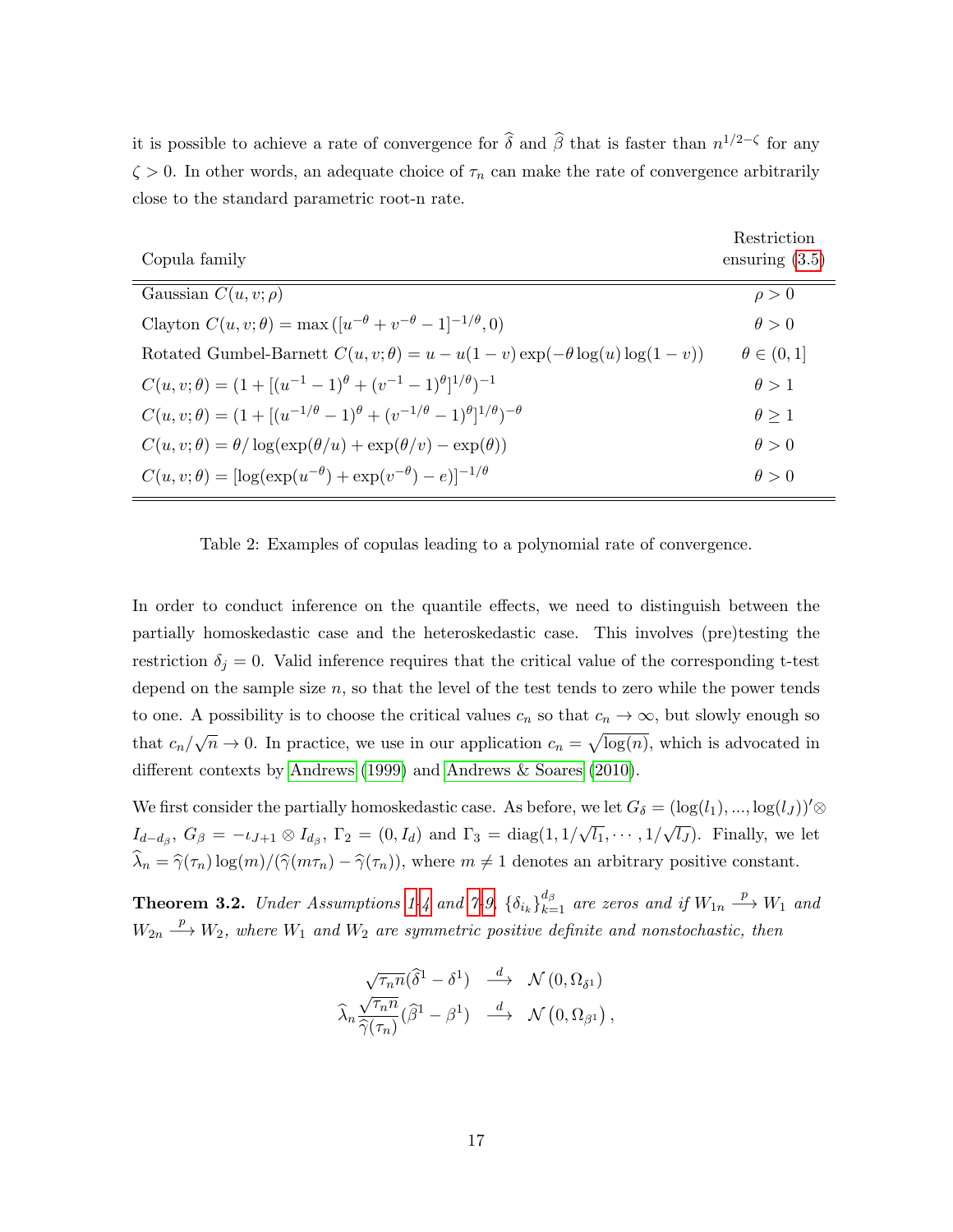where

$$
\begin{array}{rcl}\n\Omega_{\delta^1} & = & \left[ G_{\delta}'W_2G_{\delta} \right]^{-1} G_{\delta}'W_2(I_J \otimes \widetilde{\Psi}\Delta)\Gamma(L \otimes \Omega_0)\Gamma'(I_J \otimes \Delta'\widetilde{\Psi}')W_2G_{\delta} \left[ G_{\delta}'W_2G_{\delta} \right]^{-1}, \\
\Omega_{\beta^1} & = & (G_{\beta}'W_1G_{\beta})^{-1}G_{\beta}'W_1(\Gamma_3 \otimes \Psi\Gamma_2)(L \otimes \Omega_0)(\Gamma_3' \otimes \Gamma_2'\Psi')W_1G_{\beta}(G_{\beta}'W_1G_{\beta})^{-1}.\n\end{array}
$$

The optimal weighting matrices for  $\widehat{\delta_1}$  and  $\widehat{\beta_1}$  are then  $W^*_{\delta^1}=\Big[(I_J\otimes \widetilde{\Psi} \Delta)\Gamma(L\otimes \Omega_0)\Gamma'(I_J\otimes \Delta'\widetilde{\Psi}')\Big]^{-1}$ and  $W^*_{\beta^1} = [(\Gamma_3 \otimes \Psi \Gamma_2)(L \otimes \Omega_0)(\Gamma'_3 \otimes \Gamma'_2 \Psi')]^{-1}$ , and the corresponding asymptotic variances are given by  $(G'_\delta W^*_{\delta^1}G_\delta)^{-1}$  and  $(G'_\beta W^*_{\beta^1}G_\beta)^{-1}$ . Finally,  $|\hat{\lambda}_n| \stackrel{p}{\longrightarrow} \infty$ , so that the rate of convergence of  $\widehat{\beta}^1$  is faster than the one of the unconstrained estimator  $\widehat{\beta}$ .

Finally, in the case where we reject  $\delta_j = 0$ , we propose to construct a confidence interval on the quantile effect  $\Delta_{j\tau}$  based on the outer bounds given by [\(2.3\)](#page-9-1). Importantly, because the quantities  $Q^o_\varepsilon(\tau)$  and  $\overline{Q}^o_\varepsilon$  $\epsilon(\tau)$  are defined as supremum and infimum of functions that have to be estimated, we can apply the methodology developed by [Chernozhukov](#page-35-4) et al. [\(2013\)](#page-35-4) to conduct inference on intersection methods. More details on the construction of these confidence intervals in our context are provided in Appendix [A.1.](#page-38-0)

#### <span id="page-19-0"></span>3.3 Choice of the quantile index

The estimators of  $\beta$  and  $\delta$  are asymptotically normal with zero mean provided that they are based on a sequence of quantile indices  $\tau_n$  satisfying the bias-variance trade-off of Assumption [9.](#page-15-1) Though there always exists a sequence  $\tau_n$  satisfying Assumption [9](#page-15-1) under Assumption [4,](#page-7-3) admissible rates of convergence towards 0 for  $\tau_n$  are unknown, since they depend on  $f(\gamma(\tau_n))$ , which is itself unknown. A related issue arises in the estimation at infinity of the intercept of sample selection models (see [Andrews & Schafgans, 1998](#page-34-3) and [Schafgans & Zinde-Walsh,](#page-37-1) [2002\)](#page-37-1) or in the estimation of extreme value index (see [Drees & Kaufmann, 1998](#page-35-7) and [Danielsson](#page-35-8) [et al.](#page-35-8) , [2001\)](#page-35-8). We propose in the following a heuristic data-driven method, which consists of selecting  $\tau_n$  as the minimizer of a criterion function that represents the trade-off between bias and variance. The innovative idea here is to combine a subsampling method with a minimum distance estimator to produce a proxy of the bias.

Specifically, let us consider the  $J$  test statistic

$$
T_J(\tau) = \frac{\log(m)^2 \tau n}{\left(\widehat{\gamma}(m\tau) - \widehat{\gamma}(\tau)\right)^2} g_n(\widehat{\delta}(\tau))' \widehat{W}_{\delta}^* g_n(\widehat{\delta}(\tau)),
$$

for some arbitrary fixed  $m > 1$ . Here  $\hat{\delta}(\tau)$  is the estimator obtained using the quantile index  $\tau$  and  $\widehat{W}^*_{\delta}$  is an estimator of  $W^*_{\delta}$  using  $\hat{\delta}(\tau)$ . We prove in Appendix [A.2](#page-39-0) that if  $\tau_n$  satisfies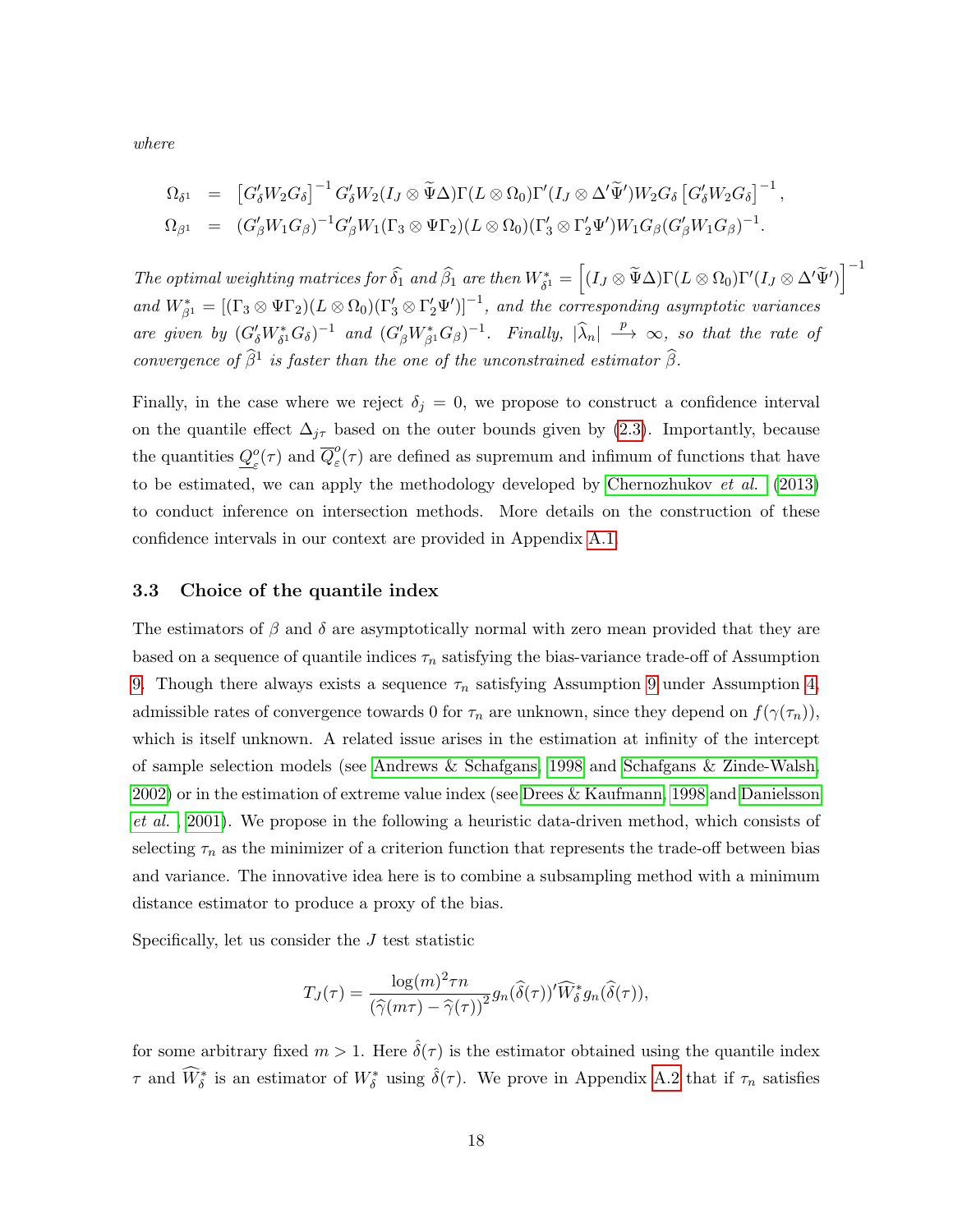Assumption [9,](#page-15-1)  $T_J(\tau_n)$  converges to a chi-square distribution with  $(J-1)d$  degrees of freedom as n grows to infinity. We also show that otherwise, the asymptotic distribution of the  $J$ test statistic includes an additional term. Heuristically, this suggests in particular that if the median of the  $J$  test statistic is close enough to the median of a chi-square distribution with  $(J-1)d$  degrees of freedom, denoted by  $M_{(J-1)d}$ , then the bias term should be small. Our data-driven procedure builds on this idea.

In practice, we propose to estimate the difference between the two medians using subsampling. For each subsample and each quantile index  $\tau$  within a grid defined below, we compute  $T_J(\tau)$ . Then, letting  $M_s(\tau)$  denote the median of these test statistics over the different subsamples and for a given  $\tau$ , we compute

$$
\widehat{\text{diff}}_n(\tau) = \frac{|M_s(\tau) - M_{(J-1)d}|}{\sqrt{b_n \tau}},
$$

where  $b_n$  denotes the subsample size.

Similarly, the asymptotic variance is estimated by the variance of the subsampling point estimates of  $\delta$  multiplied by the normalizing factor  $b_n/n$ . We call this estimator  $\text{Var}_n(\tau)$ . At the end, we select the quantile index as follows:

$$
\widehat{\tau}_n = \arg\min_{\tau} \widehat{\text{Var}}_n(\tau) + \widehat{\text{diff}}_n(\tau).
$$

We thus base our procedure on the trade-off between the variance and our proxy of the bias. It follows that we achieve undersmoothing in comparison with a more standard trade-off between variance and squared bias. Note that, similarly to the case of nonparametric regressions, this is needed to control the asymptotic bias that would otherwise affect the limiting distribution of our estimator.

We implement this method by searching over a grid of  $\tau$  on an interval. In practice, we set the upper bound of this interval to 0.3 and the lower bound to  $80/b_n$ . This lower bound is motivated by the fact that if the effective subsampling size  $\tau b_n$  becomes too small, then the intermediate order asymptotic theory is likely to be a poor approximation (see [Chernozhukov](#page-35-6) [& Fernandez-Val, 2011](#page-35-6) for a related discussion). Finally, we select the quantile indices for estimating  $\beta$  and  $\delta$  in the partially homoskedastic case in the same manner.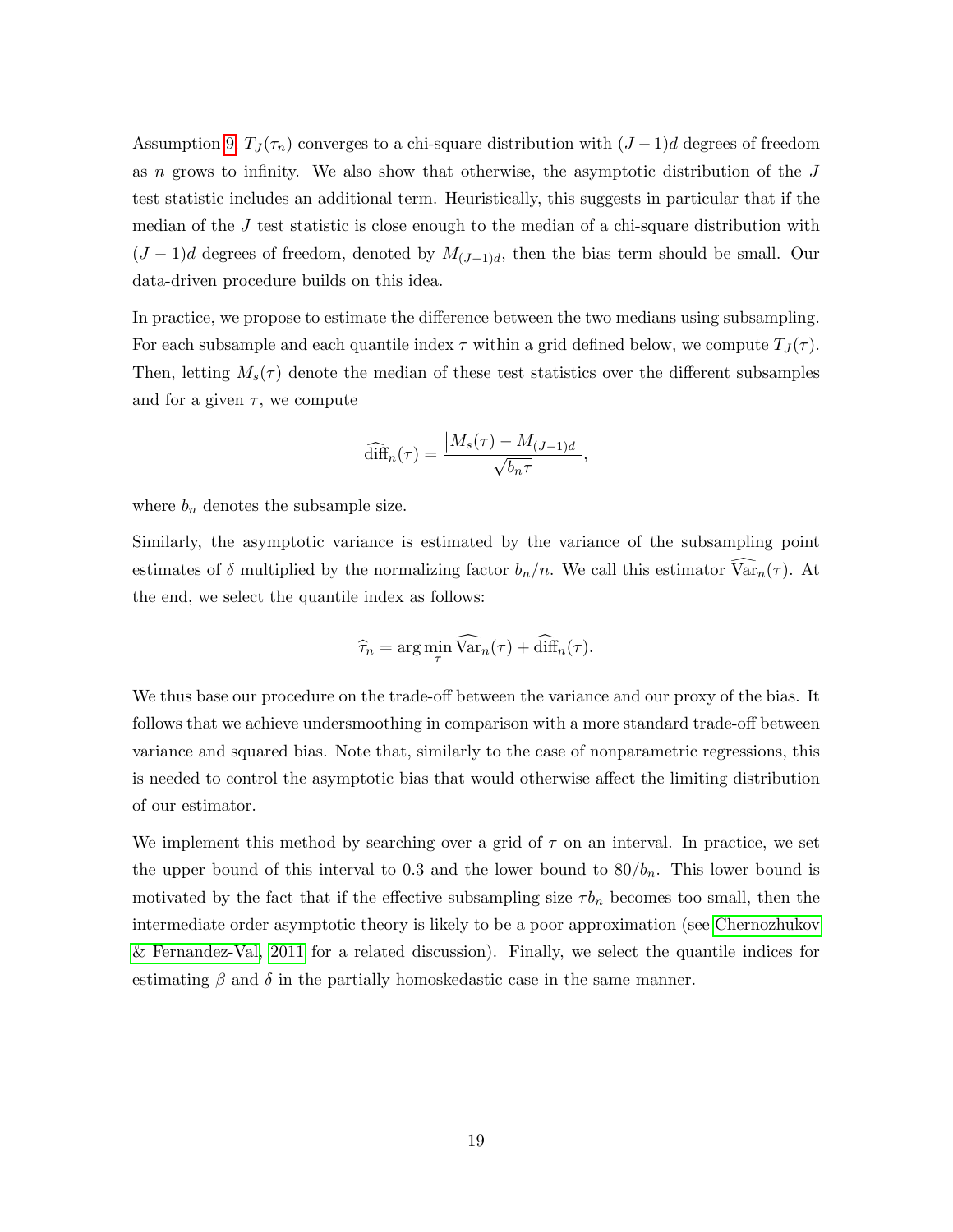### 4 Simulations

In this section, we investigate the finite-sample performances of our estimation procedure by simulating the following model for four different sample sizes  $(n = 250, n = 500, n = 1,000)$ and  $n = 2,000$ :

$$
Y^* = \beta_1 X_1 + \beta_2 X_2 + \beta_3 X_3 + (1 + \delta_1 X_1 + \delta_2 X_2 + \delta_3 X_3) \varepsilon
$$
  

$$
D = \mathbb{1} \{ 0.6 + Y^* + 0.3X_1 + 0.2X_2 + X_3^2 + \eta \ge 0 \}.
$$

 $X_1$  and  $X_2$  are two mutually exclusive binary variables, such that  $X_1 = 1$ { $U \le 0.3$ } and  $X_2 = \mathbb{1}{U \geq 0.8}$ , with U uniformly distributed over [0,1].  $X_3$  is drawn from a truncated normal distribution with support  $[-1.8, 1.8]$ , mean 0 and standard deviation 1.  $(\varepsilon, \eta)$  are jointly normally distributed, with mean zero and covariance matrix  $\begin{pmatrix} 1 & 0.2 \\ 0.2 & 1 \end{pmatrix}$ . Finally, the true values of the parameters are given by:  $\beta_1 = 0.2$ ,  $\beta_2 = 0.4$ ,  $\beta_3 = 0.5$ ,  $\delta_1 = 0$ ,  $\delta_2 = 0.1$  and  $\delta_3 = -0.3$ .

We report in Table [3](#page-22-0) below, for each sample size, the bias and standard deviation for nine different estimators. Namely, we first estimate  $(\delta_1, \delta_2, \delta_3)$  and  $(\beta_1, \beta_2, \beta_3)$  without imposing  $\delta_1 = 0$ . Then we impose  $\delta_1 = 0$  and reestimate  $\beta_1$  along with  $(\delta_2, \delta_3)$  under this partial homoskedasticity constraint. As shown in Section 3.2 (Theorem [3.2\)](#page-18-1),  $\beta_1$  is estimated at a faster convergence rate in the latter case. In both cases, we use the two-step, asymptotically optimal estimators of  $\beta$  and  $\delta$ . We also document the severity of the selection bias in this context by reporting the bias and standard deviation of a naive OLS estimator of  $\beta_1$  only using the observations such that  $D = 1$ . Throughout this section we pay special attention to the performances of our constrained estimator of  $\beta_1$  since, in our application, the black-white wage gap will be estimated similarly.

The vector of spacing parameters  $l_j$  used in minimum distance estimation is set equal to (0.65, 0.85, 1.15, 1.45). Intuitively, these parameters have to differ sufficiently to provide enough variation. At the same time, they should not be too large, otherwise the corresponding quantile indices  $\tau_n l_j$  might escape from the extremal quantiles region. However, in practice, our estimates do not appear to be meaningfully sensitive to the choice of  $l$ . The choice of the quantile index  $\tau_n$  is more critical. We choose this parameter using the data-driven method discussed in Section [3.3,](#page-19-0) with subsample sizes (150, 300, 500, 600) corresponding to the four total sample sizes (250, 500, 1, 000 and 2, 000) and 500 subsamples in each case. We report in Table [3](#page-22-0) below the average quantile indices computed across all simulations.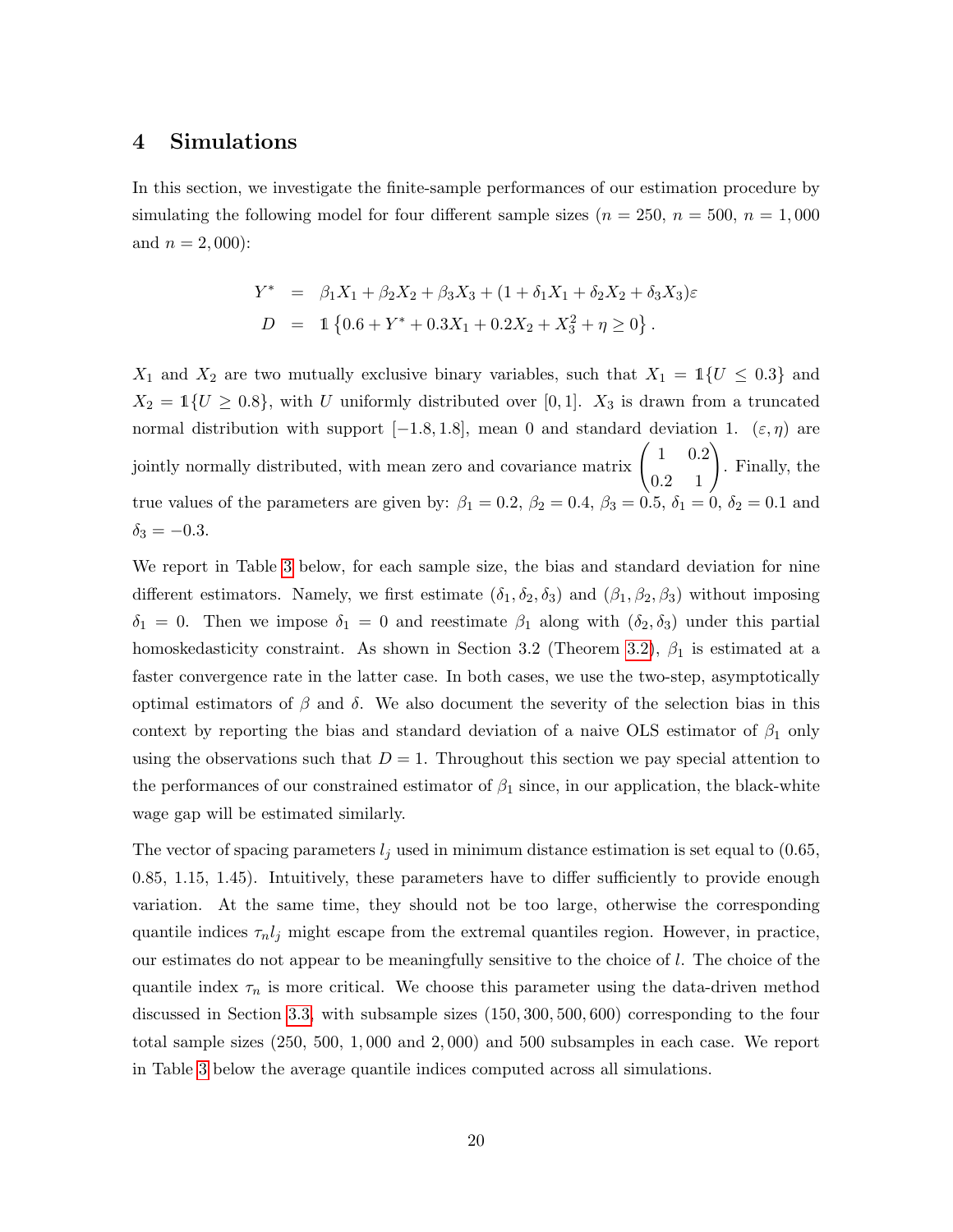<span id="page-22-0"></span>

|                  | Heteroskedastic |            |            |           | Homoskedastic $(\delta_1 = 0)$ |           |            | <b>OLS</b> |           |           |
|------------------|-----------------|------------|------------|-----------|--------------------------------|-----------|------------|------------|-----------|-----------|
|                  | $\delta_1$      | $\delta_2$ | $\delta_3$ | $\beta_1$ | $\beta_2$                      | $\beta_3$ | $\delta_2$ | $\delta_3$ | $\beta_1$ | $\beta_1$ |
| True Value       | $\theta$        | 0.1        | $-0.3$     | $0.2\,$   | 0.4                            | 0.5       | 0.1        | $-0.3$     | $0.2\,$   | $0.2\,$   |
| $n=250$          |                 |            |            |           |                                |           |            |            |           |           |
| <b>Bias</b>      | 0.070           | 0.104      | 0.086      | $-0.018$  | $-0.053$                       | $-0.054$  | 0.066      | 0.065      | 0.021     | $-0.075$  |
| Std dev          | 0.305           | 0.395      | 0.148      | 0.252     | 0.318                          | 0.099     | 0.430      | 0.154      | 0.187     | 0.152     |
| Average $\tau_n$ |                 | 0.256      |            |           | 0.256                          |           |            | 0.236      | 0.207     |           |
| $n = 500$        |                 |            |            |           |                                |           |            |            |           |           |
| <b>Bias</b>      | 0.073           | 0.074      | 0.064      | $-0.041$  | $-0.051$                       | $-0.040$  | 0.012      | 0.053      | 0.012     | $-0.076$  |
| Std dev          | 0.260           | 0.358      | 0.128      | 0.208     | 0.283                          | 0.098     | 0.334      | 0.124      | 0.137     | 0.102     |
| Average $\tau_n$ |                 | 0.220      |            |           | 0.220                          |           |            | 0.209      | 0.201     |           |
| $n=1,000$        |                 |            |            |           |                                |           |            |            |           |           |
| <b>Bias</b>      | 0.023           | 0.025      | 0.031      | $-0.018$  | $-0.013$                       | $-0.019$  | 0.004      | 0.032      | $-0.010$  | $-0.078$  |
| Std dev          | 0.192           | 0.230      | 0.082      | 0.176     | 0.211                          | 0.069     | 0.241      | 0.083      | 0.089     | 0.072     |
| Average $\tau_n$ |                 | 0.203      |            |           | 0.203                          |           | 0.201      |            | 0.208     |           |
| $n=2,000$        |                 |            |            |           |                                |           |            |            |           |           |
| <b>Bias</b>      | 0.020           | 0.045      | 0.020      | $-0.009$  | $-0.035$                       | $-0.015$  | 0.008      | 0.011      | 0.000     | $-0.077$  |
| Std dev          | 0.134           | 0.192      | 0.064      | 0.126     | 0.171                          | 0.055     | 0.175      | 0.051      | 0.062     | 0.054     |
| Average $\tau_n$ |                 | 0.191      |            |           | 0.191                          |           |            | 0.185      | 0.203     |           |

Note: Results were obtained using 300 simulations for each sample size.

Table 3: Monte Carlo simulations

Importantly, for each sample size, the bias-standard deviation ratio for each estimator is much smaller than 1, consistent with our data-driven choice of  $\tau_n$  leading to undersmoothing. Besides, the standard deviations of our estimators as well as the average  $\tau_n$  generally decrease with the sample size, as expected given the consistency of our estimators and the bias-variance tradeoff underlying the choice of  $\tau_n$ .<sup>11</sup> In practice, our estimators exhibit a fairly small bias for sample sizes larger than  $n = 500$ . Note also that the constrained version of the estimator of  $\beta_1$ , which makes use of the partial homoskedasticity constraint  $\delta_1 = 0$ , is much more precise and yields a smaller bias (except for  $n = 250$ ) than the unconstrained estimator. The OLS estimator of  $\beta_1$ , on the other hand, displays a large bias, which remains stable across all sample sizes.

We report in Figure 1 below the QQ-plots of  $\beta_1$ , after imposing homoskedasticity  $(\delta_1 = 0)$ , for all four sample sizes. The plots are generally close to the diagonal line, which shows that the estimator of  $\beta_1$  is approximately normally distributed, even for small sample sizes. Importantly, this provides evidence that it is in practice reasonable, even in small samples, to conduct inference based on the asymptotic distributions of our estimators.

<sup>&</sup>lt;sup>11</sup>An exception to the overall decrease in  $\tau_n$  with the sample size is the slight increase of  $\tau_n$  between  $n = 500$ and  $n = 1,000$  for the constrained estimator of  $\beta_1$ .  $\tau_n$  is essentially stable across all sample sizes for this estimator.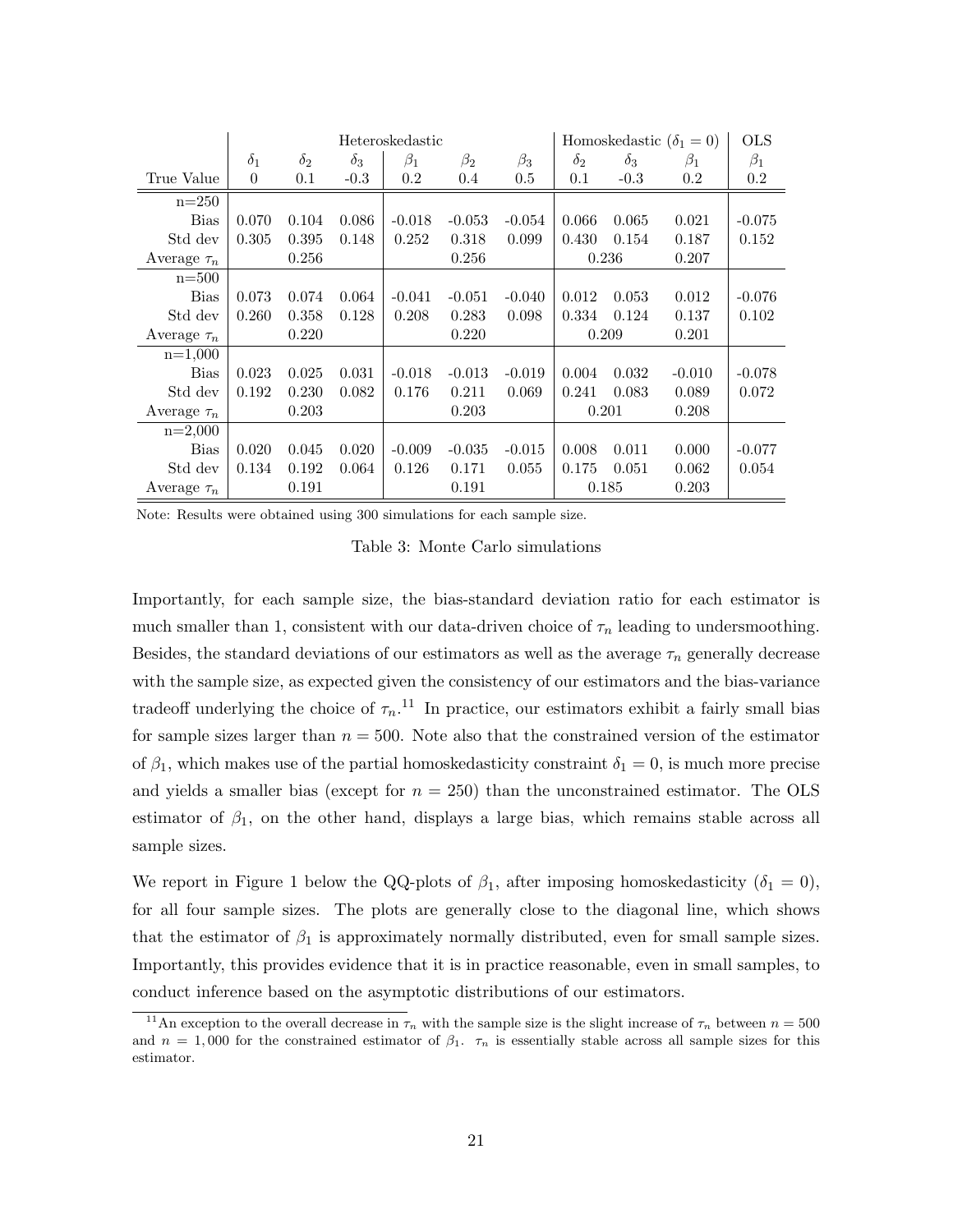

Figure 1: QQ-plots (constrained estimator of  $\beta_1$ )

Figure [2](#page-24-0) below shows the evolution of the Mean Squared Error (MSE) of the constrained estimator of  $\beta_1$ , with respect to the quantile index  $\tau_n$ . The vertical line corresponds to the average  $\tau_n$  (across simulations) chosen based on our data-driven method. The plots corresponding to  $n = 1,000$  and  $n = 2,000$  exhibit a U-shaped relationship between the MSE and the quantile index. This pattern reflects a bias-variance tradeoff with respect to the choice of  $\tau_n$ . When the quantile index is small, the bias is small but the variance is large, and vice versa. On the other hand, the relationship between MSE and  $\tau_n$  is mostly decreasing for  $n = 250$  and  $n = 500$ . This is consistent with the variance term dominating the bias term for  $\tau_n < 0.3$  and such small sample sizes. For all sample sizes, the average quantile index selected with our method is generally smaller than the one yielding the smallest MSE, consistent with our data-driven method tending to undersmooth. However, for sample sizes larger than 500, it is worth noting that the MSE evaluated at the average selected quantile index is close to the minimum (even equal for  $n = 2,000$ ).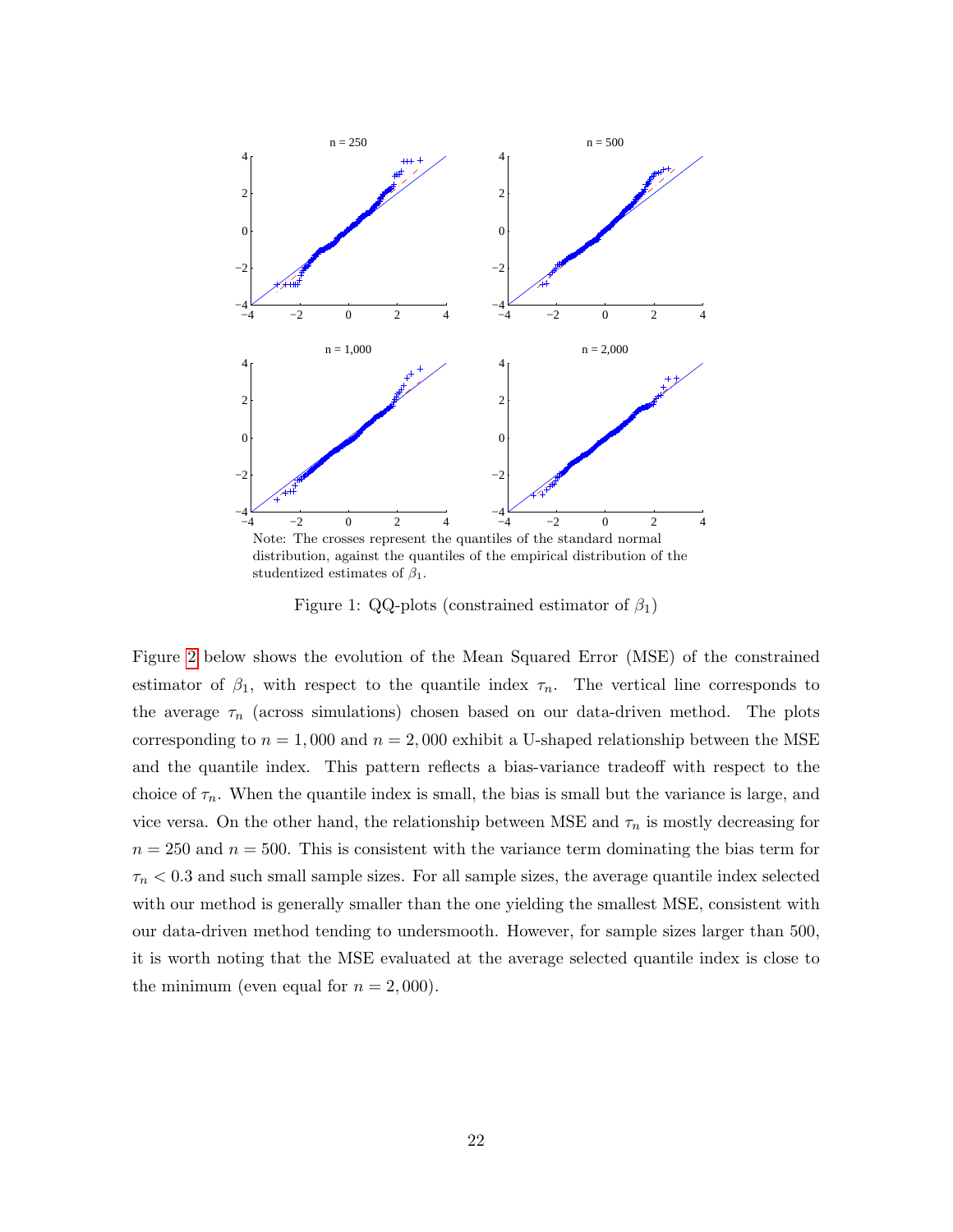<span id="page-24-0"></span>

of the quantile index  $\tau_n$ .

Figure 2: Relationship between MSE (Y-axis) and  $\tau_n$  (X-axis), constrained estimator of  $\beta_1$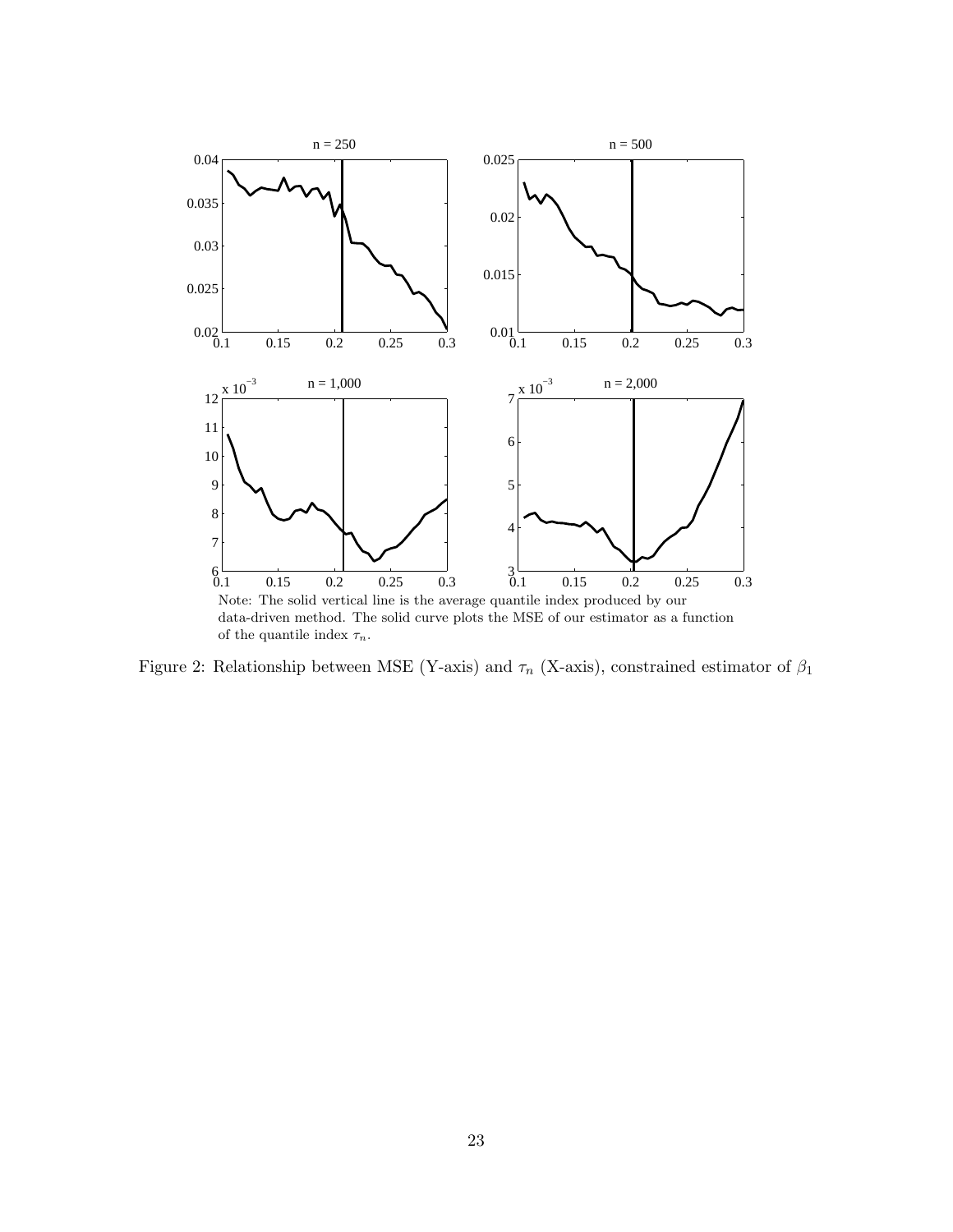<span id="page-25-0"></span>

of the quantile index  $\tau_n$ .

Figure 3: Relationship between coverage (Y-axis) and  $\tau_n$  (X-axis), constrained estimator of  $\beta_1$ 

Finally, we examine in Figure [3](#page-25-0) the relationship between the coverage of the 95% and 97.5% confidence intervals constructed with our constrained estimator of  $\beta_1$  and the quantile index  $\tau_n$ . The confidence intervals are constructed using the asymptotic variance of our estimator together with normal critical values.<sup>12</sup> The coverage gets reasonably close to the nominal rates for  $n = 500$ , and remarkably close for larger sample sizes, for values of  $\tau_n$  in the neighborhood of the average quantile index obtained with our data-driven method. The sharp decline in coverage for large values of the quantile index for  $n = 1,000$  and  $n = 2,000$  reflects the existence of a nonvanishing bias. For smaller sample sizes, in particular for  $n = 500$ , the coverage decreases for small values of the quantile index. This may be due to the fact that the quantile index falls in the extreme, rather than intermediate order region, in which case the finite sample distribution of our estimator cannot be approximated well by a standard

<sup>&</sup>lt;sup>12</sup>We also computed confidence intervals based on percentile bootstrap or subsampling. Overall, the method based on normal critical values performed best in terms of coverage.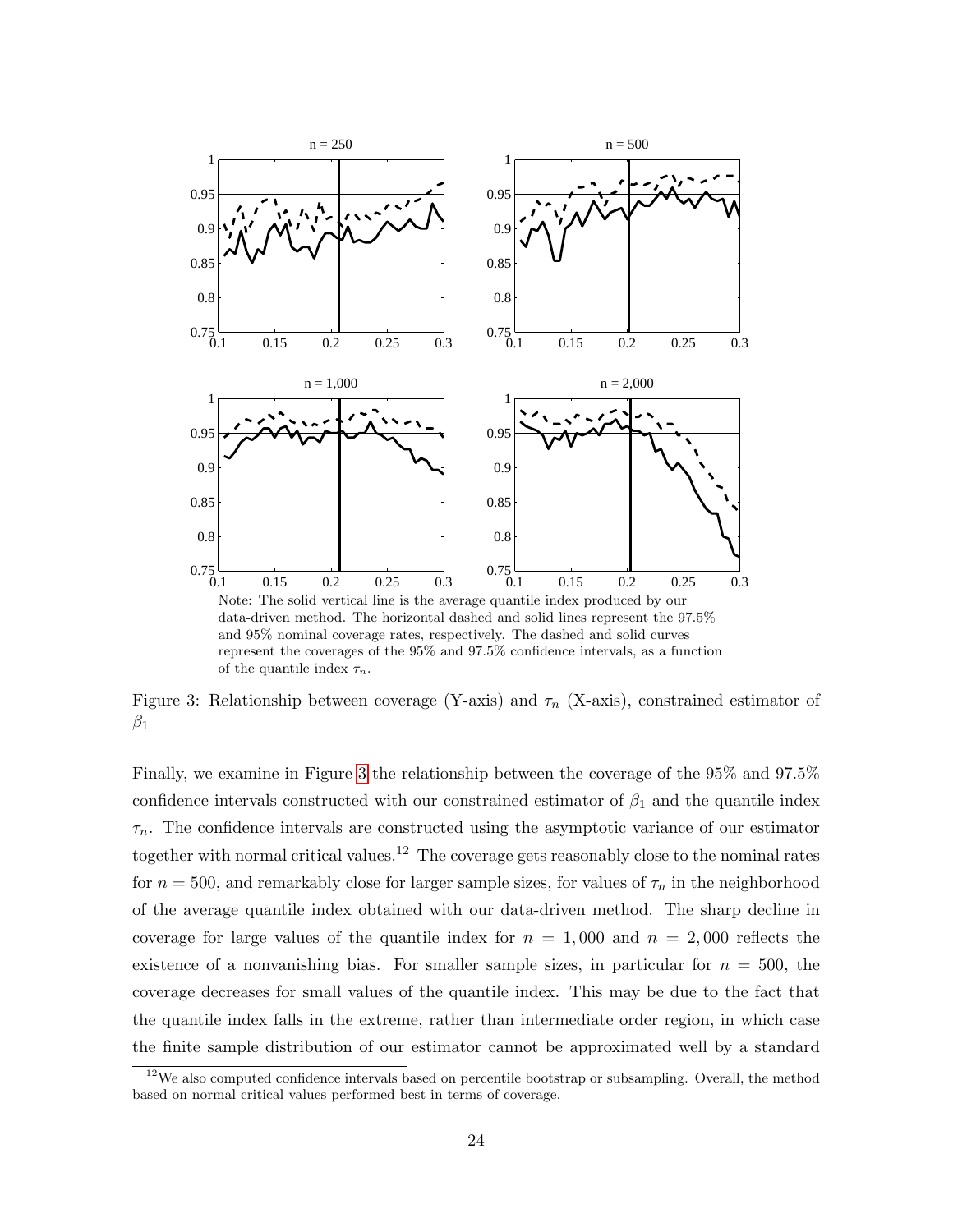normal distribution.As sample size increases, however, the extreme order region moves even closer to the origin, and for all the values of  $\tau_n$  we consider the sampling distribution remains close enough to a normal distribution. Importantly, for all sample sizes except  $n = 250$ , the quantile index obtained from our data-driven procedure appears to be relatively close to optimal, in the sense of minimizing the discrepancy between the actual and nominal coverages. For the smallest sample size  $(n = 250)$  though, our procedure yields a value of the quantile index that appears to be suboptimal, both in terms of coverage and MSE (see Figure 2 above). This is presumably due to the fact that, in this context, the variance term strongly dominates the bias term. In any case, the results reported in Table [3](#page-22-0) are quite encouraging since they show that, even with such a small sample, the bias and variance of our constrained estimator of  $\beta_1$  remain reasonable.

## 5 Application to the black-white wage gap

We apply our method to the estimation of the black-white wage gap among young males for two groups of cohorts, using data from the National Longitudinal Survey of Youth 1979 (NLSY79) and National Longitudinal Survey of Youth 1997 (NLSY97). Individuals surveyed in the NLSY79 were 14 to 22 years old in 1979, while individuals from the NLSY97 were 12 to 16 years old in 1997. In the following, we are interested in estimating the black-white wage gap for these two groups of individuals as of 1990-1991 and 2007-2008, respectively. As noted in early articles by [Butler & Heckman \(1977\)](#page-34-5) and [Brown \(1984\)](#page-34-6), and documented more recently by [Juhn \(2003\)](#page-36-7), among males, blacks are significantly more likely to dropout from the labor market. To the extent that those dropouts tend to have lower potential wages, it follows that failure to control for endogenous labor market participation is likely to result in underestimating the black-white wage differential. It is worth noting that finding a valid instrument for selection is particularly difficult in the context of male labor force participation. As a result, most of the attempts to deal with selection have consisted of imputing wages for non-workers (see, among others, [Brown, 1984,](#page-34-6) [Smith & Welch, 1989,](#page-37-4) [Neal & Johnson, 1996,](#page-37-2) [Juhn, 2003,](#page-36-7) [Neal, 2004,](#page-36-9) [Neal, 2006](#page-36-10) and [Neal & Rick, 2014\)](#page-37-3).

Importantly, since across-cohort changes in selection into the workforce is also different for blacks and for whites, adequately dealing with selection is needed to obtain credible estimates of the across-cohort evolution of the black-white wage gap. [Altonji & Blank \(1999\)](#page-34-9) stress the importance of correcting for changes in race differential selection into work, and review some of the empirical literature addressing this issue.<sup>13</sup>

<sup>&</sup>lt;sup>13</sup>As the authors put it, "Comparisons of average or median wages of persons with jobs do not provide an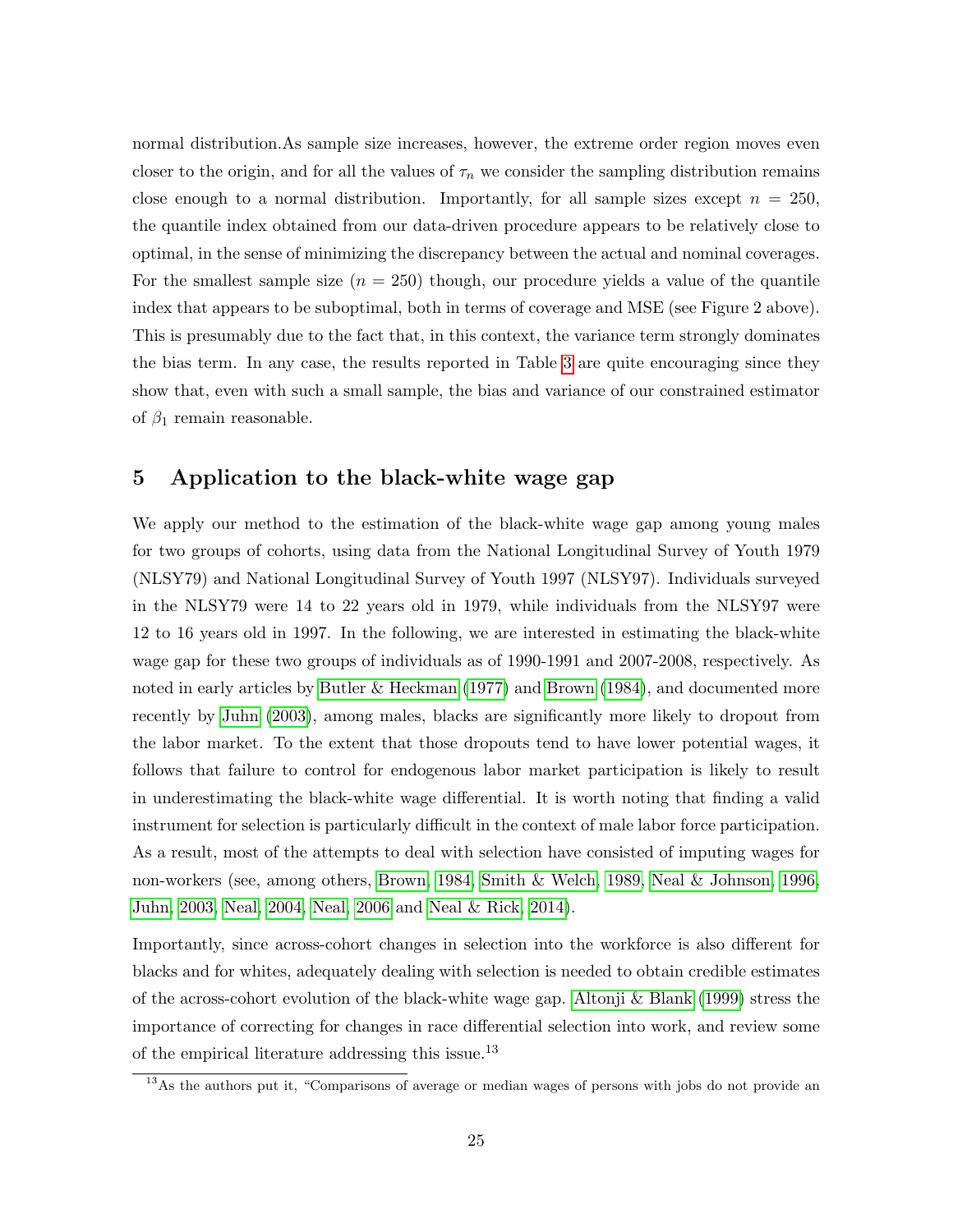#### 5.1 Evidence from the NLSY79

We first use our method to estimate the black-white wage gap among young males from the NLSY79, revisiting the influential work of [Neal & Johnson \(1996\)](#page-37-2) on this question. We use the same sample as Neal  $\&$  Johnson (1996) in our analysis, and consider as they did that an individual is a nonparticipant if he did not work in 1990 nor in 1991. The total sample size is  $n = 1,674$ , with an overall labor force participation rate over the period of interest (1990-1991) equal to 95%. We refer the reader to [Neal & Johnson \(1996\)](#page-37-2) for a detailed discussion on the data.

We start by replicating the results of [Neal & Johnson \(1996\)](#page-37-2) in Table [4](#page-28-0) below by running four regressions on the log of hourly wages on a set of observable characteristics, namely black, Hispanic dummies and age (specifications (1) and (3)), together with AFQT and AFQT squared (specifications (2) and (4)). The first two columns contain the results of simple OLS regressions, replicating Columns (1) and (3) in Table 1 of [Neal & Johnson \(1996\)](#page-37-2) (p.875), while in the last two columns we replicate their Table 4 (p.883) by imputing a zero logwage for nonparticipants and running a median log-wage regression. As discussed in [Neal](#page-37-2) [& Johnson \(1996\)](#page-37-2) and more extensively in [Johnson](#page-36-8) *et al.* [\(2000\)](#page-36-8), this imputation method yields consistent estimates under the assumption that, conditional on the set of observable characteristics included in the regression, the potential wage for any individual who did not work neither in 1990 nor in 1991 lies below the median. It is important to note that the identifying condition of independence at infinity used in our paper (Assumption [4\)](#page-7-3) relaxes this assumption by replacing the median with some extremal quantile of the conditional wage distribution.<sup>14</sup> As is put forward by [Neal & Johnson \(1996\)](#page-37-2), Columns (1) and (2) show that the estimated black-white wage gap drops sharply, from 24.4% to 7.1%, after adding controls for ability, namely AFQT and AFQT squared. It is also worth noting that the estimated black-white wage differential changes substantially, increasing (in absolute value) by as much as 6.4 points, after addressing the selection issue with the imputation method proposed in Neal  $\&$  Johnson (1996) (see Columns (2) and (4)).

accurate picture of changes in the offer distributions faced by black and by white workers" (pp. 3240). See also [Juhn](#page-36-7) [\(2003\)](#page-36-7), who provides evidence that the evolution over the period 1969-1998 of the black-white wage gap is severely biased if one does not take into account the decline in work participation rates of black men relative to white men. In recent work, [Neal & Rick](#page-37-3) [\(2014\)](#page-37-3) show that the growth in prison populations in the last decades is an important factor behind the evolution of differential workforce participation of blacks and whites.

<sup>&</sup>lt;sup>14</sup>Our identifying condition is also weaker in the sense that h does not need to be equal to 1.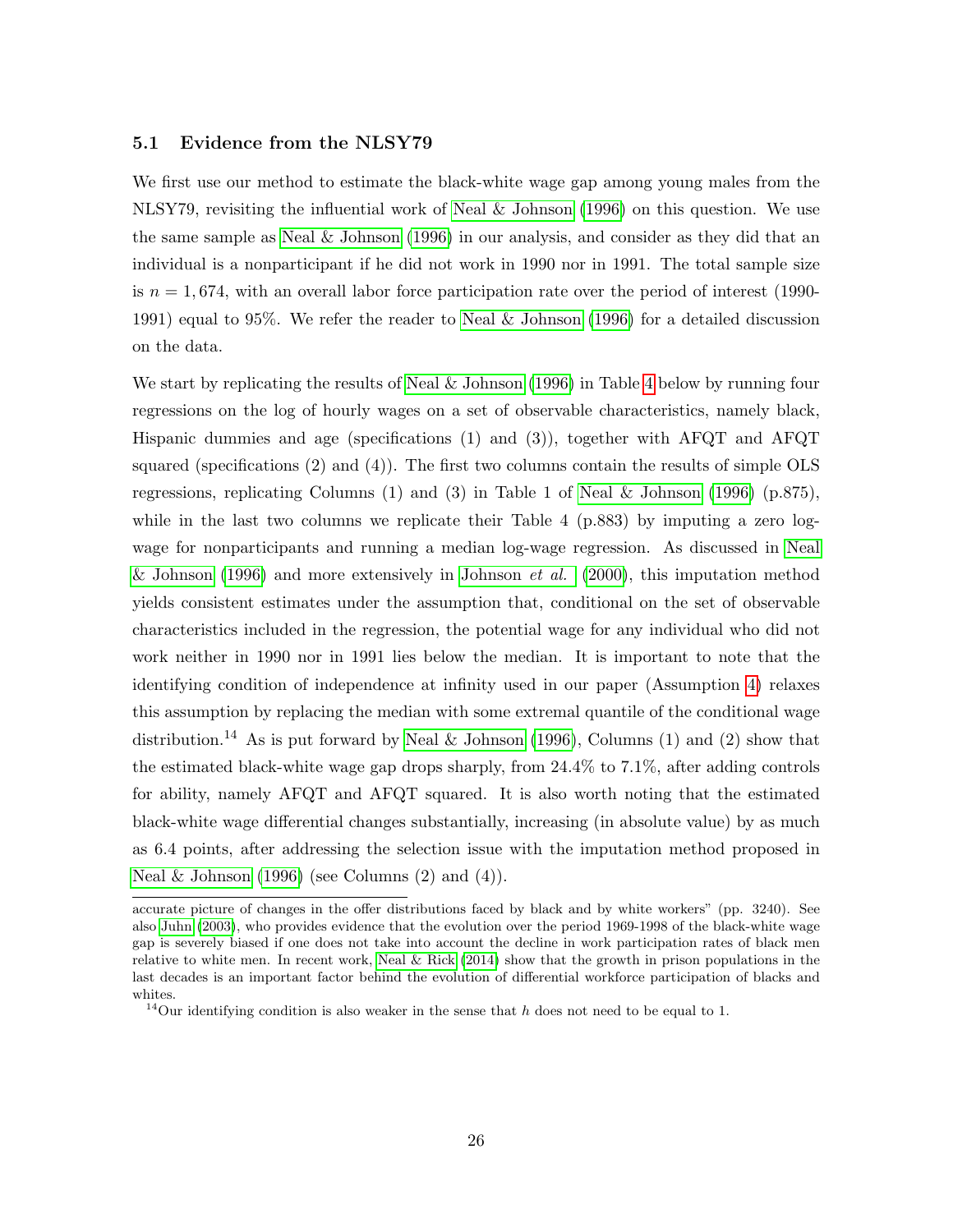<span id="page-28-0"></span>

|              | (1)      | (2)      | (3)      | (4)      |
|--------------|----------|----------|----------|----------|
| <b>Black</b> | $-0.244$ | $-0.071$ | $-0.356$ | $-0.135$ |
|              | (0.026)  | (0.027)  | (0.028)  | (0.034)  |
| Hispanic     | $-0.114$ | 0.005    | $-0.181$ | $-0.013$ |
|              | (0.030)  | (0.030)  | (0.033)  | (0.038)  |
| Age          | 0.048    | 0.040    | 0.068    | 0.055    |
|              | (0.014)  | (0.013)  | (0.016)  | (0.017)  |
| AFQT         |          | 0.173    |          | 0.206    |
|              |          | (0.012)  |          | (0.015)  |
| $A F Q T^2$  |          | $-0.013$ |          | 0.010    |
|              |          | (0.011)  |          | (0.014)  |

Note: Standard errors are reported in parentheses.

Table 4: OLS and median log-wage regression results (NLSY79)

We now investigate how the above results are changed when we use our estimation method and implement the two-step asymptotically optimal estimators of  $\delta$  and  $\beta$ . Table [5](#page-28-1) presents the estimation results for the heteroskedasticity parameters  $\delta$  and the parameters  $\beta$ . Since we fail to reject homoskedasticity for all the covariates with the exception of age, we report both the corresponding unconstrained ("Heteroskedastic") and constrained ("Homoskedastic") estimates of  $\beta$ . In the discussion below we focus on our preferred constrained estimates, which have a structural interpretation in terms of average effects.

<span id="page-28-1"></span>

|          | Heteroskedastic |          | Homoskedastic |
|----------|-----------------|----------|---------------|
|          |                 |          |               |
| Black    | 0.019           | $-0.215$ | $-0.101$      |
|          | (0.029)         | (0.326)  | (0.010)       |
| Hispanic | 0.005           | 0.014    | 0.020         |
|          | (0.030)         | (0.337)  | (0.012)       |
| Age      | $-0.029$        | 0.215    |               |
|          | (0.003)         | (0.032)  |               |
| AFQT     | $-0.005$        | 0.238    | 0.215         |
|          | (0.012)         | (0.134)  | (0.005)       |
| $AFGT^2$ | $-0.007$        | 0.030    | 0.000         |
|          | (0.011)         | (0.121)  | (0.004)       |

Note: Standard errors are reported in parentheses. We perform the homoskedasticity tests using the critical values  $c_n = \sqrt{\log(n)}$ , where *n* is the sample size  $(n = 1,674 \text{ here})$ . The vector of spacing parameters  $l_i$  used in minimum distance estimation is equal to  $(0.65, 0.85, 1.15, 1.45)$ . The quantile index  $\tau_n$  is chosen based on the data-driven procedure discussed in Section 3.3, using 500 subsamples of size 550.

Table 5: Extremal quantile regression results (NLSY79)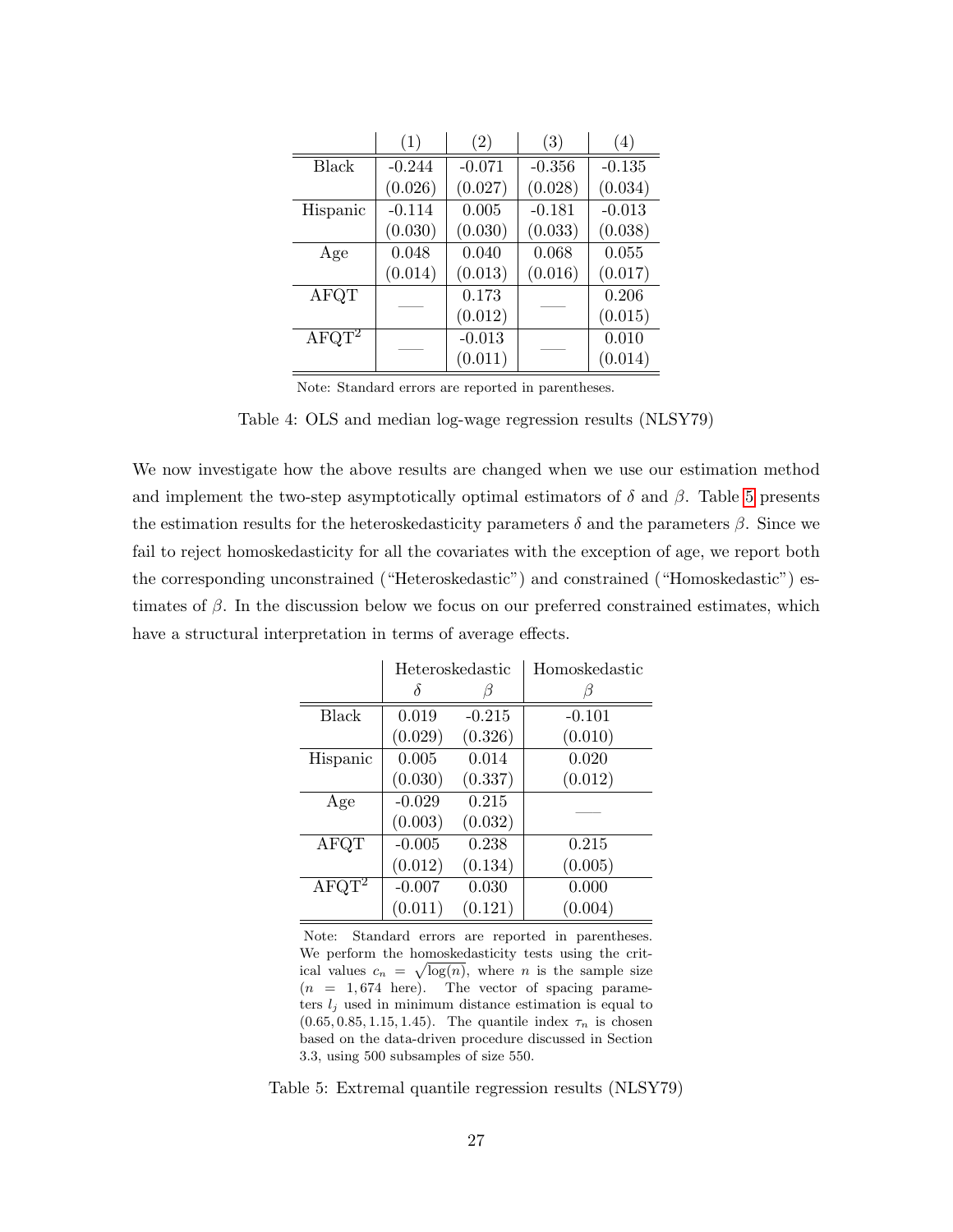The estimation results from our extremal quantile method show that the size of the black-white wage gap  $(10.1\%)$  is smaller than the estimated gap obtained under the imputation method proposed by Neal  $\&$  Johnson (1996) (13.5%), but larger than the gap estimated using simple OLS (7.1%). The fact that our preferred estimate of the black-white wage gap is smaller than the one obtained with the imputation method is consistent with our estimator being based on a weaker identifying assumption. While [Neal & Johnson \(1996\)](#page-37-2) assume that, conditional on observed characteristics, those individuals who do not participate to the labor market have a potential wage below the median, a sufficient condition to apply our method is to rule out the possibility that non-participants have arbitrarily large potential wages. Intuitively it follows that our approach results in a milder form of selection correction, which is consistent with our findings.

Finally, it is worth stressing that our results are in line with the key takeaway of [Neal &](#page-37-2) [Johnson \(1996\)](#page-37-2), namely that premarket factors, as measured here by AFQT, account for most of the black-white wage differential. In fact, our results point to an even more important role played by AFQT, since the estimated wage gap drops from close to the median regression estimate (around  $35\%$ ) to  $10.1\%$  after adding AFQT.<sup>15</sup>

### 5.2 Across-cohort evolution

We now examine the evolution across the NLSY79 and NLSY97 cohorts of the black-white wage gap. To do so, we apply our method to estimate the wage gap using hourly wages measured in 1990-1991 for the NLSY79 sample and in 2007-2008 for the NLSY97 sample. We follow [Altonji](#page-34-10) *et al.* [\(2012\)](#page-34-10) by using a modified version of the AFQT variable, which corrects for the across-cohort changes in the ASVAB test format as well as in the age ranges at which the test was taken. This age correction procedure is based on an equipercentile mapping. To the extent that the rank within the AFQT distribution may vary with the age of the respondent at the time of the test, we further restrict the samples to the respondents who took the test when they were 16 or 17. Besides this age restriction, we constructed the NLSY97 sample so as to match as closely as possible the sample selection rules used by [Neal &](#page-37-2) [Johnson \(1996\)](#page-37-2) for the NLSY79. Consistent with prior evidence, we find that the labor force participation rate of black men has fallen over time relative to white men (see Appendix [B](#page-42-0) for more details on the data). The baseline estimation results are reported in Table [6](#page-30-0) below. The resulting sample sizes are equal to 1, 077 and 1, 123 for the NLSY79 and NLSY97 cohorts, respectively.

<sup>&</sup>lt;sup>15</sup>Estimation results from our method without controlling for AFQT are not reported here to save space. They are available from the authors upon request.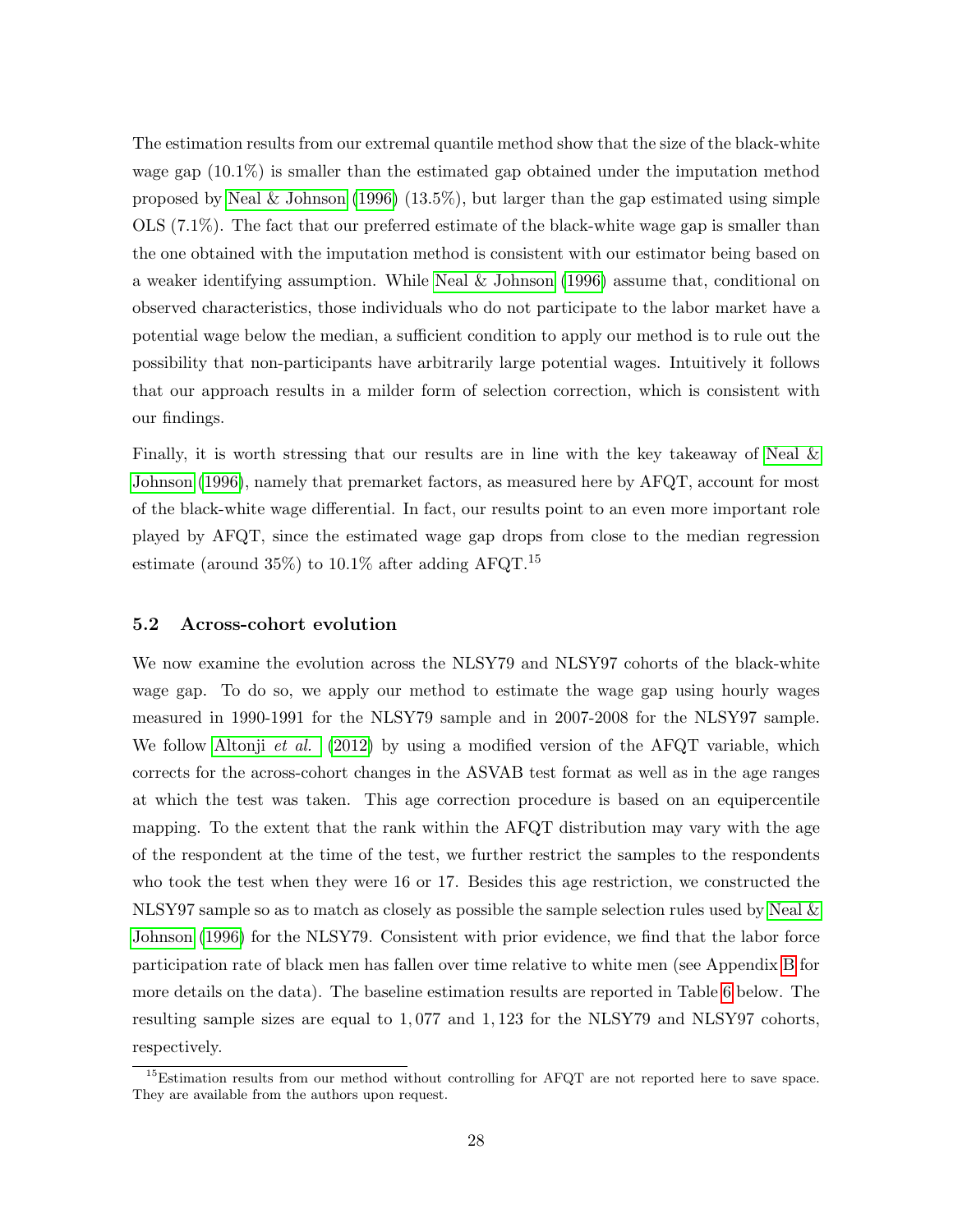<span id="page-30-0"></span>

|          | NLSY79            |          | NLSY97            |          |
|----------|-------------------|----------|-------------------|----------|
|          | Extremal Quantile | Median   | Extremal Quantile | Median   |
| Black    | $-0.122$          | $-0.145$ | $-0.140$          | $-0.167$ |
|          | (0.001)           | (0.039)  | (0.050)           | (0.058)  |
| Hispanic | 0.029             | $-0.017$ | $-0.054$          | $-0.089$ |
|          | (0.002)           | (0.056)  | (0.050)           | (0.050)  |
| AFQT     | 0.185             | 0.180    | 0.153             | 0.111    |
|          | (0.001)           | (0.019)  | (0.022)           | (0.026)  |
| $AFQT^2$ | 0.007             | 0.008    | 0.002             | $-0.023$ |
|          | (0.001)           | (0.017)  | (0.022)           | (0.020)  |

Notes: Estimations also include linear control for age. Standard errors are reported in parentheses. In the column "Extremal Quantile", we report the results corresponding to our preferred constrained specification, since we fail to reject homoskedasticity for all of the covariates with the exception of age. We perform the homoskedasticity tests using the critical values  $c_n = \sqrt{\log(n)}$ , where n is the sample size. The vector of spacing parameters  $l_j$  used in minimum distance estimation is equal to  $(0.65, 0.85, 1.15, 1.45)$ . The quantile index  $\tau_n$  is chosen based on the data-driven procedure discussed in Section 3.3, using 500 subsamples of size 500.

Table 6: Extremal quantile and median regression results (NLSY79-NLSY97)

The estimation results obtained with our method ("Extremal Quantile" columns) provide evidence of a *wider* black-white wage gap for the 1997 cohort relative to the 1979 cohort, with an increase in the estimated gap from 12.2% to 14%. It is also interesting to note that, while the estimated levels do differ across both methods, the results from the median regression of [Neal & Johnson \(1996\)](#page-37-2) ("Median" columns) imply an across-cohort increase of a similar magnitude (from  $14.5\%$  to  $16.7\%$ ).

It is important to step back and try and understand what these results really mean. Specifically, do they suggest that labor market discrimination against blacks has actually gotten worse over the last two decades? Or does the estimated increase in the black-white wage gap reflect the fact that the AFQT score only captures a fraction of all the premarket factors that matter on the labor market, which may have changed over time? In particular, the results reported in Table [6](#page-30-0) provide clear evidence of a decline across cohorts in the wage returns to AFQT, consistent with the latter story. Recent work by [Castex & Dechter \(2014\)](#page-35-12) also provides evidence from the NLSY79 and NLSY97 that the wage returns to AFQT have decreased over time (see also [Beaudry](#page-34-11) *et al.*, [2013,](#page-34-11) who argue that there has been a decline in the demand for cognitive skills in the U.S. since 2000). While providing a definite answer to those questions is particularly challenging, we attempt to shed light on this issue by controlling for additional premarket factors, namely parental education and household structure (as measured by the presence of both biological parents at age 14). Bringing those characteristics into the analysis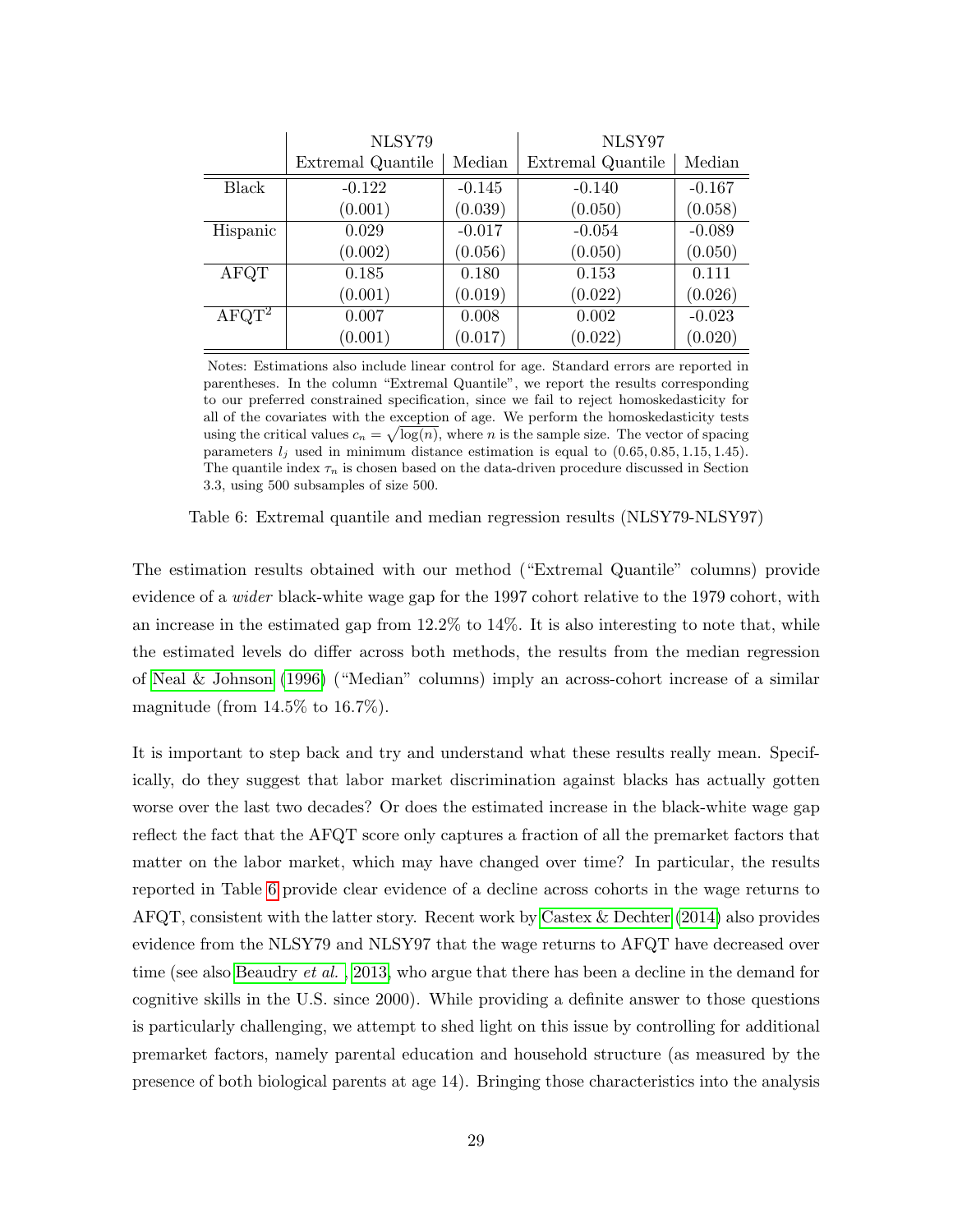is important since differences in family environment have been found to account for most of the black-white gap in noncognitive skills (see, e.g., [Carneiro](#page-34-12) et al. , [2005\)](#page-34-12).

Table [7](#page-31-0) below reports the estimated black-white wage gap for the 1979 and 1997 cohorts, using our extremal quantile method and the median regression of Neal  $\&$  Johnson, for three different specifications. The first specification ("No premarket factors") only controls for age and the Hispanic dummy, the second specification ("AFQT only") also controls for AFQT and AFQT squared, while the third specification ("Preferred") further controls for parental education and household structure.

<span id="page-31-0"></span>

|                             | NLSY79            |          | NLSY97            |          |
|-----------------------------|-------------------|----------|-------------------|----------|
|                             | Extremal Quantile | Median   | Extremal Quantile | Median   |
| Black (No premarket factor) | $-0.342$          | $-0.349$ | $-0.296$          | $-0.311$ |
|                             | (0.014)           | (0.032)  | (0.003)           | (0.051)  |
| Black (AFQT only)           | $-0.122$          | $-0.145$ | $-0.140$          | $-0.167$ |
|                             | (0.001)           | (0.039)  | (0.050)           | (0.058)  |
| Black (Preferred)           | $-0.099$          | $-0.123$ | $-0.087$          | $-0.135$ |
|                             | (0.017)           | (0.042)  | (0.043)           | (0.064)  |

Notes: Standard errors are reported in parentheses. The "preferred" specification includes AFQT, parental education and household structure. For that case, the sample is then restricted to the individuals with nonmissing parental education and household structure, resulting in sample sizes equal to 1, 016 for the NLSY79 and 1, 071 for the NLSY97. In the column "Extremal Quantile", we report the results corresponding to our preferred constrained specification, since we fail to reject homoskedasticity for the black dummy. We perform the homoskedasticity tests using the critical values  $c_n = \sqrt{\log(n)}$ , where n is the sample size. The vector of spacing parameters  $l_i$  used in minimum distance estimation is equal to  $(0.65, 0.85, 1.15, 1.45)$ . The quantile index  $\tau_n$  is chosen based on the data-driven procedure discussed in Section 3.3, using 500 subsamples of size 500.

Table 7: Black-white wage gap with age restriction and additional premarket factors

Without controlling for premarket factors, our estimation results show that the black-white wage gap has decreased by 4.6 points across the 1979 and 1997 cohorts. This result provides evidence of a very slow black-white wage convergence between 1990 and 2007. While most of the available evidence in the literature relates to the evolution of the black-white wage gap before 2000, it is interesting to note that our results are of the same order of magnitude as the estimates obtained by [Neal & Rick \(2014\)](#page-37-3) using different datasets (namely the Census Long Form for the year 1990 and the American Community Survey for the year 2007). In their paper, [Neal & Rick](#page-37-3) address the issue of differential selection into the workforce by examining the sensitivity of the median black-white wage gap to various imputation rules, which vary based on the fraction of (missing) wages supposed to fall below the median of the potential wage distribution. This type of sensitivity analysis cannot be used after adding controls for premarket factors, since in that case knowing the fraction of wages falling below or above the median is not sufficient to estimate the median wage gap.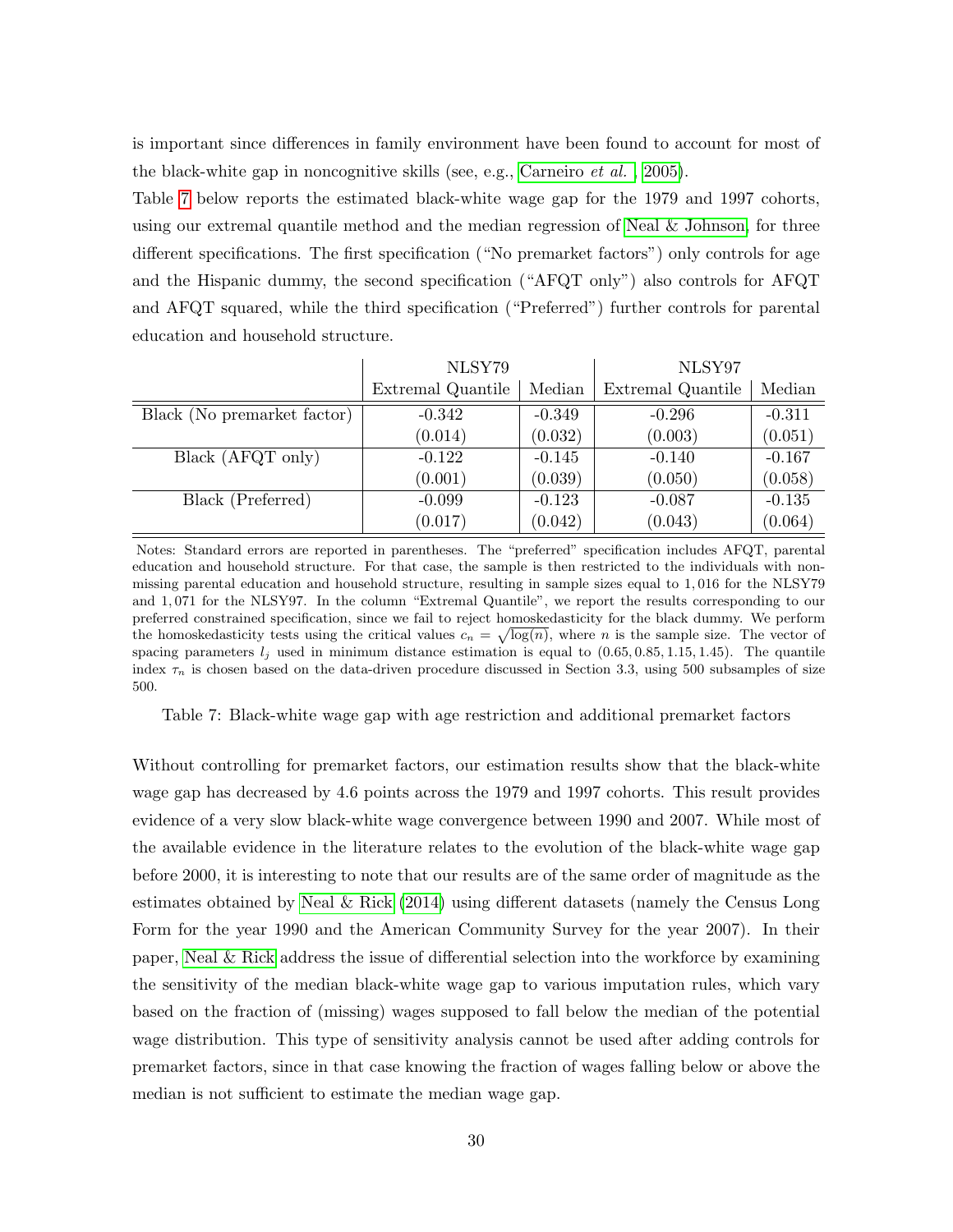While we find that the black-white wage gap increases over time after controlling for AFQT, Table [7](#page-31-0) shows that the direction of the change is overturned when including other premarket factors in addition to the AFQT. Using our estimation method, the black-white wage gap is found to be fairly stable across cohorts, declining by only 1.2 points (from 9.9% to 8.7%) between 1990 and 2007. This result suggests that the across-cohort increase in the wage gap conditional on AFQT is actually attributable to the premarket factors other than AFQT, thus reflecting a time-varying omitted variable bias based on these family environment characteristics. Interestingly, one can understand this result as extending the key finding of [Neal & Johnson \(1996\)](#page-37-2) to the across-cohort change in the wage gap. Premarket factors are a dominant component of the black-white wage gap, not only in level but also in evolution.

In sum, our estimation results provide evidence of (i) a slow convergence in the raw male black-white wage gap between 1990 and 2007 (Specification without premarket factors), and (ii) an even slower convergence in the residual portion of the black-white wage gap, which remains after controlling for premarket factors (Preferred specification). While we do find that differences in premarket factors are a key component of the black-white wage gap and, as such, should be a major focus from a policy standpoint, the fact that its residual portion remains virtually stable after almost 20 years is also concerning.

We conclude this section by examining whether one could alternatively estimate the acrosscohort evolution of the black-white wage gap by applying the inverse density weighting scheme of [Lewbel \(2007\)](#page-36-4), treating AFQT as a special regressor. Note that, in this context, AFQT appears to be the only potential candidate as a special regressor, thus ruling out the possible use of the special regressor method in the absence of controls for premarket skills. The large support condition would require the employment probability to be arbitrarily small for some values of the AFQT. Although there is some variation, we found that the conditional employment probability, estimated via nonparametric regression, remains very far from 0, specifically above 0.63 for both NLSY cohorts. This clearly indicates that this method could not be used in this context.

## 6 Concluding remarks

In this paper, we develop a new semiparametric inference method for location-scale models in the presence of sample selection. A key feature of our method is that it can be used in situations where one does not have access to an instrument for selection, nor to a large support regressor. Instead, the main identifying condition is based on selection being independent of the covariates for large values of the outcome. We show that this condition is typically mild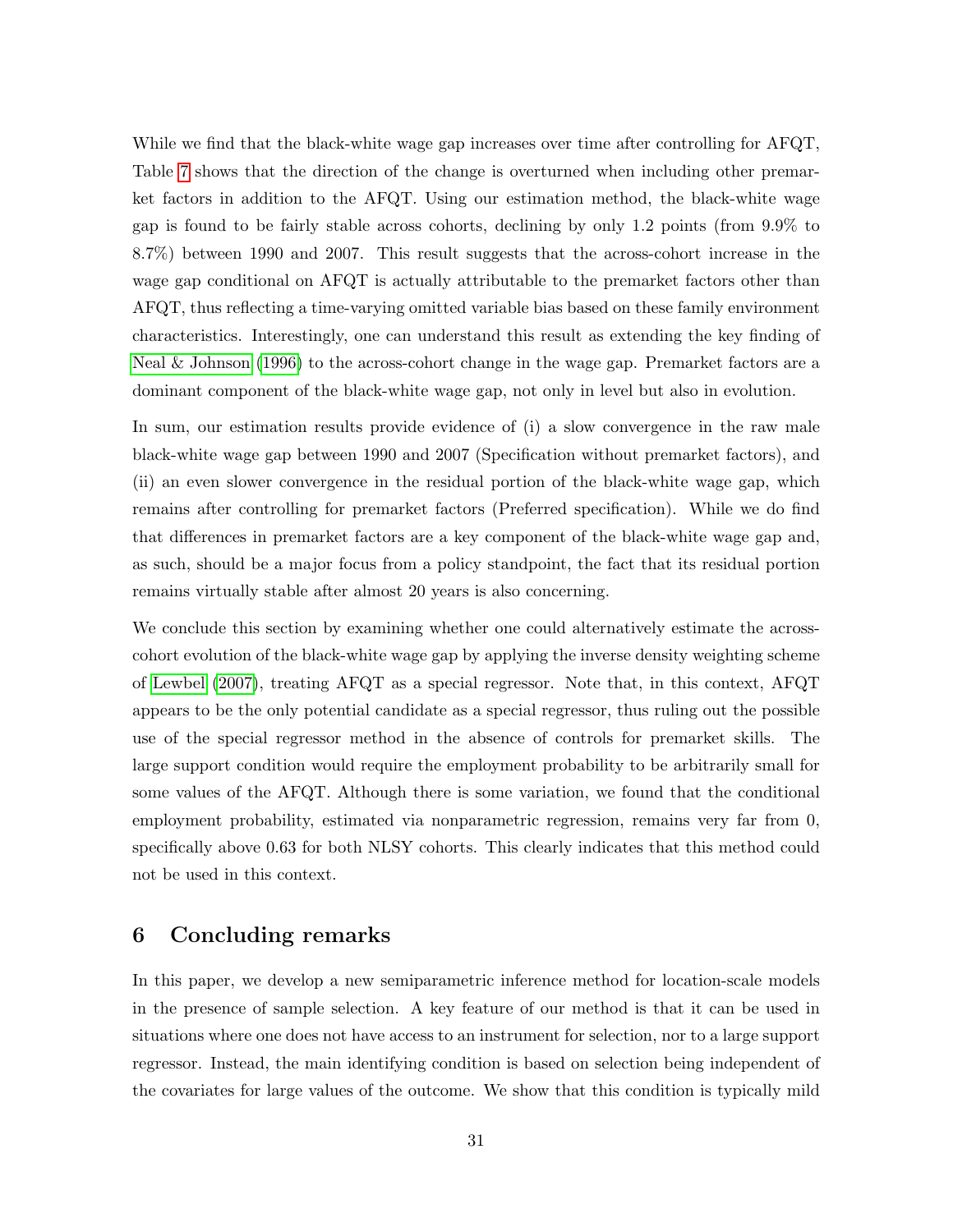provided that selection is endogenous. Building on this identification strategy, we propose a simple estimation procedure, which combines quantile regressions in the tails, or extremal quantile regressions, with minimum distance. We establish the consistency and asymptotic normality of our estimators by extending the analysis of [Chernozhukov \(2005\)](#page-35-3) to a setting with sample selection. The choice of an appropriate quantile index is important in this context, and we derive a data-driven procedure for this purpose. Importantly for the practical usefulness of our method, we show that our estimation procedure performs well even with fairly small samples.

Finally, we apply our method to the estimation of the black-white wage gap among males from the NLSY79 and NLSY97 cohorts. Correcting for selection into the workforce is key in this context since black males are more likely to dropout from the labor market than white males, and this difference has increased over time. Our estimation results show that premarket factors play a major role in explaining the magnitude of the black-white wage gap, as well as its evolution over time.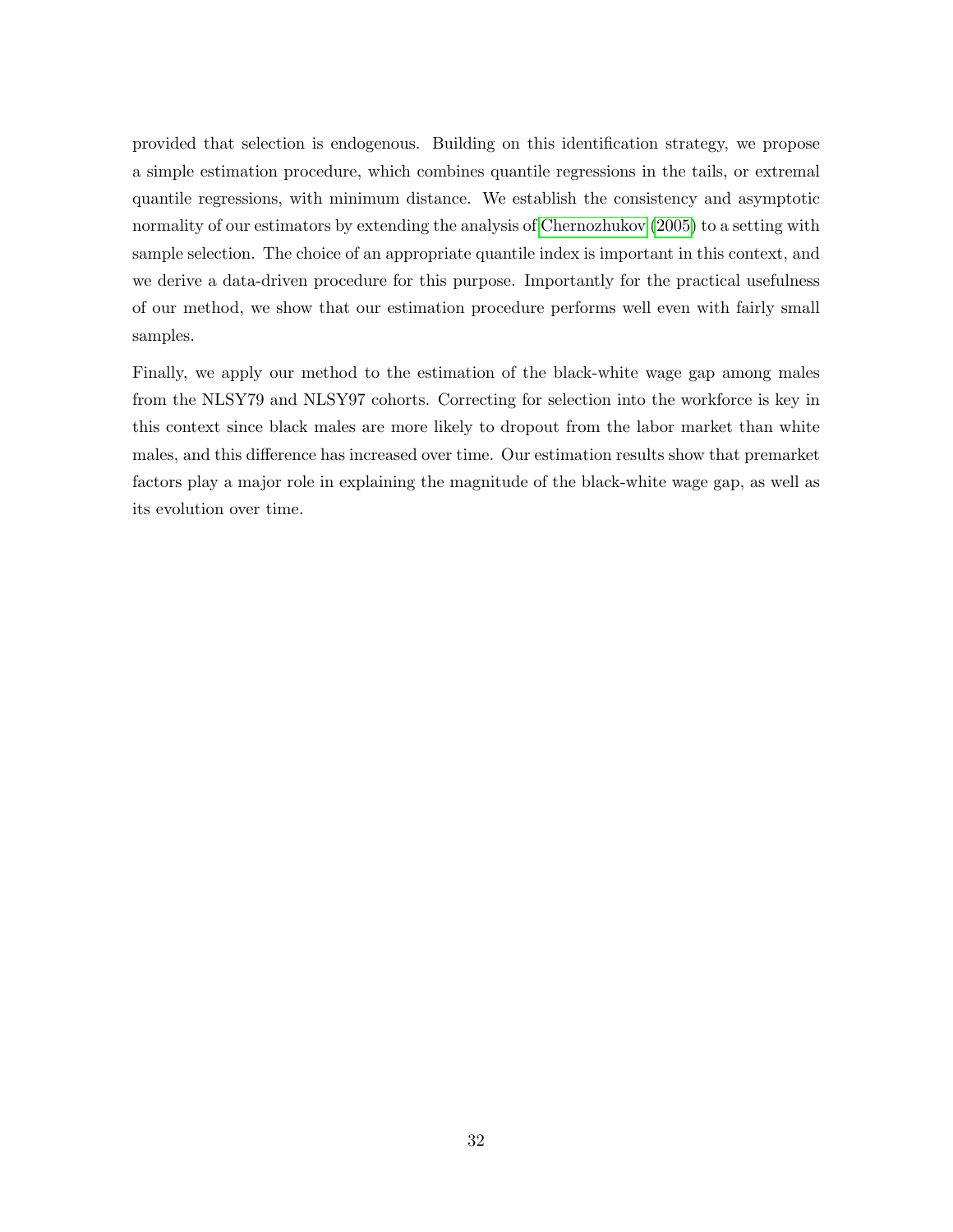## References

- <span id="page-34-0"></span>Ahn, H., & Powell, J. L. 1993. Semiparametric Estimation of Censored Selection Models With a Nonparametric Selection Mechanism. Journal of Econometrics,  $58(1-2)$ , 3-29.
- <span id="page-34-9"></span>Altonji, J.G., & Blank, R.M. 1999. Race and Gender in the Labor Market. In: Ashenfelter, O., & Card, D. (eds), Handbook of Labor Economics, vol. 3. Elsevier.
- <span id="page-34-4"></span>Altonji, J.G., Ichimura, H., & Otsu, T. 2008. Nonparametric Intermediate Order Regression Quantiles. Working paper.
- <span id="page-34-10"></span>Altonji, J.G., Bharadwaj, P., & Lange, F. 2012. Changes in the Characteristics of American Youth: Implications for Adult Outcomes. *Journal of Labor Economics*, **30**, 783–828.
- <span id="page-34-3"></span>Andrews, D. K., & Schafgans, M. 1998. Semiparametric Estimation of the Intercept of a Sample Selection Model. Review of Economic Studies, 65, 497-517.
- <span id="page-34-7"></span>Andrews, D.W.K. 1999. Consistent Moment Selection Procedures for Generalized Method of Moments Estimation. *Econometrica*, **67**(3), 543–564.
- <span id="page-34-8"></span>Andrews, D.W.K., & Soares, G. 2010. Inference for Parameters Defined by Moment Inequalities Using Generalized Moment Selection. Econometrica, 78(1), 119–157.
- <span id="page-34-2"></span>Arellano, M., & Bonhomme, S. 2011. *Quantile Selection Models*. Working paper.
- <span id="page-34-11"></span>Beaudry, P., Green, D.A., & Sand, B.M. 2013. The Great Reversal in the Demand for Skill and Cognitive Tasks. NBER Working Paper No. 18901.
- <span id="page-34-6"></span>Brown, C. 1984. Black-White Earnings Ratios Since the Civil Rights Act of 1964: The Importance of Labor Market Dropouts. Quarterly Journal of Economics, 99, 31–44.
- <span id="page-34-1"></span>Buchinsky, M. 1998. The Dynamics of Changes in The Female Wage Distribution in the USA: a Quantile Regression Approach. Journal of Applied Econometrics, 13, 1–30.
- <span id="page-34-5"></span>Butler, R., & Heckman, J.J. 1977. The Government's Impact on the Labor Market Status of Black Americans: A Critical Review. In: et al., F. E. Bloch (ed), Equal Rights and Industrial Relations. Madison, Wis.: Indus. Relations Res. Assoc.
- <span id="page-34-12"></span>Carneiro, P., Heckman, J.J., & Masterov, D.V. 2005. Labor Market Discrimination and Racial Differences in Premarket Factors. Journal of Law and Economics, 48(1), 1–39.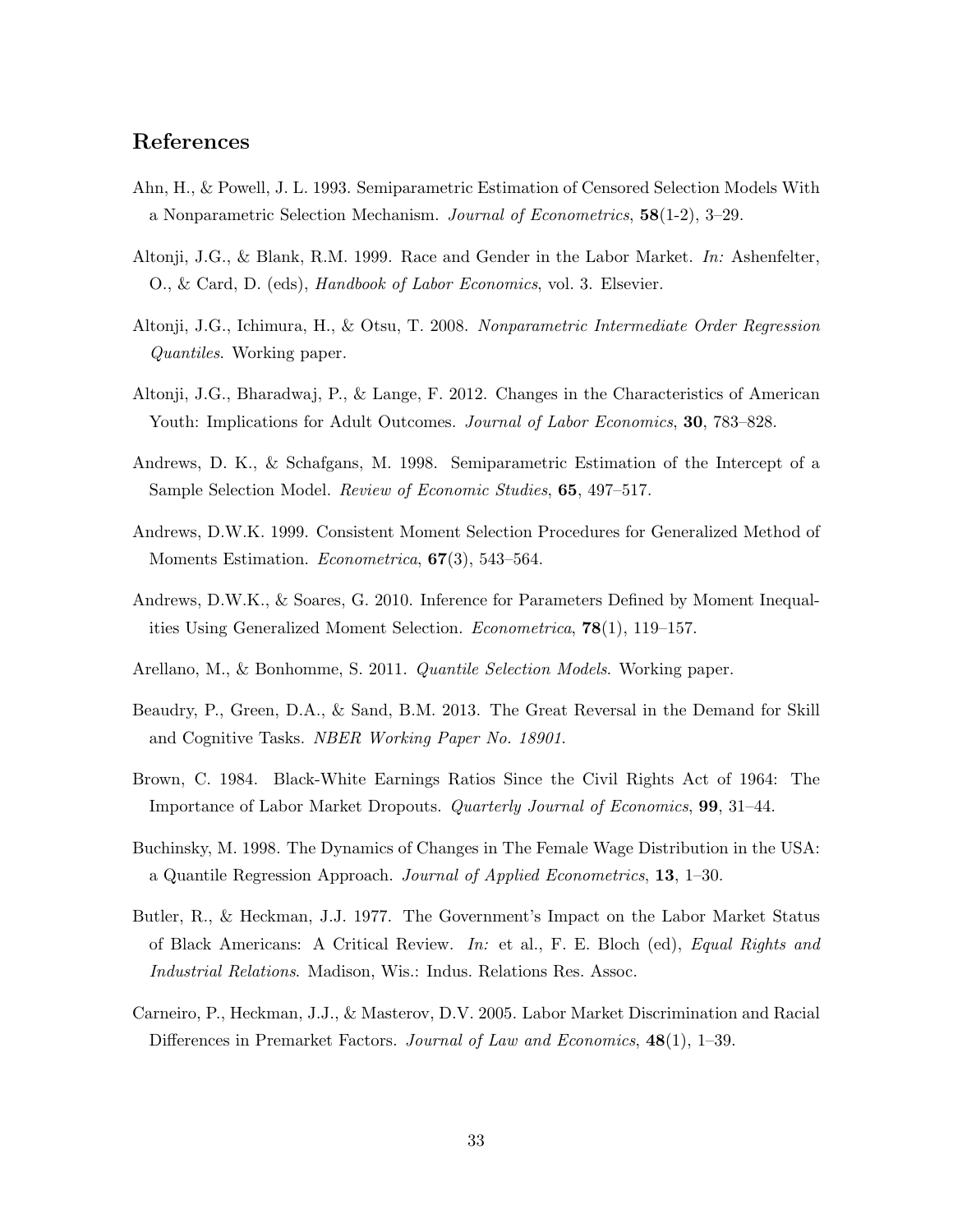- <span id="page-35-9"></span>Carneiro, P.M., Hansen, K.T., & Heckman, J.J. 2003. Estimating Distributions of Treatment Effects with an Application to the Returns to Schooling and Measurement of the Effects of Uncertainty on College Choice. *International Economic Review*, **44**, 361–422.
- <span id="page-35-12"></span>Castex, G., & Dechter, E. 2014. The Changing Roles of Education and Ability in Wage Determination. Forthcoming in the Journal of Labor Economics,  $32(4)$ ,  $-$ .
- <span id="page-35-1"></span>Chamberlain, G. 1986. Asymptotic Efficiency in Semiparametric Model with Censoring. Journal of Econometrics, 32, 189–218.
- <span id="page-35-3"></span>Chernozhukov, V. 2005. Extremal Quantile Regression. The Annals of Statistics, 33(2), pp. 806–839.
- <span id="page-35-5"></span>Chernozhukov, V., & Du, S. 2008. Extremal quantiles and value-at-risk. In: Durlauf, S., & Blume, L. (eds), The New Palgrave Dictionary of Economics. London: Palgrave Macmillan Press.
- <span id="page-35-6"></span>Chernozhukov, V., & Fernandez-Val, I. 2011. Inference for Extremal Conditional Quantile Models, with an Application to Market and Birthweight Risks. Review of Economic Studies, 78, 559–589.
- <span id="page-35-4"></span>Chernozhukov, V., S.Lee, & Rosen, A.M. 2013. Intersection Bounds: Estimation and Inference. *Econometrica*, **81** $(2)$ , 667–737.
- <span id="page-35-10"></span>Cunha, F., & Heckman, J.J. 2007. Identifying and Estimating the Distributions of Ex Post and Ex Ante Returns to Schooling. Labour Economics, 14, 870–893.
- <span id="page-35-8"></span>Danielsson, J., de Haan, L., Peng, L., & de Vries, C. G. 2001. Using a Bootstrap Method to Choose the Sample Fraction in Tail Index Estimation. Journal of Multivariate Analysis, 76, 226–248.
- <span id="page-35-0"></span>Das, M., Newey, W., & Vella, F. 2003. Nonparametric Estimation of Sample Selection Models. Review of Economic Studies, 70, 33–58.
- <span id="page-35-2"></span>D'Haultfoeuille, X., & Maurel, A. 2013a. Another Look at the Identification at Infinity of Sample Selection Models. Econometric Theory, 29(1), 213–224.
- <span id="page-35-11"></span>D'Haultfoeuille, X., & Maurel, A. 2013b. Inference on an Extended Roy Model, with an Application to Schooling Decisions in France. Journal of Econometrics, 174, 95–106.
- <span id="page-35-7"></span>Drees, H., & Kaufmann, E. 1998. Selection of the optimal sample fraction in univariate extreme value estimation. *Stochastic Processes and their Applications*, **75**, 149–172.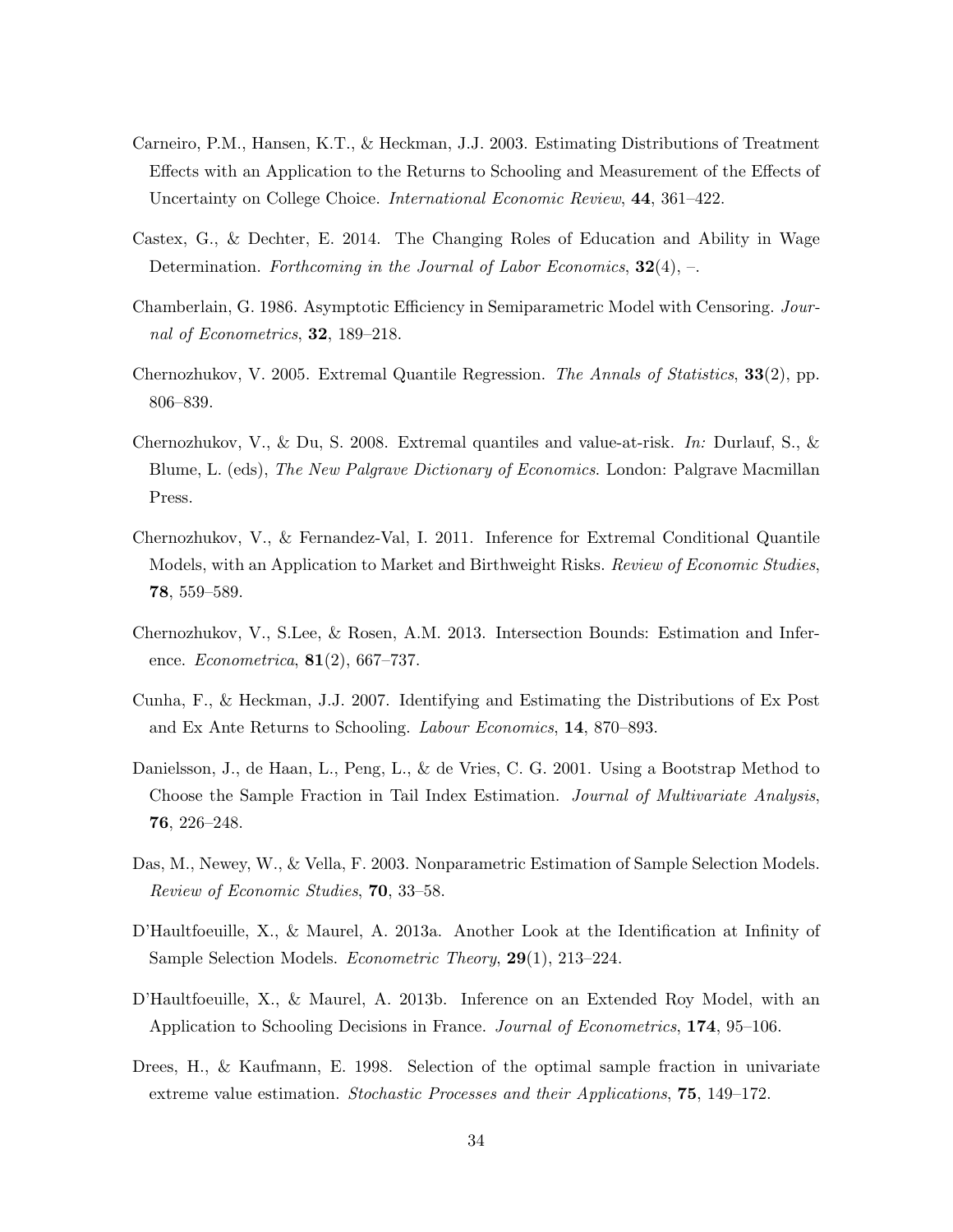- <span id="page-36-13"></span>Eisenhauer, P., Heckman, J.J., & Vytlacil, E.J. 2013. The Generalized Roy Model and the Cost-Benefit Analysis of Social Programs. Working paper.
- <span id="page-36-0"></span>Gronau, R. 1974. Wage Comparison - a Selectivity Bias. Journal of Political Economy, 82, 1119–43.
- <span id="page-36-1"></span>Heckman, J. J. 1974. Shadow Prices, Market Wages, and Labor Supply. Econometrica, 42, 679–694.
- <span id="page-36-3"></span>Heckman, J. J. 1979. Sample Selection Bias as a Specification Error. Econometrica, 47, 153–161.
- <span id="page-36-2"></span>Heckman, J. J. 1990. Varieties of Selection Bias. The American Economic Review, 80, 313– 318.
- <span id="page-36-12"></span>Heckman, J.J., & Vytlacil, E.J. 2007. Econometric evaluation of social programs, Part II. In: Heckman, J.J., & Leamer, E.E. (eds), Handbook of Econometrics, vol. 6B. Elsevier.
- <span id="page-36-8"></span>Johnson, W., Kitamura, Y., & Neal, D. 2000. Evaluating a Simple Method for Estimating Black-White Gaps in Median Wages. American Economic Review, 90, 339–343.
- <span id="page-36-7"></span>Juhn, C. 2003. Labor Market Dropouts and Trends in the Wages of Black and White Men. Industrial and Labor Relations Review, 56(4), 643–662.
- <span id="page-36-6"></span>Khan, S., & Tamer, E. 2010. Irregular Identification, Support Conditions and Inverse Weight Estimation. Econometrica, 78, 2021–2042.
- <span id="page-36-11"></span>Kitagawa, T. 2010. Testing for Instrument Independence in the Selection Model. Working paper.
- <span id="page-36-4"></span>Lewbel, A. 2007. Endogenous Selection or Treatment Model Estimation. Journal of Econometrics, 141, 777–806.
- <span id="page-36-5"></span>Lewbel, A. 2014. An Overview of the Special Regressor Method. In: Racine, J., Su, L., & Ullah, A. (eds), The Oxford Handbook of Applied Nonparametric and Semiparametric Econometrics and Statistics. Oxford University Press.
- <span id="page-36-9"></span>Neal, D. 2004. The Measured Black-White Wage Gap among Women Is Too Small. Journal of Political Economy, 112, S1–S28.
- <span id="page-36-10"></span>Neal, D. 2006. Why Has Black-White Skill Convergence Stopped? In: Hanushek, E., & Welch, F. (eds), *Handbook of the Economics of Education*, vol. 1. Elsevier.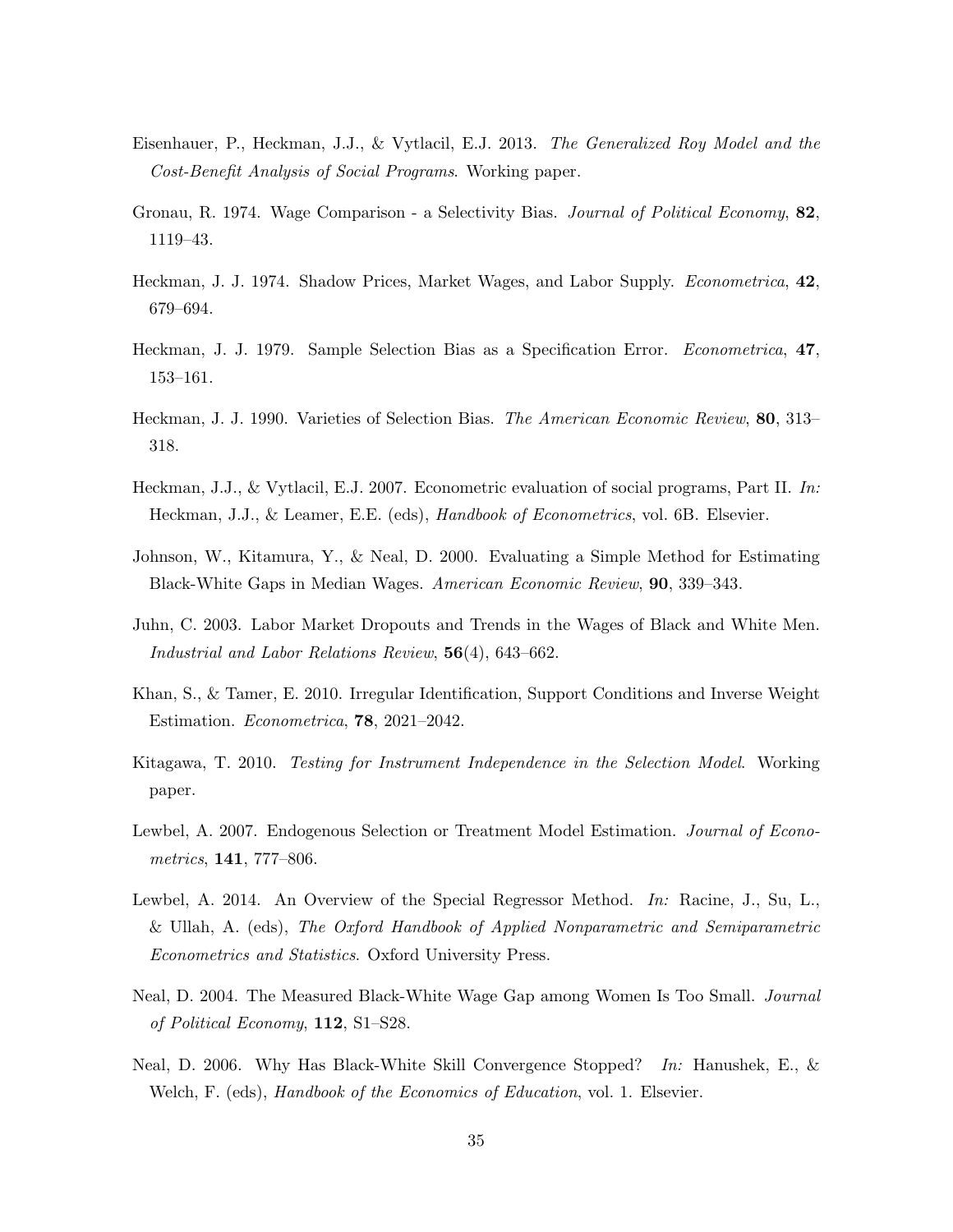- <span id="page-37-2"></span>Neal, D., & Johnson, W.R. 1996. The Role of Premarket Factors in Black-White Wage Differences. Journal of Political Economy, 104(5), pp. 869–895.
- <span id="page-37-3"></span>Neal, D., & Rick, A. 2014. The Prison Boom and the Lack of Black Progress since Smith and Welch. Working paper.
- <span id="page-37-5"></span>Nelsen, Roger B. 2006. An Introduction to Copulas. 2nd ed. edn. New York: Springer,.
- <span id="page-37-7"></span>Pollard, D. 1991. Asymptotics for Least Absolute Deviation Regression Estimators. Econometric Theory, 7(2), pp. 186–199.
- <span id="page-37-6"></span>Resnick, S. 1987. Extreme values, regular variation, and point processes. New York: Springer-Verlag.
- <span id="page-37-1"></span>Schafgans, M., & Zinde-Walsh, V. 2002. On intercept estimation in the sample selection model. Econometric Theory, 18, 40–50.
- <span id="page-37-4"></span>Smith, J., & Welch, F. 1989. Black Economic Progress After Myrdal. Journal of Economic Literature,  $27(2)$ , 519-564.
- <span id="page-37-0"></span>Vella, F. 1998. Estimating Models with Sample Selection Bias: a Survey. Journal of Human Resources, 33, 127–169.
- <span id="page-37-8"></span>Wooldridge, J. 2002. Econometric Analysis of Cross Section and Panel Data. MIT Press.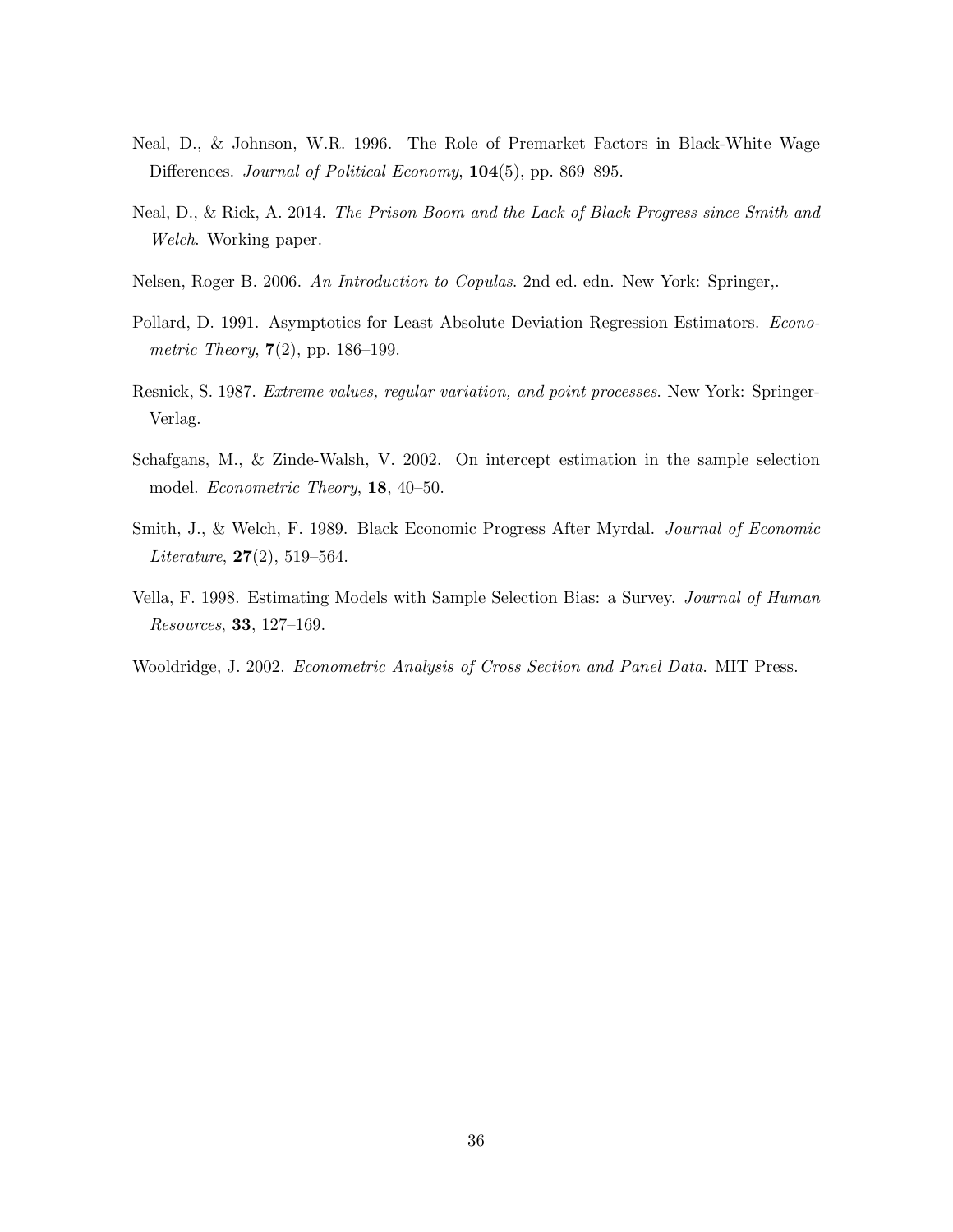## A Additional details on inference

### <span id="page-38-0"></span>A.1 Confidence intervals on quantile effects when  $\delta_j \neq 0$

The endpoints of the confidence intervals on  $\Delta_{j\tau}$  can be estimated by applying the methodology of [Chernozhukov](#page-35-4) et al. [\(2013\)](#page-35-4) to the outer bounds [\(2.3\)](#page-9-1). We illustrate the procedure by focusing on the upper bound of the confidence interval, when  $\delta_i > 0$ . The lower bound of the interval and the case  $\delta_j < 0$  can be treated similarly. Let

$$
\theta_j(x) = \beta_j + \delta_j \frac{Q_{Y|D=1, X=x}(\frac{\tau}{P(D=1|X=x)}) - x'\beta}{1 + x'\delta},
$$

so that  $\overline{\Delta}_{j\tau}^o = \inf_{x \in \text{Supp}(X)} \theta_j(x)$ . One can estimate  $\theta_j(.)$  by

$$
\widehat{\theta}_j(x) = \widehat{\beta}_j + \widehat{\delta}_j \frac{\widehat{Q}_{Y|D=1, X=x}(\frac{\tau}{\widehat{P}(D=1|X=x)}) - x'\widehat{\beta}}{1 + x'\widehat{\delta}},
$$

where  $Q_{Y|D=1,X=x}$  and  $P(D = 1|X = x)$  are nonparametric (for instance kernel) estimators of  $Q_{Y|D=1,X=x}$  and  $P(D=1|X=x)$ , respectively. By Theorem [3.1,](#page-16-0) the rates of convergence of  $\hat{\delta}$ and  $\hat{\beta}$  are  $(\tau_n n)^{-1/2}$  and  $\gamma(\tau_n)(\tau_n n)^{-1/2}$ , respectively. The rates of convergence of  $\hat{Q}_{Y|D=1,X=x}$ and  $\widehat{P}(D = 1|X = x)$  depend on the number of continuous components of X, on the degree of smoothness of  $x \mapsto Q_{Y|D=1,X=x}$  and  $x \mapsto P(D=1|X=x)$  as well as on the choice of the tuning parameters. In any case, it is always possible to choose  $\tau_n$  so that the rate of convergence of  $\beta$  will be slower than the rates of convergence of  $\delta$ ,  $Q_{Y|D=1,X=x}$  and  $P(D =$  $1|X = x$ .<sup>16</sup> In this case,

$$
\theta_j(x) - \widehat{\theta}_j(x) = f_j(x)(\widehat{\beta} - \beta) + o_P\left(\frac{\gamma(\tau_n)}{\sqrt{\tau_n n}}\right),
$$

where  $f_j(x) = -e'_j + \frac{\widehat{\delta}_j x'}{1 + x'}$  $\frac{\delta_j x'}{1+x'\delta}$  and  $e_j$  is a vector of  $\mathbb{R}^d$  whose *j*th coordinator equals 1 and others equal 0. One can then apply the inference procedure discussed in Section 4.1 of [Chernozhukov](#page-35-4) [et al.](#page-35-4) [\(2013\)](#page-35-4) to construct the upper bound of the confidence interval. Note that although the rate of convergence is not  $\sqrt{n}$  here, their Theorem 4.1 still applies, after replacing  $\sqrt{n}$  by

<sup>&</sup>lt;sup>16</sup>This is the case for any  $\tau_n$  satisfying Assumption [9](#page-15-1) if all the components of X are discrete. If one component of X is continuous, the rate of convergence for  $Q_{Y|D=1,X=x}$  and  $P(D=1|X=x)$  will typically be  $n^{-2/5}$ . Then one has to impose, in addition to Assumption [9,](#page-15-1) that  $\tau_n = o(n^{-1/5})$ . Under these conditions, one can show that such a  $\tau_n$  always exist by a simple monotonicity argument.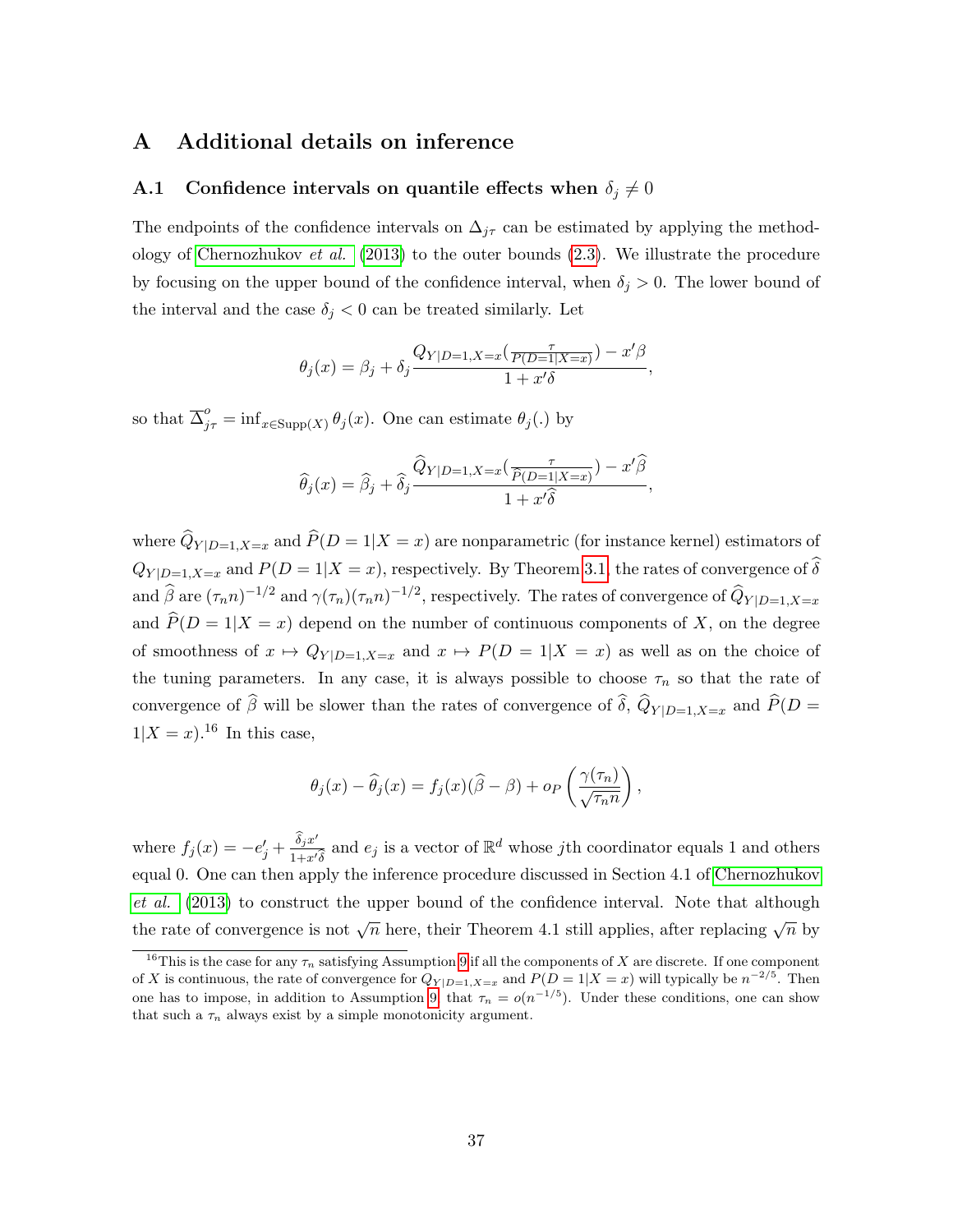$\sqrt{\tau_n n}/\gamma(\tau_n)$ .<sup>17</sup> Specifically, let us define

$$
s_n(x) = \frac{\gamma(\tau_n)}{\sqrt{\tau_n n}} \left\| f_j(x) \widehat{\Omega}_{\delta}^{1/2} \right\|_2, \quad Z_n^{\star}(x) = \frac{f_j(x) \widehat{\Omega}_{\delta}^{1/2}}{\left\| f_j(x) \widehat{\Omega}_{\delta}^{1/2} \right\|_2} \mathcal{N}_d.
$$

where  $\|.\|_2$  denotes the Euclidean norm,  $\Omega_\delta$  is the consistent estimator of the asymptotic variance matrix  $\Omega_{\delta}$  described after Theorem [3.1](#page-16-0) and  $\mathcal{N}_d$  is a d-dimensional standard normal vector generated independently from the data. Then one can compute, typically by simulations,

$$
K_{1n} = Q_{\sup_{x \in \text{Supp}(X)} Z_n^{\star}(x) | \text{data}}(1 - 0.1/\log(n)).
$$

Now, constructing  $\widehat{\mathcal{X}}_n$  as

$$
\widehat{\mathcal{X}}_n = \left\{ x \in \text{Supp}(X) : \widehat{\theta}_j(x) \le 2K_{1n} s_n(x) + \inf_{\widetilde{x} \in \text{Supp}(X)} \widehat{\theta}_j(\widetilde{x}) + K_{1n} s_n(\widetilde{x}) \right\}.
$$

one can compute

$$
K_{2n}(\tau) = Q_{\sup_{x \in \hat{\mathcal{X}}_n} Z_n^{\star}(x) | \text{data}}(\tau).
$$

Finally, the upper bound  $\bar{\theta}_{j,1-\alpha}$  of a confidence interval on  $\Delta_{j\tau}$  of nominal coverage  $1-\alpha$  is defined by

$$
\widehat{\overline{\theta}}_{j,1-\alpha} = \inf_{x \in \text{Supp}(X)} \widehat{\theta}_j(x) + K_{2n}(1-\alpha)s_n(x).
$$

## <span id="page-39-0"></span>A.2 Details on the data-driven  $\tau_n$

We provide in this section a rationale for the construction of the data-driven  $\tau_n$  detailed in Section 3.3. We study for that purpose the asymptotic behavior of  $\hat{\delta}$  for sequences  $\tau_n'$  that do not satisfy Assumption [9](#page-15-1) (iii), but only  $\sqrt{\tau_n' n} f(\gamma(\tau_n')) = O(1)$ . We show that in this case,  $\widehat{\delta}$  has an asymptotic bias. Then we relate this bias with the asymptotic behavior of the J test statistic  $T_J(\tau'_n)$ , and show how this can be used to select a quantile index for which the asymptotic bias is small.

First, let us define

$$
\mu(\tau) \equiv \frac{E\left[ (\tau - 1\{-Y \leq \gamma(\tau) + X'\beta(\tau))\overline{X} \right]}{\tau} = \frac{E\left[ (\tau - 1\{-D\varepsilon \leq Q_{\tilde{\varepsilon}}(\tau/h)(1 + X'\delta))\overline{X} \right]}{\tau}.
$$

 $17$  For that purpose, we need to assume their Condition V, which is a mild regularity condition (see [Cher](#page-35-4)[nozhukov](#page-35-4) et al. , [2013,](#page-35-4) p.691, for a discussion). Then, using the proof of Theorem [3.1,](#page-16-0) we can check that under hoznukov *et al.*, 2013, p.091, for a discussion). Then, using the proof of Theorem 3.1, we can check that under<br>Assumptions [1-](#page-7-0)[4](#page-7-3) and [7-](#page-15-2)[9,](#page-15-1) their Conditions P-(ii)-(v) hold (replacing  $\sqrt{n}$  by  $\sqrt{\tau_n n}/\gamma(\tau_n)$ ). Although C P-(i) does not hold, we can still prove their Lemma 4 using the fact that the nonparametric part of  $\theta(.)$  does not play any role in the asymptotic distribution of  $\widehat{\theta}(.)$ .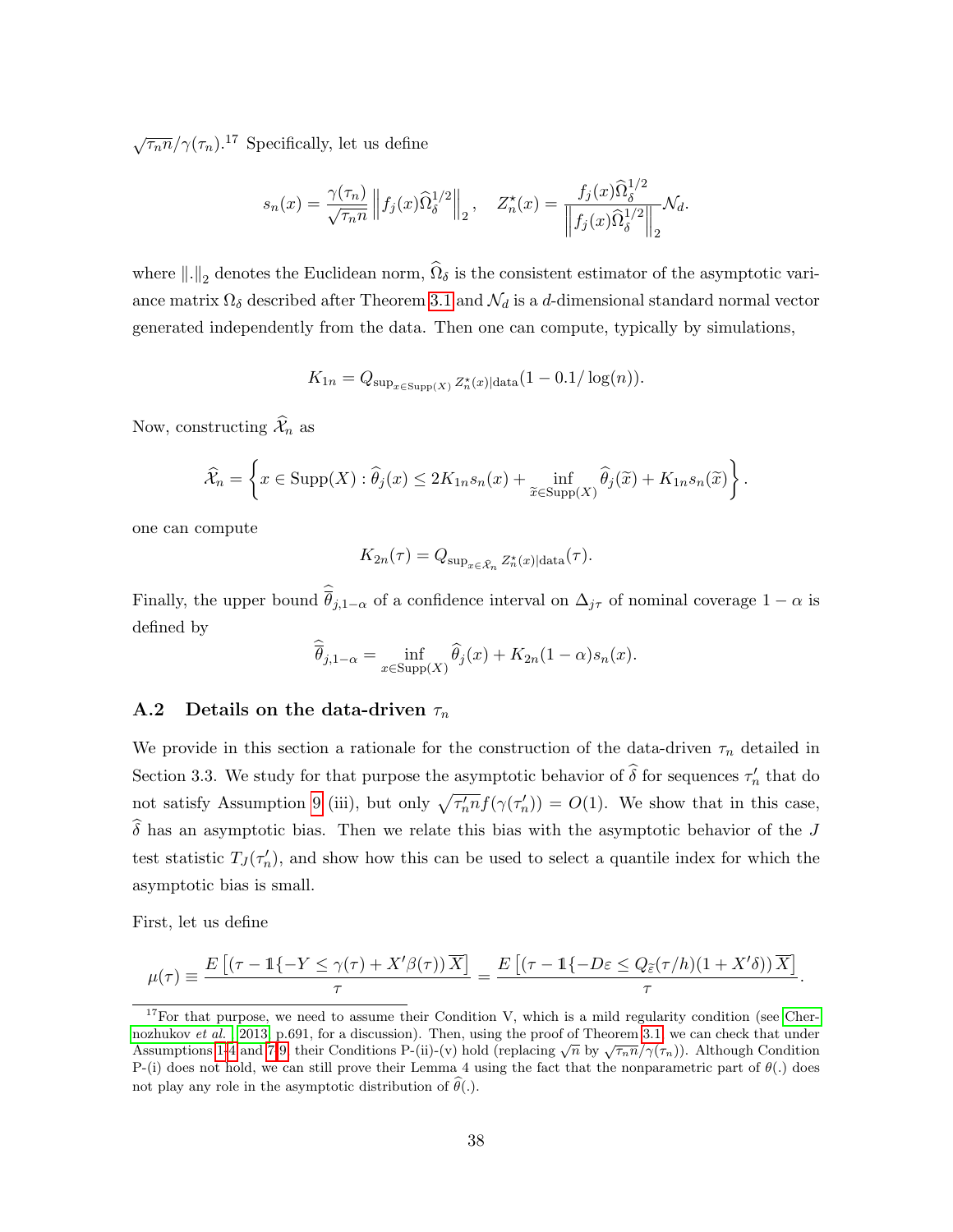As shown in the proof of Theorem [3.1,](#page-16-0)  $\mu(\tau)$  is the core component of the bias induced by the fact that [\(3.2\)](#page-12-0) is an equivalence instead of an equality.  $f(\gamma(\tau_n))$  in Assumption [9](#page-15-1) can then be viewed as an envelope of  $\mu(\tau)$ . Under Assumption [9-](#page-15-1)(iii),  $\sqrt{\tau_n n}\mu(\tau_n) \to 0$ , meaning that the asymptotic bias vanishes. In what follows, we derive the asymptotic bias of our estimator  $\delta$ as a function of  $\mu(\tau)$  and propose a subsampling method to approximate this bias.

From [\(C.10\)](#page-52-0) and the linear representation of  $\widehat{Z}_n(1)$  below [\(C.13\)](#page-52-1) in the proof of Theorem [3.1,](#page-16-0) we have, for any sequence  $\tau_n$  that satisfies Assumption [9,](#page-15-1)

$$
\sqrt{\tau_n n}(\widehat{\delta}-\delta) = \log(m) (G'W^*_{\delta}G)^{-1}G'W^*_{\delta}\alpha_n(\tau_n)g_n(\delta) + op(1),
$$

where  $\alpha_n(\tau) = \sqrt{\tau_n n}/(\gamma(m\tau) - \gamma(\tau))$ . We also show in the proof of Theorem [3.1](#page-16-0) that

$$
\alpha_n(\tau_n)g_n(\delta)=(I\otimes\Delta)\Gamma\widehat{Z}_n(\tau_n),
$$

where  $\widehat{Z}_n(\tau_n)$  is asymptotically normal with mean 0 when the asymptotic bias of  $\widehat{\delta}$  is zero. In order to analyze situations where a sequence  $\tau'_n$  only satisfies  $\sqrt{\tau'_n n} f(\gamma(\tau'_n)) = O(1)$ , consider

$$
\tilde{Z}_n(\tau) \equiv \log(m)\widehat{Z}_n(\tau) + Q_H^{-1}\sqrt{\tau n}b(\tau),
$$

with  $b(\tau) = (\mu(\tau)),$ √  $\overline{l_1}\mu(l_1\tau),\cdots,$  $\sqrt{l_J}\mu(l_J\tau)$ '. Then one can show that

$$
\sqrt{\tau_n' n}(\widehat{\delta} - \delta) = (G' W^*_{\delta} G)^{-1} G' W^*_{\delta} (I_J \otimes \Delta) \Gamma \tilde{Z}_n(\tau_n')
$$
  
 
$$
- (G' W^*_{\delta} G)^{-1} G' W^*_{\delta} (I_J \otimes \Delta) \Gamma (I_{J+1} \otimes Q_H^{-1}) \sqrt{\tau_n' n} b(\tau_n') + o_P(1).
$$

 $\tilde{Z}_n(\tau'_n)$  is asymptotically normal with mean 0 by definition of  $b(\tau)$ . Hence, the second term is the asymptotic bias of  $\hat{\delta}$ . We seek to approximate the norm of this bias. In order to do so, we consider the minimum distance statistic, which is commonly used to conduct a specification test in the context of minimum distance estimation. By plugging in the minimum distance estimator  $\widehat{\delta}$ , we obtain

$$
\log(m)\alpha_n(\tau'_n)W_{\delta}^{*1/2}g_n(\hat{\delta}) = (I_{Jd} - W_{\delta}^{*1/2}G(G'W_{\delta}^*G)^{-1}G'W_{\delta}^{*1/2})\left[ (I \otimes \Delta)\Gamma \tilde{Z}_n(\tau'_n) - \sqrt{\tau'_n n}B(\tau'_n) \right] + op(1),
$$

where  $B(\tau) = (I \otimes \Delta)\Gamma(I_{J+1} \otimes Q_H^{-1})b(\tau)$ .  $B(\tau)$  is the bias associated with the choice of quantile index  $\tau$ . It follows that the J-statistic defined in Section 3.3 can be written as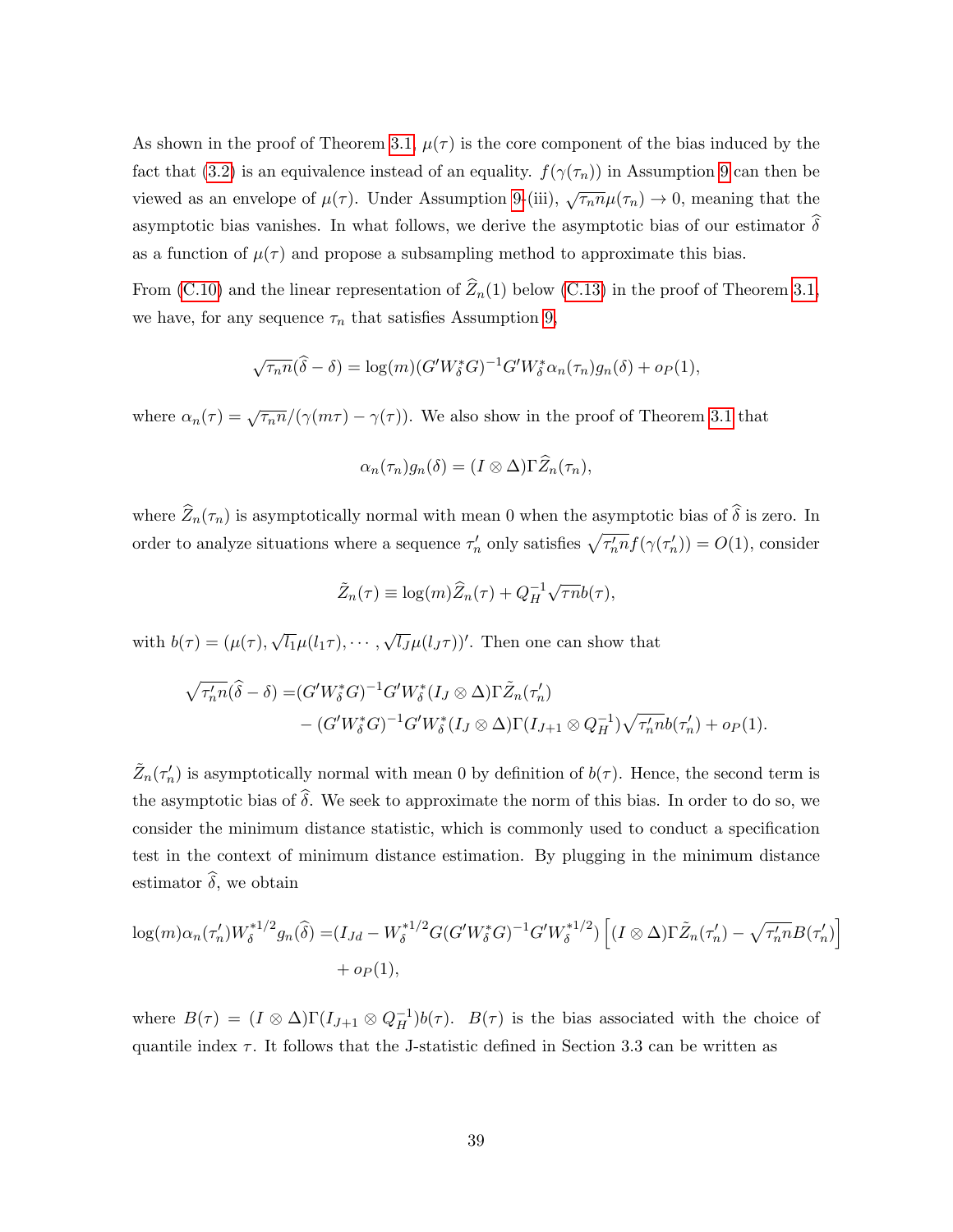$$
T_J(\tau'_n) = \tilde{Z}_n(\tau'_n)'\Gamma'(I \otimes \Delta')(I_{Jd} - W_{\delta}^{*1/2}G(G'W_{\delta}^*G)^{-1}G'W_{\delta}^{*1/2})(I \otimes \Delta)\Gamma \tilde{Z}_n(\tau'_n) + 2\tilde{Z}_n(\tau'_n)'\Gamma'(I \otimes \Delta')(I_{Jd} - W_{\delta}^{*1/2}G(G'W_{\delta}^*G)^{-1}G'W_{\delta}^{*1/2})\sqrt{\tau'_n n}B(\tau'_n) + \tau'_n nB(\tau'_n)'(I_{Jd} - W_{\delta}^{*1/2}G(G'W_{\delta}^*G)^{-1}G'W_{\delta}^{*1/2})B(\tau'_n) + op(1).
$$

This equation shows that the J-statistic on the left-hand side converges to a chi square distribution with  $(J-1)d$  degrees of freedom, plus a bias term. If  $\sqrt{\tau_n' n} B(\tau_n') \to 0$ , then the median of the J-statistic is asymptotically the median  $M_{(J-1)d}$  of a  $\chi^2((J-1)d)$ . On the other hand, if the asymptotic bias  $\sqrt{\tau_n' n} B(\tau_n')$  does not vanish, the difference between the median of the J-statistic and  $M_{(J-1)d}$  will generally be asymptotically different from zero. Following this idea, we estimate the difference between the two medians and use it as a proxy for the asymptotic bias of  $\hat{\delta}$ . As indicated in the text, we rely for that purpose on subsampling.

## B Data appendix

We construct our NLSY97 dataset based on the interviews that were conducted during the years 2007 and 2008, using data on males from the cross-sectional sample and the oversample of blacks and Hispanics of the NLSY97. Our sample consists of the respondents who reported wages for at least one of these two years, along with the respondents who reported not working in either year (nonparticipants). Respondents with a missing AFQT score are excluded from the analysis. For the individuals working in both years, the wage variable is defined as the average of the hourly wages corresponding to the main job at the time of the interview. For those working during one year only, we define the wage variable as the hourly wage corresponding to the main job at the time of the interview in that year. Finally, we trim the data by dropping the wage observations below 1 dollar and above 118.95 dollars (corresponding to 75 dollars in 1991). We report in Table [8](#page-42-1) below some descriptives corresponding to our NLSY79 and NLSY97 samples restricted to the respondents who took the ASVAB test when they were 16 or 17. Table [9](#page-42-0) reports the labor force participation rates for the NLSY79 and NLSY97 samples, separately for blacks and whites.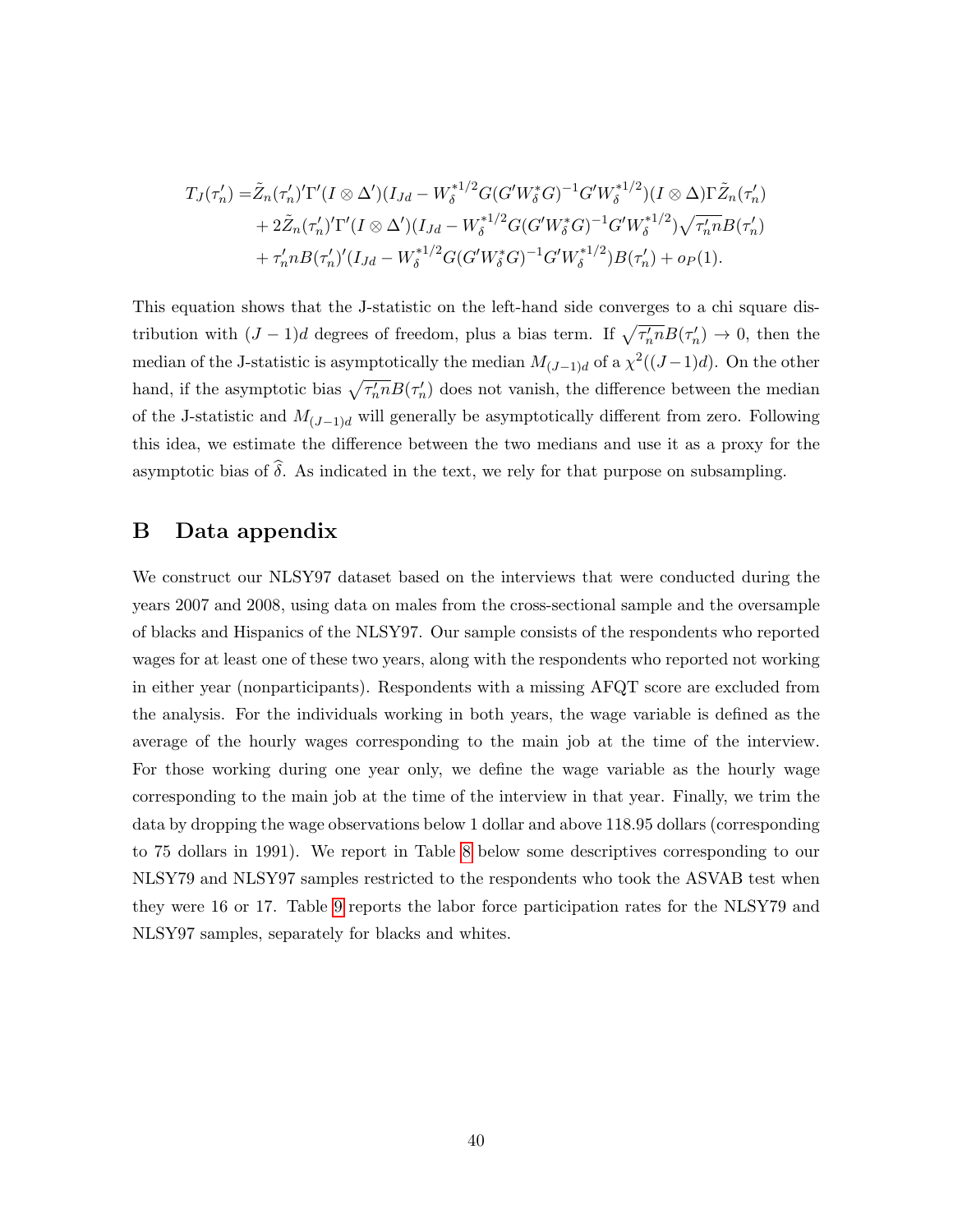<span id="page-42-1"></span>

|                             |               | NLSY79    |         |               | NLSY97           |         |
|-----------------------------|---------------|-----------|---------|---------------|------------------|---------|
|                             | <b>Blacks</b> | Hispanics | Whites  | <b>Blacks</b> | <b>Hispanics</b> | Whites  |
| AFQT                        | $-0.716$      | $-0.314$  | 0.387   | $-0.726$      | $-0.279$         | 0.373   |
| Std.dev.                    | (0.812)       | (0.935)   | (0.966) | (1.037)       | (0.942)          | (0.923) |
| Highest grade completed     | 11.638        | 11.419    | 12.859  | 11.239        | 11.502           | 12.849  |
| Std.dev.                    | (3.927)       | (3.953)   | (3.691) | (4.811)       | (4.529)          | (4.726) |
| Mother high school graduate | 0.447         | 0.243     | 0.715   | 0.707         | 0.536            | 0.829   |
| Father high school graduate | 0.368         | 0.284     | 0.665   | 0.518         | 0.396            | 0.758   |
| Mother college graduate     | 0.040         | 0.027     | 0.093   | 0.107         | 0.094            | 0.217   |
| Father college graduate     | 0.046         | 0.050     | 0.188   | 0.086         | 0.068            | 0.245   |
| Both parents at age 14      | 0.486         | 0.599     | 0.760   | 0.264         | 0.540            | 0.597   |

<span id="page-42-0"></span>Note: Samples restricted to males. Blacks account for 31% (25%) of the NLSY79 (NLSY97) sample, while Hispanics account for 20% (21%) of the NLSY79 (NLSY97) samples.

|  | Table 8: Descriptive statistics for the subsample with restricted age |  |  |
|--|-----------------------------------------------------------------------|--|--|
|  |                                                                       |  |  |

|                                             |                       | Blacks   Whites |
|---------------------------------------------|-----------------------|-----------------|
| NLSY79 full sample                          | $91.02\%$   $97.52\%$ |                 |
| NLSY79 with age restriction                 | $\vert$ 90.58%        | $98.10\%$       |
| NLSY97 with age restriction $\vert$ 81.43\% |                       | $ 93.09\%$      |

Table 9: Labor force participation rates (males)

## C Proofs of the results

In the following, we let, for any random variable  $U$  and with a slight abuse of notations,  $S_U^{\leftarrow} = 1 - F_U^{\leftarrow}$ . We also let  $\tilde{U} = -U$  and define  $\tilde{\varepsilon} = \tilde{Y} + X'\beta$ . Finally, we take the convention that intervals  $[a, b]$  refer to  $[b, a]$  when  $b < a$ , and similarly for open or semi-open intervals.

#### C.1 Proof of Theorem [2.1](#page-9-0)

By Theorem 2.1 in [D'Haultfoeuille & Maurel \(2013a\)](#page-35-2),  $x \mapsto x' \beta$  and  $x \mapsto x' \delta$  are identified.<sup>18</sup> Identification of  $\beta$  and  $\delta$  then follows from Assumption [2.](#page-7-1) Turning to  $\Delta_{j\tau}$ , remark first that by independence between X and  $\varepsilon$ ,

<span id="page-42-2"></span>
$$
\Delta_{j\tau} = \beta_j + \delta_j Q_{\varepsilon}(\tau). \tag{C.1}
$$

<sup>&</sup>lt;sup>18</sup>In [D'Haultfoeuille & Maurel](#page-35-2) [\(2013a\)](#page-35-2) we use  $E(\exp(\lambda \varepsilon)) < +\infty$  for some  $\lambda > 0$  instead of the weaker condition that  $S_{\exp(\varepsilon)}$  slowly varying. An inspection of the proof reveals however that the proof only relies on this latter condition.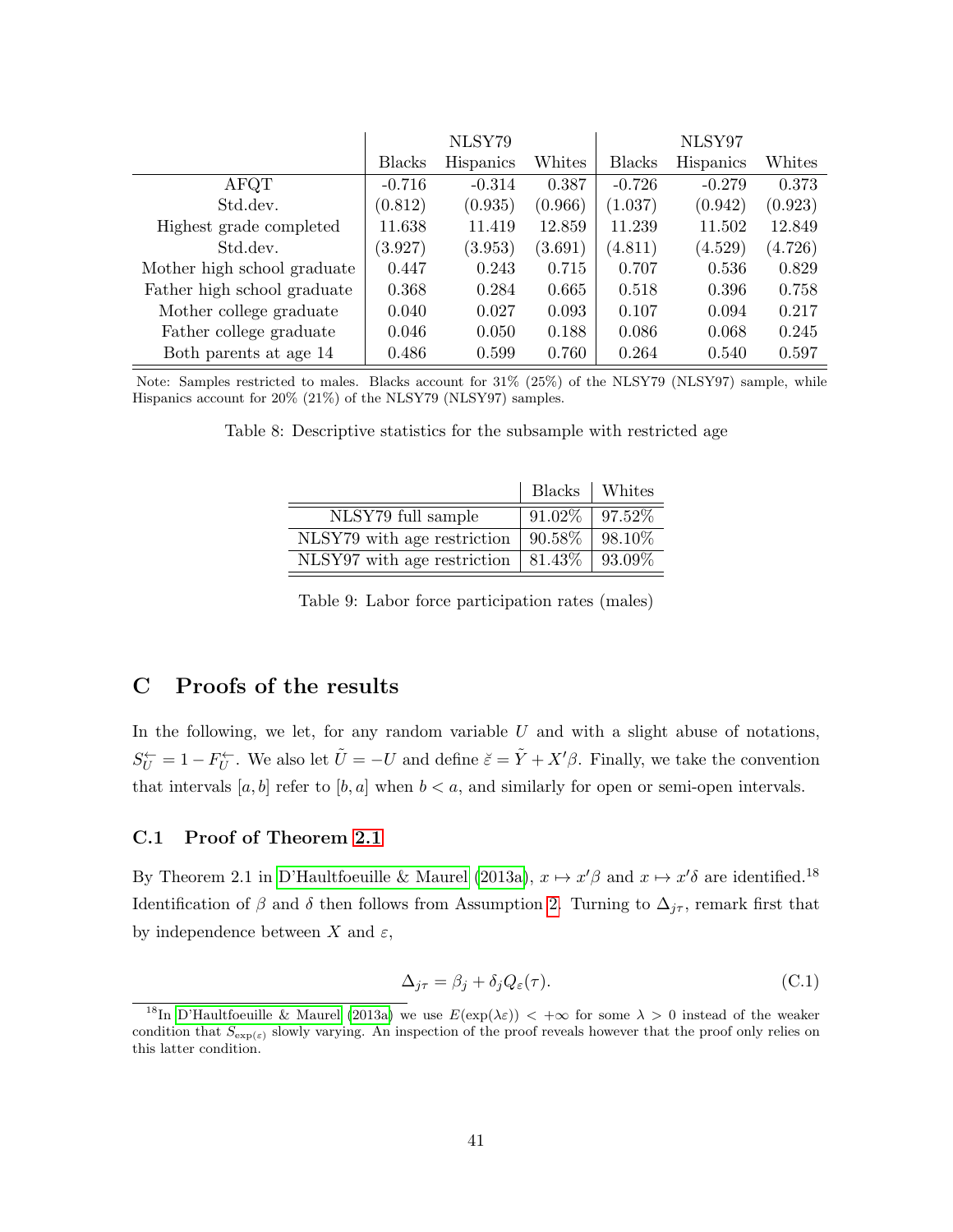It suffices therefore to obtain bounds on  $Q_{\varepsilon}(\tau)$ . We suppose hereafter that  $\delta_j > 0$ . The reasoning is similar for  $\delta_j < 0$ , while  $\Delta_j$  is identified from [\(C.1\)](#page-42-2) if  $\delta_j = 0$ . First, we have

$$
f_{\varepsilon|X}(u|x)=P(D=1|X=x)f_{\varepsilon|D=1,X}(u|x)+P(D=0|X=x)f_{\varepsilon|D=0,X}(u|x).
$$

Thus, for all  $x$  in the support of  $X$ ,

$$
f_{\varepsilon|X}(u|x) \ge P(D=1|X=x) f_{\varepsilon|D=1,X}(u|x).
$$

By independence between X and  $\varepsilon$ ,

<span id="page-43-0"></span>
$$
f_{\varepsilon}(u) = \sup_{x \in \text{Supp}(X)} f_{\varepsilon|X}(u|x) \ge \sup_{x \in \text{Supp}(X)} P(D = 1|X = x) f_{\varepsilon|D=1,X}(u|x). \tag{C.2}
$$

Integrating [\(C.2\)](#page-43-0) between  $-\infty$  and v implies that  $F_{\varepsilon}(v) \geq \underline{F}_{\varepsilon}(v)$ . Hence,  $Q_{\varepsilon}(\tau) \leq \underline{F}_{\varepsilon}^{\leftarrow}(\tau)$ . This yields the upper bound on  $\Delta_{j\tau}$ . Now, integrating [\(C.2\)](#page-43-0) between v and  $+\infty$  implies that

$$
1 - F_{\varepsilon}(v) \ge \int_v^{+\infty} \left[ \sup_{x \in \text{Supp}(X)} P(D=1|X=x) f_{\varepsilon|D=1,X}(u|x) \right] du.
$$

Hence,  $F_{\varepsilon}(v) \leq 1 - \underline{F}_{\varepsilon}(+\infty) + \underline{F}_{\varepsilon}(v)$ . As a result,

$$
Q_{\varepsilon}(\tau) \geq [1 - \underline{F}_{\varepsilon}(+\infty) + \underline{F}_{\varepsilon}]^{\leftarrow}(\tau) = \underline{F}_{\varepsilon}^{\leftarrow}(\tau - (1 - \underline{F}_{\varepsilon}(+\infty))).
$$

The lower bound on  $\Delta_{j\tau}$  follows.

Now, let us show that these bounds are sharp under [\(2.2\)](#page-9-0). For that purpose, we exhibit conditional cdfs  $F_{\varepsilon|D=0,X}(.\vert .),$  different in general from the true ones, which rationalize the bounds and satisfy the restrictions imposed by Assumptions [1,](#page-7-0) [3,](#page-7-2) [4](#page-7-3) and [\(2.2\)](#page-9-0). Note that the other conditions (Assumptions [2](#page-7-1) and [3-](#page-7-2)(iv)) only depend on the observed data and therefore need not be verified. Note also that we can restrict to the case where  $P(D = 0|X = x) > 0$ for almost all x. For in the case where  $P(D = 0|X = x) = 0$ , Inequality [\(C.2\)](#page-43-0) is actually an equality, and the two bounds coincide. The bounds then correspond to the true model, and are therefore sharp.

Now, consider the upper bound. Let  $u_0$  be such that  $\underline{F}_\varepsilon(u_0) > \tau$  and suppose that

$$
\widetilde{F}_{\varepsilon|D=0,X}(u|x)=\frac{\underline{F}_{\varepsilon}(u)-P(\varepsilon\leq u,D=1|X=x)}{P(D=0|X=x)}1\{u
$$

Let us first show that for all  $x, F_{\varepsilon|D=0,X}(.|x)$  is indeed a cdf. It suffices to show that its limit at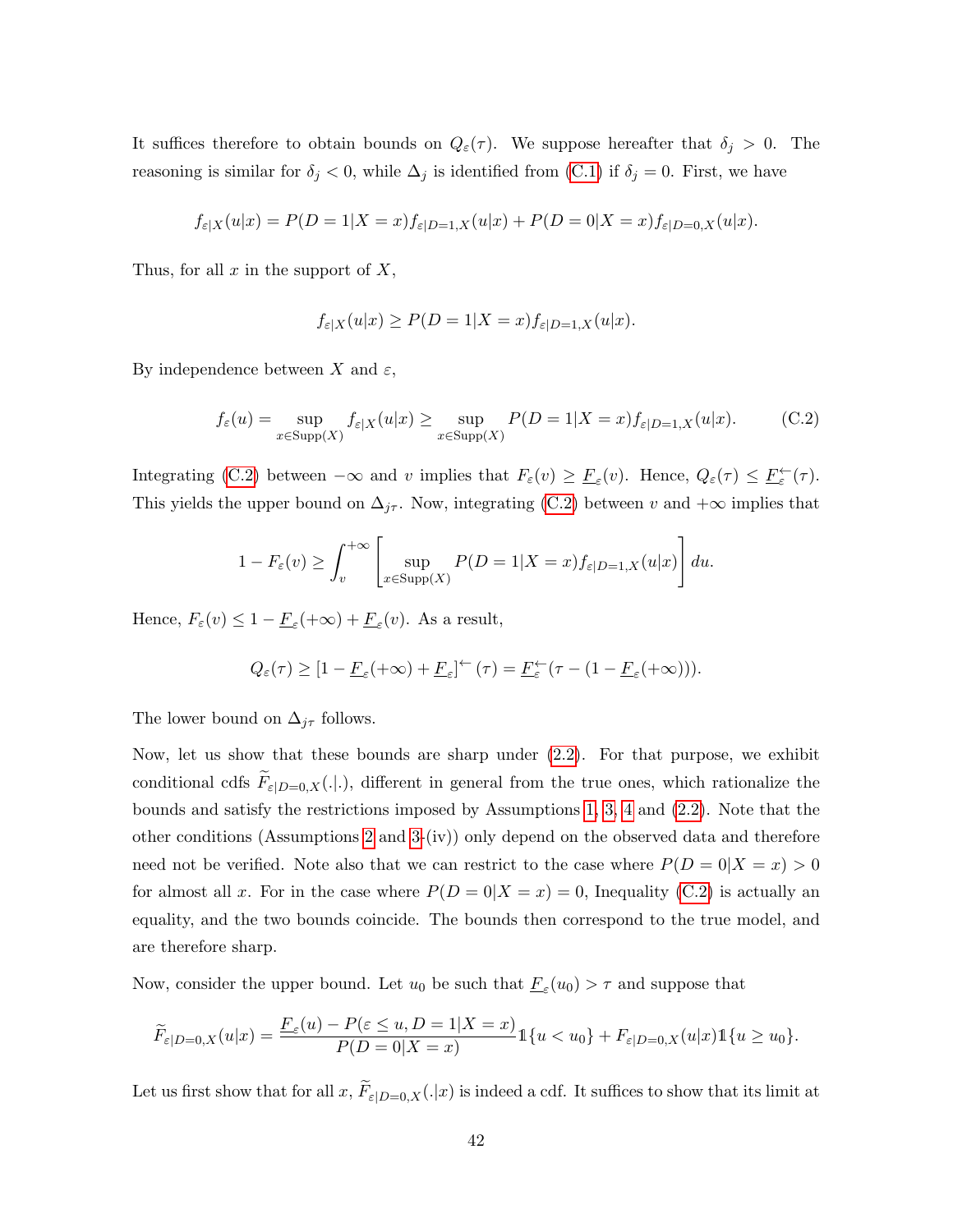$-\infty$  is zero, that it is increasing and right-continuous on  $(-\infty, u_0)$  and  $\lim_{u\uparrow u_0} F_{\varepsilon|D=0,X}(u|x) \le$  $F_{\varepsilon|D=0,X}(u_0|x)$ . The first point holds because  $\lim_{u\to-\infty} \underline{F}_{\varepsilon}(u) = \lim_{u\to-\infty} P(\varepsilon \le u, D =$  $1|X = x$  = 0. The second point follows by remarking that

$$
\underline{F}_{\varepsilon}(v) - P(\varepsilon \le v, D = 1 | X = x) = \int_{-\infty}^{v} \left\{ \sup_{x' \in \text{Supp}(X)} \left[ f_{\varepsilon|D=1,X}(u|x')P(D = 1 | X = x') \right] - f_{\varepsilon|D=1,X}(u|x)P(D = 1 | X = x) \right\} du.
$$

The integral form implies that  $F_{\varepsilon|D=0,X}(.|x)$  is right-continuous. Because the term in braces is positive,  $F_{\varepsilon|D=0,X}(.|x)$  is also increasing. Finally, the third point follows because for any  $u$ ,

$$
\frac{F_\varepsilon(u)-P(\varepsilon\leq u,D=1|X=x)}{P(D=0|X=x)}\leq \frac{F_\varepsilon(u)-P(\varepsilon\leq u,D=1|X=x)}{P(D=0|X=x)}=F_{\varepsilon|D=0,X}(u|x).
$$

Now, let us prove that the conditional cdfs  $F_{\varepsilon|D=0,X}(.)$  rationalize the bounds and satisfy the restrictions of the model. First,

$$
\widetilde{F}_{\varepsilon|X}(u|x) = \widetilde{F}_{\varepsilon|D=0,X}(u|x)P(D=0|X=x) + P(\varepsilon \le u, D=1|X=x)
$$

$$
= \underline{F}_{\varepsilon}(u)\mathbb{1}\{u < u_0\} + F_{\varepsilon}(u)\mathbb{1}\{u \ge u_0\}. \tag{C.3}
$$

The right-hand side does not depend on x. Therefore,  $F_{\varepsilon|D=0,X}$  satisfies Assumption [1.](#page-7-0) [\(C.3\)](#page-44-0) also implies that for any  $\tau' \leq \tau$ ,

<span id="page-44-0"></span>
$$
\widetilde{F}_{\varepsilon}^{\leftarrow}(\tau') = \underline{F}_{\varepsilon}^{\leftarrow}(\tau').
$$

Therefore, the conditional cdfs  $F_{\varepsilon|D=0,X}(.)$  rationalize  $\overline{\Delta}_j(\tau)$ . Now, because  $f_{\varepsilon}(u)$  is equal to the true  $f_{\varepsilon}(u)$  for u large enough, the conditional cdfs  $F_{\varepsilon|D=0,X}(.)$  satisfy Assumption [3.](#page-7-2) Similarly, by Bayes' theorem, we have, for  $y$  large enough,

$$
\widetilde{P}(D = 1|X = x, Y^* = y) = \frac{f_{Y|D=1, X=x}(y|x)P(D = 1|X = x)}{\widetilde{f}_{Y^*|X}(y|x)} \n= \frac{(1 + x'\delta)f_{Y|D=1, X=x}(y|x)P(D = 1|X = x)}{\widetilde{f}_{\varepsilon}[(y - x'\beta)/(1 + x'\delta)]} \n= \frac{(1 + x'\delta)f_{Y|D=1, X=x}(y|x)P(D = 1|X = x)}{f_{\varepsilon}[(y - x'\beta)/(1 + x'\delta)]} \n= P(D = 1|X = x, Y^* = y),
$$

and therefore, Assumption [4](#page-7-3) is satisfied. This equality also ensures that  $(2.2)$  is satisfied. Hence, the upper bound is sharp.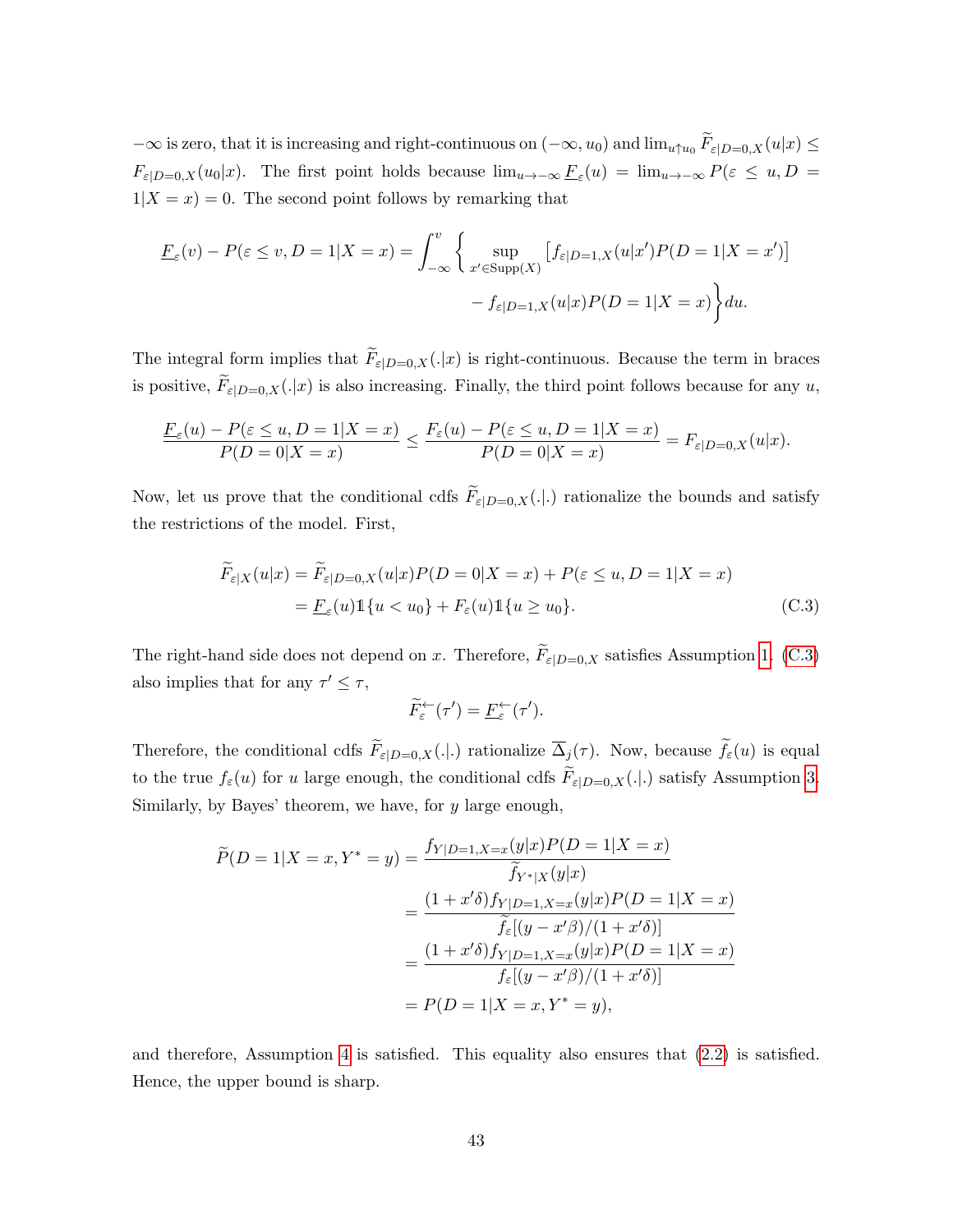Now, let us turn to the lower bound. Let  $u_1$  be such that  $\underline{F}_\varepsilon(u_1) < \tau$  and consider

$$
\widetilde{F}_{\varepsilon|D=0,X}(u|x) = F_{\varepsilon|D=0,X}(u|x)1\{u < u_1\} + \frac{1 - \underline{F}_{\varepsilon}(+\infty) + \underline{F}_{\varepsilon}(u) - P(\varepsilon \le u, D=1|X=x)}{P(D=0|X=x)}1\{u \ge u_1\}.
$$

As previously,  $F_{\varepsilon|D=0,X}(.|x)$  is indeed a cdf and

$$
\widetilde{F}_{\varepsilon|X}(u|x) = F_{\varepsilon}(u)1\{u < u_1\} + [1 - \underline{F}_{\varepsilon}(+\infty) + \underline{F}_{\varepsilon}(u)]1\{u \ge u_1\},\
$$

so that Assumption [1](#page-7-0) holds and  $F_{\varepsilon|D=0,X}(.\vert.)$  rationalizes the lower bound. We now check Assumption [3.](#page-7-2) For  $u$  large enough,

$$
\widetilde{f}_{\varepsilon}(u) = \sup_{x \in \text{Supp}(X)} P(D = 1 | X = x) f_{\varepsilon|D=1, X}(u|x)
$$
\n
$$
= \sup_{x \in \text{Supp}(X)} P(D = 1 | X = x, \varepsilon = u) f_{\varepsilon|X}(u|x)
$$
\n
$$
= f_{\varepsilon}(u) \left[ \sup_{x \in \text{Supp}(X)} P(D = 1 | X = x, Y^* = x'\beta + (1 + x'\delta)u) \right]. \tag{C.4}
$$

We now prove that  $\widetilde{f}_{\varepsilon}(u) \sim hf_{\varepsilon}(u)$  as  $u \to \infty$ . Fix  $\eta > 0$ . Because Supp $(X)$  is compact, there exists  $(x_1, ..., x_k) \in \text{Supp}(X)^k$  such that for all  $x \in \text{Supp}(X)$ ,  $\min_{j=1...k} ||x - x_j|| < \eta$ . There exists also  $y_0$  such that for all  $y \ge y_0$ ,

<span id="page-45-2"></span><span id="page-45-0"></span>
$$
\max_{j=1...k} |P(D=1|X=x_j, Y^* = y) - h| < \eta. \tag{C.5}
$$

By compacity of Supp(X) once more, there exists  $u_0$  such that for all  $u \ge u_0$ ,

<span id="page-45-1"></span>
$$
\inf_{x \in \text{Supp}(X)} x'\beta + (1 + x'\delta)u \ge y_0. \tag{C.6}
$$

Then, for all  $x \in \text{Supp}(X)$ , and all  $u \ge u_0$ ,

$$
|P(D = 1|X = x, Y^* = x'\beta + (1 + x'\delta)u) - h|
$$
  
\n
$$
\leq |P(D = 1|X = x, Y^* = x'\beta + (1 + x'\delta)u) - P(D = 1|X = x_j, Y^* = x'\beta + (1 + x'\delta)u)|
$$
  
\n
$$
+ |P(D = 1|X = x_j, Y^* = x'\beta + (1 + x'\delta)u) - h|
$$
  
\n
$$
\leq K||x - x_j|| + \eta,
$$

where the second inequality follows by [\(2.2\)](#page-9-0), [\(C.5\)](#page-45-0) and [\(C.6\)](#page-45-1). Choosing j such that  $||x-x_j|| <$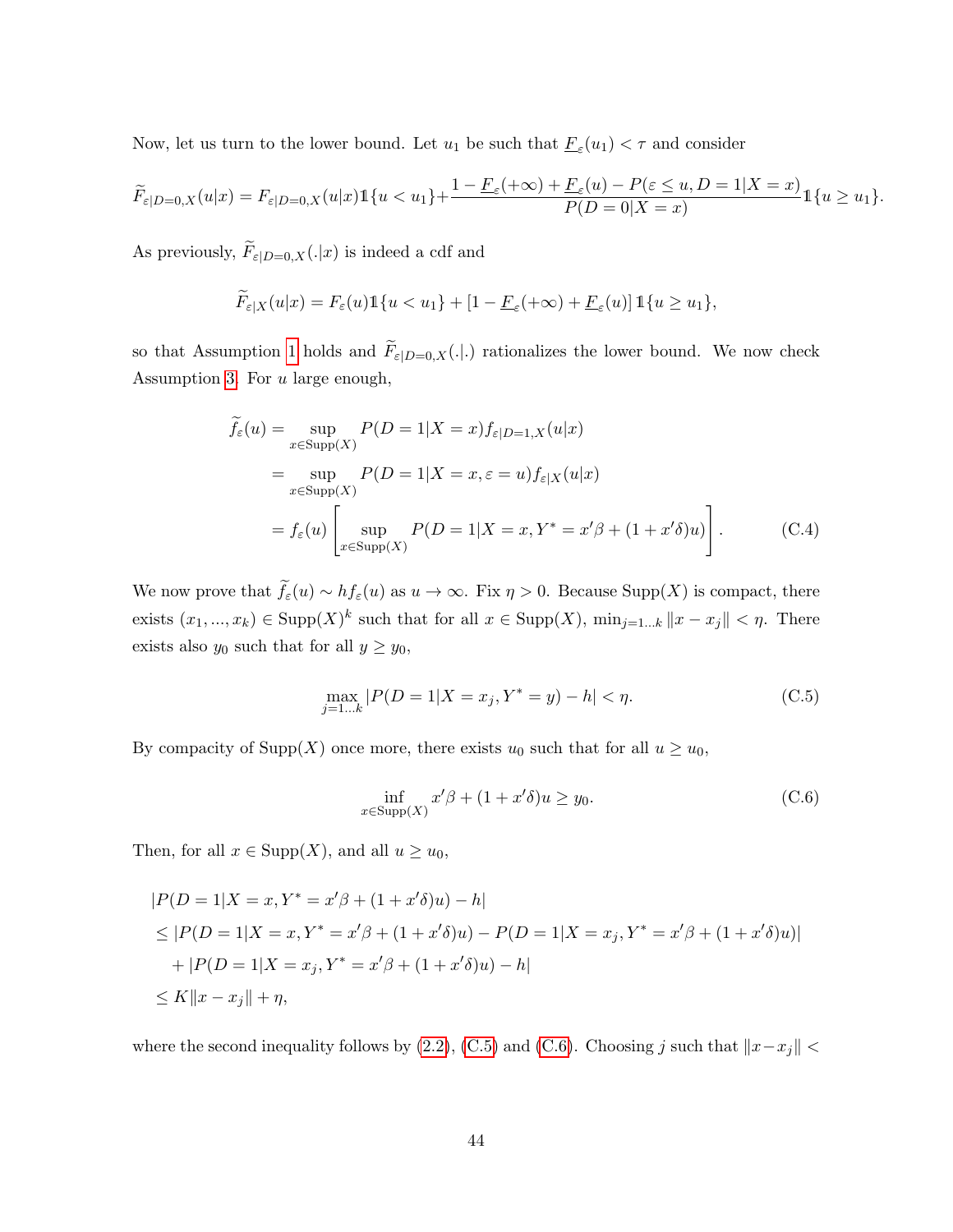$\eta$  finally yields

$$
\sup_{x \in \text{Supp}(X)} |P(D = 1|X = x, Y^* = x'\beta + (1 + x'\delta)u) - h| < (K + 1)\eta.
$$

As a result,

$$
\lim_{u \to \infty} \sup_{x \in \text{Supp}(X)} P(D = 1 | X = x, Y^* = x'\beta + (1 + x'\delta)u) = h.
$$

Hence, by  $(C.4)$ , as  $u \to \infty$ ,

<span id="page-46-0"></span>
$$
\widetilde{f}_{\varepsilon}(u) \sim h f_{\varepsilon}(u). \tag{C.7}
$$

This implies that Assumption [3-](#page-7-2)(i) holds. Now, suppose that  $S_{\exp(\varepsilon)}$  is slowly varying. Then for all  $l > 0$ ,  $S_{\exp(\varepsilon)}(lu)/S_{\exp(\varepsilon)}(u) \to 1$ . Now, [\(C.7\)](#page-46-0) also implies that for any  $l > 0$ ,

$$
\frac{S_{\exp(\varepsilon)}(lu)}{S_{\exp(\varepsilon)}(u)} \sim \frac{\widetilde{S}_{\exp(\varepsilon)}(lu)}{\widetilde{S}_{\exp(\varepsilon)}(u)}.
$$

This implies that  $S_{\exp(\varepsilon)}$  is also slowly varying, a contradiction. Thus, Assumption [3-](#page-7-2)(ii) is satisfied. By [\(C.7\)](#page-46-0) once more, there exists  $\eta > 0$  arbitrarily small such that for all u large enough,

$$
(h-\eta)S_{\varepsilon}(u)\leq \widetilde{S}_{\varepsilon}(u)\leq (h+\eta)S_{\varepsilon}(u).
$$

Now, fix  $\tau$  small enough and let  $u = \tilde{S}^{\leftarrow}_{\varepsilon}(\tau)$ .  $\tilde{S}_{\varepsilon}(u) \geq \tau$  implies  $S_{\varepsilon}(u) \geq \tau/(h + \eta)$ , which yields in turn  $u \leq S_{\varepsilon}^{\leftarrow}(\tau/(h+\eta))$ . Hence, we obtain

$$
\widetilde{S}_{\varepsilon}^{\leftarrow}(\tau) \leq S_{\varepsilon}^{\leftarrow}(\tau/(h+\eta)) = -Q_{\widetilde{\varepsilon}}(\tau/(h+\eta)).
$$

Now, let  $u' > u$ , so that  $\widetilde{S}_{\varepsilon}(u') \leq \tau$ . Then  $u' \geq S_{\varepsilon}^{\leftarrow}(\tau/(h - \eta))$ . Letting u' tend to u yields

$$
\widetilde{S}_{\varepsilon}^{\leftarrow}(\tau) \geq S_{\varepsilon}^{\leftarrow}(\tau/(h-\eta)) = -Q_{\widetilde{\varepsilon}}(\tau/(h-\eta)).
$$

As a result, for any fixed  $m > 1$  and letting  $e = \exp(1)$ ,

$$
\frac{\widetilde{S}_{\varepsilon}^{\leftarrow}(m\tau) - \widetilde{S}_{\varepsilon}^{\leftarrow}(\tau)}{\widetilde{S}_{\varepsilon}^{\leftarrow}(e\tau) - \widetilde{S}_{\varepsilon}^{\leftarrow}(\tau)} \leq \frac{Q_{\widetilde{\varepsilon}}(m\tau/(h-\eta)) - Q_{\widetilde{\varepsilon}}(\tau/(h+\eta))}{Q_{\widetilde{\varepsilon}}(e\tau/(h+\eta)) - Q_{\widetilde{\varepsilon}}(\tau/(h-\eta))}.
$$

By Lemma D.2 in Appendix D, the right-hand side converges to  $\log(m(h+\eta)/(h-\eta))/\log(e(h-\eta))$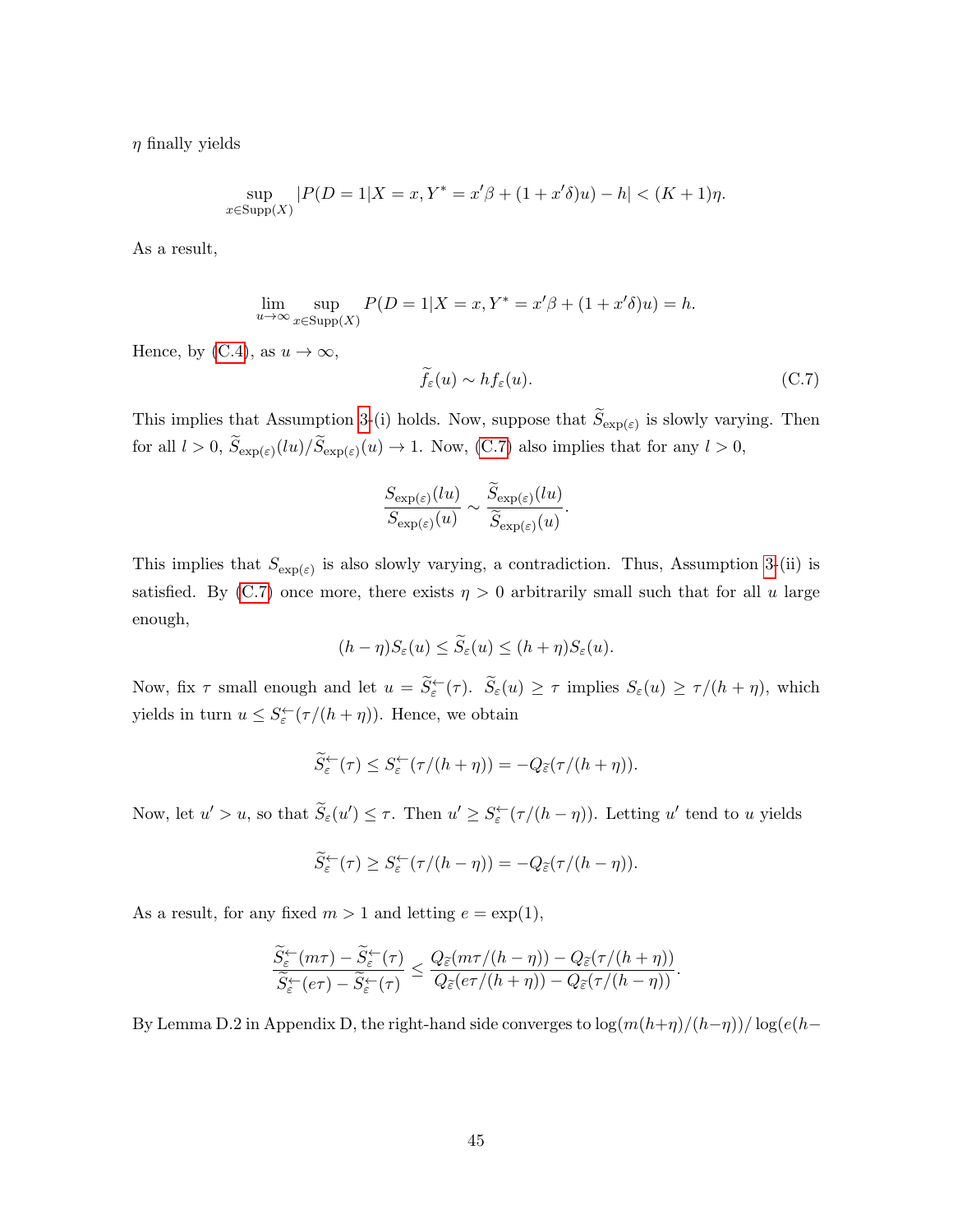$\eta$ /(h +  $\eta$ )). Reasoning similarly on the lower bound, we obtain,

$$
\log(m(h-\eta)/(h+\eta))/\log(e(h+\eta)/(h-\eta)) \leq \liminf_{\tau \to 0} \frac{\widetilde{S}_{\varepsilon}^{\leftarrow}(m\tau) - \widetilde{S}_{\varepsilon}^{\leftarrow}(\tau)}{\widetilde{S}_{\varepsilon}^{\leftarrow}(e\tau) - \widetilde{S}_{\varepsilon}^{\leftarrow}(\tau)}
$$
  

$$
\leq \limsup_{\tau \to 0} \frac{\widetilde{S}_{\varepsilon}^{\leftarrow}(m\tau) - \widetilde{S}_{\varepsilon}^{\leftarrow}(\tau)}{\widetilde{S}_{\varepsilon}^{\leftarrow}(e\tau) - \widetilde{S}_{\varepsilon}^{\leftarrow}(\tau)} \leq \log(m(h+\eta)/(h-\eta))/\log(e(h-\eta)/(h+\eta)).
$$

Because  $\eta$  was arbitrary, we can make it tend to zero, thus obtaining

$$
\lim_{\tau \to 0} \frac{\widetilde{S}_{\varepsilon}^{\leftarrow}(m\tau) - \widetilde{S}_{\varepsilon}^{\leftarrow}(\tau)}{\widetilde{S}_{\varepsilon}^{\leftarrow}(e\tau) - \widetilde{S}_{\varepsilon}^{\leftarrow}(\tau)} = \log(m).
$$

This proves (see [Resnick, 1987,](#page-37-6) Proposition 0.10) that  $\widetilde{S}_{\varepsilon}$  belongs to the domain of attraction of the Gumbel distribution. Hence, Assumption [3-](#page-7-2)(iii) holds.

Turning to Assumption [4,](#page-7-3) we reason as for the upper bound:

$$
\widetilde{P}(D = 1|X = x, Y^* = y) = \frac{(1 + x'\delta)f_{Y|D=1, X=x}(y|x)P(D = 1|X = x)}{\widetilde{f}_{\varepsilon}[(y - x'\beta)/(1 + x'\delta)]}
$$

$$
\sim \frac{(1 + x'\delta)f_{Y|D=1, X=x}(y|x)P(D = 1|X = x)}{hf_{\varepsilon}[(y - x'\beta)/(1 + x'\delta)]}
$$

$$
\sim \frac{P(D = 1|X = x, Y^* = y)}{h}.
$$

Therefore, the conditional cdfs  $F_{\varepsilon|D=0,X}$  satisfy Assumption [4,](#page-7-3) with a limit equal to 1 instead of h. The result follows.

Finally, let us check  $(2.2)$ . We have by what precedes, for y large enough

$$
\widetilde{P}(D=1|X=x,Y^*=y) = \frac{P(D=1|X=x,Y^*=y)}{\sup_{x'\in \text{Supp}(X)} P(D=1|X=x',Y^*=y)}.
$$

Moreover, we have proved that the denominator tends to h as  $y \to \infty$ . Therefore, because the true distribution satisfies [\(2.2\)](#page-9-0), we have, for all  $(x, x') \in \text{Supp}(X)^2$  and all y large enough,

$$
|\widetilde{P}(D=1|X=x', Y^* = y) - \widetilde{P}(D=1|X=x, Y^* = y)| \le \frac{K}{h-\eta}||x-x'||,
$$

for some  $0 < \eta < h$ . This ensures that  $F_{\varepsilon|D=0,X}$  satisfies [\(2.2\)](#page-9-0), and thus that the lower bound is sharp.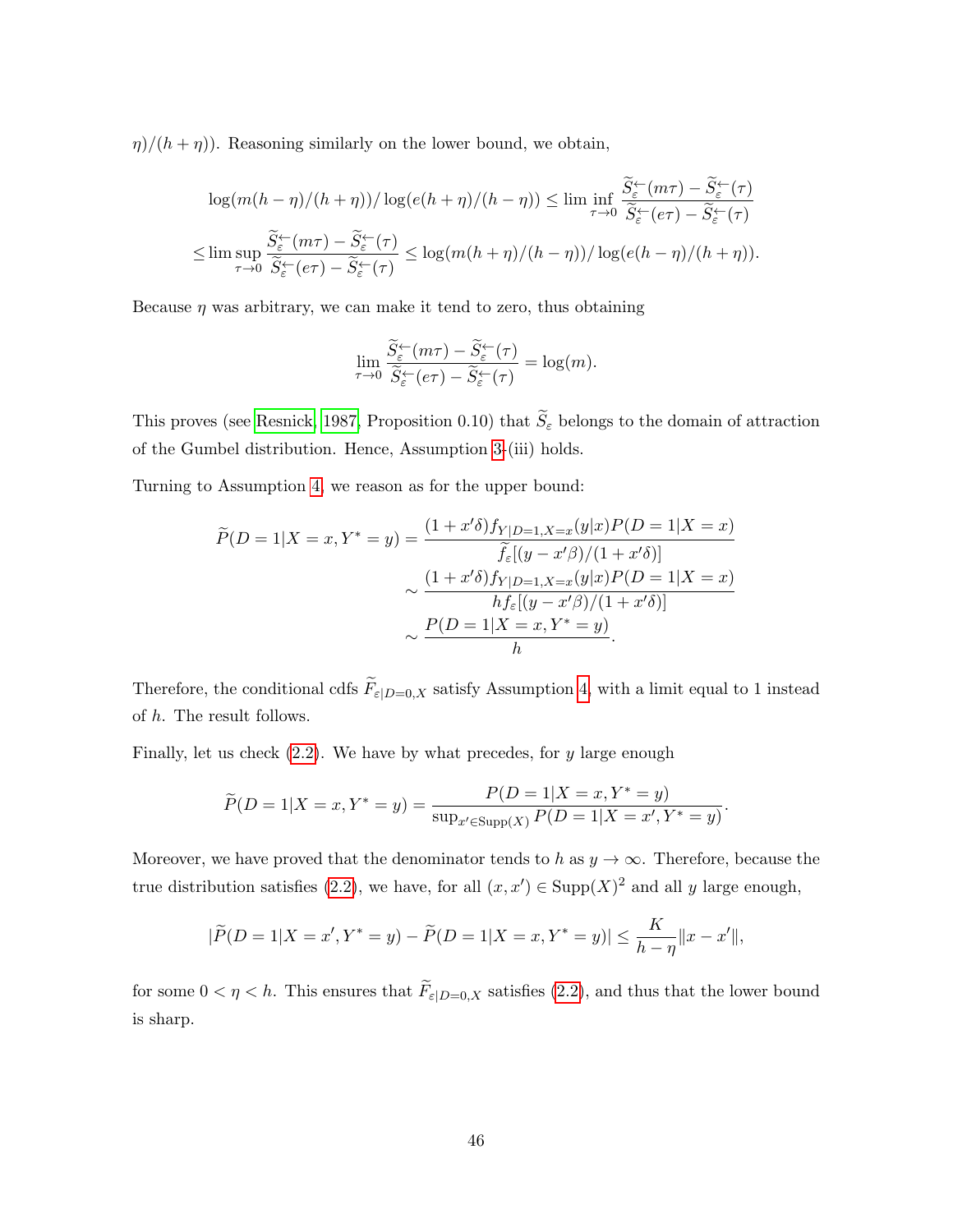### <span id="page-48-0"></span>C.2 Derivation of the outer bounds [\(2.3\)](#page-9-1)

We only consider the case where  $\delta_j > 0$ , the case  $\delta_j < 0$  being similar. Note first that  $P(D = 1|X) > 0$  almost surely, because  $P(D = 1|X = x) = E[P(D = 1|X = x, Y^*)|X = x]$ , and  $P(D = 1|X = x, Y^* = y)$  is bounded from below by  $h/2 > 0$  for y large enough. Now, consider the lower bound. We have for all  $(u, x)$ , by independence between  $\varepsilon$  and X,

$$
P(\varepsilon \le u) = P(\varepsilon \le u | X = x)
$$
  
\n
$$
\le P(\varepsilon \le u, D = 1 | X = x) + P(D = 0 | X = x)
$$
  
\n
$$
\le P(Y \le x'\beta + (1 + x'\delta)u | D = 1, X = x)P(D = 1 | X = x) + P(D = 0 | X = x).
$$

Taking  $u = Q_{\varepsilon}(\tau)$ , using  $F_{\varepsilon}(Q_{\varepsilon}(\tau)) \geq \tau$  and the definition of the quantiles of  $Y|D = 1, X = x$ , we obtain, for all  $x$  in the support of  $X$ ,

$$
x'\beta + (1+x'\delta)Q_{\varepsilon}(\tau) \ge Q_{Y|D=1,X=x}\left(\frac{\tau - P(D=0|X=x)}{P(D=1|X=x)}\right).
$$

As a result,

$$
Q_{\varepsilon}(\tau) \ge \sup_{x \in \text{Supp}(X)} \frac{Q_{Y|D=1, X=x} \left( \frac{\tau - P(D=0|X=x)}{P(D=1|X=x)} \right) - x'\beta}{1 + x'\delta}
$$

.

The outer lower bound of  $\Delta_{j\tau}$  follows from  $\Delta_{j\tau} = \beta_j + \delta_j Q_{\varepsilon}(\tau)$ .

Now let us turn to the outer upper bound. Reasoning as before, we have, for all  $x$  in the support of X and  $u < Q_{\varepsilon}(\tau)$ ,

$$
\tau \ge P(\varepsilon \le u) \ge P(Y \le x'\beta + (1 + x'\delta)u, D = 1|X = x)P(D = 1|X = x).
$$

The definition of the quantiles of  $Y|D=1, X=x$  then yields

$$
x'\beta + (1+x'\delta)u \le Q_{Y|D=1,X=x}\left(\frac{\tau}{P(D=1|X=x)}\right).
$$

Letting u tend to  $Q_{\varepsilon}(\tau)$  and taking the infimum over x then yields

$$
Q_{\varepsilon}(\tau) \le \inf_{x \in \text{Supp}(X)} \frac{Q_{Y|D=1, X=x} \left( \frac{\tau}{P(D=1|X=x)} \right) - x'\beta}{1 + x'\delta}.
$$

The upper bound follows.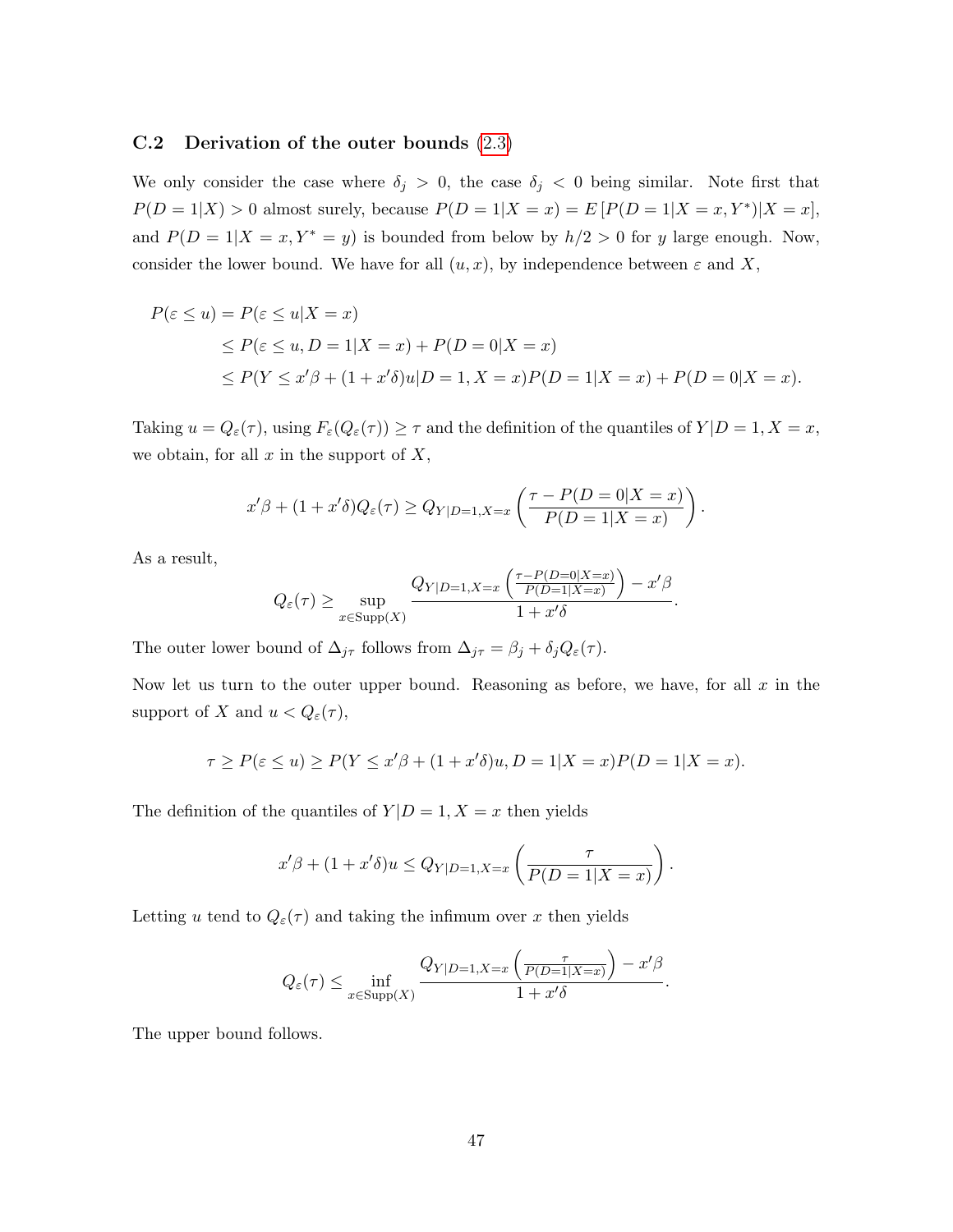#### C.3 Proof of Proposition [2.1](#page-10-1)

We verify Assumption [4](#page-7-3) with  $h = 1$ . By Assumption [5](#page-10-0) and because  $f_C(\gamma) \to 0$ , we have, as  $y \to \infty$ ,

$$
|P(D = 1|X = x, Y^* = y) - 1| = \left| P\left(F_{\eta}(\eta) \le F_{\eta}(\phi(x)) | F_{\tilde{\varepsilon}}(\tilde{\varepsilon}) = F_{\tilde{\varepsilon}}\left(\frac{x'\beta - y}{1 + x'\delta}\right) - 1\right|
$$
  

$$
= \left| \partial_1 C \left[ F_{\tilde{\varepsilon}}\left(\frac{x'\beta - y}{1 + x'\delta}\right), F_{\eta}(\phi(x)) \right] - 1 \right|
$$
  

$$
\le \sup_{v \in [v, 1]} \left| \partial_1 C \left[ F_{\tilde{\varepsilon}}\left(\frac{x'\beta - y}{1 + x'\delta}\right), v \right] - 1 \right|
$$
  

$$
\to 0.
$$

#### C.4 Proof of Proposition [2.2](#page-11-1)

Let  $D_s = \mathbb{1}{D = s}$  and  $Y = \sum_{s=1}^{J} D_s Y_s^*$ . By considering the dataset  $(D_s, D_s Y, X)$ , we are back to the binary model. Then Theorem [2.1](#page-9-0) is directly applicable if one can verify Assumption [4.](#page-7-3) For a given  $x$  in the support of  $X$ , we have

$$
1 - P(D_s = 1 | X = x, Y_s^* = y)
$$
  
=  $P(y + G_s(x) + \lambda'_{s,2}\pi + \nu_{s,2} \le max_{i \neq s} (x'\beta_i + (1 + x'\delta_i)(\lambda'_{i,1}\pi + \nu_{i,1}) + G_i(x) + \lambda'_{i,2}\pi + \nu_{i,2}))$   
 $\le P(\nu_s \ge y + G(x)),$ 

where

$$
\nu_s = \sup_{x \in \text{Supp}(X)} \max_{i \neq s} ((1 + x' \delta_i) \nu_{i,1} + \nu_{i,2} - \nu_{s,2}),
$$
  

$$
G(x) = \inf_{p \in \text{Supp}(\pi)} (G_s(x) + \lambda'_{s,2}p - \max_{i \neq s} (x' \beta_i + (1 + x' \delta_i) \lambda'_{i,1}p + G_i(x) + \lambda'_{i,2}p)).
$$

By Assumption [6,](#page-11-4)  $G(x) > -\infty$ . Therefore, as  $y \to \infty$ ,  $P(\nu_s \ge y + G(x)) \to 0$ . Thus, Assumption [4](#page-7-3) holds (with  $h = 1$ ).

#### C.5 Proof of Lemma [3.1](#page-12-0)

Let  $U_x(y) \equiv 1/P(Y > y | X = x)$ ,  $V_x(y) \equiv 1/hS_{\varepsilon}((y - x\beta)/(1 + x'\delta))$ . Then from Equation [\(3.1\)](#page-12-1),  $U_x(y) \sim V_x(y)$ . We want to show the equivalence  $U_x^{\leftarrow}(\tau) \sim V_x^{\leftarrow}(\tau)$ . For that purpose, we suppose that there exists  $\varepsilon_0 > 0$  and a sequence  $(y_m)_{m \in \mathbb{N}}$  tending to infinity such that

<span id="page-49-0"></span>
$$
V_x^{\leftarrow}(y_m)/U_x^{\leftarrow}(y_m) \ge 1 + \varepsilon_0,\tag{C.8}
$$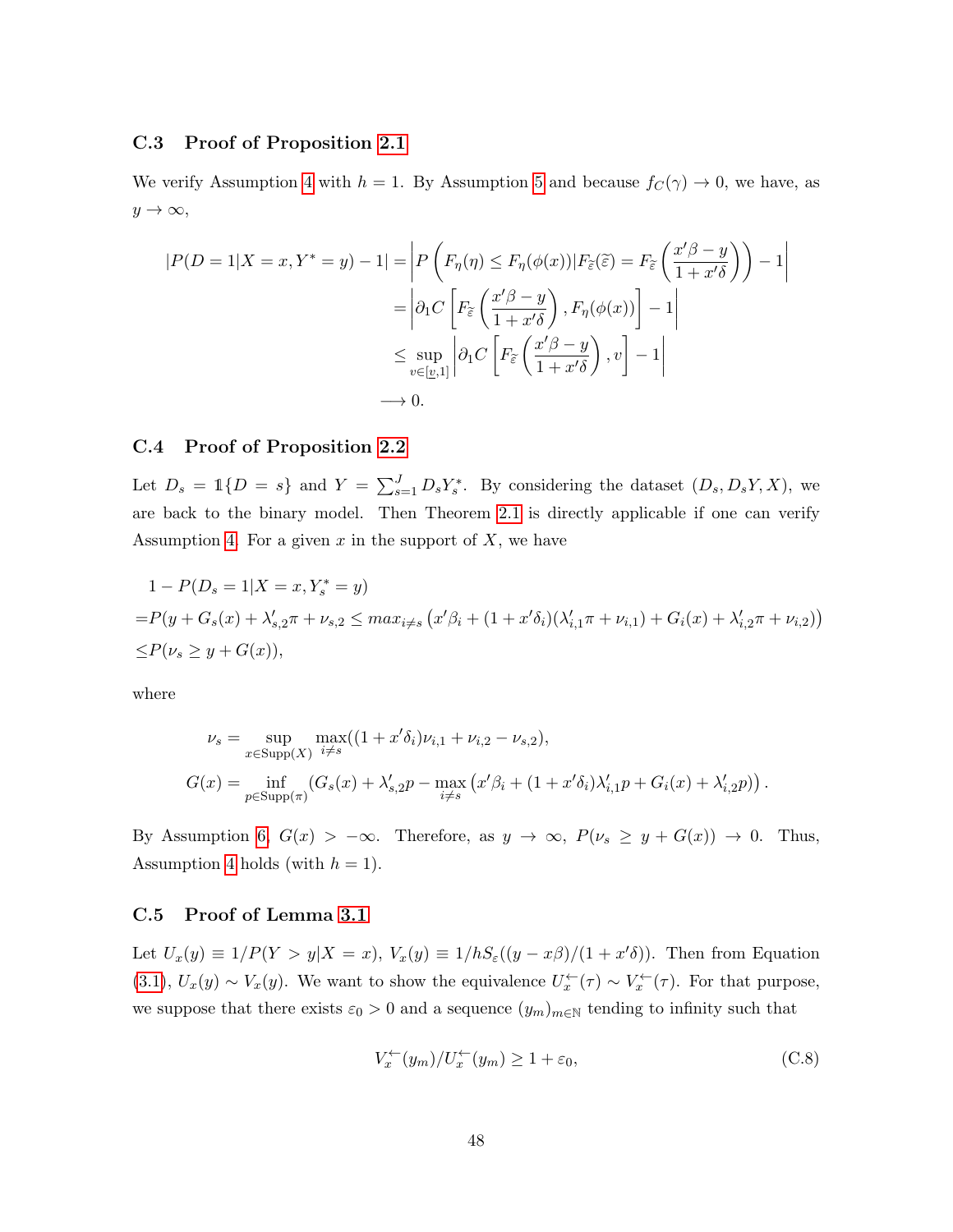and shows that this leads to a contradiction. The reasoning is similar for the other inequality  $(V_x^{\leftarrow}(y_m)/U_x^{\leftarrow}(y_m) \leq 1 - \varepsilon_0).$ 

First, by Lemma [D.1](#page-60-0) in Appendix D,  $S_{\varepsilon}$  is in the domain of attraction of Type I extreme value distribution. This implies that  $V = 1/S_{\varepsilon}$  is Γ-varying (see [Resnick \(1987\)](#page-37-6) Proposition 0.10), i.e.  $\lim_{z\to\infty}\frac{V(z+tf(z))}{V(z)}=e^t$  for some auxiliary function f. Define  $f_x(y)=$  $f[(y-x'\beta)/(1+x'\delta)] \times (1+x'\delta)$ . Then

$$
\frac{V_x(z + tf_x(z))}{V_x(z)} = \frac{V\left[\frac{z - x'\beta}{1 + x'\delta} + tf\left(\frac{z - x'\beta}{1 + x'\delta}\right)\right]}{V\left[\frac{z - x'\beta}{1 + x'\delta}\right]} \to e^t
$$

as  $z \to \infty$ . Thus  $V_x(z)$  is Γ-varying with auxiliary function  $f_x$ . Furthermore,  $U_x(z) \sim V_x(z)$ and  $z + tf_x(z) \rightarrow \infty$ , which implies

$$
\frac{U_x(z+tf_x(z))}{U_x(z)} = \frac{U_x(z+tf_x(z))}{V_x(z+tf_x(z))} \frac{V_x(z)}{U_x(z)} \frac{V_x(z+tf_x(z))}{V_x(z)} \rightarrow e^t.
$$

Hence,  $U_x$  is also Γ-varying with the same auxiliary function.  $f_x$  also satisfies (see [Resnick,](#page-37-6) [1987,](#page-37-6) Ex. 0.4.3.10)  $f(x)$ 

<span id="page-50-0"></span>
$$
\lim_{z \to \infty} \frac{f_x(z)}{z} \to 0. \tag{C.9}
$$

Combining  $(C.8)$  and  $(C.9)$ , we obtain that for m large enough,

$$
\frac{V_x^{\leftarrow}(y_m)}{U_x^{\leftarrow}(y_m)} \geq 1 + \varepsilon_0 \frac{f_x(U_x^{\leftarrow}(y_m))}{U_x^{\leftarrow}(y_m)}.
$$

Now, because  $y \sim V_x(V_x^{\leftarrow}(y))$  and  $y \sim U_x(U_x^{\leftarrow}(y))$  (see [Resnick, 1987,](#page-37-6) page 28), for any  $\varepsilon_1 > 0$ , there exists m large enough such that

$$
y_m(1+\varepsilon_1) \geq V_x(V_x^{\leftarrow}(y_m))
$$
  
\n
$$
\geq V_x(U_x^{\leftarrow}(y_m) + \varepsilon_0 f_x(U_x^{\leftarrow}(y_m)))
$$
  
\n
$$
\geq (1-\varepsilon_1)U_x(U_x^{\leftarrow}(y_m) + \varepsilon_0 f_x(U_x^{\leftarrow}(y_m)))
$$
  
\n
$$
= (1-\varepsilon_1)^2 e^{\varepsilon_0} U_x(U_x^{\leftarrow}(y_m))
$$
  
\n
$$
\geq (1-\varepsilon_1)^3 e^{\varepsilon_0} y_m.
$$

Therefore,  $1 \geq \frac{(1-\varepsilon_1)^3}{1+\varepsilon_1}$  $\frac{1-\varepsilon_1}{1+\varepsilon_1}e^{\varepsilon_0}$ . Letting  $\varepsilon_1$  tend to zero leads to a contradiction.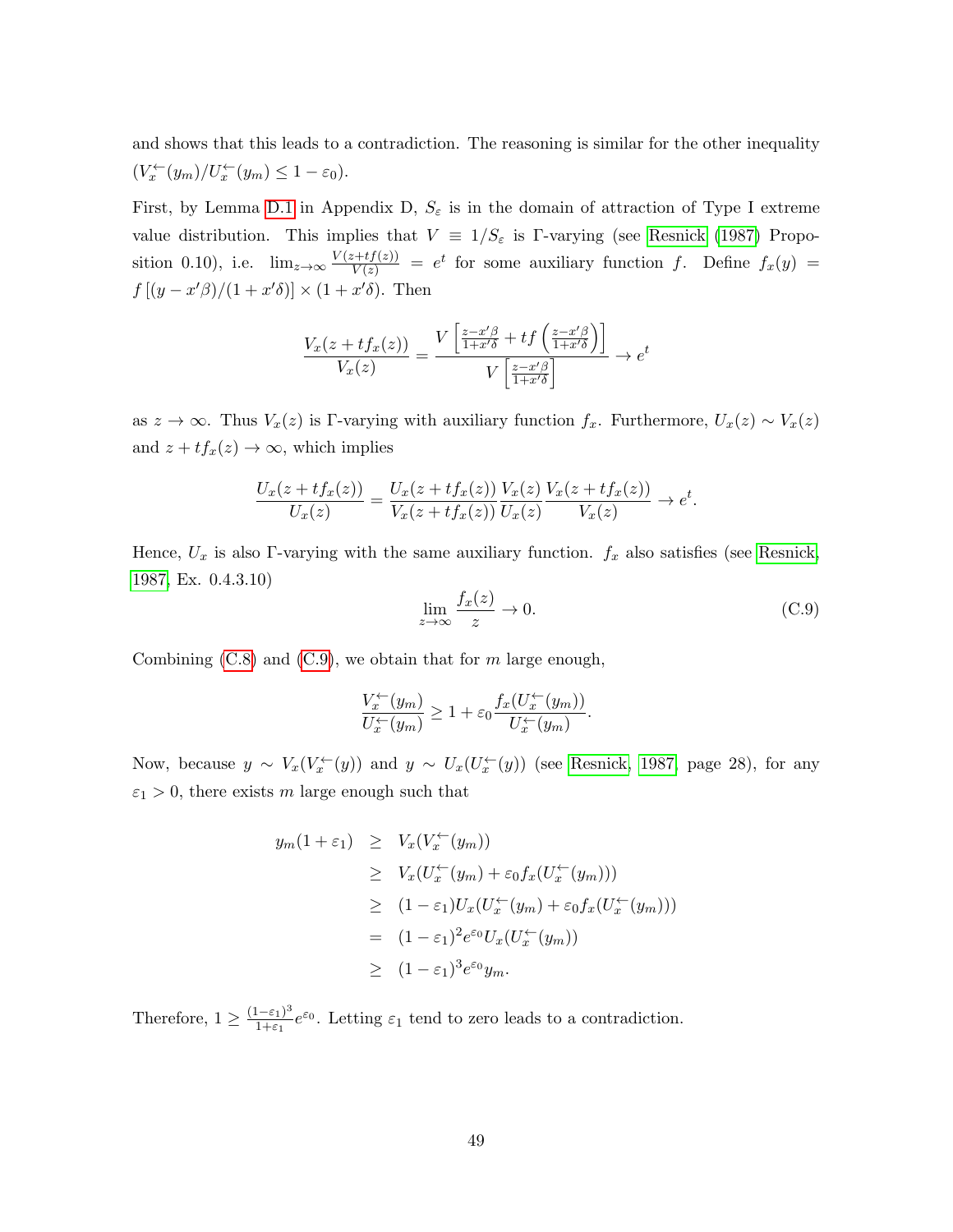#### C.6 Proof of Theorem [3.1](#page-16-0)

First let us introduce additional notations. For any  $\tau$ , let  $\theta(\tau) = (\gamma(\tau), \beta(\tau)')'$ . Let us also define  $\widehat{Z}_n(l) = \alpha_n(l)(\widehat{\theta}(\tau_n) - \theta(\tau_n)),$  with

$$
\alpha_n(l) = \frac{\sqrt{l\tau_n n}}{\gamma(m l\tau_n) - \gamma(l\tau_n)} = \frac{\sqrt{l\tau_n n}}{Q_{\tilde{\varepsilon}}(ml\tau/h) - Q_{\tilde{\varepsilon}}(l\tau/h)}
$$

for some arbitrary fixed  $m > 1$  and  $\alpha_n \equiv \alpha_n(1)$ . Let also

$$
\widehat{Z}_n(l_1,\cdots,l_J)=\left(\widehat{Z}'_n(1),\widehat{Z}'_n(l_1),...,\widehat{Z}'_n(l_J)\right)'.
$$

Finally, let us define

$$
G_n \equiv -\frac{\partial g_n(\delta)}{\partial \delta} = \begin{pmatrix} \widehat{\gamma}(l_1 \tau_n) - \widehat{\gamma}(\tau_n) \\ \vdots \\ \widehat{\gamma}(l_J \tau_n) - \widehat{\gamma}(\tau_n) \end{pmatrix} \otimes I_d,
$$

 $\widetilde{G}_n = G_n/(\gamma(m\tau_n) - \gamma(\tau_n))$  and

$$
\widehat{B}_n = \begin{pmatrix} \widehat{\beta}(l_1 \tau_n) - \widehat{\beta}(\tau_n) \\ \vdots \\ \widehat{\beta}(l_J \tau_n) - \widehat{\beta}(\tau_n) \end{pmatrix}.
$$

The main part of the proof is devoted to the asymptotic normality of  $\hat{\delta}$ . The asymptotic normality of  $\widehat{\beta}$  and the second part of the theorem follows quite easily.

The behavior of  $\hat{\delta}$  is related to  $\tilde{G}_n$  and  $\hat{Z}_n(l_1, \dots, l_J)$ . To see this, note that the first order condition of [\(3.3\)](#page-13-0) writes

$$
G'_n W_n G_n \hat{\delta} = G'_n W_n \hat{B}_n.
$$

Remarking that  $\delta = [G'_n W_n G_n]^{-1} G'_n W_n G_n \delta$  and  $\widehat{B}_n - G_n \delta = g_n(\delta)$ , we obtain

$$
\sqrt{\tau_n n}(\widehat{\delta}-\delta) = \left[\widetilde{G}'_n W_n \widetilde{G}_n\right]^{-1} \widetilde{G}'_n W_n \left[\alpha_n g_n(\delta)\right].
$$

Moreover, some algebra shows that

$$
\alpha_n g_n(\delta) = (I_J \otimes \Delta) \Gamma Z_n(l_1, \cdots, l_J).
$$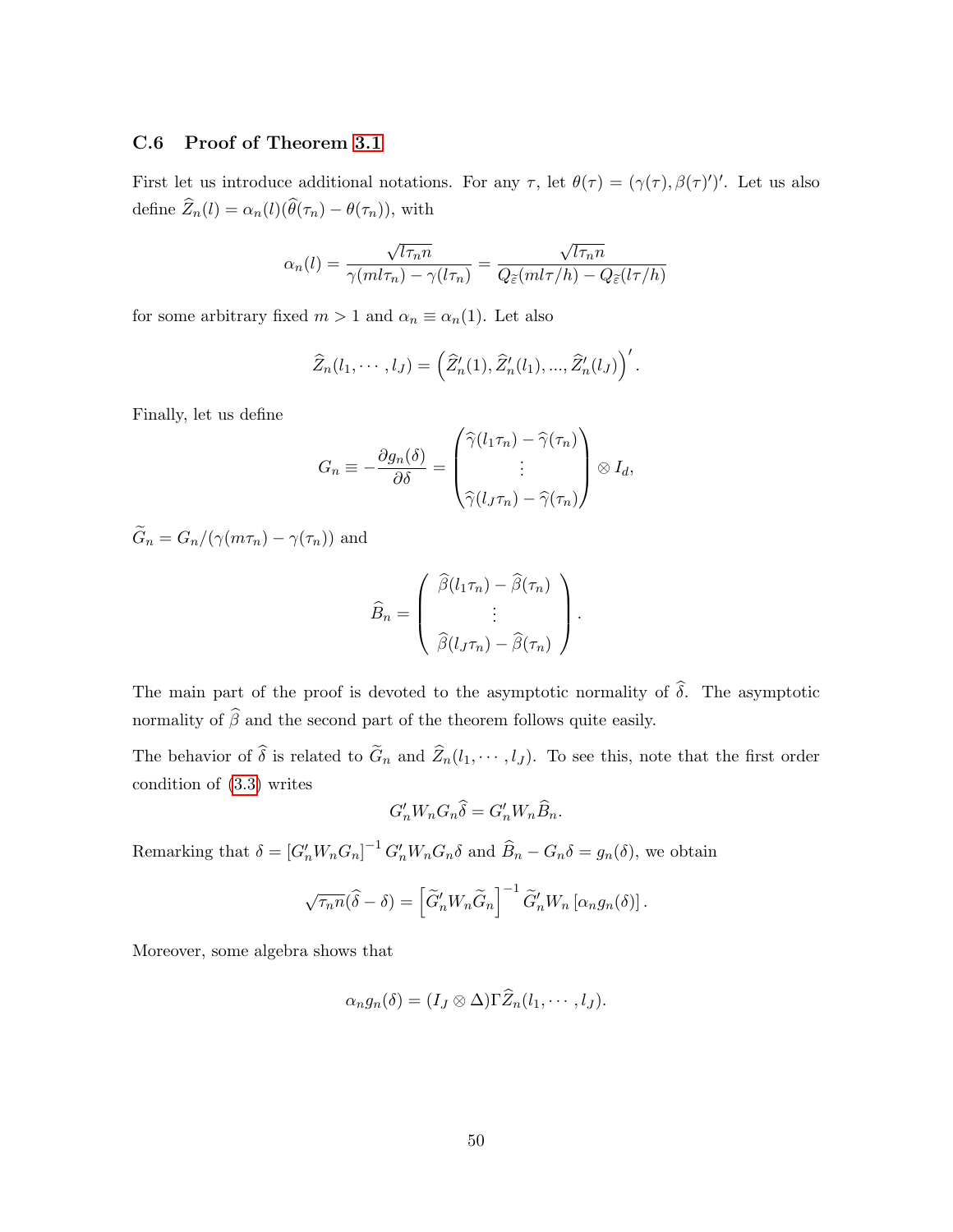We thus obtain

<span id="page-52-0"></span>
$$
\sqrt{\tau_n n}(\widehat{\delta} - \delta) = \left[ \widetilde{G}'_n W_n \widetilde{G}_n \right]^{-1} \widetilde{G}'_n W_n (I_J \otimes \Delta) \Gamma \widehat{Z}_n (l_1, \cdots, l_J). \tag{C.10}
$$

The first step of the proof shows that  $\widehat{Z}_n(l_1, \dots, l_J)$  is asymptotically normal. The proof of this part is related to the proof of Theorem 5.1 in [Chernozhukov \(2005\)](#page-35-3), but we have to take into account that [\(3.2\)](#page-12-0) is an equivalence, not an equality as in his framework. The second step establishes that  $\tilde{G}_n \stackrel{p}{\longrightarrow} G/\log(m)$ . Both steps, combined with [\(C.10\)](#page-52-0), prove the asymptotic normality of  $\hat{\delta}$ . We then show in the third step the main asymptotic result on  $\hat{\beta}$ . Finally, Step 4 establishes the consistency of  $\hat{\beta}$  and the fact that the rate of convergence of  $\hat{\delta}$  and  $\hat{\beta}$ can be polynomial under some additional conditions on  $f(.)$ .

1. 
$$
\widehat{Z}_n(l_1,\cdots,l_J)\stackrel{d}{\longrightarrow}\mathcal{N}(0,\log(m)^{-2}L\otimes\Omega_0).
$$

We prove the result for  $\hat{Z}_n(1)$  only, the multivariate generalization being straightforward but notationally cumbersome. Similarly to [Chernozhukov \(2005\)](#page-35-3), Equation (9.43),  $\hat{Z}_n(1)$ minimizes

$$
\Psi_n(z,\tau_n) = W_n(\tau_n)' z + \Lambda_n(z,\tau_n),
$$

with, for any  $\tau$ ,

$$
W_n(\tau) = \frac{-1}{\sqrt{\tau n}} \sum_{i=1}^n (\tau - 1\{ (\tilde{Y}_i - \gamma(\tau) - X_i'\beta(\tau) \le 0) \}) \overline{X}_i
$$
 (C.11)

and for any  $z = (z_1, z_2')' \in \mathbb{R} \times \mathbb{R}^d$ ,

<span id="page-52-2"></span>
$$
\Lambda_n(z,\tau) = \frac{\alpha_n}{\sqrt{\tau n}} \sum_{i=1}^n \int_0^{(z_1 + X_i' z_2)/\alpha_n} \mathbb{1}\{\tilde{Y}_i - \gamma(\tau) - X_i'\beta(\tau) \le s\} - \mathbb{1}\{\tilde{Y}_i - \gamma(\tau) - X_i'\beta(\tau) \le 0\} ds.
$$
\n(C.12)

 $\Lambda_n(z,\tau_n)$  is convex in z because the integrands are increasing in s. Moreover, by Lemma [D.4](#page-63-0) in Appendix D,  $\Lambda_n(z, \tau_n) \to \frac{1}{2} \log(m) z' \mathcal{Q}_H z$ . We shall now prove that

<span id="page-52-1"></span>
$$
W_n(\tau_n) \stackrel{d}{\longrightarrow} \mathcal{N}(0, \mathcal{Q}_X). \tag{C.13}
$$

By applying the convexity lemma and the same arguments as in the end of the proof of Theorem 1 in [Pollard \(1991\)](#page-37-7), Condition [\(C.13\)](#page-52-1) implies  $\widehat{Z}_n(1) + \log(m)^{-1} \mathcal{Q}_H^{-1} W_n(\tau_n) = o_P(1)$ and thus  $\widehat{Z}_n(1) \stackrel{d}{\longrightarrow} \mathcal{N}(0, \log(m)^{-2}\Omega_0)$ .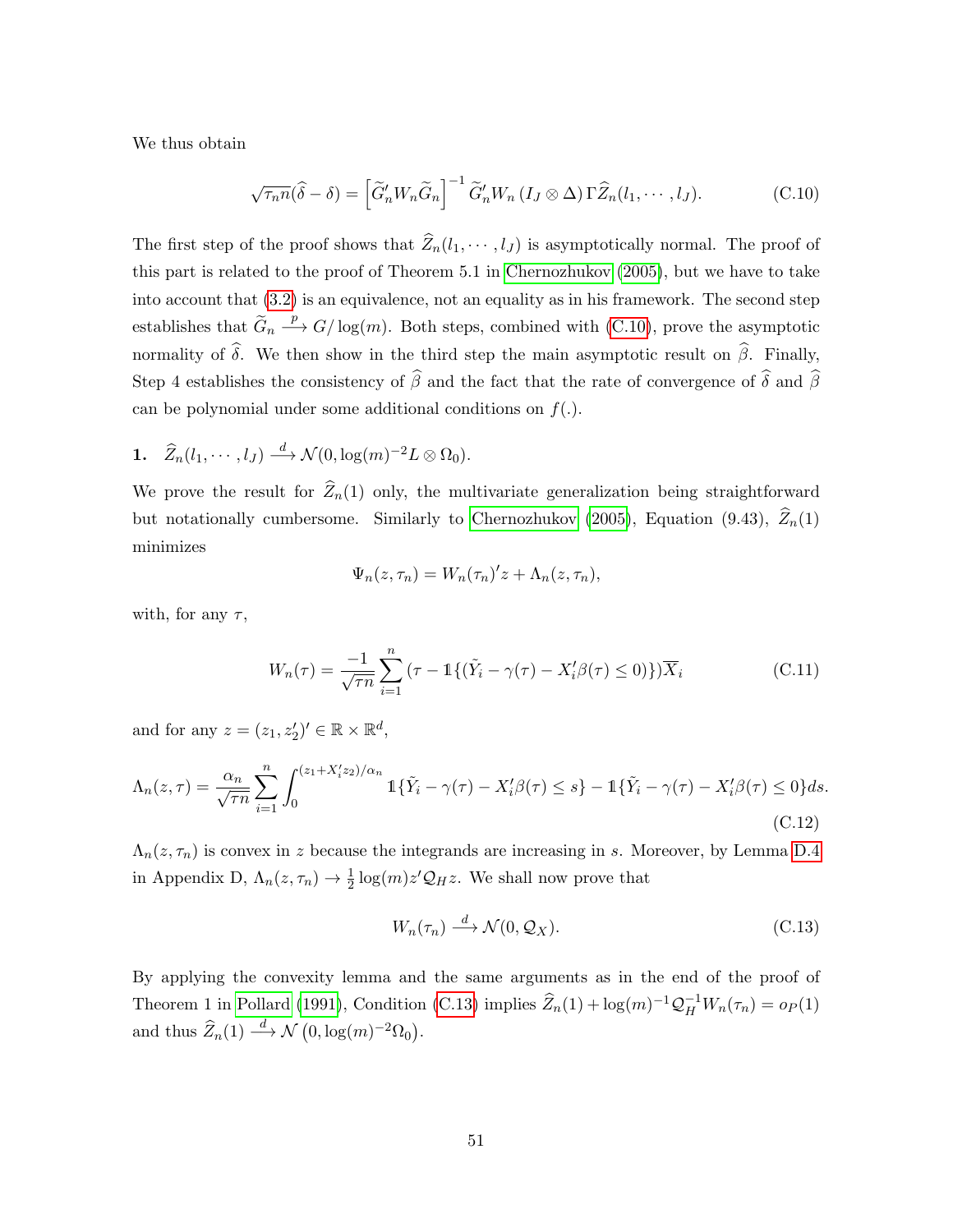To establish [\(C.13\)](#page-52-1), let  $M_{n,i}(\tau) = \frac{-1}{\sqrt{\tau n}} (\tau - 1 + \{\tilde{Y}_i - \gamma(\tau) - X_i'\beta(\tau) \le 0\}) \overline{X}_i - \sqrt{\tau/n} \mu(\tau)$ , with

$$
\mu(\tau) \equiv \frac{E\left[\left(\tau - \mathbb{1}\{\tilde{Y} \leq \gamma(\tau) + X'\beta(\tau)\}\right)\overline{X}\right]}{\tau}.
$$

Then

<span id="page-53-0"></span>
$$
W_n(\tau) = \sum_{i=1}^n M_{n,i}(\tau) + \sqrt{n\tau} \mu(\tau).
$$
 (C.14)

By Lemma 9.6 of [Chernozhukov \(2005\)](#page-35-3), we have

<span id="page-53-1"></span>
$$
\sum_{i=1}^{n} M_{n,i}(\tau_n) \stackrel{d}{\longrightarrow} \mathcal{N}(0, \mathcal{Q}_X). \tag{C.15}
$$

Besides,

$$
\|\mu(\tau)\| = \frac{1}{\tau} \|E\left[ (hF_{\tilde{\varepsilon}}(\gamma(\tau)) - P(D=1, \tilde{\varepsilon} \le \gamma(\tau)|X) ) \overline{X} \right] \|
$$
  
\n
$$
= \frac{1}{\tau} \left\| E \left\{ \overline{X} \int_{-\infty}^{\gamma(\tau)} [h - P(D=1|X, \tilde{\varepsilon} = e)] dF_{\tilde{\varepsilon}}(e) \right\} \right\|
$$
  
\n
$$
\le \frac{1}{\tau} E \left\{ \| \overline{X} \| \sup_{e \le \gamma(\tau)} |h - P(D=1|X, \tilde{\varepsilon} = e) | \right\} F_{\tilde{\varepsilon}}(\gamma(\tau))
$$
  
\n
$$
= \frac{1}{h} f(\gamma(\tau)).
$$

By Assumption [9,](#page-15-1)  $\sqrt{n\tau_n}f(\gamma(\tau_n)) = o(1)$ . Combined with [\(C.14\)](#page-53-0) and [\(C.15\)](#page-53-1), this proves [\(C.13\)](#page-52-1).

# 2.  $\widetilde{G}_n \stackrel{p}{\longrightarrow} G/\log(m)$  and asymptotic normality of  $\widehat{\delta}.$ First,

<span id="page-53-2"></span>
$$
\frac{\widehat{\gamma}(l\tau_n) - \widehat{\gamma}(\tau_n)}{\gamma(m\tau_n) - \gamma(\tau_n)} = \frac{\widehat{\gamma}(l\tau_n) - \gamma(l\tau_n)}{\gamma(m\tau_n) - \gamma(\tau_n)} + \frac{\gamma(l\tau_n) - \gamma(\tau_n)}{\gamma(m\tau_n) - \gamma(\tau_n)} + \frac{\gamma(\tau_n) - \widehat{\gamma}(\tau_n)}{\gamma(m\tau_n) - \gamma(\tau_n)}.
$$
(C.16)

Besides, by definition of  $\alpha_n$ ,  $\hat{\theta}(\cdot)$  and  $\hat{Z}_n(l)$ , Step 1 of the proof and because  $\tau_n n \to \infty$  by Assumption [9,](#page-15-1)

$$
\frac{\widehat{\gamma}(l\tau_n) - \gamma(l\tau_n)}{\gamma(m\tau_n) - \gamma(\tau_n)} = \frac{e'_1 \alpha_n(\widehat{\theta}(l\tau_n) - \theta(l\tau_n))}{\sqrt{\tau_n n}} = \frac{e'_1 \widehat{Z}_n(l)}{\tau_n n} = o_P(1),
$$

where  $e_1 = (1, 0, \ldots, 0)'$ . Similarly, the third term of [\(C.16\)](#page-53-2) also tends to zero in probability.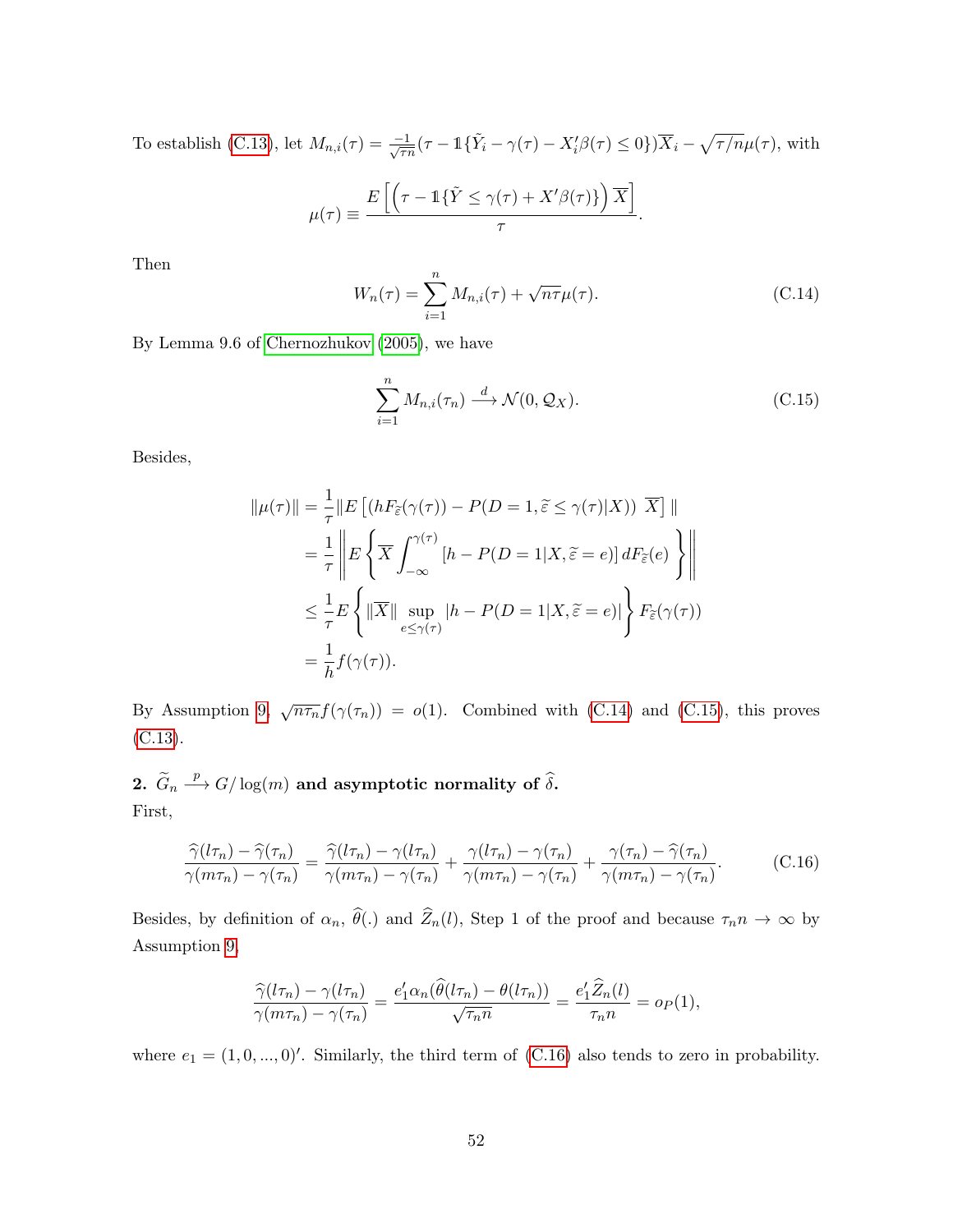Now, by Lemma [D.3](#page-61-0) in Appendix D,

$$
\frac{\gamma(l\tau_n)-\gamma(\tau_n)}{\gamma(m\tau_n)-\gamma(\tau_n)}=\frac{Q_{\widetilde{\varepsilon}}(l\tau_n/h)-Q_{\widetilde{\varepsilon}}(\tau_n/h)}{Q_{\widetilde{\varepsilon}}(m\tau_n/h)-Q_{\widetilde{\varepsilon}}(\tau_n/h)}\longrightarrow \frac{\log(l)}{\log(m)}.
$$

Hence,

$$
\frac{\widehat{\gamma}(m\tau_n) - \widehat{\gamma}(\tau_n)}{\gamma(m\tau_n) - \gamma(\tau_n)} \xrightarrow{p} \frac{\log(l)}{\log(m)},
$$

which in turn establishes that  $\tilde{G}_n \stackrel{p}{\longrightarrow} G/\log(m)$ . Combined with Step 1 and [\(C.10\)](#page-52-0), this shows that

$$
\sqrt{\tau_n n}(\widehat{\delta}-\delta) \stackrel{d}{\longrightarrow} \mathcal{N}(0,\Omega_\delta),
$$

where  $\Omega_{\delta} = (G'WG)^{-1}G'W(I_J \otimes \Delta)\Gamma(L \otimes \Omega_0)\Gamma'(I_J \otimes \Delta')WG(G'WG)^{-1}$ . The optimal weighting matrix is then (see, e.g., [Wooldridge, 2002,](#page-37-8) Problem 8.5)

<span id="page-54-0"></span>
$$
W_{\delta}^* = \left[ (I_J \otimes \Delta) \Gamma(L \otimes \Omega_0) \Gamma'(I_J \otimes \Delta') \right]^{-1},
$$

and the corresponding asymptotic variance is  $\Omega_{\delta}^* = (G'W_{\delta}^*G)^{-1}$ .

## 3. Asymptotic normality of  $\widehat{\beta}$ .

Consider first  $\widehat{\beta}_j = -\widehat{\beta}(l_j\tau_n) + \widehat{\gamma}(l_j\tau_n)\widehat{\delta}$  for  $j \in \{0, ..., J\}$ . We have

$$
\frac{\sqrt{\tau_n n}}{\gamma(\tau_n)}(\widehat{\beta}_j - \beta) = \frac{\gamma(l_j \tau_n)}{\gamma(\tau_n)} \left[ \sqrt{\tau_n n} \left( \frac{\widehat{\gamma}(l_j \tau_n) - \gamma(l_j \tau_n)}{\gamma(l_j \tau_n)} \right) \widehat{\delta} + \sqrt{\tau_n n} (\widehat{\delta} - \delta) - \frac{\sqrt{\tau_n n}}{\gamma(l_j \tau_n)} \left( \widehat{\beta}(l_j \tau_n) - \beta(l_j \tau_n) \right) \right].
$$
\n(C.17)

By Lemma [D.1](#page-60-0) in Appendix D,  $\gamma(.) \in RV_0(0)$ . Thus, the first ratio on the right-hand side tends to one. We now show that the first and third term in the brackets are  $o_P(1)$ . We have

<span id="page-54-1"></span>
$$
\sqrt{\tau_n n} \frac{\hat{\gamma}(l_j \tau_n) - \gamma(l_j \tau_n)}{\gamma(l_j \tau_n)} = \left(\frac{\gamma(m\tau_n) - \gamma(l_j \tau_n)}{\gamma(l_j \tau_n)}\right) \left(e'_1 \alpha_n (\hat{\theta}(l_j \tau_n) - \theta(l_j \tau_n))\right).
$$
 (C.18)

The second term of the right-hand side is  $e'_1\hat{Z}(l_j)$  and is therefore bounded in probability uniformly over j. Because  $\gamma(.) \in RV_0(0)$ , the first term converges to 0. Thus, the first term in the brackets of the right-hand side of  $(C.17)$  is a  $o_p(1)$ . The same reasoning applies to the third term in the brackets in [\(C.17\)](#page-54-0).

Hence,

$$
\frac{\sqrt{\tau_n n}}{\gamma(\tau_n)}(\widehat{\beta}_j - \beta) = \sqrt{\tau_n n}(\widehat{\delta} - \delta) + op(1).
$$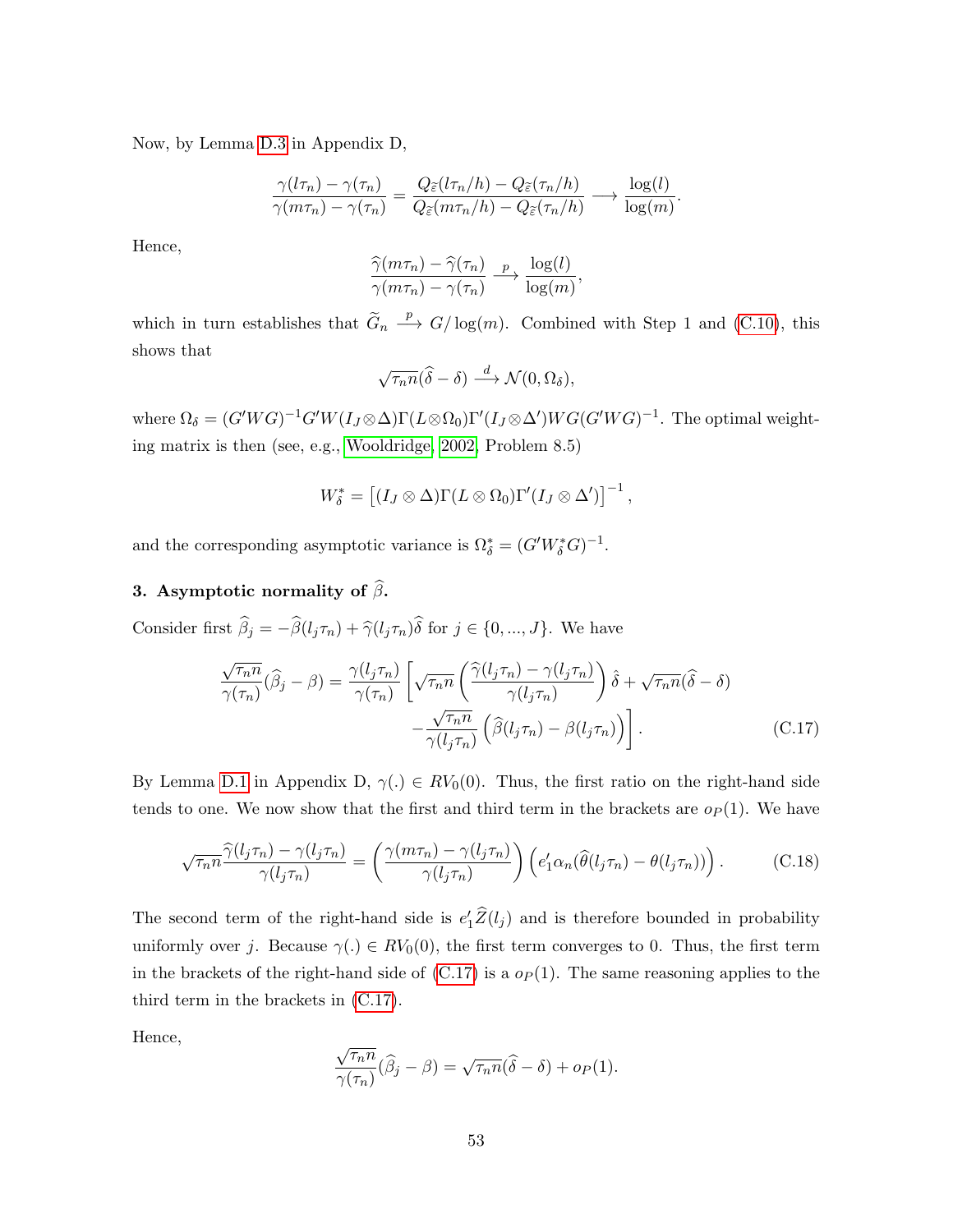Now, because  $\widehat{\beta} = \sum_{j=0}^{J} \widehat{\beta}_j/(J+1)$ , we obtain

$$
\frac{\sqrt{\tau_n n}}{\gamma(\tau_n)}(\widehat{\beta}-\beta) \stackrel{d}{\longrightarrow} \mathcal{N}(0,\Omega_\delta).
$$

It also follows from the fact that the left-hand side of [\(C.18\)](#page-54-1) converges to 0 that  $\widehat{\gamma(l_j\tau_n)}/\gamma(l_j\tau_n) \stackrel{p}{\longrightarrow}$ 1, and in particular  $\widehat{\gamma(\tau_n)}/\gamma(\tau_n) \stackrel{p}{\longrightarrow} 1$ . This implies that  $\gamma(\tau_n)$  can be replaced by  $\widehat{\gamma(\tau_n)}$  in the equation above.

## 4. Consistency of  $\widehat{\beta}$  and polynomial rates of convergence.

First, suppose that  $f(u) = o(|u|^{-a})$  as  $u \to -\infty$ , for some  $a > 1$ . Fix  $\alpha \in (0,1)$  such that  $a(1-\alpha) > 1$  and let  $\tau_n = \tau_n^*$  be defined by [\(3.4\)](#page-15-3). As shown in the discussion before Theorem [3.1,](#page-16-0) such a  $\tau_n$  satisfies Assumption [9.](#page-15-1) Moreover, since  $\gamma(\tau_n) = G^{-1}(1/n)$  (with  $G(\gamma) = F_{\tilde{\varepsilon}}(\gamma) f(\gamma)^{2(1-\alpha)}$ ),

$$
\frac{\sqrt{\tau_n n}}{\gamma(\tau_n)} = \frac{\sqrt{h}}{f^{1-\alpha}(G^{-1}(1/n))G^{-1}(1/n)}
$$

.

Because  $f^{1-\alpha}(u)u \to 0$  as  $u \to -\infty$  and  $G^{-1}(1/n) \to -\infty$ , we get

$$
\lim_{n \to \infty} \frac{\sqrt{\tau_n n}}{\gamma(\tau_n)} = -\infty.
$$

Thus,  $\widehat{\beta}$  is consistent with such a choice of  $\tau_n$ .

Now, suppose that  $f(u) = o(F_{\tilde{\varepsilon}}(u)^a)$  for some  $a > 0$ . Consider in this case  $\tau_n = n^{-1/(2a+1)}$ . Then  $\tau_n \to 0$  and  $n\tau_n \to \infty$ . Because  $f(\gamma(\tau)) = o(\tau^a)$ , we also have

$$
\sqrt{\tau_n n} f(\gamma(\tau_n)) = n^{a/(2a+1)} o\left(n^{-a/(2a+1)}\right) = o(1).
$$

Hence, this choice of  $\tau_n$  satisfies Assumption [9.](#page-15-1) Besides,  $\gamma(.) \in RV_0(0)$ . This implies that for any  $\alpha > 0$ ,  $|\gamma(\tau_n)| < \tau_n^{-\alpha}$  for *n* large enough. Choose  $0 < \alpha < a$ . Then, for *n* large enough,

$$
\frac{\sqrt{\tau_n n}}{|\gamma(\tau_n)|} > n^{(a-\alpha)/(2a+1)}.
$$

This ensures that  $\hat{\beta}$  has a polynomial rate of convergence. With such a  $\tau_n$ , the rate of convergence of  $\hat{\delta}$  is  $n^{a/(2a+1)}$ , which is also polynomial. This concludes the proof of Theorem [3.1.](#page-16-0)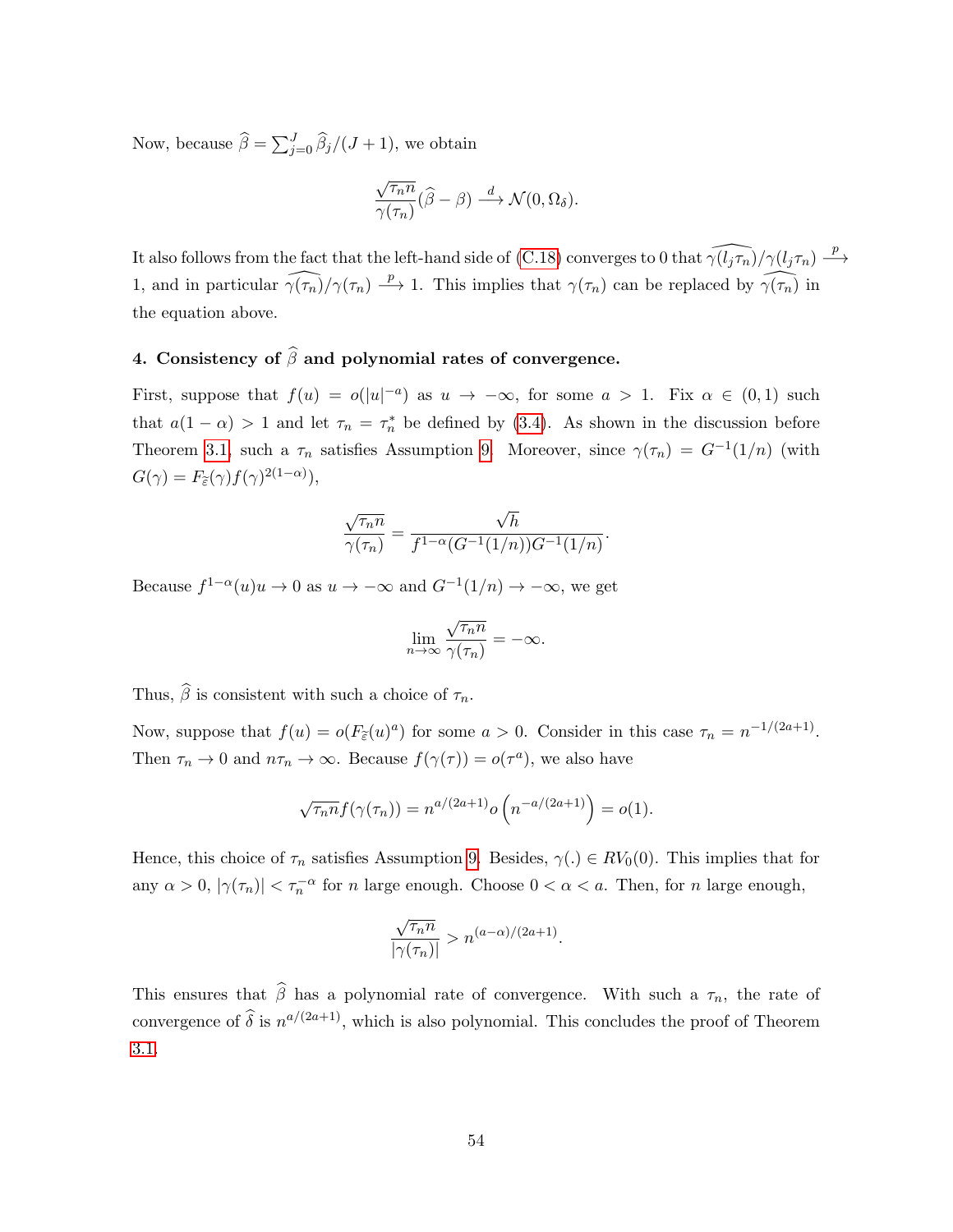#### <span id="page-56-0"></span>C.7 Verification of [\(2.4\)](#page-10-2) and [\(3.5\)](#page-17-0) for several copulas

Case 1: Gaussian copula with  $\rho > 0$ . We just check [\(3.5\)](#page-17-0), which is stronger than [\(2.4\)](#page-10-2). We have, after some algebra,

$$
1 - \partial_1 C_\rho(u, v) = 1 - \frac{1}{\varphi(\Phi^{-1}(u))} \int_{-\infty}^{\Phi^{-1}(v)} \frac{1}{2\pi\sqrt{1 - \rho^2}} \exp(-(\Phi^{-1}(u))^2 - 2\rho\Phi^{-1}(u)s + s^2) / [2(1 - \rho^2)]ds
$$
  
\n
$$
= 1 - \frac{e^{-(1 - \rho^2)\Phi^{-1}(u)^2 / [2(1 - \rho^2)]}}{\sqrt{2\pi}\varphi(\Phi^{-1}(u))} \int_{-\infty}^{\Phi^{-1}(v)} \frac{1}{\sqrt{(2\pi)^2 - \rho^2}} \exp(-s - \rho\Phi^{-1}(u))^2 / [2(1 - \rho^2)] ds
$$
  
\n
$$
= \Phi\left(\frac{\rho\Phi^{-1}(u) - \Phi^{-1}(v)}{\sqrt{1 - \rho^2}}\right).
$$

Thus, because  $\rho > 0$ ,

$$
\sup_{v \in [ \underline{v}, 1], u \le \tau} 1 - \partial_1 C_\rho(u, v) = \Phi\left(\frac{\rho \Phi^{-1}(\tau) - \Phi^{-1}(\underline{v})}{\sqrt{1 - \rho^2}}\right).
$$

Now, as  $x \to -\infty$ , we have  $\Phi(x) \sim -\varphi(x)/x$ . Because for any  $K > 0$ ,  $\exp(-Kx^2) \le -1/x \le 1$ for x small enough, we have  $\varphi(x/\sigma) \leq \Phi(x) \leq \varphi(x)$  for any  $0 < \sigma < 1$ . This also implies that  $\Phi^{-1}(\tau) \leq \sigma \varphi^{-1}(\tau)$ , for  $\tau$  small enough and with  $\varphi^{-1}$  the inverse of  $\varphi$  on  $(-\infty,0]$ . Similarly, for any  $m > 0$ , there exists  $\sigma > 1$  such that for any x small enough,  $\varphi(x+m) \leq \varphi(x/\sigma)$ . Combining these inequalities, we obtain, for any  $K < \rho/\sqrt{1-\rho^2}$ ,

$$
f_C(\tau) \le \varphi(K\varphi^{-1}(\tau)) = K'\varphi(\Phi^{-1}(\tau))^{K^2} \le \sqrt{2\pi}^{K^2-1} \tau^{K^2}.
$$

The result follows.

Case 2: Archimedean copulas with  $\lim_{u\to 0} \Psi(u) = +\infty$  and  $\Psi \in RV_\alpha(0)$  with  $\alpha \in (0, +\infty]$ . Because  $\Psi$  is decreasing, we have, by Proposition 0.8 of [Resnick \(1987\)](#page-37-6),  $\Psi^{-1} \in RV_{1/\alpha}(\infty)$ . As a result, for all  $v \in [\underline{v}, 1]$ ,

$$
u \ge C(u, v) \ge \Psi^{-1}(\Psi(u) + \Psi(\underline{v})) \sim \Psi^{-1}(\Psi(u)) = u \text{ as } u \to 0.
$$

In other words,

$$
\lim_{u \to 0} \sup_{v \in [v,1]} |C(u,v)/u - 1| = 0.
$$

This implies that

<span id="page-56-1"></span>
$$
\sup_{v \in [\underline{v},1]} \left| \frac{\Psi'(u)}{\Psi'(C(u,v))} - 1 \right| = \left| \frac{\Psi'(u)}{\Psi'(l(u)u)} - 1 \right|.
$$
\n(C.19)

for some function  $l(.)$  tending to one as  $u \to 0$ . Now, by Proposition 0.7 of [Resnick \(1987\)](#page-37-6),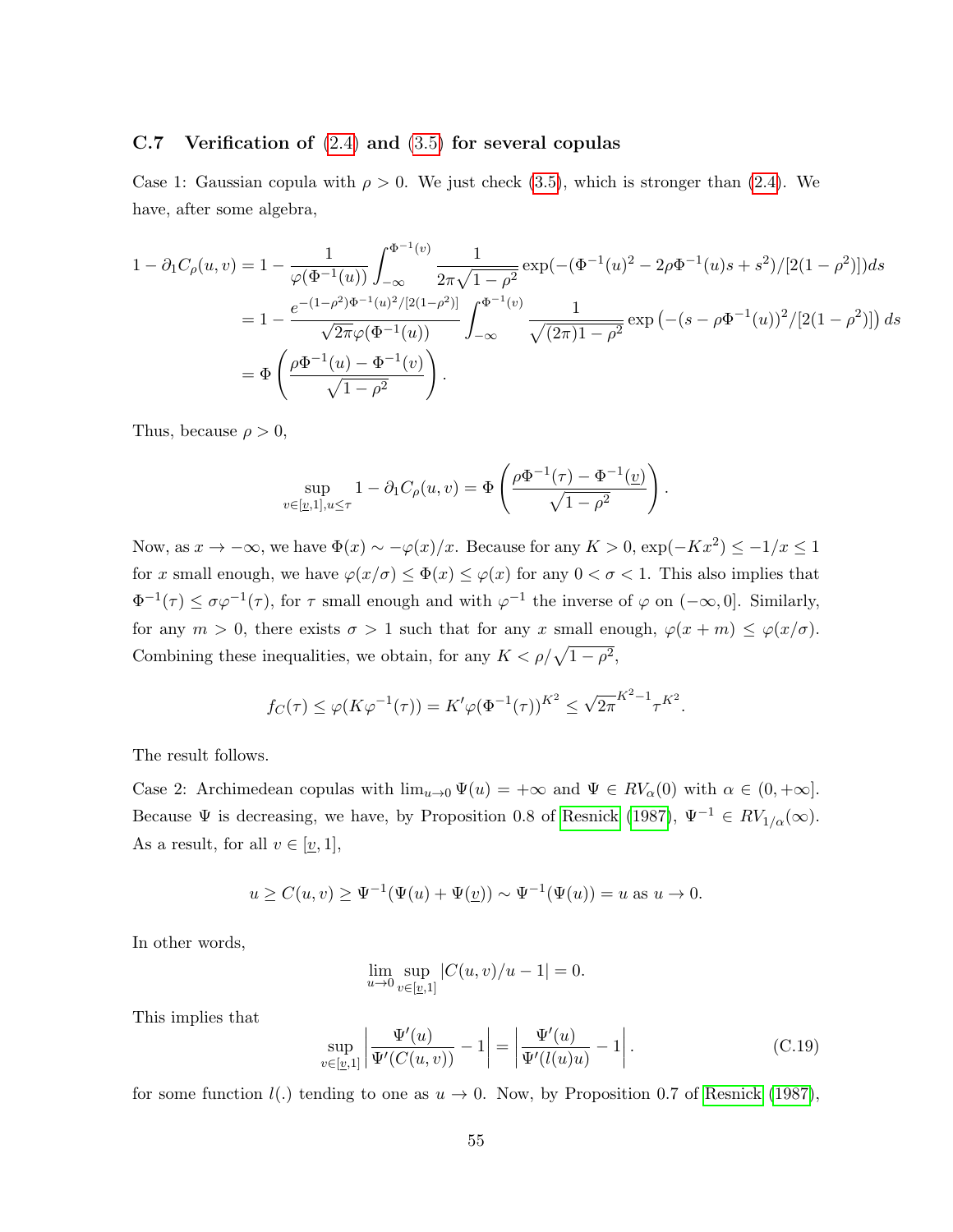$\Psi' \in RV_{\alpha-1}(0)$ . This implies that the left-hand side of [\(C.19\)](#page-56-1) tends to 0. [\(2.4\)](#page-10-2) follows by remarking that  $\partial_1 C(u, v) = \Psi'(u) / \Psi' \circ C(u, v)$ .

Case 3: Gumbel copulas with  $\theta > 1$ . Some algebra yields

$$
\partial_1 C(u,v) = \frac{1}{1 + \Psi(v;\theta)/\Psi(u;\theta)} \frac{C(u,v) \log C(u,v)}{u \log u}.
$$

Now, by the fact that  $x \log(x)$  is decreasing when x is close to 0 and  $C(u, v) \le u$ , we have  $C(u, v) \log C(u, v) \geq u \log(u)$ , i.e.  $\frac{C(u, v) \log C(u, v)}{u \log u} \leq 1$ . Because  $v \mapsto C(u, v)$  is increasing,  $C(u, v) \log C(u, v) \leq C(u, \underline{v}) \log C(u, \underline{v})$ . Furthermore,  $0 \leq \Psi(v, \theta) \leq \Psi(\underline{v}, \theta)$ . Therefore, we have

$$
\sup_{v \in [\underline{v},1]} |\partial_1 C(u,v) - 1|
$$
\n
$$
\leq \sup_{v \in [\underline{v},1]} \left( \left| \frac{C(u,v) \log C(u,v)}{u \log u} - 1 \right| + \left| \partial_1 C(u,v) - \frac{C(u,v) \log C(u,v)}{u \log u} \right| \right)
$$
\n
$$
\leq \sup_{v \in [\underline{v},1]} \left( 1 - \frac{C(u,v) \log C(u,v)}{u \log u} \right) + \sup_{v \in [\underline{v},1]} \left( \frac{\Psi(v,\theta)}{\Psi(v,\theta) + \Psi(u,\theta)} \right) \frac{C(u,v) \log C(u,v)}{u \log u}
$$
\n
$$
\leq (1 - \frac{C(u,v) \log C(u,\underline{v})}{u \log u}) + \frac{\Psi(\underline{v},\theta)}{\Psi(\underline{v},\theta) + \Psi(u,\theta)}
$$

 $\Psi(u, \theta) \to \infty$  as  $u \to 0$ , so the second term also converges 0. Therefore, to prove [\(2.4\)](#page-10-2), it suffices to show that  $C(u, \underline{v}) \sim u$ . We have, for  $\theta > 1$ ,

$$
C(u, \underline{v}) = \exp\left[-\left((-\log u)^{\theta} + (-\log \underline{v})^{\theta}\right)^{1/\theta}\right]
$$
  
=  $\exp\left[\log u \left(1 + \left(\frac{-\log \underline{v}}{-\log u}\right)^{\theta}\right)^{1/\theta}\right]$   
=  $\exp\left[\log u + \frac{(-\log \underline{v})^{\theta}}{\theta(-\log u)^{\theta-1}} + o\left(\frac{1}{(-\log u)^{\theta-1}}\right)\right]$   
 $\sim u.$ 

Case 4: Clayton copula with  $\theta > 0$ . We obtain in this case

$$
1 - \partial_1 C(u, v; \theta) \le K u^{\theta} \left(\frac{1}{v^{\theta}} - 1\right)
$$

Hence,  $f_C(\tau) \leq K' \tau^{\theta}$ , where  $K' = K\left(\frac{1}{n^{\theta}}\right)$  $\frac{1}{v^{\theta}}-1$ . [\(3.5\)](#page-17-0) follows.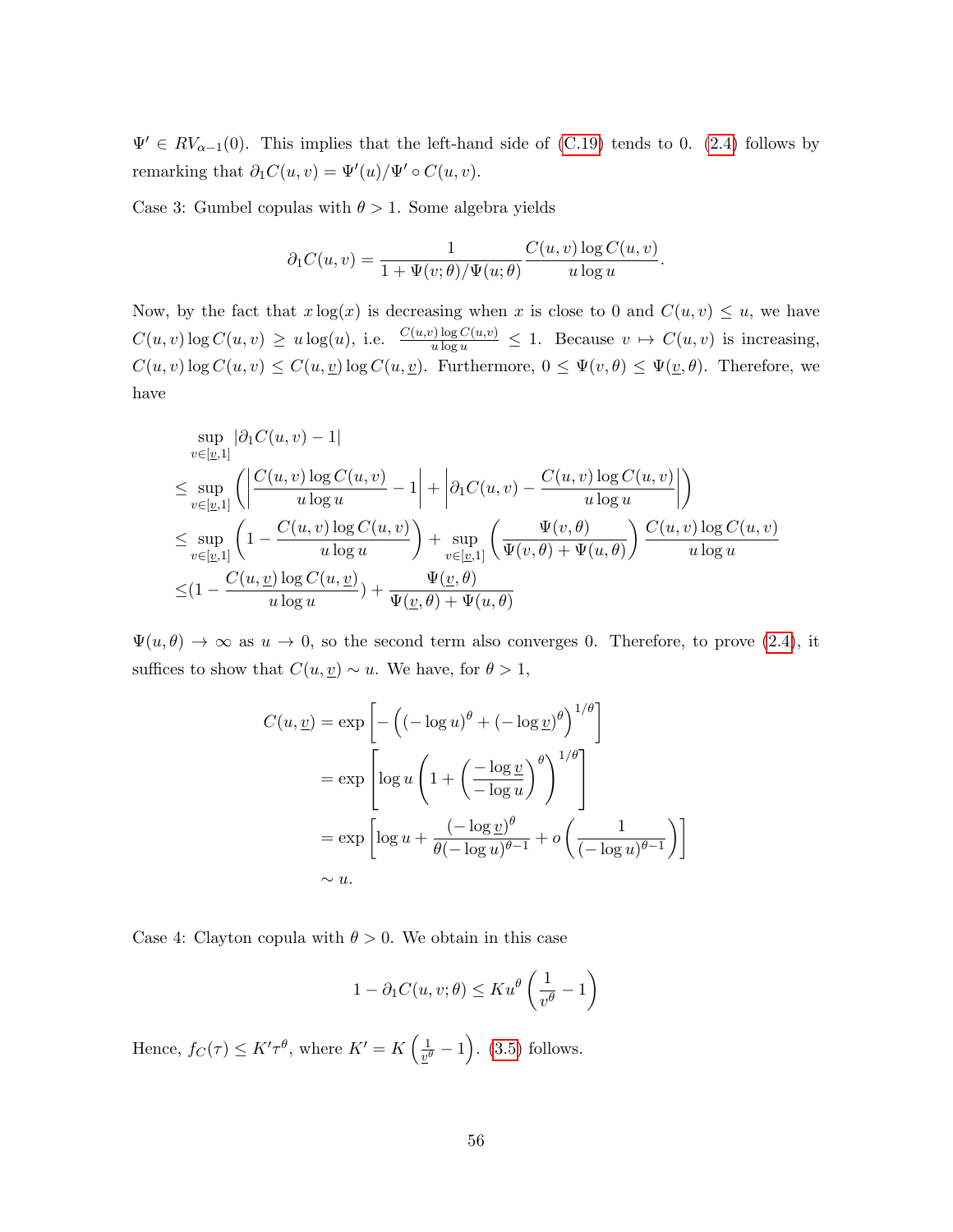Case 5: Rotated Gumbel-Barnett copula with  $\theta \in (0, 1]$ . We have

$$
1 - \partial_1 C(u, v; \theta) = (1 - v) \exp(-\theta \log(u) \log(1 - v))(1 - \theta \log(1 - P)) \le O\left(u^{-\theta \log(1 - \underline{v})}\right)
$$
 (C.20)

It follows that [\(3.5\)](#page-17-0) holds.

Case 6:  $C(u, v; \theta) = (1 + [(u^{-1} - 1)^{\theta} + (v^{-1} - 1)^{\theta}]^{1/\theta})^{-1}$  with  $\theta > 1$ . In this case,

$$
1 - \partial_1 C(u, v; \theta) = 1 - \left(\frac{1}{u + [(1 - u)^{\theta} + u^{\theta}(v^{-1} - 1)^{\theta}]^{1/\theta}}\right)^2 \left[1 + \left(\frac{v^{-1} - 1}{u^{-1} - 1}\right)^{\theta}\right]^{1/\theta - 1} \leq Ku.
$$

[\(3.5\)](#page-17-0) follows.

Case 7:  $C(u, v; \theta) = (1 + [(u^{-1/\theta} - 1)^{\theta} + (v^{-1/\theta} - 1)^{\theta}]^{1/\theta})^{-\theta}$  with  $\theta \ge 1$ . We have

$$
\partial_1 C(u, v; \theta) = 1 - \left( u^{1/\theta} + \left[ (1 - u^{1/\theta})^{\theta} + u(v^{-1/\theta} - 1)^{\theta} \right]^{1/\theta} \right)^{-\theta - 1} \left[ 1 + \left( \frac{v^{-\frac{1}{\theta}} - 1}{u^{-\frac{1}{\theta}} - 1} \right)^{\theta} \right]^{1/\theta - 1}
$$
  
\$\leq K u^{1/\theta}\$

which implies [\(3.5\)](#page-17-0).

Case 8:  $C(u, v; \theta) = \theta / \log(\exp(\theta/u) + \exp(\theta/v) - \exp(\theta))$  with  $\theta > 0$ . We have

$$
1 - \partial_1 C(u, v; \theta) = 1 - 1/(1 + \log(1 + (\exp(\theta/v) - \exp(\theta)))\exp(-\theta/u)))^2 \frac{1}{1 + (\exp(\theta/v) - \exp(\theta))\exp(-\theta/u)}
$$
  
 
$$
\leq K \exp(-\theta/u)
$$

Thus Condition [\(3.5\)](#page-17-0) is easily satisfied. In this case, any polynomial rate slower than the parametric rate is in fact possible.

Case 9:  $C(u, v; \theta) = [\log(\exp(u^{-\theta}) + \exp(v^{-\theta}) - e)]^{-1/\theta}$  with  $\theta > 0$ . Start from

$$
1 - \partial_1 C(u, v; \theta) = 1 - \left[ 1 + u^{\theta} \log \left( 1 + \frac{\exp(v^{-\theta}) - e}{\exp(u^{-\theta})} \right) \right]^{-1/\theta - 1} \frac{1}{1 + \frac{\exp(v^{-\theta}) - e}{\exp(u^{-\theta})}}
$$
  

$$
\leq K_1 u^{\theta} \log \left( 1 + [\exp(v^{-\theta}) - e] \exp(-u^{-\theta}) \right) + K_2 \exp(-u^{-\theta})
$$
  

$$
\leq K \exp(-u^{-\theta})
$$

Therefore, Condition [\(3.5\)](#page-17-0) is easily satisfied and once more, any polynomial rate slower than parametric rate is possible.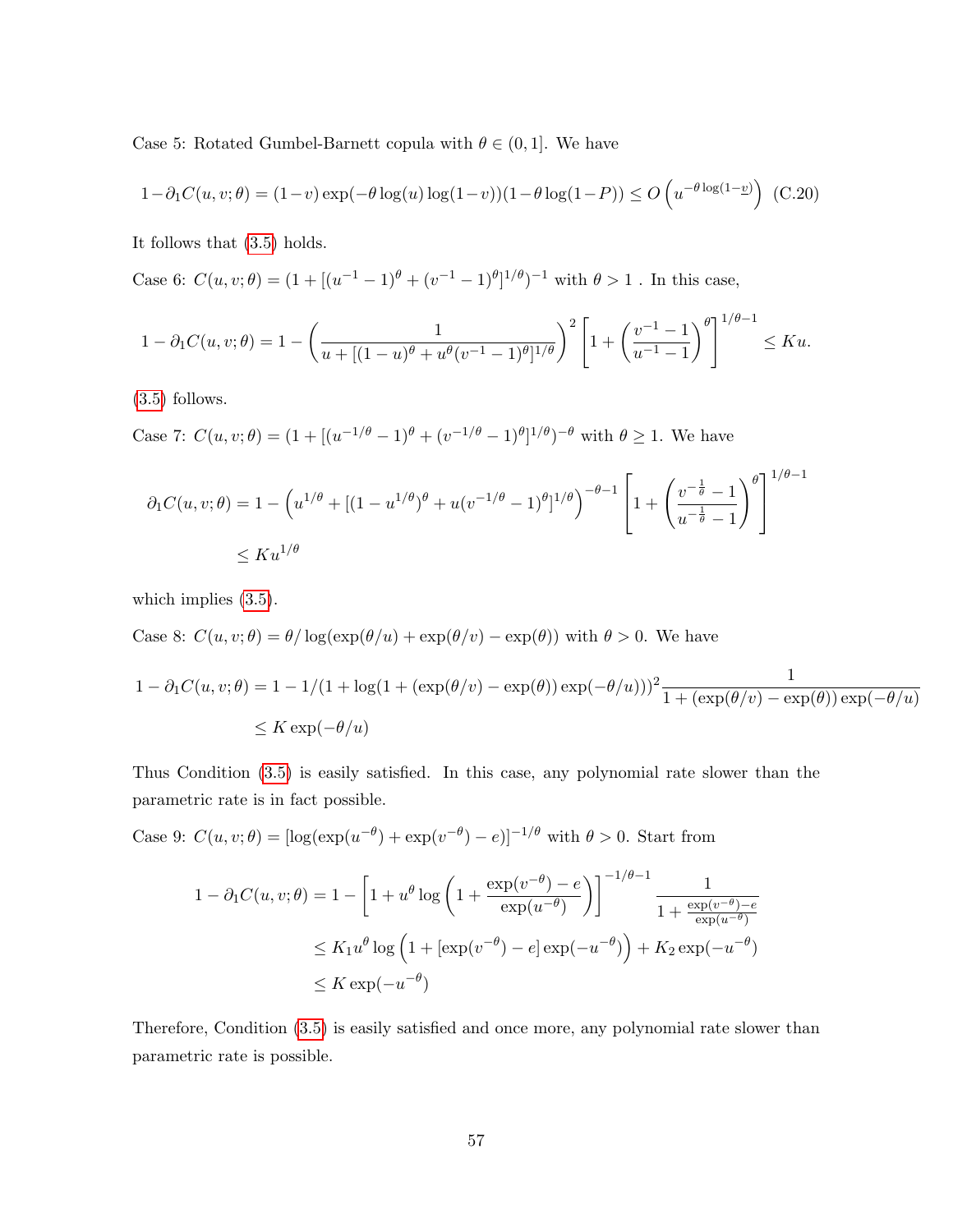#### C.8 Proof of Theorem [3.2](#page-18-1)

We use the notations of the proof of Theorem [3.1](#page-16-0) (see Section C.6) along with the notations introduced in the text before Theorem [3.2.](#page-18-1) First consider  $\delta^1$ . Let

$$
G_{2n} = -\frac{\partial g_{2n}(\delta^1)}{\partial \delta^1} = \begin{pmatrix} \widehat{\gamma}(l_1 \tau_n) - \widehat{\gamma}(\tau_n) \\ \vdots \\ \widehat{\gamma}(l_J \tau_n) - \widehat{\gamma}(\tau_n) \end{pmatrix} \otimes I_{d_{\delta}}.
$$

Reasoning as in the proof of Theorem [3.1,](#page-16-0) above Equation [\(C.10\)](#page-52-0),

$$
\sqrt{\tau_n n}(\widehat{\delta}^1 - \delta^1) = \left[G'_{2n} W_{2n} G_{2n}\right]^{-1} G'_{2n} W_{2n} (I_J \otimes \widetilde{\Psi} \Delta) \Gamma \widehat{Z}_n (l_1, ..., l_J).
$$

Besides, one can show that  $G_{2n} \stackrel{p}{\longrightarrow} G_{\delta}/\log(m)$  as in the proof of Theorem [3.1.](#page-16-0) Combined with the asymptotic normality of  $\widehat{Z}_n(\tau)$ , this implies that

$$
\sqrt{\tau_n n}(\widehat{\delta}^1-\delta^1) \stackrel{d}{\longrightarrow} \mathcal{N}\left(0, \left[G'_\delta W_2 G_\delta\right]^{-1} G'_\delta W_2 (I_J \otimes \widetilde{\Psi}\Delta) \Gamma(L \otimes \Omega_0) \Gamma'(I_J \otimes \Delta'\widetilde{\Psi}') W_2 G_\delta \left[G'_\delta W_2 G_\delta\right]^{-1}\right).
$$

The optimal weighting matrix is then

$$
W_{\delta^1}^* = \left[ (I_J \otimes \widetilde{\Psi} \Delta) \Gamma(L \otimes \Omega_0) \Gamma'(I_J \otimes \Delta' \widetilde{\Psi}') \right]^{-1}
$$

and the corresponding asymptotic variance is  $(G'_{\delta}W_{\delta^1}^*G_{\delta})^{-1}$ .

Next, we derive the asymptotic properties of  $\widehat{\beta}^1$ . Reasoning as previously, we have

$$
\log(m)\alpha_n(\widehat{\beta}^1-\beta^1)=(G'_{\beta}W_1G_{\beta})^{-1}G'_{\beta}W_1(\Gamma_3\otimes\Psi\Gamma_2)\log(m)\widehat{Z}_n(l_1,...,l_J)+o_P(1),
$$

Remark that  $\log(m)\alpha_n = \sqrt{n\tau_n}\lambda_n/\gamma(\tau_n)$ , with  $\lambda_n = \gamma(\tau_n)\log(m)/[\gamma(m\tau_n)-\gamma(\tau_n)]$ . Then the asymptotic normality of  $\widehat{Z}_n(l_1, ..., l_J)$  yields

$$
\lambda_n \frac{\sqrt{\tau_n n}}{\gamma(\tau_n)} (\widehat{\beta}^1 - \beta^1) \stackrel{d}{\longrightarrow} \mathcal{N} \left(0, (G'_\beta W_1 G_\beta)^{-1} G'_\beta W_1(\Gamma_3 \otimes \Psi \Gamma_2) (L \otimes \Omega_0) (\Gamma'_3 \otimes \Gamma'_2 \Psi') W_1 G_\beta (G'_\beta W_1 G_\beta)^{-1}\right).
$$

It follows from the proof of Theorem [3.1](#page-16-0) that  $\widehat{\lambda}_n/\lambda_n \stackrel{p}{\longrightarrow} 1$  and  $\widehat{\gamma(\tau_n)}/\gamma(\tau_n) \stackrel{p}{\longrightarrow} 1$ . Therefore, we can replace  $\lambda_n$  by  $\widehat{\lambda}_n$  and  $\gamma(\tau_n)$  by  $\widehat{\gamma(\tau_n)}$  in the previous equation. Finally, the optimal matrix is

$$
W_{\beta^1}^* = \big[ (\Gamma_3 \otimes \Psi \Gamma_2) (L \otimes \Omega_0) (\Gamma_3' \otimes \Gamma_2' \Psi') \big]^{-1}
$$

and the corresponding asymptotic variance is  $(G'_{\beta}W^*_{\beta^1}G_{\beta})^{-1}$ .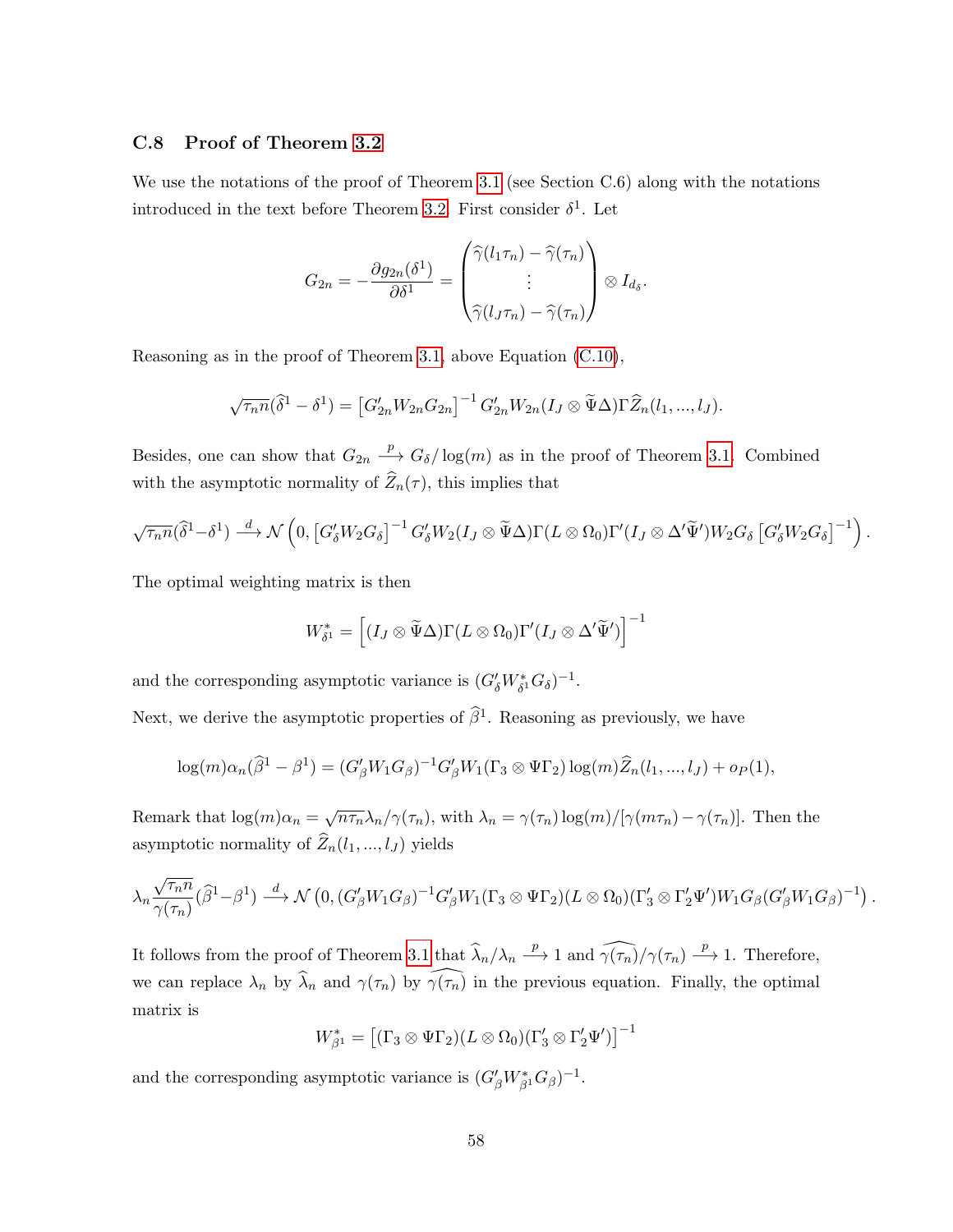## D Technical lemmas

<span id="page-60-0"></span>**Lemma D.1.** If Assumption [3](#page-7-2) (ii)-(iii) hold, then  $S_{\varepsilon}$  is rapidly varying at  $+\infty$ , i.e. its extreme value index is 0. Moreover,  $Q_{\tilde{\varepsilon}} \in RV_0(0)$ .

*Proof.* Because  $\sup(\text{Supp}(\varepsilon)) = \infty$ ,  $S_{\varepsilon}$  is not in the attraction domain of type III extreme value distributions (see [Resnick, 1987,](#page-37-6) Proposition 1.13). Suppose  $S_{\varepsilon}$  is not rapidly varying. Then,  $S_{\varepsilon}$  is not either in the attraction domain of type I extreme value distribution (See [Resnick, 1987,](#page-37-6) Exercise 1.1.9). So  $S_{\varepsilon}$  is in the attraction domain of type II extreme value distribution, i.e.  $S_{\varepsilon} \in RV_{-\xi^{-1}}(+\infty)$  with extreme value index  $\xi > 0$ . We also have

<span id="page-60-1"></span>
$$
\frac{S_{\exp(\varepsilon)}(tx)}{S_{\exp(\varepsilon)}(x)} = \frac{S_{\varepsilon}(u(x)\log(x))}{S_{\varepsilon}(\log(x))}
$$
(D.1)

where  $u(x) = \frac{\log(t) + \log(x)}{\log(x)} \to 1$  as  $x \to +\infty$ . Because  $S_{\varepsilon} \in RV_{-\xi^{-1}}(+\infty)$ , the right-hand side of Equation [\(D.1\)](#page-60-1) converges to 1. This implies that  $S_{\exp(\varepsilon)}$  is slowly varying, a contradiction. Thus,  $S_{\varepsilon}$  is rapidly varying at  $+\infty$ .

To prove the second result, note that  $1/S_{\varepsilon}$  is nondecreasing, rapidly varying at  $+\infty$  and satisfies  $1/S_{\varepsilon}(+\infty) = +\infty$ . Thus, by Proposition 0.8 of [Resnick \(1987\)](#page-37-6),  $(1/S_{\varepsilon})^{\leftarrow} \in RV_0(\infty)$ . Remark that  $(1/S_{\varepsilon})^{\leftarrow}(1/\tau) = -Q_{\tilde{\varepsilon}}(\tau)$ . Hence,  $Q_{\tilde{\varepsilon}} \in RV_0(0)$ .  $\Box$ 

<span id="page-60-3"></span>**Lemma D.2.** Suppose that Assumptions [3](#page-7-2) (ii)- (iii) and [8](#page-15-0) hold. Then  $Q_{\tilde{\varepsilon}}(e\tau) - Q_{\tilde{\varepsilon}}(\tau) \in$  $RV_0(0)$ ,  $Q'_{\tilde{\varepsilon}} \in RV_{-1}(0)$  and for any positive  $(l, m)$ ,

$$
\lim_{\tau \to 0} \frac{Q_{\tilde{\varepsilon}}(l\tau) - Q_{\tilde{\varepsilon}}(\tau)}{Q_{\tilde{\varepsilon}}(m\tau) - Q_{\tilde{\varepsilon}}(\tau)} = \frac{\log(l)}{\log(m)}.
$$

*Proof.* We first prove the last point. By Lemma [D.1,](#page-60-0)  $F_{\varepsilon}$  is in the attraction domain of type I distribution. Then by Proposition 0.10 in [Resnick \(1987\)](#page-37-6),  $\tau \mapsto -Q_{\tilde{\varepsilon}}(\tau)$  is II-varying with auxiliary function  $\tau \mapsto Q_{\tilde{\varepsilon}}(e\tau) - Q_{\tilde{\varepsilon}}(\tau)$ , namely

<span id="page-60-2"></span>
$$
\lim_{\tau \to 0} \frac{Q_{\tilde{\varepsilon}}(l\tau) - Q_{\tilde{\varepsilon}}(\tau)}{Q_{\tilde{\varepsilon}}(e\tau) - Q_{\tilde{\varepsilon}}(\tau)} = \log(l)
$$
\n(D.2)

for all  $l > 0$ . Then

$$
\frac{Q_{\tilde{\varepsilon}}(l\tau) - Q_{\tilde{\varepsilon}}(\tau)}{Q_{\tilde{\varepsilon}}(m\tau) - Q_{\tilde{\varepsilon}}(\tau)} = \frac{Q_{\tilde{\varepsilon}}(l\tau) - Q_{\tilde{\varepsilon}}(\tau)}{Q_{\tilde{\varepsilon}}(\varepsilon\tau) - Q_{\tilde{\varepsilon}}(\tau)} / \frac{Q_{\tilde{\varepsilon}}(m\tau) - Q_{\tilde{\varepsilon}}(\tau)}{Q_{\tilde{\varepsilon}}(\varepsilon\tau) - Q_{\tilde{\varepsilon}}(\tau)} \to \frac{\log(l)}{\log(m)}.
$$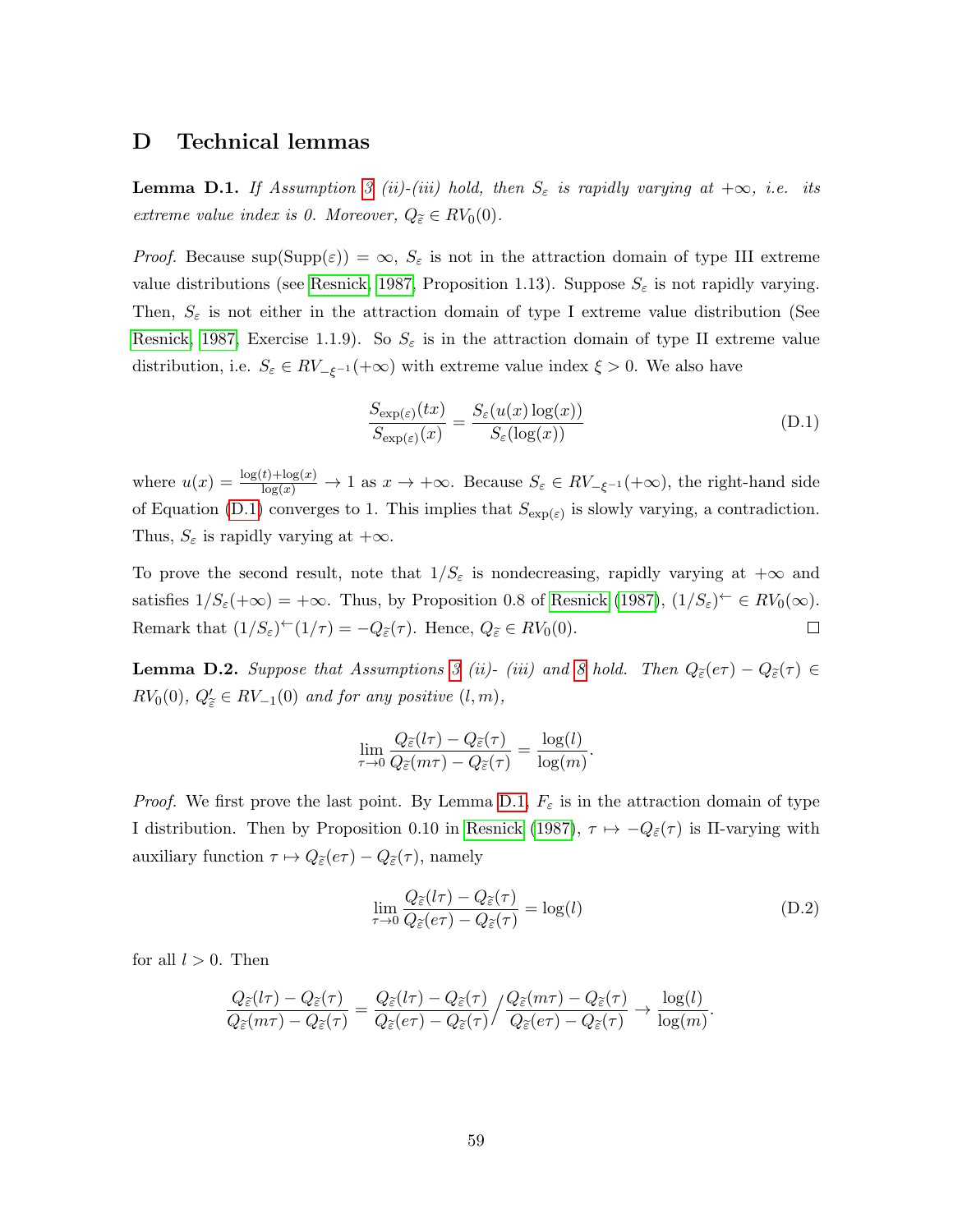Turning to the first point, we have, by [\(D.2\)](#page-60-2),

$$
\frac{Q_{\tilde{\varepsilon}}(ex\tau) - Q_{\tilde{\varepsilon}}(x\tau)}{Q_{\tilde{\varepsilon}}(e\tau) - Q_{\tilde{\varepsilon}}(\tau)} = \frac{Q_{\tilde{\varepsilon}}(ex\tau) - Q_{\tilde{\varepsilon}}(\tau)}{Q_{\tilde{\varepsilon}}(e\tau) - Q_{\tilde{\varepsilon}}(\tau)} - \frac{Q_{\tilde{\varepsilon}}(x\tau) - Q_{\tilde{\varepsilon}}(\tau)}{Q_{\tilde{\varepsilon}}(e\tau) - Q_{\tilde{\varepsilon}}(\tau)} \to \log(ex) - \log(x) = 1.
$$

Finally, let us prove the second point. By monotonicity of  $Q'_{\tilde{\varepsilon}}$ ,

$$
\frac{Q'_{\widetilde{\varepsilon}}(b\tau)\tau(b-a)}{Q_{\widetilde{\varepsilon}}(e\tau)-Q_{\widetilde{\varepsilon}}(\tau)}\geq \frac{Q_{\widetilde{\varepsilon}}(b\tau)-Q_{\widetilde{\varepsilon}}(a\tau)}{Q_{\widetilde{\varepsilon}}(e\tau)-Q_{\widetilde{\varepsilon}}(\tau)}\geq \frac{Q'_{\widetilde{\varepsilon}}(a\tau)\tau(b-a)}{Q_{\widetilde{\varepsilon}}(e\tau)-Q_{\widetilde{\varepsilon}}(\tau)},
$$

for any  $b > a > 0$ . Therefore, using [\(D.2\)](#page-60-2),

$$
\limsup_{\tau \to 0} \frac{Q_{\widetilde{\varepsilon}}(a\tau)\tau}{Q_{\widetilde{\varepsilon}}(e\tau) - Q_{\widetilde{\varepsilon}}(\tau)} \le \frac{\log(b) - \log(a)}{b - a}.
$$

Letting  $b \downarrow a$ , we obtain

$$
\limsup_{\tau \to 0} \frac{Q'_{\widetilde{\varepsilon}}(a\tau)\tau}{Q_{\widetilde{\varepsilon}}(e\tau) - Q_{\widetilde{\varepsilon}}(\tau)} \le \frac{1}{a},
$$

for any  $a > 0$ . Similarly, we obtain from the other inequality

$$
\liminf_{\tau \to 0} \frac{Q_{\tilde{\varepsilon}}'(b\tau)\tau}{Q_{\tilde{\varepsilon}}(e\tau) - Q_{\tilde{\varepsilon}}(\tau)} \ge \frac{1}{b},
$$

for any  $b > 0$ . By letting  $a = b = 1$ , we obtain

<span id="page-61-2"></span>
$$
Q'_{\tilde{\varepsilon}}(\tau) \sim \frac{Q_{\tilde{\varepsilon}}(e\tau) - Q_{\tilde{\varepsilon}}(\tau)}{\tau}
$$
 (D.3)

 $\Box$ 

This, combined with  $Q_{\tilde{\varepsilon}}(e\tau) - Q_{\tilde{\varepsilon}}(\tau) \in RV_0(0),$  shows the second point.

<span id="page-61-0"></span>**Lemma D.3.** Suppose that Assumptions [1](#page-7-0)[-4](#page-7-3) and [8](#page-15-0) hold. Then, for all  $x \in Supp(X)$ ,

$$
\lim_{\tau \to 0} \left| \frac{Q_{\tilde{\varepsilon}|X}(\tau|x) - Q_{\tilde{\varepsilon}}(\tau/h)(1 + x'\delta)}{Q_{\tilde{\varepsilon}}(m\tau) - Q_{\tilde{\varepsilon}}(\tau)} \right| = 0,
$$
\n
$$
f_{\tilde{\varepsilon}|X} \left( Q_{\tilde{\varepsilon}|X}(\tau|x) \right) \sim h f_{\tilde{\varepsilon}}(Q_{\tilde{\varepsilon}}(\tau/h))/(1 + x'\delta).
$$
\n(D.4)

*Proof.* For the first point, fix  $\Delta \in (0, h)$  and remark first that by Lemma [D.2,](#page-60-3)

<span id="page-61-1"></span>
$$
\lim_{\tau \to 0} \frac{Q_{\tilde{\varepsilon}}(\tau/(h+\Delta)) - Q_{\tilde{\varepsilon}}(\tau/h)}{Q_{\tilde{\varepsilon}}(m\tau) - Q_{\tilde{\varepsilon}}(\tau)} = \lim_{\tau \to 0} \left[ \frac{Q_{\tilde{\varepsilon}}(\tau/(h+\Delta)) - Q_{\tilde{\varepsilon}}(\tau)}{Q_{\tilde{\varepsilon}}(m\tau) - Q_{\tilde{\varepsilon}}(\tau)} - \frac{Q_{\tilde{\varepsilon}}(\tau/h) - Q_{\tilde{\varepsilon}}(\tau)}{Q_{\tilde{\varepsilon}}(m\tau) - Q_{\tilde{\varepsilon}}(\tau)} \right] \n\to \frac{-\log(h+\Delta)}{\log(m)} + \frac{\log(h)}{\log(m)} = \frac{\log[h/(h+\Delta)]}{\log(m)} \tag{D.5}
$$

and the same holds replacing  $\Delta$  by  $-\Delta.$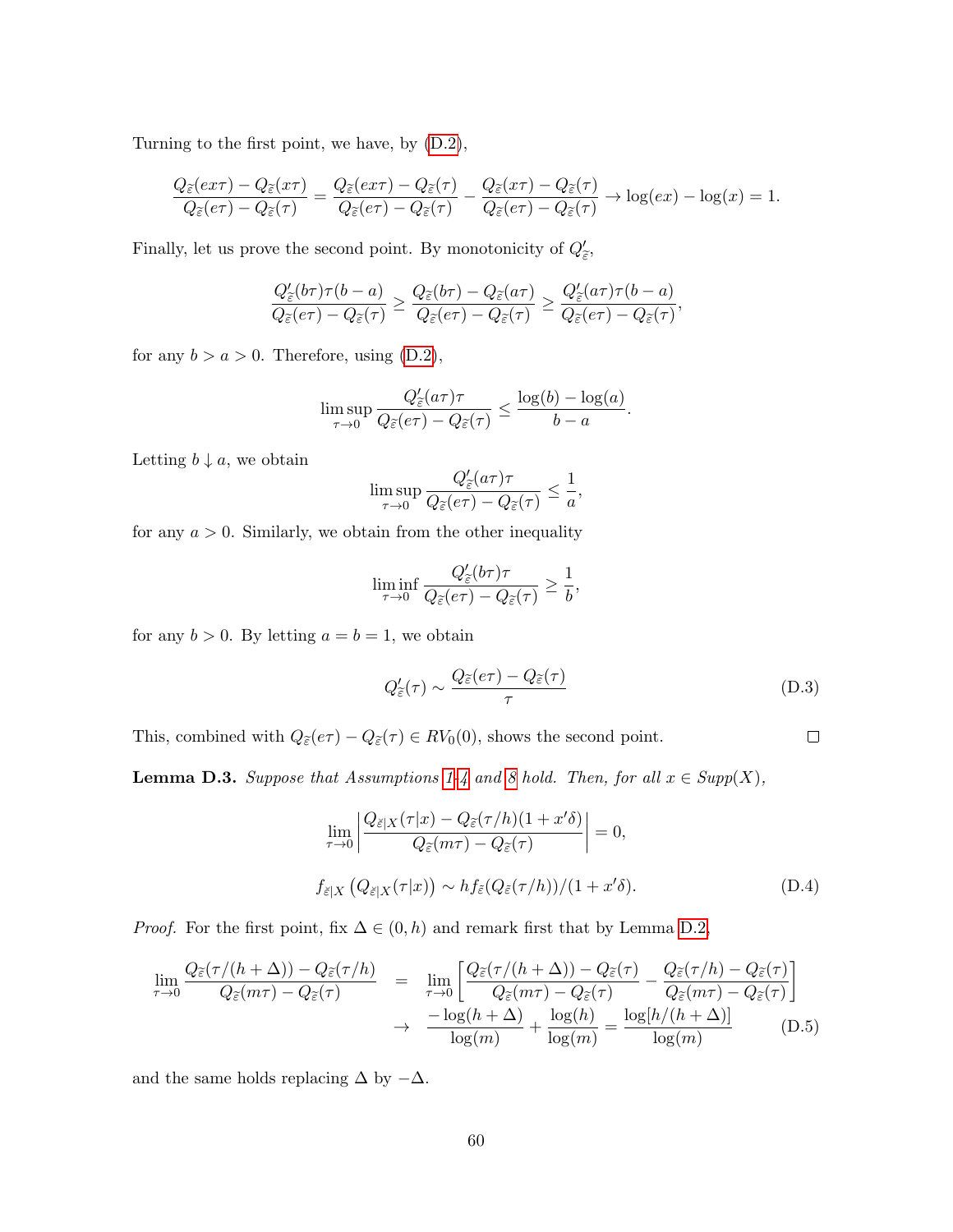Besides, by definition of the quantiles of  $\breve{\varepsilon}|X=x$ , we have, for all  $\tau$  small enough,

$$
\tau \leq P(\breve{\varepsilon} \leq Q_{\breve{\varepsilon}|X}(\tau|x)|X = x)
$$
  
=  $P(Y \geq x'\beta - Q_{\breve{\varepsilon}|X}(\tau|x)|X = x)$   
=  $P(Y^* \geq x'\beta - Q_{\breve{\varepsilon}|X}(\tau|x), D = 1|X = x)$   
=  $\int_{x'\beta - Q_{\breve{\varepsilon}|X}(\tau|x)}^{\infty} P(D = 1|Y^* = y, X = x) dP^{Y^*|X = x}(y).$ 

For  $\tau$  small enough,  $P(D = 1 | Y^* = y, X = x) \in [h - \Delta, h + \Delta]$  for all  $y > x'\beta - Q_{\tilde{\varepsilon}|X}(\tau|x)$ . Thus,

$$
\tau \le (h+\Delta)P\left[\tilde{\varepsilon}(1+x'\delta) \ge Q_{\tilde{\varepsilon}|X}(\tau|x)\right].
$$

Similarly, using  $\tau \ge (h - \Delta)P(\breve{\varepsilon} < Q_{\breve{\varepsilon}|X}(\tau|x)|X = x)$ ,

$$
\tau \ge (h - \Delta) P \left[ \tilde{\varepsilon} (1 + x' \delta) \ge Q_{\tilde{\varepsilon} | X} (\tau | x) \right].
$$

Then, by definition of the quantiles of  $\tilde{\varepsilon}$ ,

$$
(1+x^{\prime}\delta)Q_{\tilde{\varepsilon}}(\tau/(h+\Delta)) \leq Q_{\tilde{\varepsilon}|X}(\tau|x) \leq (1+x^{\prime}\delta)Q_{\tilde{\varepsilon}}(\tau/(h-\Delta)).
$$

This, together with Equation [\(D.5\)](#page-61-1)

$$
\limsup_{\tau} \left| \frac{Q_{\tilde{\varepsilon}|X}(\tau|x) - Q_{\tilde{\varepsilon}}(\tau/h)(1 + x'\delta)}{Q_{\tilde{\varepsilon}}(m\tau) - Q_{\tilde{\varepsilon}}(\tau)} \right|
$$
  
\n
$$
\leq (1 + x'\delta) \limsup_{\tau} \frac{\max (Q_{\tilde{\varepsilon}}(\tau/(h-\Delta)) - Q_{\tilde{\varepsilon}}(\tau/h), Q_{\tilde{\varepsilon}}(\tau/h) - Q_{\tilde{\varepsilon}}(\tau/(h+\Delta)))}{Q_{\tilde{\varepsilon}}(m\tau) - Q_{\tilde{\varepsilon}}(\tau)}
$$
  
\n
$$
\leq (1 + x'\delta) \frac{\max (\log(h/(h-\Delta)), \log((h+\Delta)/h))}{\log(m)}.
$$

By letting  $\Delta$  tend to 0, the left-hand side tends to zero. The first result follows.

Now let us turn to the second result. We first show that for any fixed x,  $Q_{\breve{\varepsilon}|X}(\tau|x)$  is Π−varying. We have

$$
\frac{Q_{\breve{\varepsilon}|X}(m\tau|x) - Q_{\breve{\varepsilon}|X}(\tau|x)}{Q_{\widetilde{\varepsilon}}(e\tau) - Q_{\widetilde{\varepsilon}}(\tau)} = \frac{Q_{\breve{\varepsilon}|X}(m\tau|x) - (1+x'\delta)Q_{\widetilde{\varepsilon}}(m\tau/h)}{Q_{\widetilde{\varepsilon}}(e\tau) - Q_{\widetilde{\varepsilon}}(\tau)} - \frac{Q_{\breve{\varepsilon}|X}(\tau|x) - (1+x'\delta)Q_{\widetilde{\varepsilon}}(\tau/h)}{Q_{\widetilde{\varepsilon}}(e\tau) - Q_{\widetilde{\varepsilon}}(\tau)} + (1+x'\delta)\frac{Q_{\widetilde{\varepsilon}}(m\tau/h) - Q_{\widetilde{\varepsilon}}(\tau/h)}{Q_{\widetilde{\varepsilon}}(e\tau) - Q_{\widetilde{\varepsilon}}(\tau)}
$$

By Lemma [D.2,](#page-60-3)  $\tau \mapsto Q_{\tilde{\varepsilon}}(e\tau) - Q_{\tilde{\varepsilon}}(\tau)$  is slowly varying. Thus, by the first result of this lemma, the first and second term converge to zero. Since  $Q_{\tilde{\varepsilon}}(\tau)$  is  $\Pi$ −varying, the third term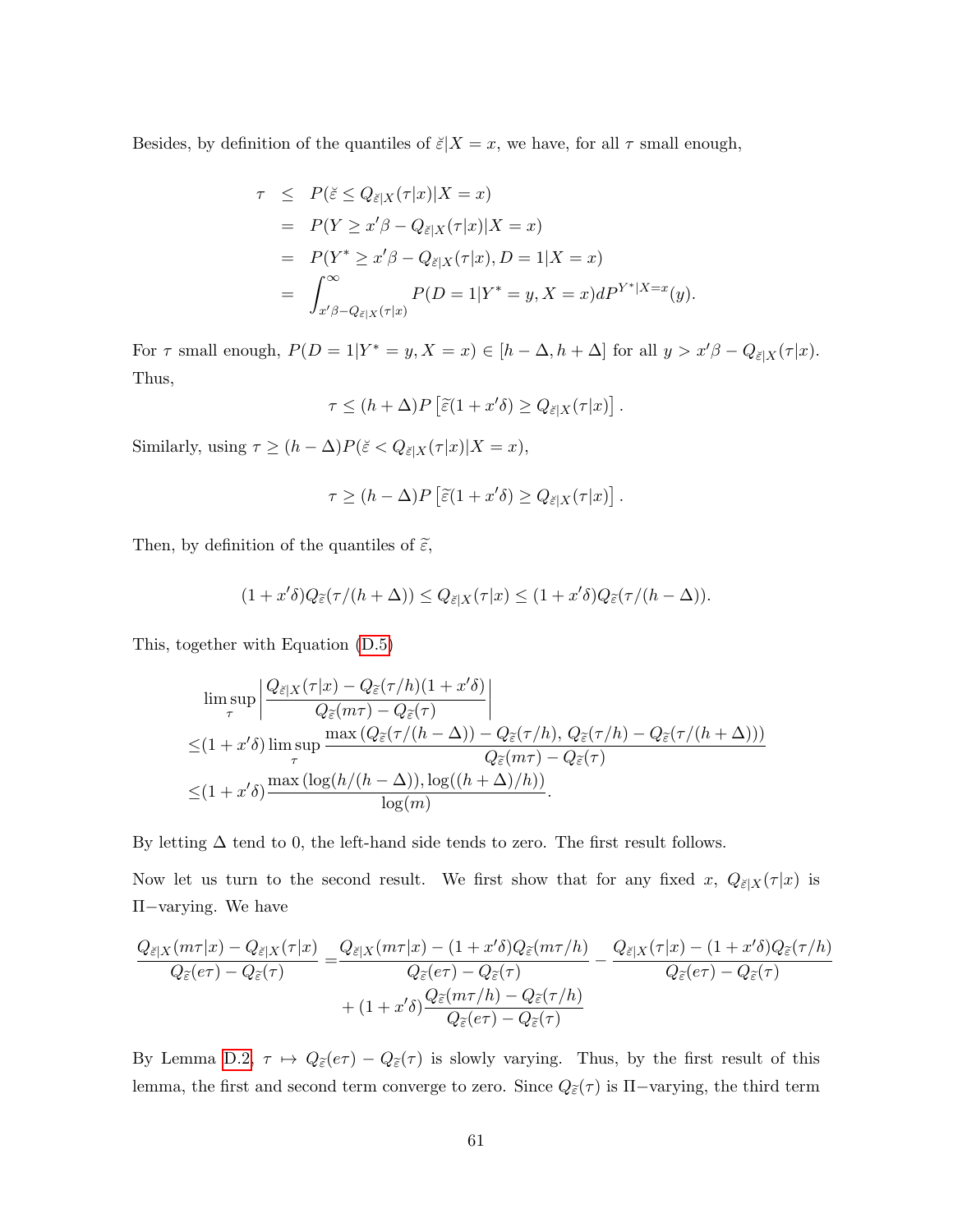converges to  $(1 + x' \delta) \log(m)$ . Therefore

$$
\frac{Q_{\tilde{\varepsilon}|X}(m\tau|x) - Q_{\tilde{\varepsilon}|X}(\tau|x)}{Q_{\tilde{\varepsilon}}(e\tau) - Q_{\tilde{\varepsilon}}(\tau)} \sim (1 + x'\delta) \log(m).
$$

Then

$$
\frac{Q_{\tilde{\varepsilon}|X}(m\tau|x) - Q_{\tilde{\varepsilon}|X}(\tau|x)}{Q_{\tilde{\varepsilon}|X}(e\tau|x) - Q_{\tilde{\varepsilon}|X}(\tau|x)} = \frac{Q_{\tilde{\varepsilon}|X}(m\tau|x) - Q_{\tilde{\varepsilon}|X}(\tau|x)}{Q_{\tilde{\varepsilon}}(e\tau) - Q_{\tilde{\varepsilon}}(\tau)} \frac{Q_{\tilde{\varepsilon}}(e\tau) - Q_{\tilde{\varepsilon}}(\tau)}{Q_{\tilde{\varepsilon}|X}(e\tau|x) - Q_{\tilde{\varepsilon}|X}(\tau|x)} \to \log(m),
$$

which proves that  $Q_{\breve{\epsilon}|X}(.\vert x)$  is  $\Pi$ -varying. Now, remark that for y small enough,

$$
P(\tilde{\varepsilon} \le y | X = x) = P(\tilde{Y} + X'\beta \le y | X = x)
$$
  
= 
$$
P(Y^* \ge -y + x'\beta, D = 1 | X = x)
$$
  
= 
$$
P\left(\tilde{\varepsilon} \le \frac{y - x'\beta}{1 + x'\delta} | D = 1, X = x\right) P(D = 1 | X = x).
$$

This equality, combined with Assumption [8](#page-15-0) and the fact that  $X$  is bounded, ensures that the cdf of  $\breve{\varepsilon}|X$  is increasing. As a result,  $Q'_{\breve{\varepsilon}|X}(.\vert x)$  is decreasing at the lower tail and we have, by the same reasoning as in Lemma [D.2,](#page-60-3)

<span id="page-63-1"></span>
$$
Q_{\breve{\varepsilon}|X}(\tau|x) \sim \tau(Q_{\breve{\varepsilon}|X}(m\tau|x) - Q_{\breve{\varepsilon}|X}(\tau|x)).
$$
\n(D.6)

Combining Equations [\(D.3\)](#page-61-2) and [\(D.6\)](#page-63-1), we obtain

$$
\frac{Q_{\tilde{\varepsilon}}(\tau/h)'}{Q_{\tilde{\varepsilon}|X}(\tau|x)'} \sim \frac{(Q_{\tilde{\varepsilon}}(m\tau) - Q_{\tilde{\varepsilon}}(\tau))}{h(Q_{\tilde{\varepsilon}|X}(m\tau|x) - Q_{\tilde{\varepsilon}|X}(\tau|x))} \sim \frac{1}{h(1+x'\delta)}
$$

This proves the second result of the lemma.

<span id="page-63-0"></span>**Lemma D.4.** Suppose that Assumptions [1](#page-7-0) - [9](#page-15-1) hold and let  $\Lambda_n(z, \tau)$  be defined as in [\(C.12\)](#page-52-2). Then

$$
\Lambda_n(z,\tau_n) \stackrel{p}{\longrightarrow} \frac{1}{2}\log(m)z'Q_Xz.
$$

*Proof.* By Lemma 9.6 in [Chernozhukov \(2005\)](#page-35-3), the variance of  $\Lambda_n(z,\tau)$  converges to 0. Thus it suffices to prove that  $E[\Lambda_n(z, \tau_n)] \to \frac{1}{2} \log(m) z' \mathcal{Q}_H z$ . Let us define, for any  $(s, t) \in \mathbb{R}^2$ ,

$$
m(s,t) = \begin{vmatrix} 1 & \text{if } 0 < s \le t, \\ -1 & \text{if } t \le s < 0, \\ 0 & \text{otherwise.} \end{vmatrix}
$$

 $\Box$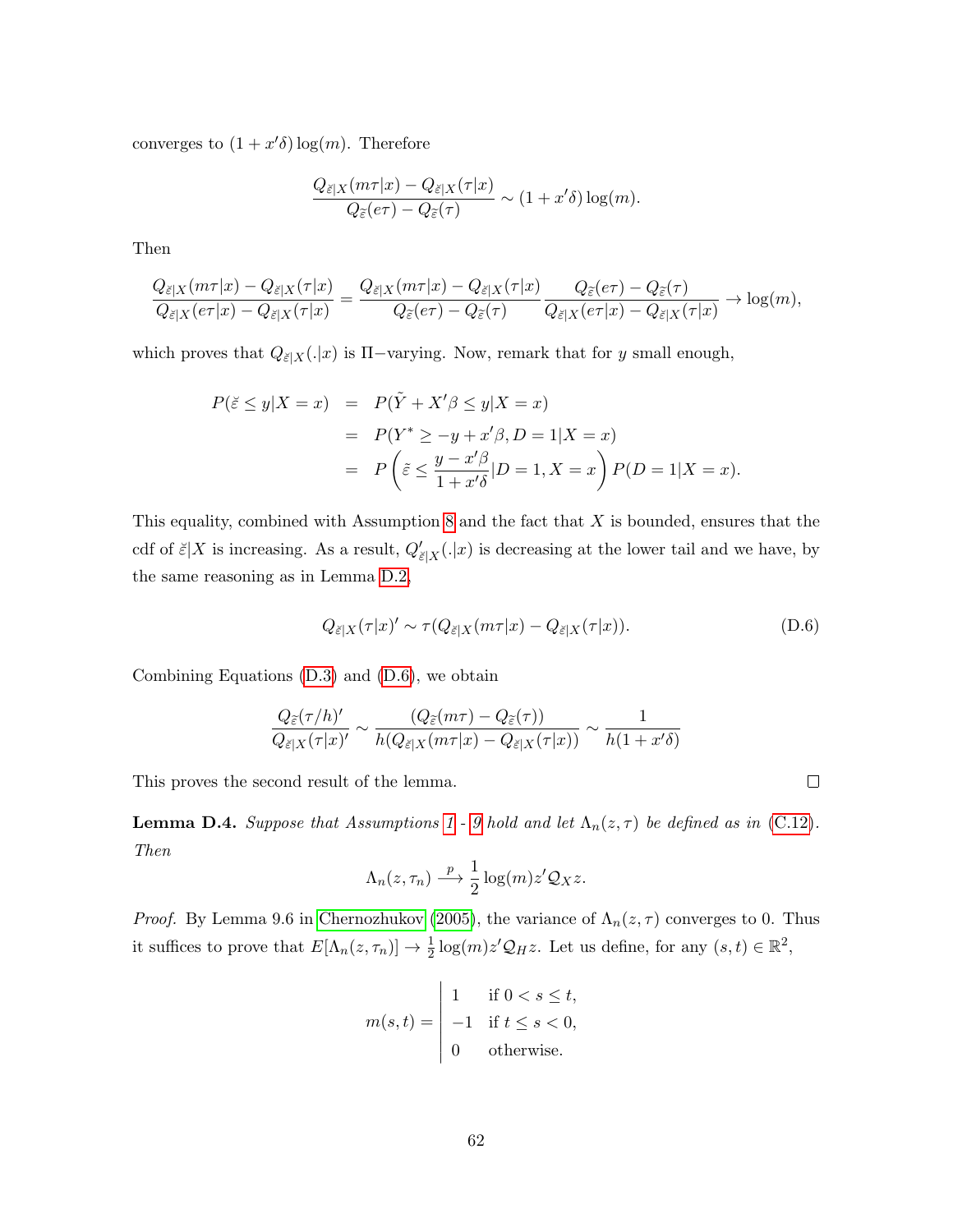We have

$$
E\left[\Lambda_n(z,\tau_n)\right]
$$
\n
$$
= \frac{\alpha_n}{\sqrt{\tau_n n}} nE\left[\int_0^{(z_1 + X'z_2)/\alpha_n} \mathbb{1}\{\tilde{Y} - \gamma(\tau_n) - X'\beta(\tau_n) \le s\} - \mathbb{1}\{\tilde{Y} - \gamma(\tau_n) - X'\beta(\tau_n) \le 0\}ds\right]
$$
\n
$$
= \frac{n}{\sqrt{\tau_n n}} E\left[\int_0^{z_1 + X'z_2} \mathbb{1}\{\tilde{Y} - \gamma(\tau_n) - X'\beta(\tau_n) \le s/\alpha_n\} - \mathbb{1}\{\tilde{Y} - \gamma(\tau_n) - X'\beta(\tau_n) \le 0\}ds\right]
$$
\n
$$
= \frac{n}{\sqrt{\tau_n n}} E\left[\int_0^{z_1 + X'z_2} \mathbb{1}\{\tilde{\varepsilon} - (1 + X'\delta)Q_{\tilde{\varepsilon}}(\tau_n/h) \le s/\alpha_n\} - \mathbb{1}\{\tilde{\varepsilon} - (1 + X'\delta)Q_{\tilde{\varepsilon}}(\tau_n/h) \le 0\}ds\right]
$$
\n
$$
= nE\left[\int_0^{z_1 + X'z_2} \frac{F_{\tilde{\varepsilon}|X}((1 + X'\delta)Q_{\tilde{\varepsilon}}(\tau_n/h) + s/\alpha_n) - F_{\tilde{\varepsilon}|X}((1 + X'\delta)Q_{\tilde{\varepsilon}}(\tau_n/h))}{\sqrt{\tau_n n}}ds\right]
$$
\n
$$
= E\left[\int_{-\infty}^{+\infty} m(s, z_1 + X'z_2) s \frac{n f_{\tilde{\varepsilon}|X}[(1 + X'\delta)Q_{\tilde{\varepsilon}}(\tau_n/h) + V_s]}{\alpha_n \sqrt{\tau_n n}}ds\right], \qquad (D.7)
$$

where for each s,  $V_s$  is a random variable satisfying  $V_s \in [0, s/\alpha_n].$  Let

$$
U_n(s) = m(s, z_1 + X'z_2)s \frac{nf_{\tilde{\varepsilon}|X}[(1 + X'\delta)Q_{\tilde{\varepsilon}}(\tau_n/h) + V_s]}{\alpha_n\sqrt{\tau_n n}}.
$$

We first show that

<span id="page-64-3"></span><span id="page-64-2"></span>
$$
U_n(s) \xrightarrow{p.s.} \frac{m(s, z_1 + X'z_2)s \log(m)}{1 + X'\delta}.
$$
 (D.8)

Since  $1/\alpha_n = o(Q_{\tilde{\varepsilon}}(m\tau_n) - Q_{\tilde{\varepsilon}}(\tau_n))$ , we have  $V_s = o(Q_{\tilde{\varepsilon}}(m\tau_n) - Q_{\tilde{\varepsilon}}(\tau_n))$ ). Moreover, by Lemma [D.3,](#page-61-0)

$$
Q_{\tilde{\varepsilon}|X}(\tau_n|x) - Q_{\tilde{\varepsilon}}(\tau_n/h)(1 + x'\delta) = o(Q_{\tilde{\varepsilon}}(m\tau_n) - Q_{\tilde{\varepsilon}}(\tau_n)).
$$

Then, following the same argument as [Chernozhukov \(2005\)](#page-35-3) after his Equation (9.57),

<span id="page-64-0"></span>
$$
\frac{f_{\tilde{\varepsilon}|X}\left[(1+X'\delta)Q_{\tilde{\varepsilon}}(\tau_n/h)+V_s\right]}{f_{\tilde{\varepsilon}|X}\left(Q_{\tilde{\varepsilon}|X}(\tau_n|x)\right)} \xrightarrow{p} 1.
$$
\n(D.9)

Besides, by Lemma [D.3,](#page-61-0)

<span id="page-64-1"></span>
$$
f_{\tilde{\varepsilon}|X}\left(Q_{\tilde{\varepsilon}|X}(\tau_n|x)\right) \sim h f_{\tilde{\varepsilon}}(Q_{\tilde{\varepsilon}}(\tau_n/h))/(1+x'\delta). \tag{D.10}
$$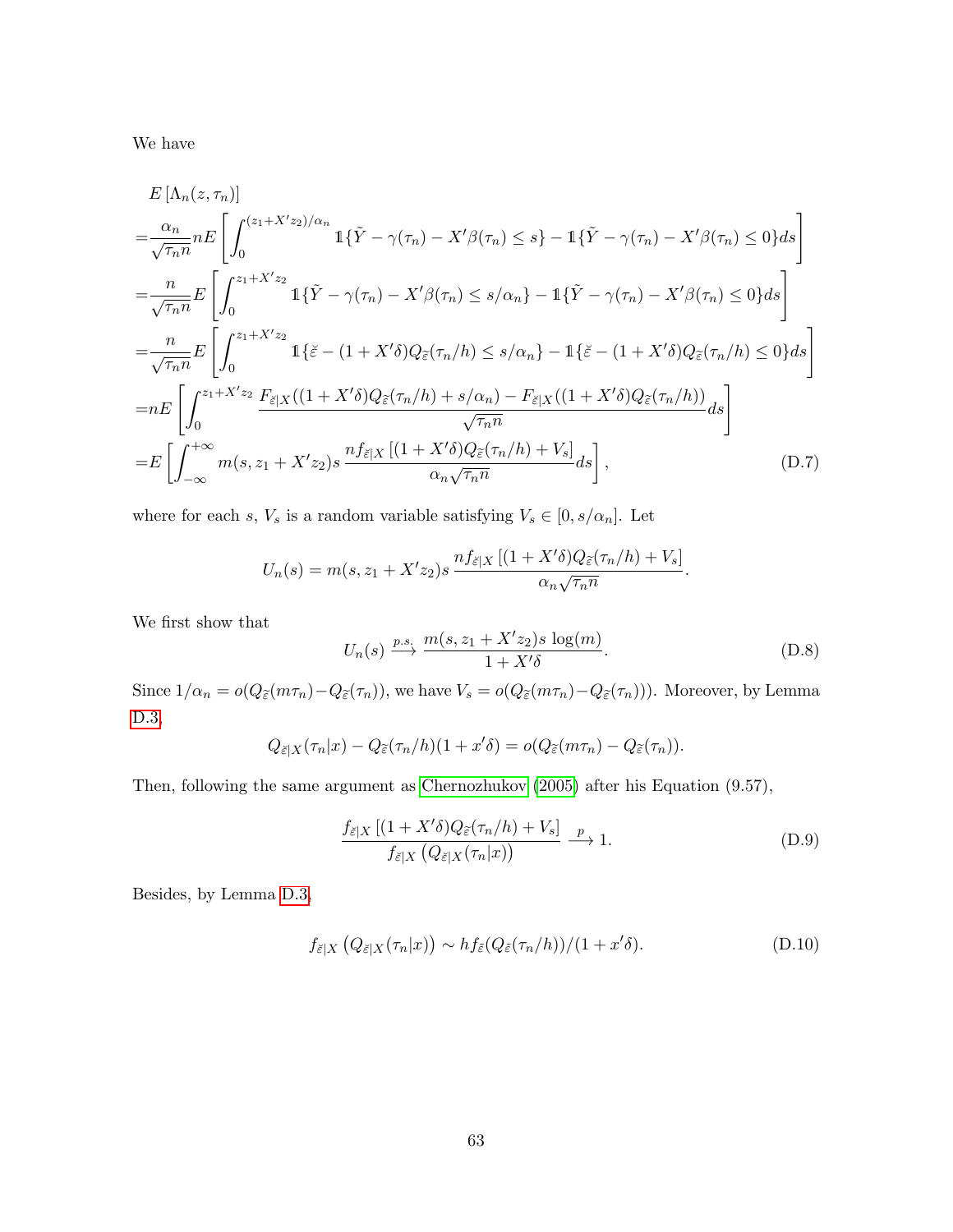Now, by definition of  $\alpha_n$  and because  $Q'_{\tilde{\varepsilon}} \in RV_{-1}(0)$  by Lemma [D.2,](#page-60-3)

$$
\frac{nhf_{\tilde{\varepsilon}}(Q_{\tilde{\varepsilon}}(\tau_n/h))}{\alpha_n\sqrt{\tau_n n}} = \frac{h(Q_{\tilde{\varepsilon}}(m\tau_n/h) - Q_{\tilde{\varepsilon}}(\tau_n/h))f_{\tilde{\varepsilon}}(Q_{\tilde{\varepsilon}}(\tau_n/h))}{\tau_n}
$$

$$
= \left[\int_1^m \frac{Q'_{\tilde{\varepsilon}}(s\tau_n/h)}{Q'_{\tilde{\varepsilon}}(\tau_n/h)}ds\right] \to \left[\int_1^m \frac{ds}{s}\right] = \log(m),\tag{D.11}
$$

where the second last convergence is because, by Proposition 0.5 of [Resnick \(1987\)](#page-37-6),  $\frac{Q'_{\varepsilon}(s\tau_n/h)}{Q'(\tau_h/h)}$  $\frac{Q_{\widetilde{\varepsilon}}(S^nn/n)}{Q_{\widetilde{\varepsilon}}'(\tau_n/h)} \to$  $\frac{1}{2}$  locally uniformly  $\frac{1}{2}$  is bounded over [1 m], so dominated convergence theorem ca  $\frac{1}{s}$  locally uniformly.  $\frac{1}{s}$  is bounded over  $[1, m]$ , so dominated convergence theorem can be applied. Combining [\(D.9\)](#page-64-0), [\(D.10\)](#page-64-1) and [\(D.11\)](#page-65-0) proves that [\(D.8\)](#page-64-2) holds.

Next, we prove that for  $n$  large enough,

<span id="page-65-2"></span><span id="page-65-0"></span>
$$
|U_n(s)| \le U(s), \quad \text{with} \quad E\left(\int_{-\infty}^{\infty} U(s)ds\right) < \infty. \tag{D.12}
$$

Together with [\(D.8\)](#page-64-2), this will allow us to use the dominated convergence theorem on the right-hand side of [\(D.7\)](#page-64-3). We bound  $|U_n(s)|$  for  $|s| \leq |z_1 + X'z_2|$ , since  $m(s, z_1 + X'z_2) = 0$ otherwise.

First, because X is bounded,  $\sup_{x \in \text{Supp}(X)} \gamma(\tau_n) + x' \beta(\tau_n) \to -\infty$ . Thus, for any  $|s| \leq$  $|z_1 + X'z_2|$ , we have, for n large enough,  $\gamma(\tau_n) + X'\beta(\tau_n) < 0$  and  $\gamma(\tau_n) + X'\beta(\tau_n) + s/\alpha_n < 0$ . Hence, by definition of  $\widetilde{Y}$  and  $Y^*$ ,

$$
\{\widetilde{Y} \in (\gamma(\tau_n) + X'\beta(\tau_n), \gamma(\tau_n) + X'\beta(\tau_n) + s/\alpha_n]\} \subset \{-Y^* \in (\gamma(\tau_n) + X'\beta(\tau_n), \gamma(\tau_n) + X'\beta(\tau_n) + s/\alpha_n]\}.
$$

Taking conditional expectations, this implies that for any  $|s| \leq |z_1 + X'z_2|$  and n large enough,

$$
\frac{|s|}{\alpha_n} f_{\tilde{\varepsilon}|X} \left[ (1+X'\delta) Q_{\tilde{\varepsilon}}(\tau_n/h) + V_s \right] \le \left| F_{\tilde{\varepsilon}} \left( Q_{\tilde{\varepsilon}}(\tau_n/h) + \frac{s}{\alpha_n (1+X'\delta)} \right) - F_{\tilde{\varepsilon}} \left( Q_{\tilde{\varepsilon}}(\tau_n/h) \right) \right|.
$$

By the mean value theorem,

<span id="page-65-1"></span>
$$
\left| F_{\tilde{\varepsilon}} \left( Q_{\tilde{\varepsilon}}(\tau_n/h) + \frac{s}{\alpha_n (1 + X'\delta)} \right) - F_{\tilde{\varepsilon}} \left( Q_{\tilde{\varepsilon}}(\tau_n/h) \right) \right| = |s| \frac{f_{\tilde{\varepsilon}} \left( Q_{\tilde{\varepsilon}}(\tau_n/h) + V'_s \right)}{\alpha_n (1 + X'\delta)}, \tag{D.13}
$$

where  $V'_s \in [0, s/(\alpha_n(1+X'\delta))]$ . Because  $s/(1+x'\delta)$  is bounded for all  $|s| \leq |z_1 + x'z_2|$  and all  $x \in \text{Supp}(X)$ ,  $|V_s'| \leq K/\alpha_n$ . Now, by Lemma [D.2,](#page-60-3) we have, for any  $\eta > 0$ ,

$$
\alpha_n \left[ Q_{\tilde{\varepsilon}}((1+\eta)\tau_n/h) - Q_{\tilde{\varepsilon}}(\tau_n/h) \right] = \sqrt{\tau_n n} \frac{Q_{\tilde{\varepsilon}}((1+\eta)\tau_n/h) - Q_{\tilde{\varepsilon}}(\tau_n/h)}{Q_{\tilde{\varepsilon}}(m\tau_n/h) - Q_{\tilde{\varepsilon}}(\tau_n/h)}
$$

$$
\sim \sqrt{\tau_n n} \frac{\log(1+\eta)}{\log(m)} \to \infty.
$$